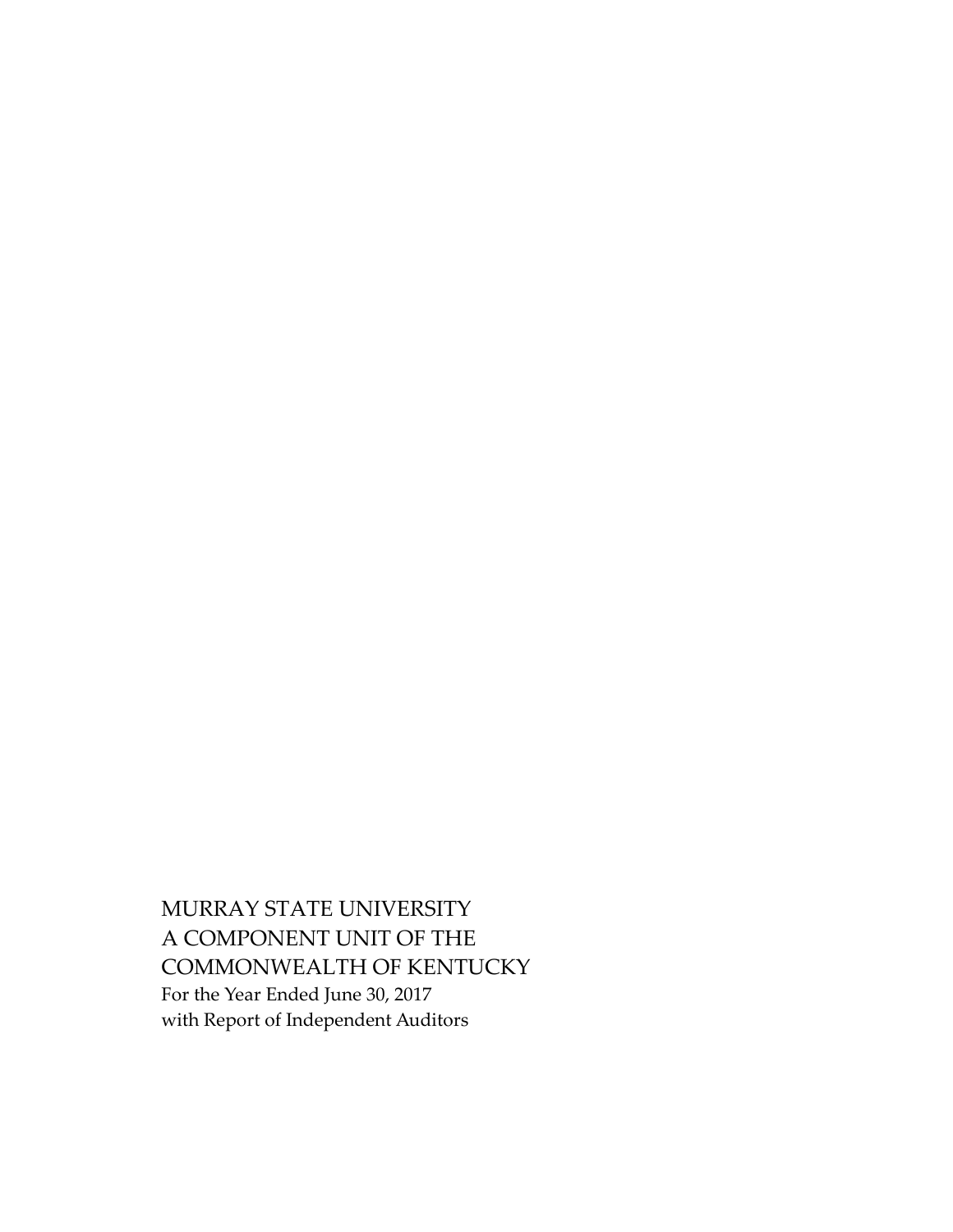### **CONTENTS**

|                                                                                                     | Pages |
|-----------------------------------------------------------------------------------------------------|-------|
|                                                                                                     |       |
|                                                                                                     |       |
| <b>Financial Statements</b>                                                                         |       |
|                                                                                                     |       |
|                                                                                                     |       |
| Statements of Revenues, Expenses and Changes in Net Position - Murray State University 24-25        |       |
|                                                                                                     |       |
|                                                                                                     |       |
|                                                                                                     |       |
|                                                                                                     |       |
| Report on Internal Control Over Financial Reporting and on Compliance and Other Matters Based on an |       |
| Audit of Financial Statements Performed in Accordance with Government Auditing Standards71-72       |       |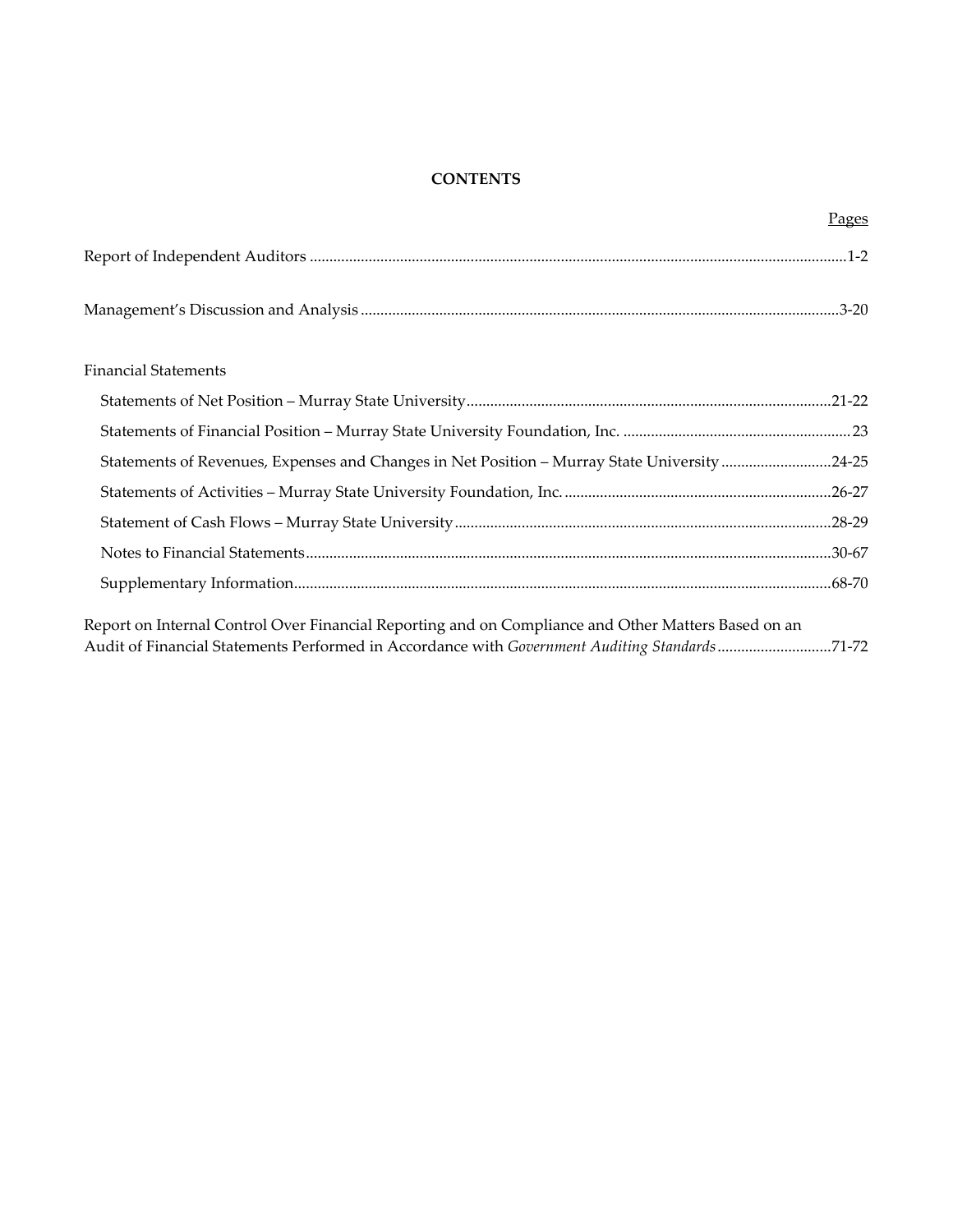

#### **Report of Independent Auditors**

Board of Regents Murray State University Murray, Kentucky

Secretary of Finance and Administration Cabinet of the Commonwealth of Kentucky

#### **Report on the Financial Statements**

We have audited the accompanying financial statements of the business-type activities and the discretely presented component unit of Murray State University (the University), a component unit of the Commonwealth of Kentucky, as of and for the year ended June 30, 2017, and the related notes to the financial statements, which collectively comprise the Universityʹs basic financial statements as listed in the table of contents.

#### **Managementʹs Responsibility for the Financial Statements**

Management is responsible for the preparation and fair presentation of these financial statements in accordance with accounting principles generally accepted in the United States of America; this includes the design, implementation, and maintenance of internal control relevant to the preparation and fair presentation of financial statements that are free from material misstatement, whether due to fraud or error.

#### **Auditor's Responsibility**

Our responsibility is to express an opinion on these financial statements based on our audit. We conducted our audit in accordance with auditing standards generally accepted in the United States of America and the standards applicable to financial audits contained in *Government Auditing Standards*, issued by the Comptroller General of the United States. Those standards require that we plan and perform the audit to obtain reasonable assurance about whether the financial statements are free from material misstatement.

An audit involves performing procedures to obtain audit evidence about the amounts and disclosures in the financial statements. The procedures selected depend on the auditor's judgment, including the assessment of the risks of material misstatement of the financial statements, whether due to fraud or error. In making those risk assessments, the auditor considers internal control relevant to the entity's preparation and fair presentation of the financial statements in order to design audit procedures that are appropriate in the circumstances, but not for the purpose of expressing an opinion on the effectiveness of the entity's internal control. Accordingly, we express no such opinion. An audit also includes evaluating the appropriateness of accounting policies used and the reasonableness of significant accounting estimates made by management, as well as evaluating the overall presentation of the financial statements.

We believe that the audit evidence we have obtained is sufficient and appropriate to provide a basis for our audit opinion.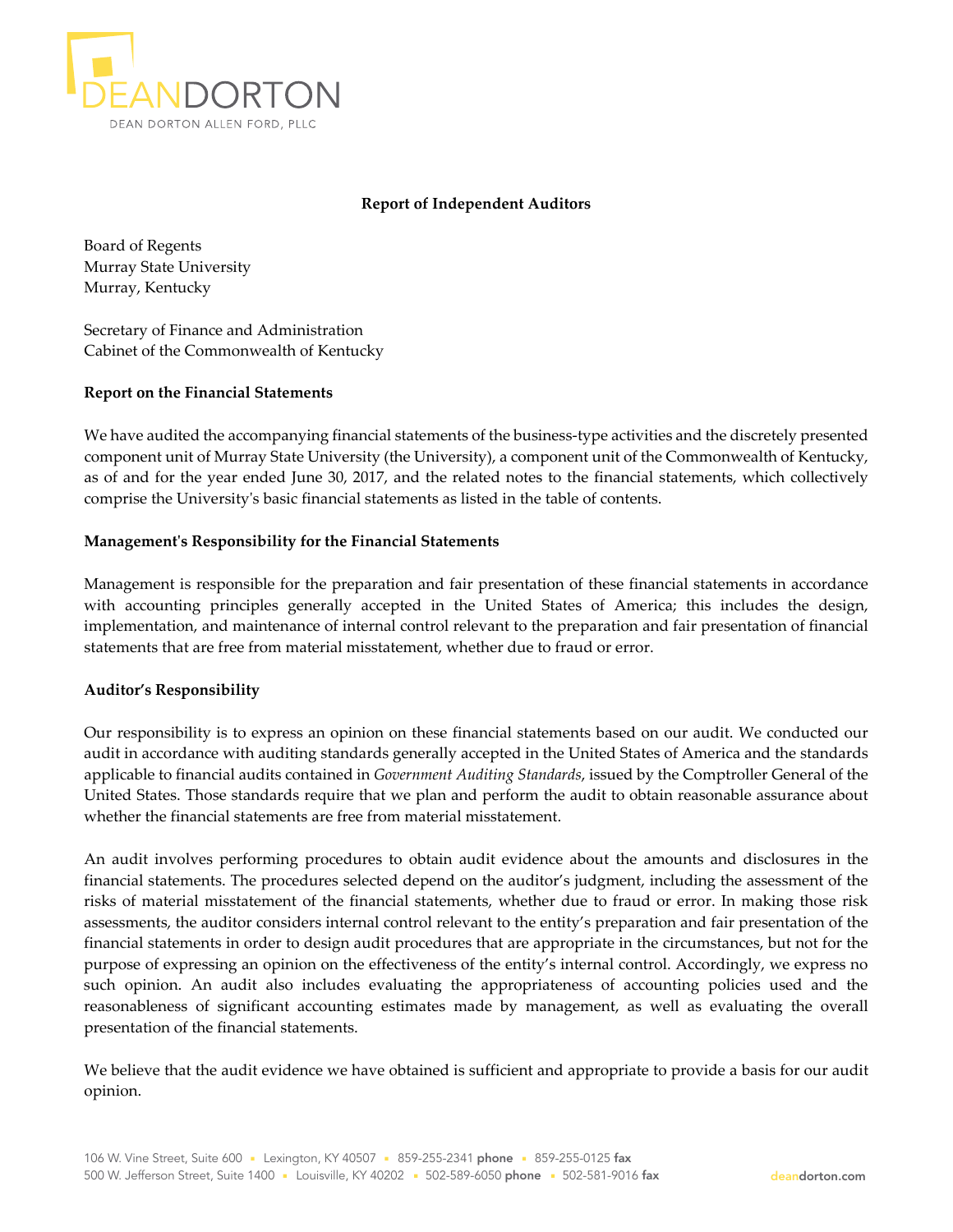#### **Opinion**

In our opinion, the financial statements referred to above present fairly, in all material respects, the financial position of the business‐type activities and the discretely presented component unit of Murray State University as of June 30, 2017, and the changes in its financial position and its cash flows thereof for the year then ended in accordance with accounting principles generally accepted in the United States of America.

#### **Other Matters**

#### *Required Supplementary Information*

Accounting principles generally accepted in the United States of America require that the management's discussion and analysis on pages 3 ‐ 20 and the pension information on pages 68 ‐ 70 be presented to supplement the basic financial statements. Such information, although not a part of the basic financial statements, is required by the Governmental Accounting Standards Board who considers it to be an essential part of financial reporting for placing the basic financial statements in an appropriate operational, economic, or historical context. We have applied certain limited procedures to the required supplementary information in accordance with auditing standards generally accepted in the United States of America, which consisted of inquiries of management about the methods of preparing the information and comparing the information for consistency with management's responses to our inquiries, the basic financial statements, and other knowledge we obtained during our audit of the basic financial statements. We do not express an opinion or provide any assurance on the information because the limited procedures do not provide us with sufficient evidence to express an opinion or provide any assurance.

#### *Prior Year Auditors*

The financial statements of the University, as of and for the year ended June 30, 2016, were audited by other auditors, Rubin Brown, whose report, dated October 3, 2016, expressed an unmodified opinion on those statements.

#### **Other Reporting Required by** *Government Auditing Standards*

In accordance with *Government Auditing Standards*, we have also issued our report dated October 2, 2017 on our consideration of the University's internal control over financial reporting and on our tests of its compliance with certain provisions of laws, regulations, contracts, and grant agreements and other matters. The purpose of that report is to describe the scope of our testing of internal control over financial reporting and compliance and the results of that testing, and not to provide an opinion on the internal control over financial reporting or on compliance. That report is an integral part of an audit performed in accordance with *Government Auditing Standards* in considering the Universityʹs internal control over financial reporting and compliance.

Dean Dorfon allen Ford, PLLC

October 2, 2017 Lexington, Kentucky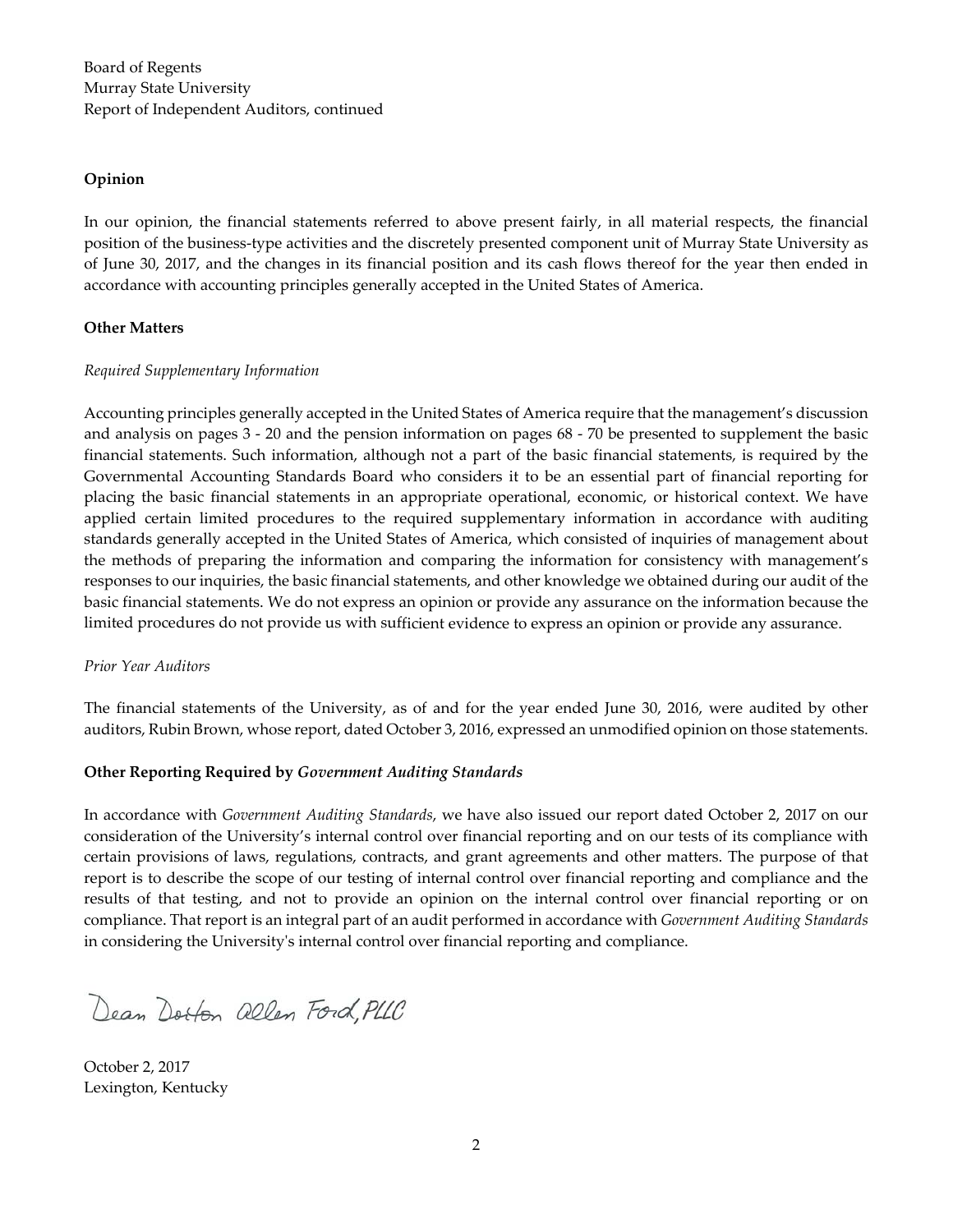#### Management's Discussion and Analysis

June 30, 2017

#### **Introduction**

The following Management's Discussion and Analysis (MD&A) provides an overview of the financial position and activities of Murray State University (University) for the year ended June 30, 2017. This discussion has been prepared by management and should be read in conjunction with the financial statements and the notes thereto, which follow this section. The financial statements and related notes and this discussion and analysis are the responsibility of management.

The University is a comprehensive public institution of higher learning located in western Kentucky and primarily serves students in Kentucky, Illinois, Missouri, Tennessee and Indiana. Founded in 1922, the University has study centers in four other cities where it offers a diverse range of degree programs from associate to doctoral levels, is composed of four academic colleges and two schools. The University contributes to the region and state through related research and public service programs. The University is a charter member of the Ohio Valley Conference and a Division I member of the NCAA. The University serves as a residential, regional university offering core programs in the liberal arts, humanities, sciences and selected high‐quality professional programs for approximately 10,500 students. For the 2016‐17 academic year, tuition and fees increased by \$198 per semester for full time resident undergraduate students. Tuition and fees at the University continues to be less than the national average.

Murray State University consistently ranks among the nation's top public universities and has been recognized for the quality and value of its academic programs. Once again, *U.S. News & World Report's Best Colleges* has recognized the University among the top schools in the country. The University's streak of top rankings was extended to 27 consecutive years with the release of the 2018 *U.S. News Best Colleges* list. The 2018 edition of *U.S. News Best Colleges* ranks the University 32<sup>nd</sup> of all regional universities in the South, in addition to 21<sup>st</sup> for veterans and 53<sup>rd</sup> in "best value schools."

In addition to the *U.S. News & World Report's* rankings, the University is ranked a "2017 Military Friendly School" by *Victory Media* and listed for the seventh time in the *Chronicle of Higher Education's* "Great Colleges to Work For." The 2017 *Washington Monthly* college guide and rankings listed Murray State as a best value for students seeking a college degree. Murray State was the top-ranked public university in Kentucky within the Southern Schools category of "Best Bang for the Buck", ranking 28<sup>th</sup> overall among nearly 200 universities. Forbes magazine named the University as one of America's Top Colleges in 2017. This marks the tenth straight year in which Murray State has garnered this accolade.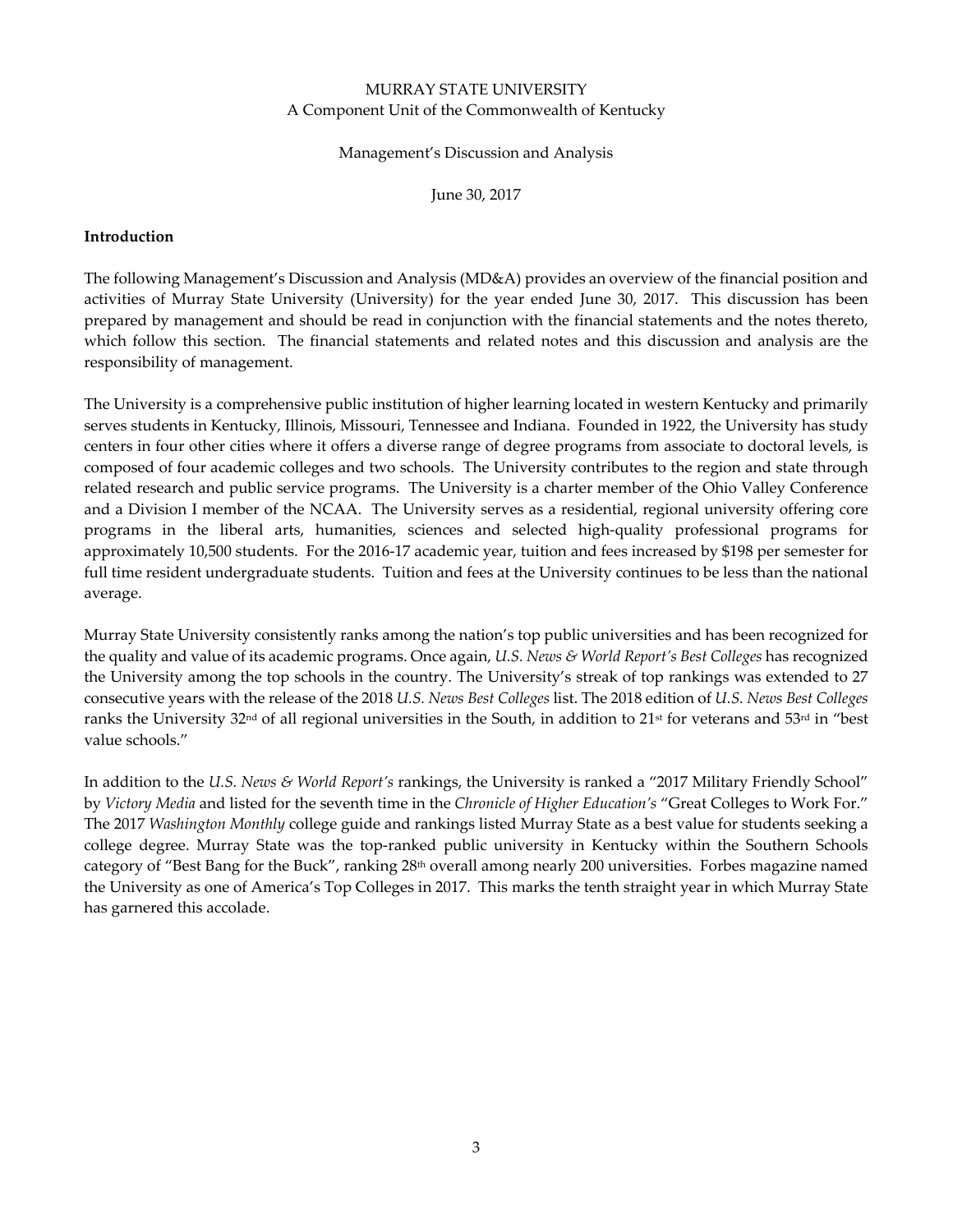#### Management's Discussion and Analysis, continued

#### June 30, 2017

### **Financial Highlights**

 The University's financial net position dramatically changed in 2015 with the implementation of GASB Statement No. 68 ‐ *Accounting and Financial Reporting for Pensions* —*an amendment of GASB Statement No. 27*. The effects of implementing GASB Statement No. 68 are summarized in the following table. It is important to note that the implementation of this standard has no effect on past or current cash or cash equivalents.

|                                               | 2017              | 2016                         | 2015             |
|-----------------------------------------------|-------------------|------------------------------|------------------|
| Beginning net position, no pension adjustment | \$300,800,699     | \$257,415,254                | \$240,612,199    |
| Change in net position, no pension adjustment | 31,451,310        | 43,385,445                   | 16,803,055       |
| Ending net position before pension adjustment | 332,252,009       | 300,800,699                  | 257,415,254      |
|                                               |                   |                              |                  |
| Pension beginning adjustment                  | (244, 041, 269)   | (233, 568, 557)              | (230,675,047)    |
| Pension revenue/expense adjustment            | (21,989,968)      | (10, 472, 712)               | (2,893,510)      |
| Total pension adjustments                     | (266, 031, 237)   | (244, 041, 269)              | (233, 568, 557)  |
|                                               |                   |                              |                  |
| Net position after pension adjustments        | 66,220,772<br>\$. | 56,759,430<br>$\mathfrak{F}$ | 23,846,697<br>\$ |
|                                               |                   |                              |                  |

- In fiscal year 2017 (or 2017), the University had assets of \$433.6 million, deferred outflows of \$56.5 million, liabilities of \$416.9 million and deferred inflows of \$7 million. Net position, which represent the University's residual interest in assets and deferred outflows after liabilities and deferred inflows are deducted, was \$66.2 million or 14% of total assets and deferred outflows. Net position increased by \$9.5 million from fiscal year 2016 (or 2016) to 2017. This increase in net position was the result of a \$14 million increase in capital assets net of depreciation, a \$28.1 million increase in deferred outflows related to pensions, a \$2.9 million increase in cash, and a \$2.5 million increase in restricted investments, offset by a \$49.2 million increase in net pension liability, a (\$5.8) million decrease in accounts payable related to the wrap-up of three major construction projects, and a (\$5.1) million decrease in long-term debt. Deferred outflows and inflows are items previously reported as assets or liabilities, respectively, that are required to be reported separately from assets or liabilities by GASB Standard 65.
- $\triangleright$  Fiscal operations were in accordance with the annual operating budget of approximately \$167.7 million. The University continued to be a strong employer for the region and employed 3,998 individuals, including 628 faculty and 958 staff members and 2,412 students. These totals include 1,309 regular and full‐time faculty and staff.
- Total originally enacted operating state appropriations for fiscal year 2017 decreased by 2.5% (\$2,161,100), declining to approximately \$45.9 million. The University received \$960,500 in state appropriations refunds, representing a refund of the amount withheld in 2016. The Kentucky Supreme Court ruled in September of 2016 that a 2% reduction ordered by the Governor was unlawful and required a refund to the universities' general appropriations.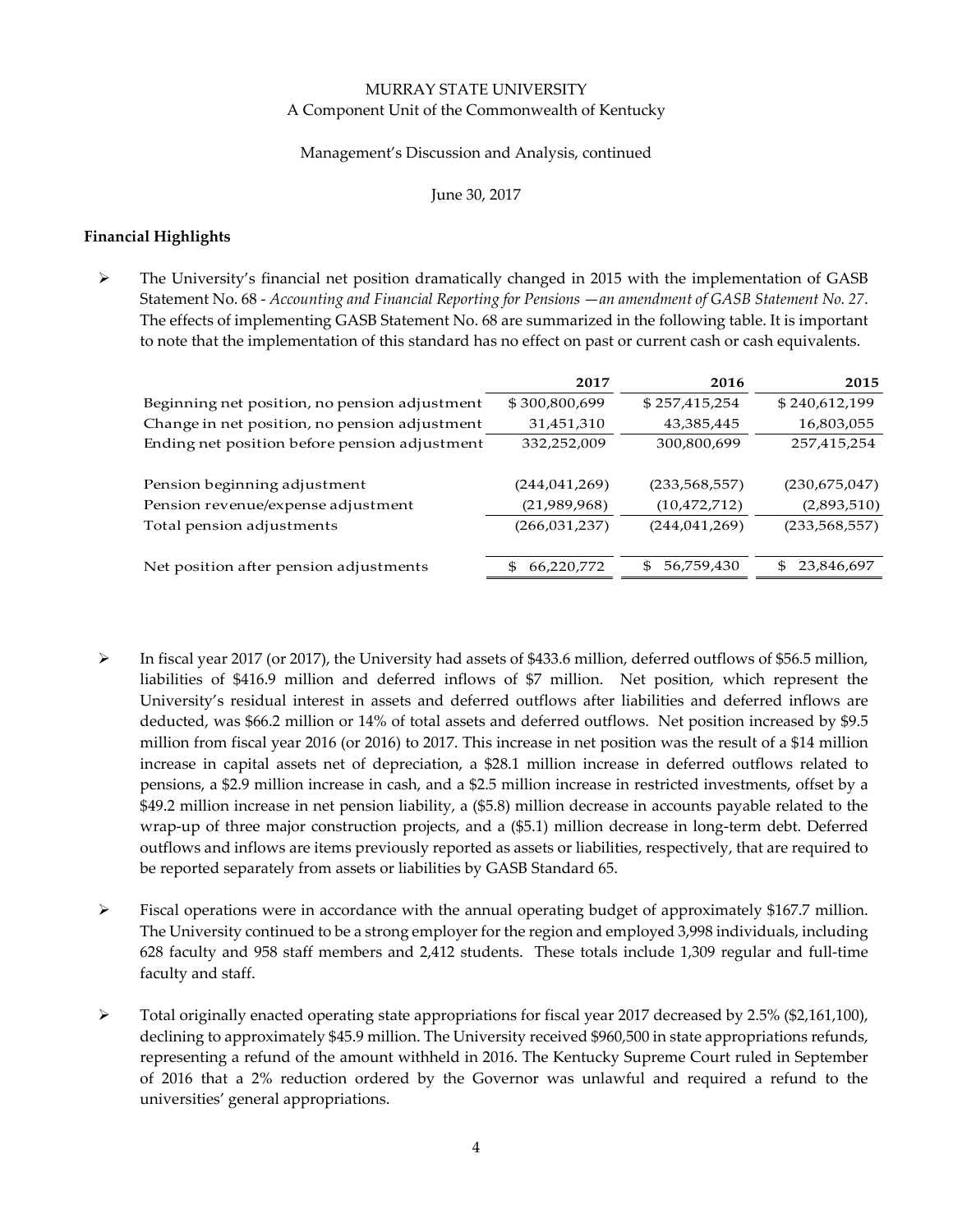#### Management's Discussion and Analysis, continued

June 30, 2017

 $\triangleright$  The University invests approximately 96% of its endowment funds with the Murray State University Foundation, Inc. (Foundation). The value of these funds is as follows:

| Historical Value | \$18.4 million |
|------------------|----------------|
| Market Value     | \$21.1 million |

These funds experienced an unrealized gain of \$2,078,707 in fiscal year 2017. This allowed for most program spending to remain constant during the fiscal year 2017. The Foundation operated with a 4.0% cap on endowment spending for the fiscal year 2017.

 $\triangleright$  The University celebrated the opening of its new Breathitt Veterinary Center (BVC) at a May 2017 grand opening. This unique facility will serve the agriculture needs of West Kentucky for years to come, fulfilling its obligation to the many farmers, families, and businesses involved with animals. This is a state‐funded facility with a scope of \$34.5 million located in Hopkinsville, Kentucky.

The Murray State University Board of Regents authorized the disposition of the old Breathitt Veterinary Clinic (BVC) facility in February 2017 as a transfer to the Christian County Board of Education to be used for public purposes. The transfer was final in August 2017.

- $\triangleright$  The Commonwealth of Kentucky funded the construction of a new Engineering and Physics Building at a total cost not to exceed \$36.9 million. The Commonwealth has budgeted to fund \$31.9 million of the total scope of the project with the University contributing up to \$5 million from future fundraising efforts. The building was completed in summer 2017 and was fully occupied for the fall 2017 semester.
- The construction of the new Hollis C. Franklin Residence Hall, with a scope of \$27.9 million, opened for occupancy by students in August of 2016. The facility is approximately 114,000 square feet with 380 beds and is currently the residential home of the Honors College.
- $\triangleright$  The Department of Labor's regulations for the Fair Labor Standards Act (FLSA), originally effective December 1, 2016 and setting the salary threshold of \$47,476 for exempting employees from overtime regulations, has been postponed for an indeterminate amount of time.
- $\triangleright$  In June 2015, the Jones Chemistry Building's annual inspection revealed approximately 80 fume hoods that were deemed inoperable due to improper air handling which resulted in an instructional emergency. Later in the summer of 2015 the Jones Chemistry Building began to exhibit significant moisture issues as well. Total cost of the repairs and renovation were estimated at approximately \$1.9 million; and repairs commenced in the spring of 2017. This project was completed during the summer of 2017 and the building was fully occupied for classes in August 2017.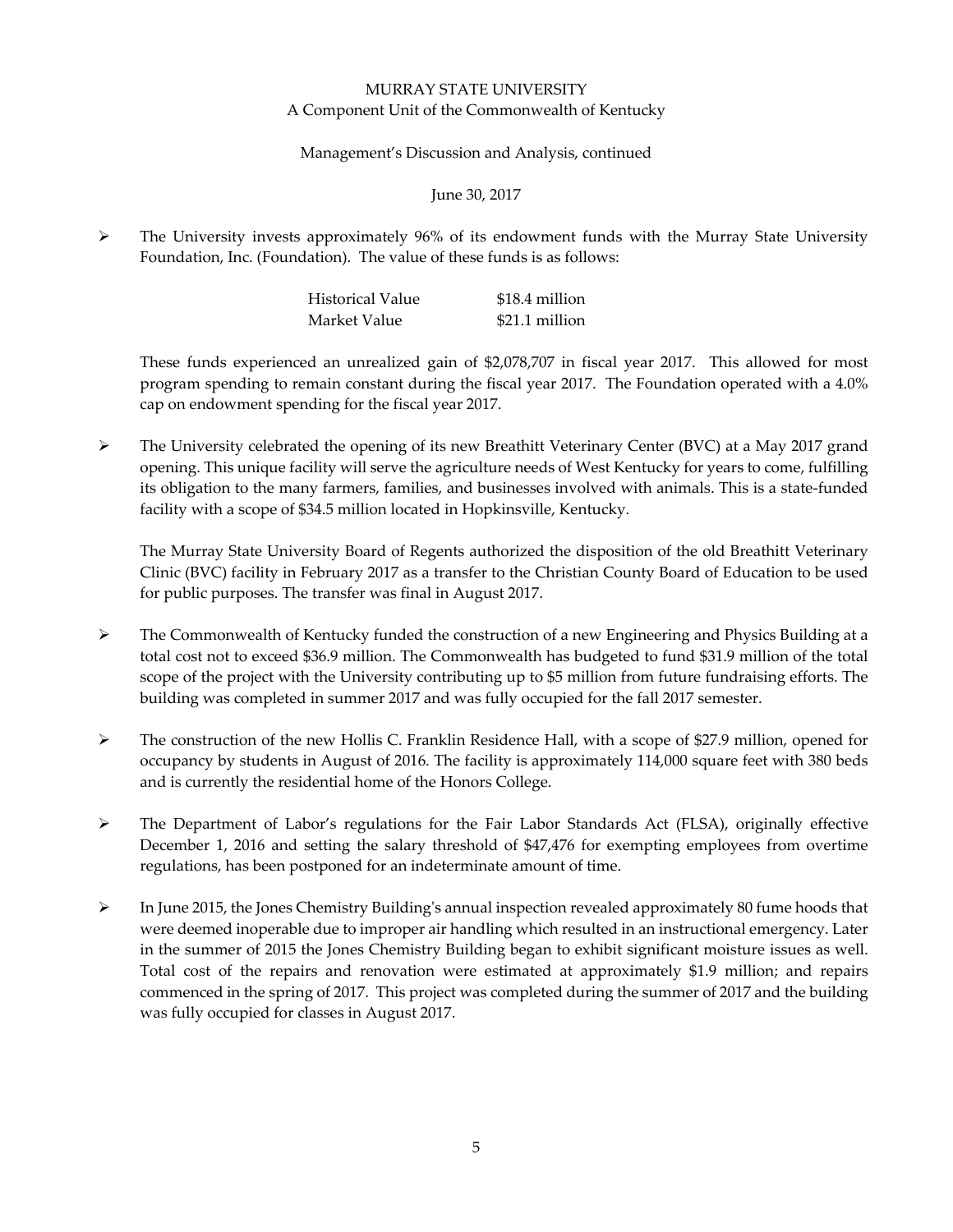#### Management's Discussion and Analysis, continued

#### June 30, 2017

- $\triangleright$  In July 2015, significant moisture issues, air pressurization issues, and the discovery of hidden water damages were identified in the Biology Building. The University is continuing to work with construction companies, architects, design firms and consultants to identify the source of the problem. As of June 30, 2017, no comprehensive solution has been determined, although the University is close to identifying several interrelated causes. Total cost of the repairs and renovations are estimated to be between one and two million dollars. Renovation and repairs are expected to commence spring 2018.
- In September 2016, mold issues were discovered in O.B. Springer Residence Hall as a result of an unusually rainy July and August and an aging facility. As a result, all residents were moved to other residence halls for the 2017 academic year. The mold was tested and has been identified as non-toxic, allergen type mold. Based on estimates of the cost to repair, the building was approved for razing by the Board of Regents in August 2017.

In June 2017 the Board of Regents approved renaming old Franklin Hall as Springer Hall II, effective immediately.

 The University Strategic Plan‐Achievement, Endeavor and Hope: The Murray State Plan was approved by the Board of Regents on June 5, 2015 and a more targeted plan was presented on September 9, 2016. The plan continues to focus on the four pillars of academic quality, student success, community engagement and research activities. The Plan represents a living document which is being reviewed annually.

#### **Performance Funding**

In the enacted 2016‐17 budget of the Commonwealth of Kentucky, the General Assembly established a Postsecondary Education Working Group to develop a comprehensive funding model to incorporate elements of campus performance, mission, and enrollment, and to provide a report setting forth its recommendations to the Governor and Interim Joint Committee on Education no later than December 1, 2016. On December 1, 2016 a proposed model was delivered to the Governor and legislative leadership which recommended three basic components:

- Student Success: 35% of the model ties the distribution of allocable funding directly to degree production and progression toward a degree or credential;
- Course Completion: 35% of the model ties the distribution of resources to the number of credit hours awarded at each campus;
- Operational Support: 30% of the model ties the distribution of resources to campus services and infrastructure that support student learning and success.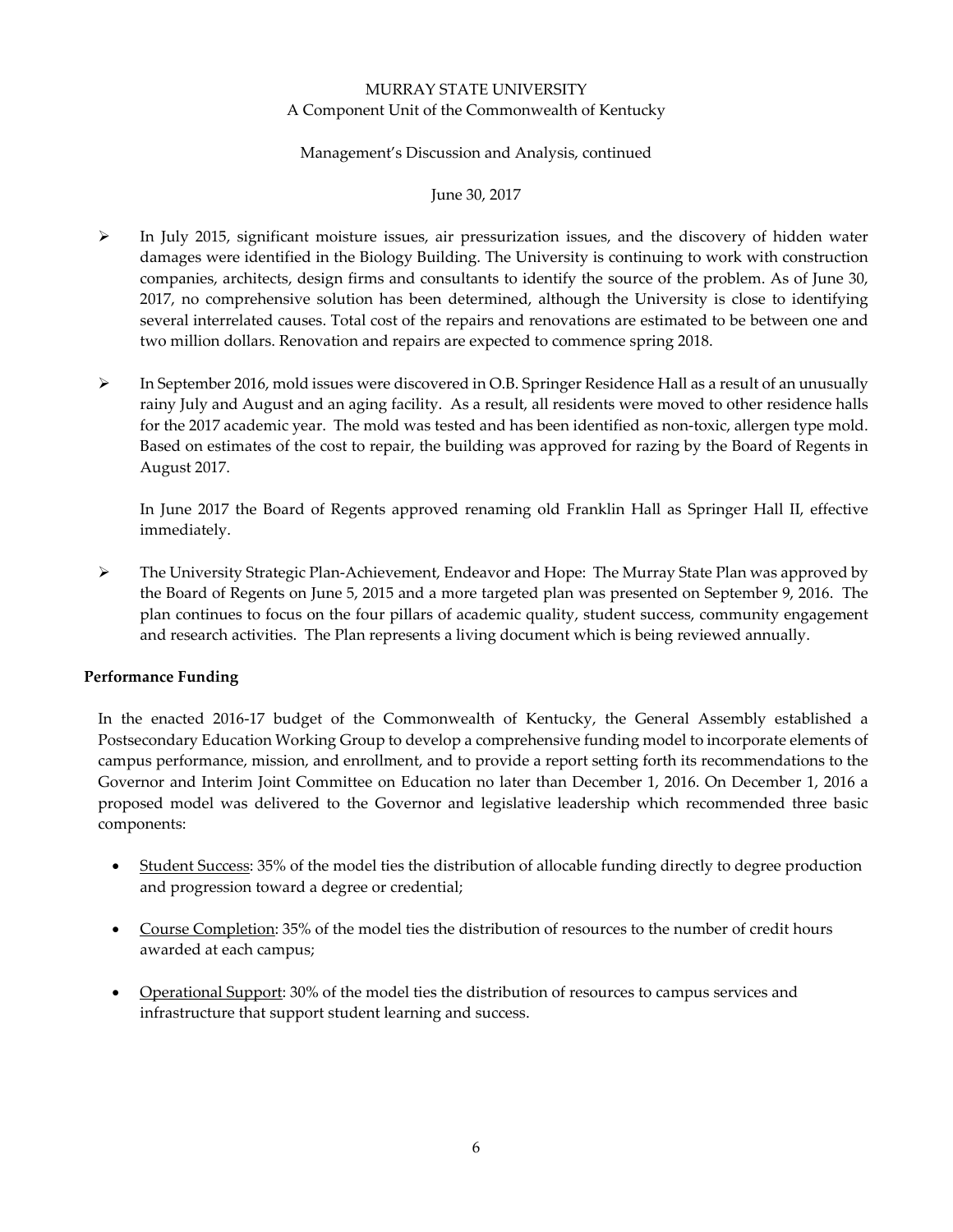#### Management's Discussion and Analysis, continued

June 30, 2017

As a result of the working group's recommendations, a performance pool was established for fiscal year 2018 as part of 2017 legislative session Senate Bill 153. This pool has been funded by a 5% reduction of each of the public, post‐secondary institutions' state appropriation, excluding Kentucky State University. The portion of pool funding attributable to Murray State University is \$2,231,300.

#### **Using the Financial Statements**

The University's financial statements consist of Statements of Net Position, Statements of Revenues, Expenses and Changes in Net Position, Statements of Cash Flows and Notes to the Financial Statements. These financial statements and accompanying notes are prepared in accordance with the appropriate Governmental Accounting Standards Board (GASB) pronouncements.

These financial statements provide an entity‐wide perspective and focus on the financial condition, results of operations and cash flows of the University as a whole.

Financial statements have also been included for the MSU Foundation, a component unit, in accordance with the requirements of GASB Statement No. 39, *Determining Whether Certain Organizations are Component Units.* Financial statements for this entity consist of Statements of Financial Position and Statements of Activities. These statements are prepared in accordance with the appropriate Financial Accounting Standards Board (FASB) pronouncements.

#### **Statements of Net Position**

The Statement of Net Position presents a financial picture of the University's financial condition at the end of the 2017 and 2016 fiscal years by reporting assets (current and noncurrent), deferred outflows of resources, liabilities (current and noncurrent), deferred inflows of resources, and net position. Net position, the difference between total assets plus deferred outflows less total liabilities and deferred inflows, are an important indicator of the current financial condition, while the change in net position is an indicator of whether the overall financial position has improved or declined during the year.

#### Assets

Total assets at the end of the fiscal year 2017 were \$433.6 million, of which capital assets, net of depreciation, represented the largest portion. Capital assets totaled approximately \$250.2 million or 58% of total assets and were primarily comprised of University-owned land, buildings, equipment, and library holdings. Cash and cash equivalents amounted to \$139.8 million or 32% of total assets. Total assets increased by \$20.5 million during the 2017 fiscal year. This increase in gross total assets is due primarily to the following items:

 \$14 million ‐ Increase in net capital assets. Primarily due to \$25 million in new additions to construction‐ in‐progress (CIP), comprised mainly of \$15.3 million in continued construction of the new Engineering and Physics building, \$3.4 million in continued construction of Hollis C. Franklin Hall, \$3.1 million in continued construction of the new Breathitt Veterinary Center, and \$1.5 million in Chemistry building repairs. The \$25 million increase was offset by \$11.5 million in current year depreciation.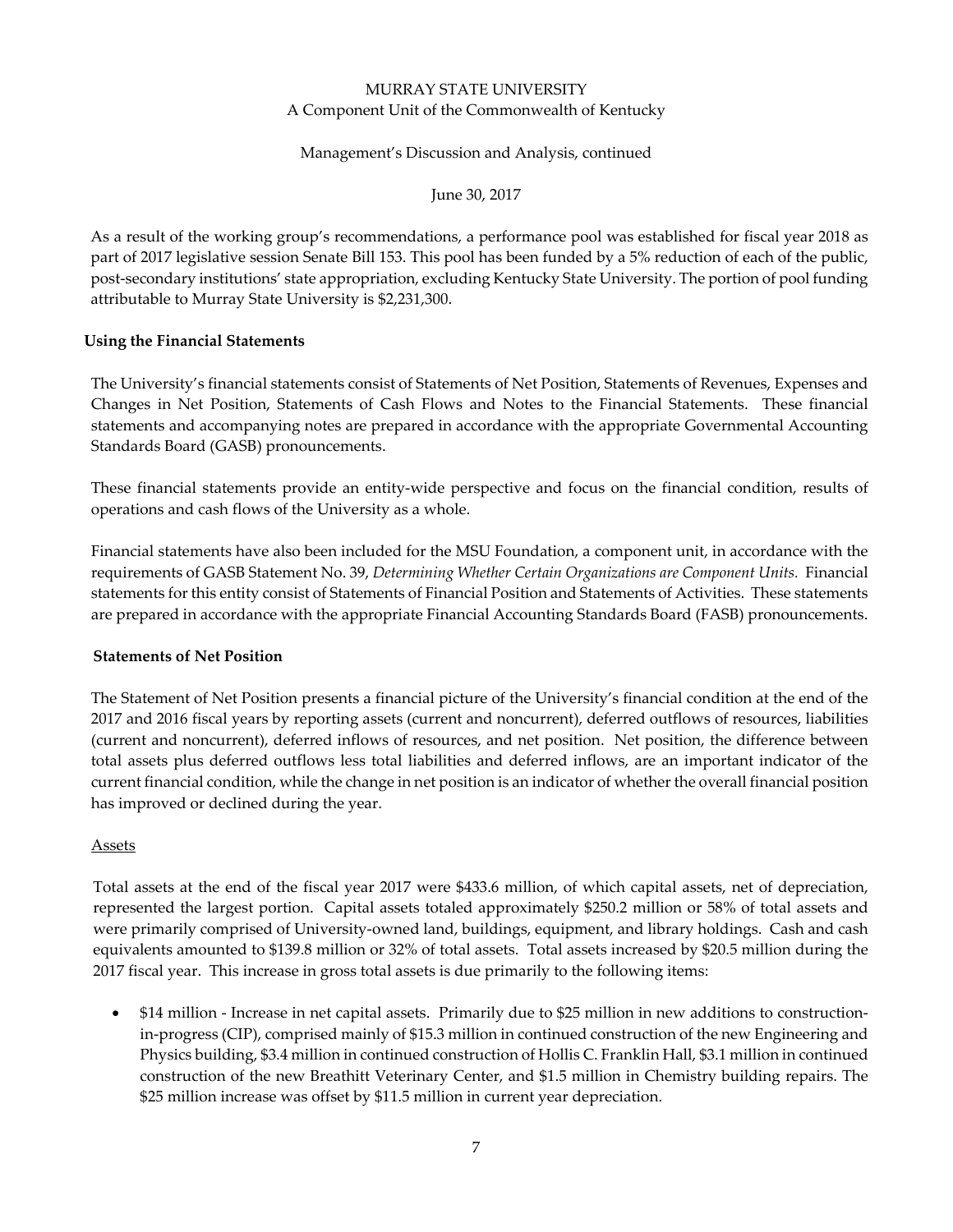#### Management's Discussion and Analysis, continued

June 30, 2017

- \$2.9 million ‐ Increase in cash and cash equivalents. This increase was the result of a \$9.8 million increase in operating cash explained by increases in Education & General (E&G) net position prior to the pension expense (non‐cash) adjustment, and an increase of \$767,000 in Auxiliary cash explained by an increase in Auxiliary net position prior to the pension expense (non‐cash) adjustment. These increases were offset by decreases in Plant cash of (\$6.4 million) explained by a decrease in Plant accounts payable related to the Franklin Hall and new Breathitt Veterinary Center projects and in Restricted cash of (\$1.1 million) explained by a \$0.6 million increase in Restricted accounts receivable and an overall decrease in Restricted activity.
- \$2.5 million ‐ Increase in restricted investments. The result of a \$2.8 million increase in endowment market value for funds held by the MSU Foundation offset by a (\$0.3 million) decrease in realized earnings.
- \$1.2 million ‐ Increase in accounts receivable, net. This increase is the result of a \$1.2 million increase in student accounts receivable explained by a 4.5% tuition rate increase and changes in regional economic conditions.

Total assets increased by \$41.8 million during the 2016 fiscal year due to the following:

- \$52.6 million ‐ Increase in net capital assets. Primarily due to a \$58.8 million net increase in construction‐ in-progress projects including \$22.2 million for the new Breathitt Veterinary Center, \$22.1 million for the new Franklin Hall, and \$12.9 million for the new Engineering and Physics building, less \$10.2 million in current year depreciation.
- (\$7.1 million) ‐ Decrease in cash and cash equivalents. This decrease was the result of spending cash from the sale of bonds for the construction of the new Franklin Hall (\$18 million) offset by an increase of \$4.2 million for capital project funding from operating cash for Chemistry and Biology building projects and a net increase of \$4.3 million in current operating cash.
- (\$2.9 million) ‐ Decrease in restricted investments. (\$2.1 million) decrease in debt reserves, the result of \$1.1 million released for the refunding of 2007 General Receipt bonds and \$0.9 million released to pay 2016 interest on 2015 General Receipt bonds. Also, a (\$1.2 million) decrease in endowment market value offset by a \$0.4 million increase in realized earnings.
- (\$1.4 million) ‐ Decrease in accounts receivable, net. This decrease is primarily a result of the combined effect of a decrease in enrollment coupled with increased collection efforts.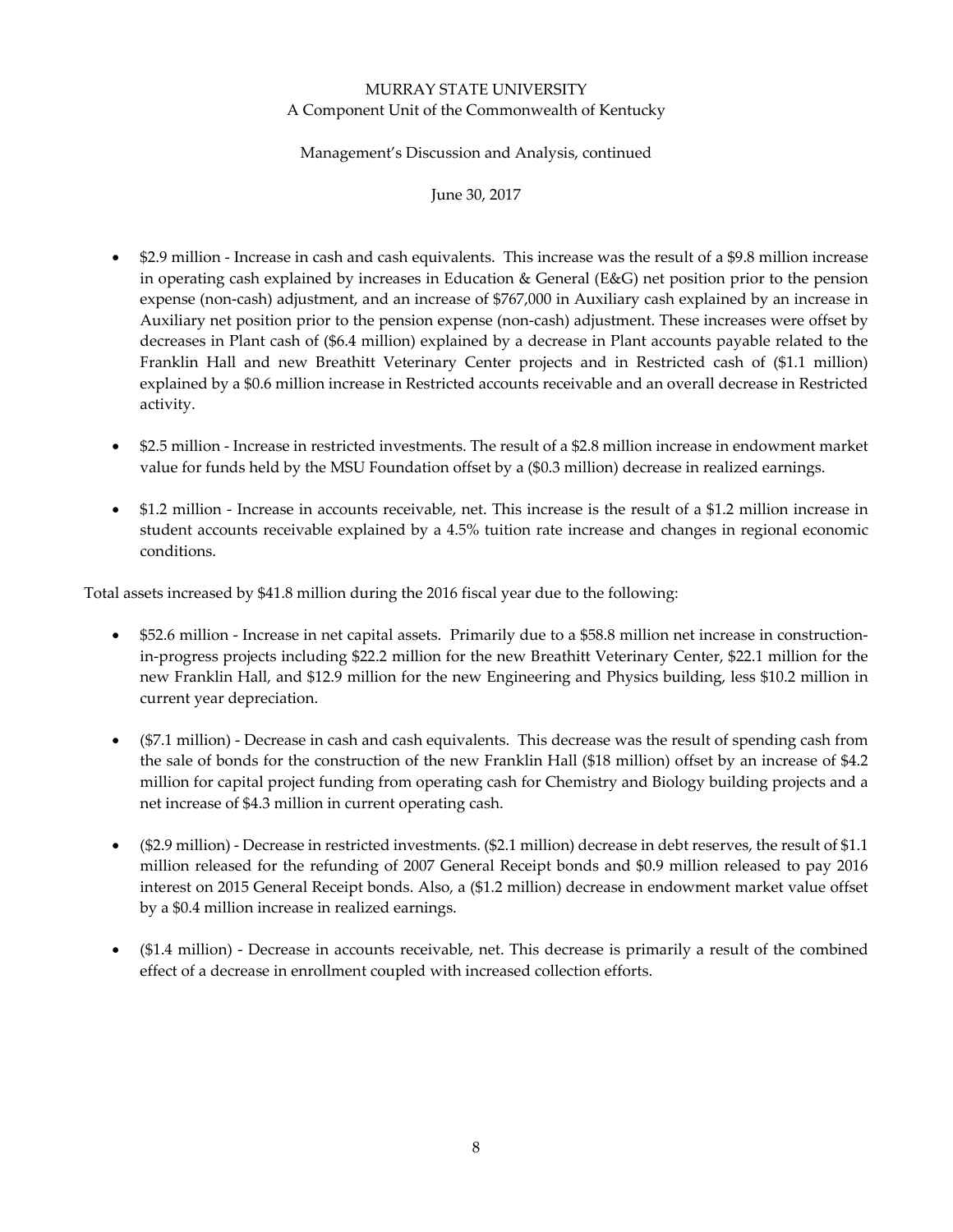#### Management's Discussion and Analysis, continued

June 30, 2017

#### Deferred Outflows of Resources

A new section of the Statement of Net Position added in 2014 in compliance with GASB Statement No. 65 ‐ *Items Previously Reported as Assets and Liabilities*. This statement required that the deferred bond refunding loss, previously reported as part of the "Long‐term debt" lines, be reported instead as a deferred outflow of resources in fiscal year 2014. GASB statement 65 also required that we restate this deferred outflow for all prior years reported within these financial statements. Deferred outflows consisted of bond refunding loss from the refunding of housing and dining bond series M, N, O, P, and Q which totaled \$1.9 million for fiscal year 2017, \$2.1 million for 2016, and \$2.3 million for 2015. Also included is a bond refunding loss from the refunding of 2007 General Receipts bonds Series A which totaled \$0.8 million for fiscal year 2017 and \$0.8 million for 2016. Deferred outflows also consisted of \$53.8 million for fiscal year 2017, \$25.7 million for 2016, and \$10 million for 2015 related to reporting requirements specified in GASB Statement No. 68 ‐ *Accounting and Financial Reporting for Pensions an amendment of GASB Statement No. 27*.

#### Liabilities

Total liabilities at the end of the 2017 fiscal year were \$416.9 million, an increase of \$38 million. This change was due to the following:

- \$49.2 million ‐ Increase in net pension liability. GASB Statement No. 68 ‐ *Accounting and Financial Reporting for Pensions — an amendment of GASB Statement No. 27* required the reporting of the pension liability for the first time in fiscal year 2015. This represents the University's proportionate share of the net pension liability for the Kentucky state retirement plans to which the University makes contributions.
- (\$5.8 million) ‐ Decrease in accounts payable. This decrease is attributed to the net (\$6.6 million) decrease in Plant accounts payable related to the new Breathitt Veterinary Center, Franklin Hall and the Engineering and Physics building. Offset by a \$0.8 million increase in unrestricted accounts payable attributable to timing differences in routine payables.
- (\$4.6 million) ‐ Decrease in long‐term debt. This decrease is the result of the 2017 principal payments on bonds and masterleases.

Total liabilities at the end of the 2016 fiscal year were \$378.8 million, an increase of \$31 million. This change was due to the following:

 \$29.9 million ‐ Increase in net pension liability. GASB Statement No. 68 ‐ *Accounting and Financial Reporting for Pensions — an amendment of GASB Statement No. 27* required the reporting of the pension liability for the first time in fiscal year 2015. This represents the University's proportionate share of the net pension liability for the Kentucky state retirement plans to which the University makes contributions.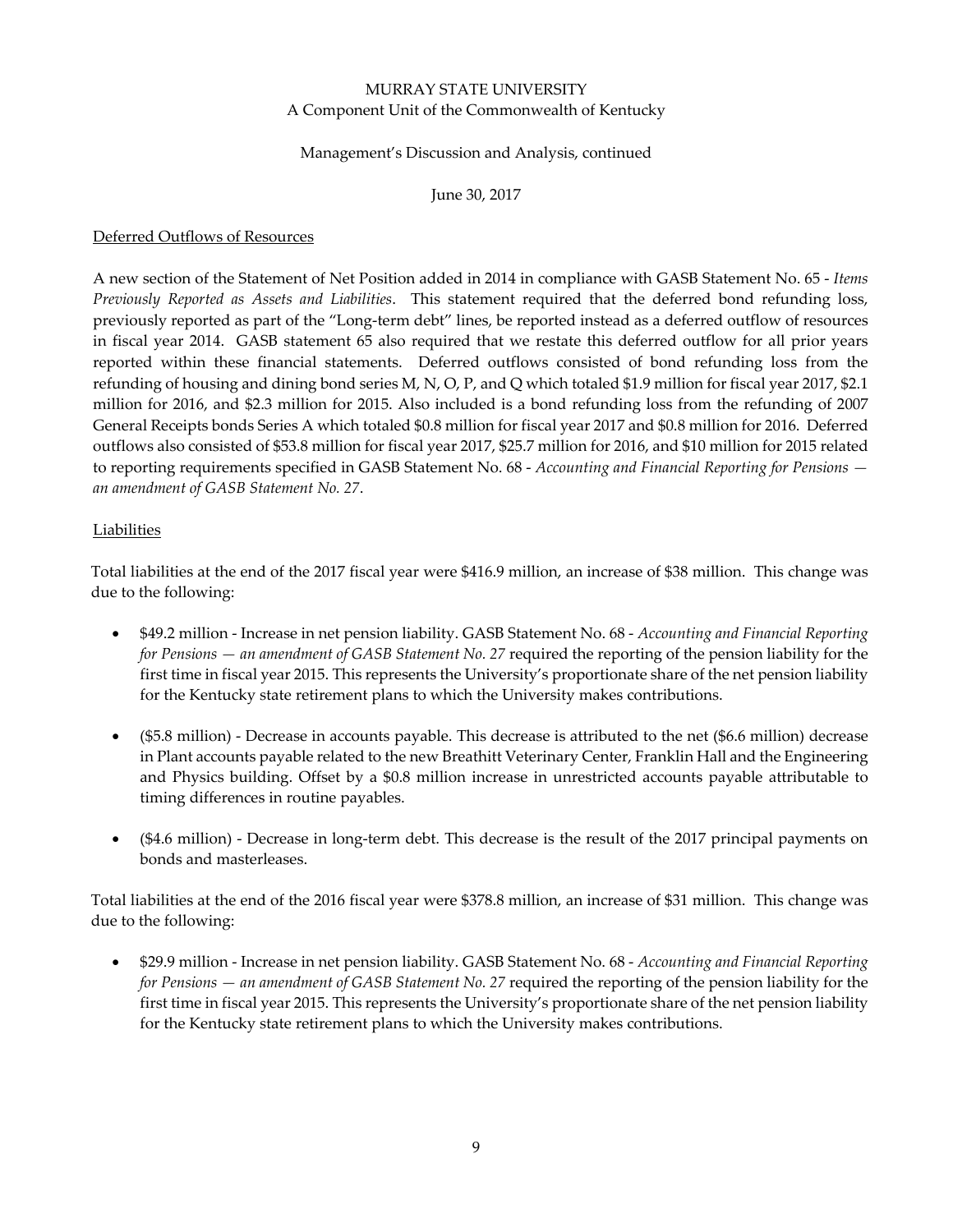#### Management's Discussion and Analysis, continued

#### June 30, 2017

- \$5.5 million ‐ Increase in accounts payable. This increase is attributed to the net \$6.3 million increase in plant accounts payable related to the new Breathitt Veterinary Center, Franklin Hall and Engineering and Physics building. Offset by a (\$0.8 million) decrease in unrestricted accounts payable attributable to timing differences in routine payables.
- (\$5.3) million Decrease in long-term debt. This decrease is primarily the result of the 2016 principal payments on bonds and masterleases.

#### Deferred Inflows of Resources

A new section of the Statement of Net Position added in 2014 in compliance with GASB Statement No. 65 – *Items Previously Reported as Assets and Liabilities*. This statement requires that certain items are no longer to be reported as a liability. This consisted of \$7 million in fiscal year 2017, \$6.2 million in 2016, and \$10 million in 2015 for deferred inflows of resources related to pensions as specified in GASB Statement No. 68. Also in fiscal year 2015 was \$2 million from State capital 2014‐2016 appropriations related to the new Breathitt Veterinary Center (BVC) project which was received and recorded as revenue in fiscal year 2016.

#### Net Position

Net position, which represent total equity, of the University were divided into three major categories, defined as follows:

- o Invested in capital assets, net of related debt ‐ This category represents the institution's equity in property, buildings, equipment, library holdings and other plant assets owned by the University, less related depreciation and outstanding balances of borrowings used to finance the purchase or construction of those assets.
- o Restricted ‐ This category represents those assets which are subject to externally imposed restrictions governing their use and includes classifications of nonexpendable and expendable.
	- Restricted nonexpendable net position Restricted nonexpendable net position consist solely of permanent endowments owned by the University. The corpus, as specified by the donor, is invested in perpetuity and may not be expended.
	- Restricted expendable net position Restricted expendable net position consist of those assets that may be expended by the University, but must be spent for purposes as defined by the donors and/or external entities that have placed time or purpose restrictions on the use of the assets.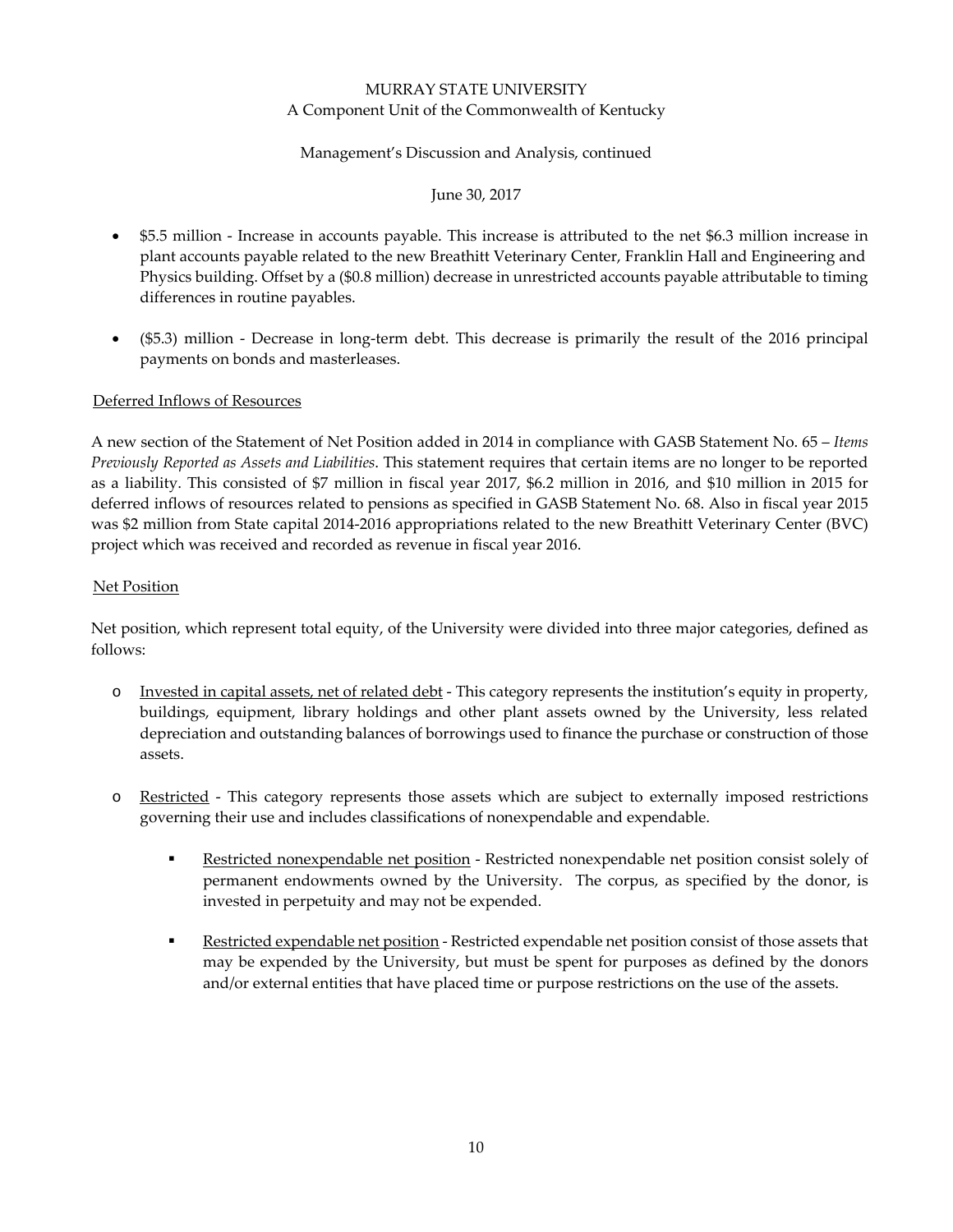#### Management's Discussion and Analysis, continued

#### June 30, 2017

o Unrestricted - This category represents the net position held by the University that has no formal restrictions. Although unrestricted net position is not subject to externally imposed stipulations, substantially all of the unrestricted net position has been designated for various programs and initiatives, capital projects and working capital requirements.

|                                                        | June 30, 2017   | June 30, 2016 | June 30, 2015   |
|--------------------------------------------------------|-----------------|---------------|-----------------|
| <b>Assets</b>                                          |                 |               |                 |
| Current assets                                         | \$103,706,220   | \$91,608,769  | \$87,921,560    |
| Noncurrent assets                                      | 79,651,477      | 85,228,207    | 99,747,979      |
| Capital assets                                         | 250,242,436     | 236,282,533   | 183,642,281     |
| Total assets                                           | 433,600,133     | 413,119,509   | 371,311,820     |
| <b>Deferred Outflows</b>                               | 56,508,116      | 28,685,297    | 12,385,586      |
| <b>Liabilities</b>                                     |                 |               |                 |
| Current liabilities                                    | 26,072,558      | 32,635,586    | 26,267,195      |
| Noncurrent liabilities                                 | 390,780,206     | 346,173,839   | 321,532,369     |
| <b>Total liabilities</b>                               | 416,852,764     | 378,809,425   | 347,799,564     |
| <b>Deferred Inflows</b>                                | 7,034,713       | 6,235,951     | 12,051,145      |
| <b>Net Position</b>                                    |                 |               |                 |
| Invested in capital assets,<br>net of related debt     | 173,041,810     | 157,389,810   | 123,222,276     |
| Restricted for                                         |                 |               |                 |
| Nonexpendable<br>Expendable<br>Scholarships, research, | 21,973,233      | 19,218,207    | 20,453,677      |
| instruction and other                                  | 6,271,792       | 7,164,586     | 6,426,806       |
| Loans                                                  | 4,081,721       | 4,585,441     | 4,598,682       |
| Capital                                                | 2,667,171       |               |                 |
| Debt service                                           | 236,717         | 198,988       | 2,298,843       |
| Unrestricted                                           | (142, 051, 672) | (131,797,602) | (133, 153, 587) |
| Total net position                                     | 66,220,772<br>S | \$56,759,430  | \$23,846,697    |

#### **Condensed Statements of Net Position**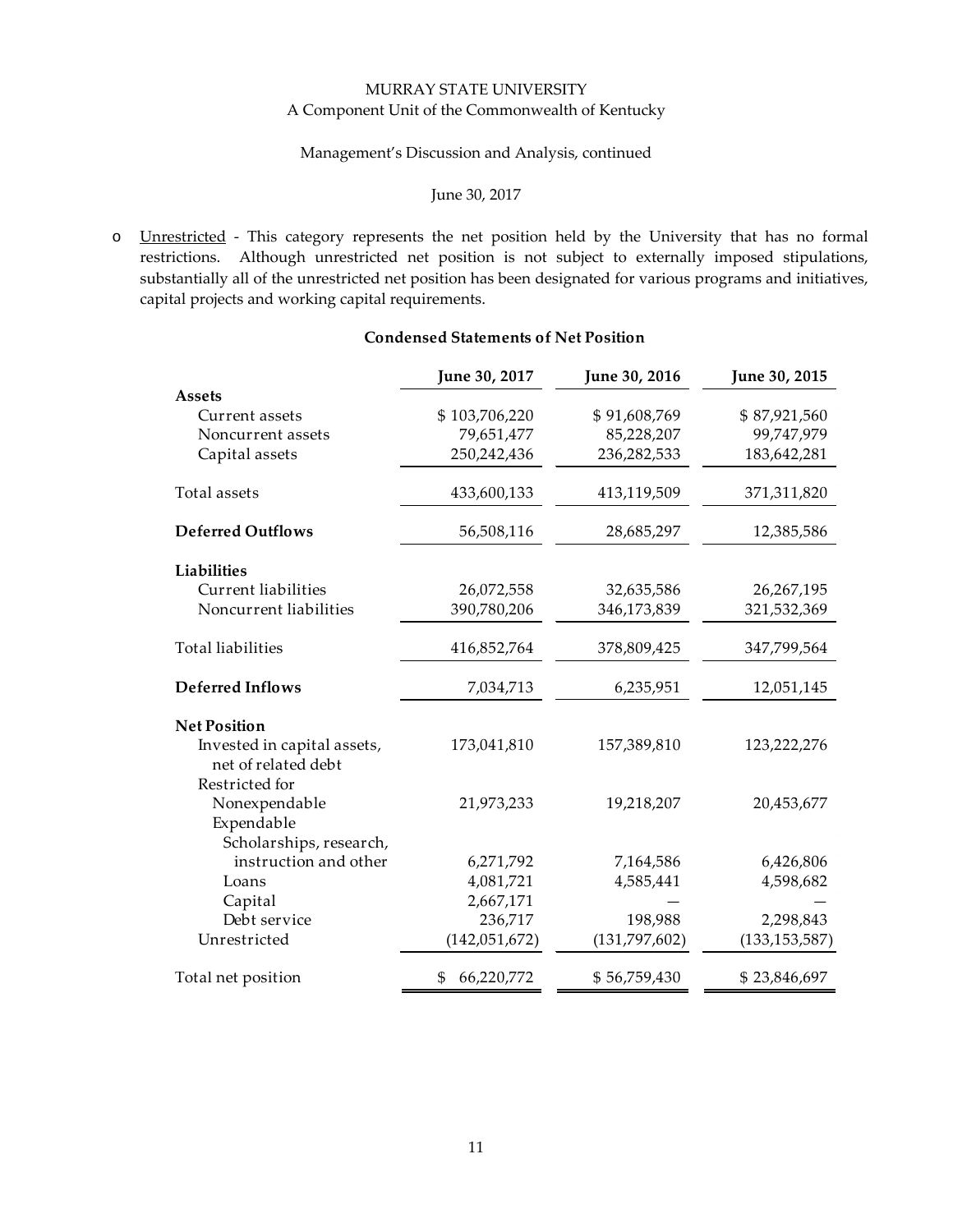#### Management's Discussion and Analysis, continued

#### June 30, 2017

#### **Statements of Revenues, Expenses and Changes in Net Position**

The Statements of Revenues, Expenses and Changes in Net Position, which are generally referred to as the activities statement or income statement, present the revenues earned and expenses incurred and income or loss from operations for the current and prior fiscal years. Activities are reported as either operating or non-operating. Changes in total net position as presented on the Statements of Net Position are based on the activity presented in the Statements of Revenues, Expenses and Changes in Net Position.

The financial statements are prepared on the accrual basis of accounting, whereby revenues and assets are recognized when the service is provided and expenses and liabilities are recognized when others provide the service, regardless of when cash is exchanged. A public university's dependency on state appropriations will result in reported operating losses. The Governmental Accounting Standards Board requires state appropriations to be classified as nonoperating revenues. The utilization of long-lived capital assets is reflected in the financial statements as depreciation, which expenses the costs of an asset over its expected useful life.

#### **Revenues**

Total operating revenues, which exclude state appropriations, for fiscal year 2017 were \$118.6 million, including student tuition and fees, net of related discounts and allowances, of \$72.1 million, operating restricted grants and contracts revenues of \$6.8 million, sales, services and other revenues of \$7.3 million, and auxiliary services net revenues of \$32.5 million.

During fiscal year 2017, operating revenues decreased by (\$0.5 million). This decrease is comprised primarily of decreases of (\$1.5 million) in net tuition and fees, and (\$0.4 million) in sales, services, and other revenues, offset by increases of \$0.8 million in grants and contracts revenue and \$0.6 million in auxiliary services, specifically housing, dining and bookstore.

The University received \$45.9 million in state appropriations for operations for 2017 as well as a \$1 million return of a prior year reduction, and \$47 million for fiscal year 2016. The (\$1.2 million) decrease, not including the reduction return, was the result of 2.5% state appropriation rescission enacted in the fourth quarter of 2016. State appropriations are required to be classified as nonoperating revenues; however, these funds were used to support University operating activities.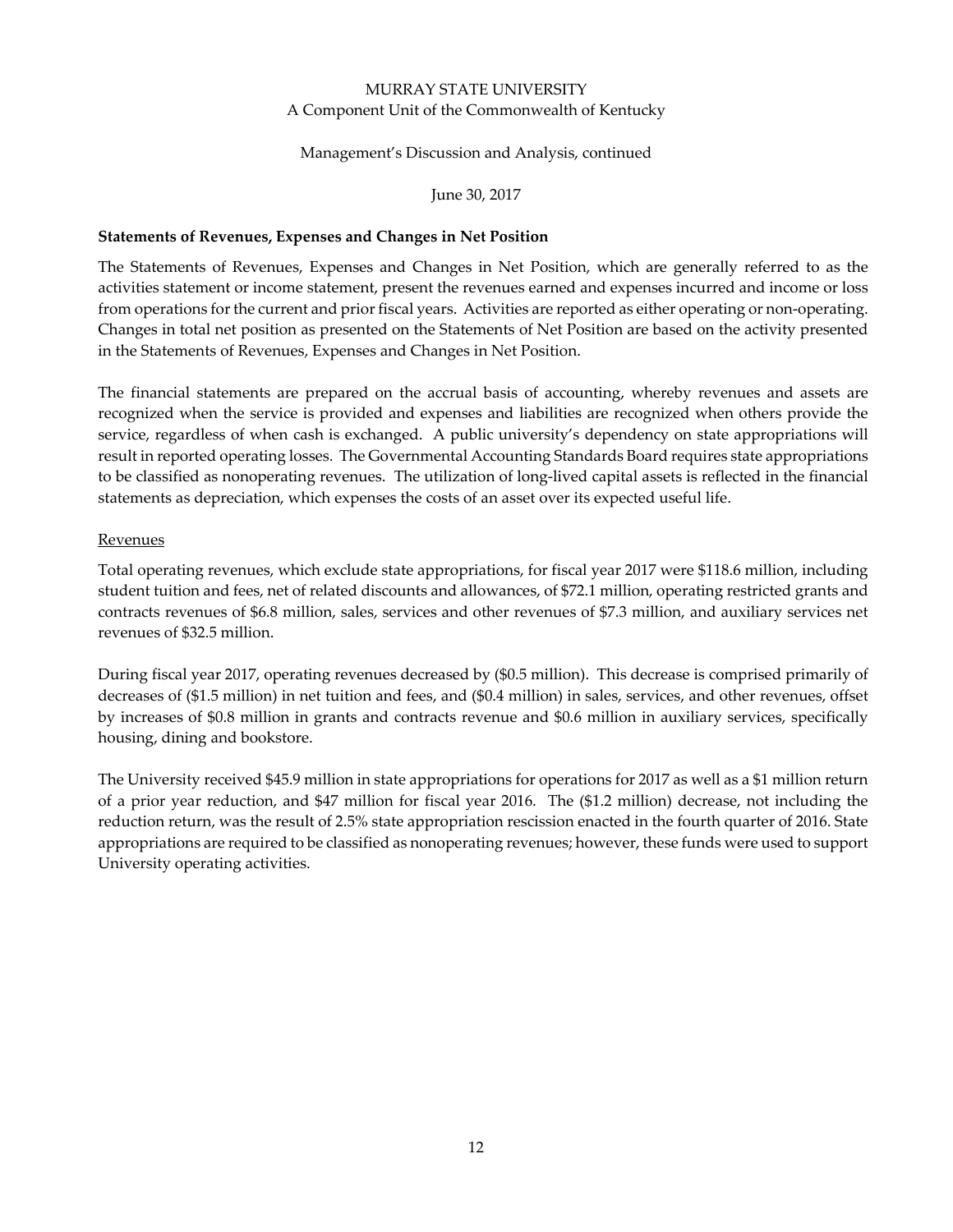Management's Discussion and Analysis, continued

June 30, 2017

The comparative sources of total operating revenues and nonoperating state appropriation revenues are reflected in the following chart:



## **Operating Revenues and State Appropriations (In Thousands)**

#### **Expenses**

Total operating expenses for fiscal year 2017 were \$201.9 million. Academic Affairs, which include instruction, research, libraries and academic support, represent the largest portion of the operating expenses totaling \$88.1 million or 44%. Student Affairs, which include student services, financial aid and auxiliary services, was \$55.4 million or 27% and other expenses which include public service, institutional support, depreciation and operation and maintenance amounted to \$58.4 million or 29%. Depreciation for all areas of the University is reported as an operating expense and was not allocated to each program group, except for auxiliary enterprises.

Operating expenses increased for the year ended June 30, 2017, by \$11.5 million. The primary reasons for the increase in operating expenses are as follows:

 \$11.2 million ‐ Increase in overall operating expenses as the result of the adoption of GASB Statement No. 68. This expense represents the University's proportionate share of expenses related to Kentucky state pension plans. The University's proportionate expenses were \$4.6 million in 2017, \$4.7 million in 2016, and \$1.3 million in 2015 for the Kentucky Employee Retirement System and \$18 million in 2017, \$6.6 million in 2016, and \$2.4 million in 2015 for the Teachers' Retirement System.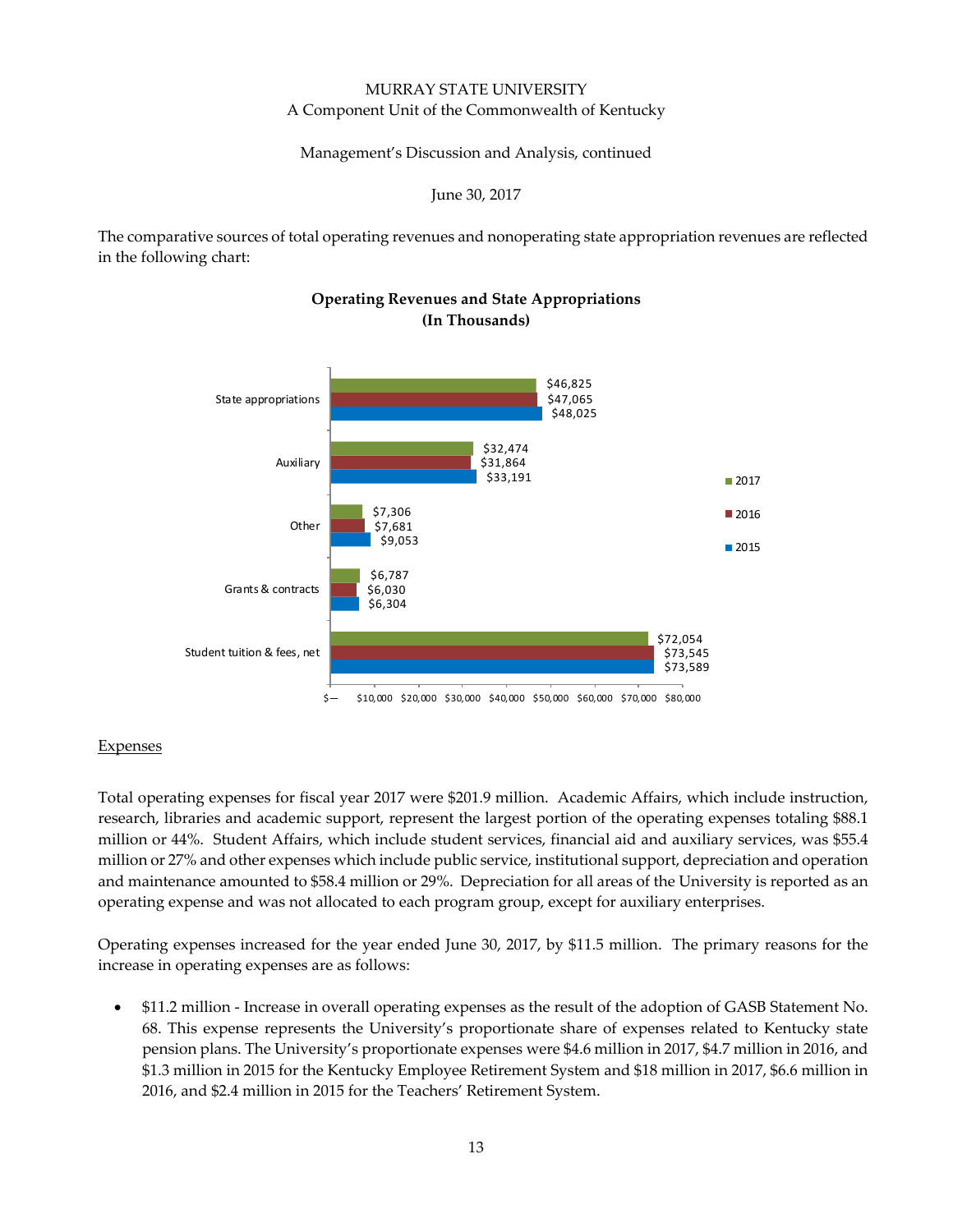#### Management's Discussion and Analysis, continued

June 30, 2017

- \$3.2 million Increase in operation and maintenance of plant expenses, before pension adjustments, as the result of an increase in attention to deferred maintenance projects. Also, 2016 was low because of a onetime (\$1.3 million) decrease related to an adjustment for facilities inventory.
- (\$2.9 million) ‐ Decrease in overall operation spending, not including operations and maintenance mentioned above. The primary factor is the continued focus to more closely monitor spending because of the general state appropriation cuts for 2017.

Operating expenses by type are reflected in the following chart:



# **University Operating Expenses Year Ended June 30, 2017**

The net loss from operations for the year ended June 30, 2017, was \$83.2 million. Nonoperating revenues, net of expenses, of \$70.7 million, insurance reimbursements of \$156,000, capital gifts of \$67,000 and endowment gifts of \$590,000 resulted in an increase in net position of \$9.5 million for the year ended June 30, 2017. This increase in net position is primarily the result of state capital appropriations of \$21.1 million related to the new Breathitt Veterinary Center and the Engineering and Physics building projects.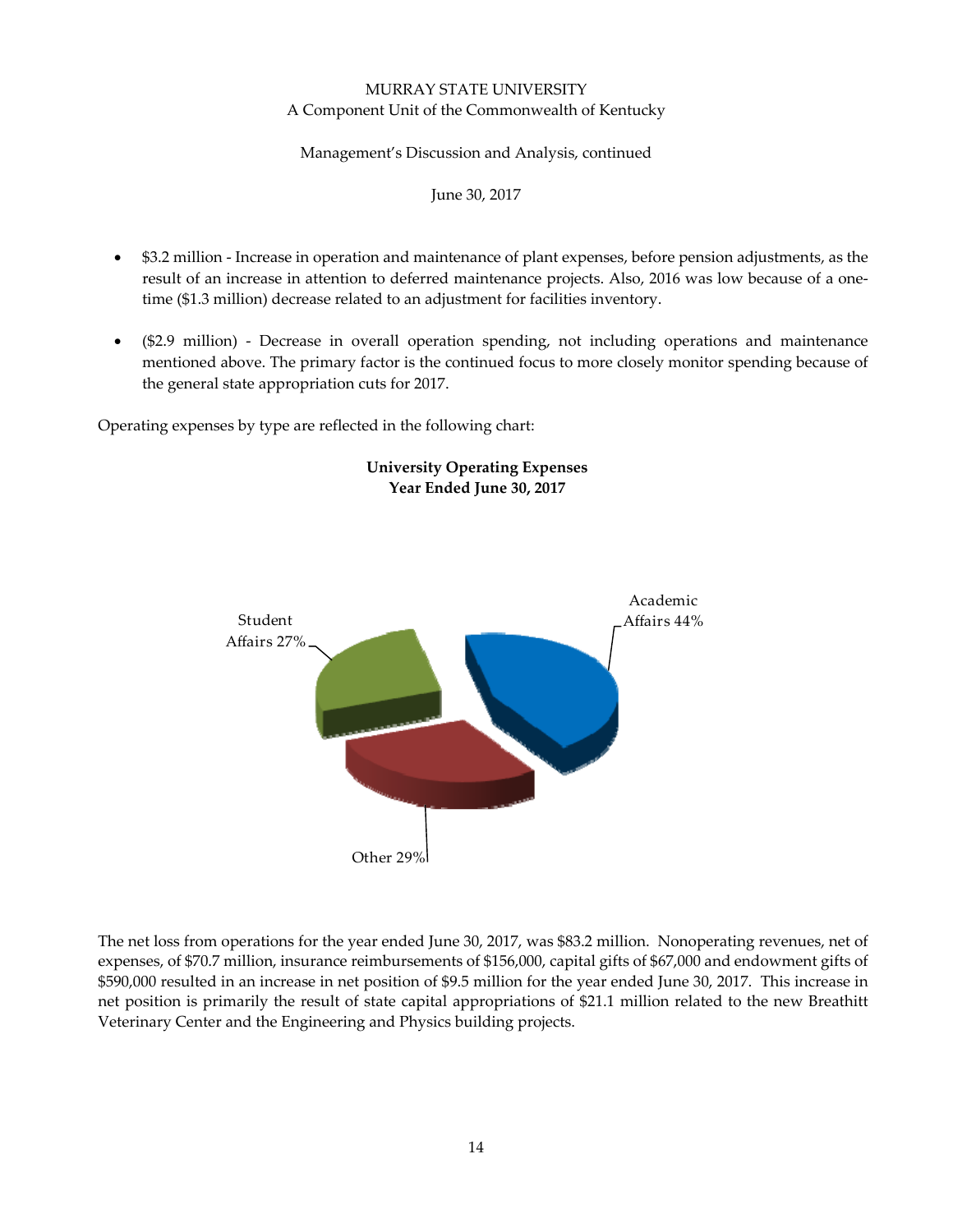#### Management's Discussion and Analysis, continued

#### June 30, 2017

The net loss from operations for the year ended June 30, 2016, was \$71.3 million. Nonoperating revenues, net of expenses, of \$69.5 million, insurance reimbursements of \$302,000, capital gifts of \$189,000 and endowment gifts of \$101,000 resulted in an increase in net position of \$32.9 million for the year ended June 30, 2016. This increase in net position is primarily the result of an increase in state capital appropriations of \$29.8 million related to the new Breathitt Veterinary Center and Engineering and Physics building projects.

#### **Condensed Statements of Revenues, Expenses, and Changes in Net Position**

|                                                                                   | 2017           | 2016           | 2015            |
|-----------------------------------------------------------------------------------|----------------|----------------|-----------------|
| <b>Operating revenues</b>                                                         |                |                |                 |
| Student tuition and fees, net                                                     | \$72,053,962   | \$73,544,641   | \$73,588,701    |
| Grants and contracts                                                              | 6,787,113      | 6,030,275      | 6,304,331       |
| Other                                                                             | 7,306,302      | 7,680,689      | 9,053,462       |
| Auxiliary, net                                                                    | 32,473,936     | 31,863,895     | 33,191,335      |
| Total operating revenues                                                          | 118,621,313    | 119,119,500    | 122,137,829     |
| <b>Operating expenses</b>                                                         |                |                |                 |
| Instruction                                                                       | 74,414,980     | 68,688,820     | 65,098,722      |
| Other educational and general                                                     | 92,386,004     | 88,453,700     | 86,433,802      |
| Depreciation                                                                      | 8,585,227      | 8,151,607      | 8,919,737       |
| Auxiliary enterprises                                                             | 23,602,184     | 23,045,892     | 23,331,199      |
| Auxiliary depreciation                                                            | 2,872,348      | 2,035,798      | 1,440,540       |
| Total operating expenses                                                          | 201,860,743    | 190,375,817    | 185,224,000     |
| Operating loss                                                                    | (83, 239, 430) | (71, 256, 317) | (63,086,171)    |
| Nonoperating revenues                                                             |                |                |                 |
| State appropriations                                                              | 46,824,500     | 47,064,600     | 48,025,100      |
| Other nonoperating revenues                                                       | 23,916,782     | 22,388,681     | 23,418,862      |
| Total nonoperating revenues                                                       | 70,741,282     | 69,453,281     | 71,443,962      |
| Other revenues                                                                    |                |                |                 |
| State capital appropriations and other                                            | 21,959,490     | 34,715,769     | 5,551,754       |
| Increase in net assets                                                            | 9,461,342      | 32,912,733     | 13,909,545      |
| Net position, beginning of year<br>Restatement of 2015 beginning net position for | 56,759,430     | 23,846,697     | 240,612,199     |
| pension liability                                                                 |                |                | (230, 675, 047) |
| Net position, beginning of year (2015 restated)                                   | 56,759,430     | 23,846,697     | 9,937,152       |
| Net position, end of year                                                         | \$66,220,772   | \$56,759,430   | \$23,846,697    |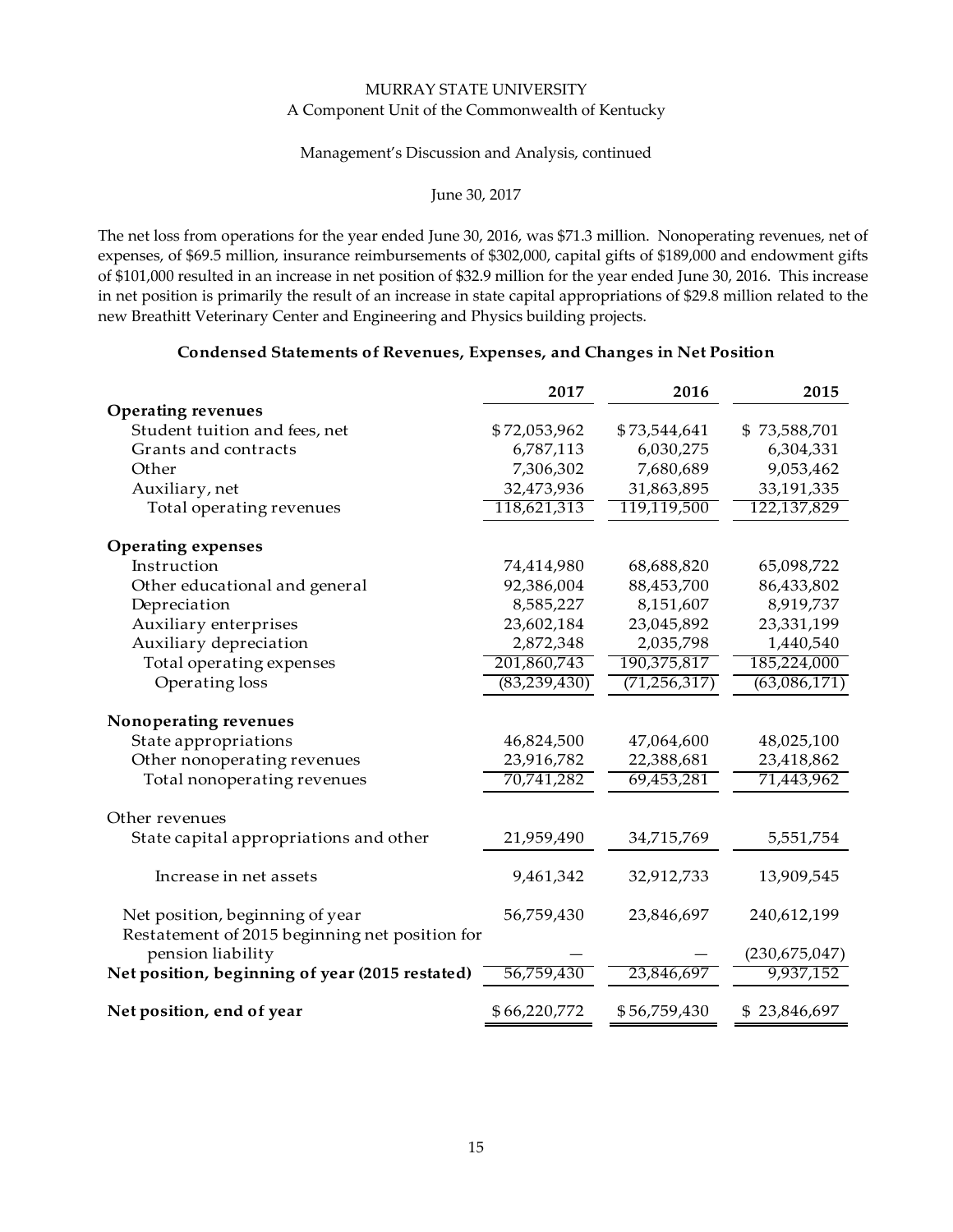#### Management's Discussion and Analysis, continued

June 30, 2017

#### **Statements of Cash Flows**

The Statements of Cash Flows provide a summary of the sources and uses of cash by defined categories. The principal purposes of the Statements of Cash Flows are to provide information about the University's cash receipts and payments during the years and to help assess the University's ability to generate future net cash flows and meet obligations as they become due, as well as its need for external financing.

#### For the year ended June 30, 2017:

The net cash used in operating activities reflects the net cash used for general operations of the University, which decreased by (\$2.3 million) during 2017. This decrease in cash used was primarily due to decreases in cash from net tuition and fees, grants and contracts, and sales and other revenues, offset by decreases in cash used for payments to suppliers.

The cash flows from noncapital financing activities increased by \$212,000 during 2017. This change was primarily due to an increase of \$590,000 for Endowment proceeds, the result of a one-time payment from the NCAA established as a quasi-endowment, and \$961,000 for the state appropriations return of a 2016 reduction, both offset by a (\$1.2 million) decrease in state appropriations for 2017 and a (\$238,000) decrease in grants and contracts non‐operating revenue.

The net cash flows used in capital and related financing activities represent cash used for the acquisition, construction and renovation of capital assets, changed from (\$32 million) provided during 2016 to (\$16.2 million) used during 2017, a \$15.8 million change. Part of this increase is due to \$21.6 million less cash used in the purchase of capital assets, attributable to decreased spending on the Breathitt Veterinary Clinic, Engineering and Physics building, and the Hollis C. Franklin Hall, all of which were completed or nearing completion in 2017. Also contributing to the increase was a reduction in cash used for principal paid on capital debt, attributed to \$8.4 million of cash used in 2016 for the refunding of 2007 general receipt bonds. These were offset by a (\$13 million) decrease in state capital appropriations for the final construction of the Breathitt Veterinary Center and the Engineering and Physics building.

The cash flows provided by investing activities represent the cash activities of investments, which decreased by (\$3.9 million) for 2017. This decrease was primarily the result of decreases in proceeds from sales and maturities of investments. Additionally there was a net decrease in investment and interest receipts of (\$1.8 million), primarily from decreases in restricted investment income from the MSU Foundation, the result of prior year investment re‐positioning which led to higher than usual investment income in fiscal year 2016.

#### For the year ended June 30, 2016:

The net cash used in operating activities reflects the net cash used for general operations of the University, which decreased by (\$1.3 million) during 2016. This decrease in cash used was primarily due to increases in net tuition and fees, grants and contracts, and sales and other revenues, as well as decreases in payments to suppliers, offset by decreases in auxiliary revenues.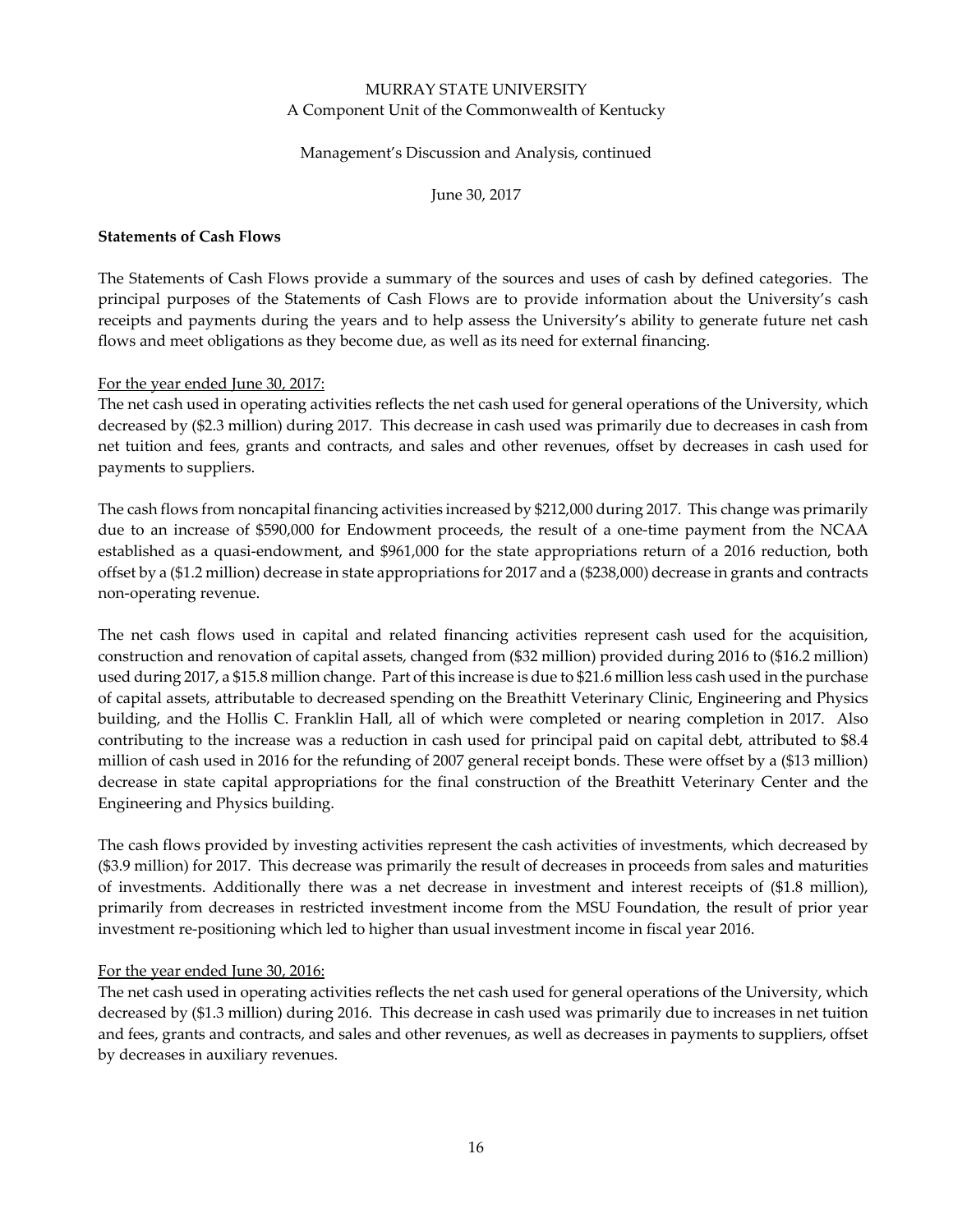#### Management's Discussion and Analysis, continued

#### June 30, 2017

The cash flows from noncapital financing activities decreased by (\$1.8 million) during 2016. This change was primarily due to the decreases in non‐operating grants and contracts of (\$1.3 million) from Pell grants and other various federal grants.

The net cash flows provided by/(used in) capital and related financing activities represent cash used for the acquisition, construction and renovation of capital assets, changed from \$10.1 million provided during 2015 to (\$32 million) used during 2016, a (\$42.1 million) change. Part of this decrease is due to \$27.9 million in 2015 Series A general receipt bonds issued for the construction of Hollis C. Franklin Hall. Also contributing to the decrease were \$8.4 million of cash used for principal payments on capital debt attributable to the refunding of 2007 general receipt bonds. There was also net cash used for the purchase of capital assets of \$17.8 million.

The cash flows provided by investing activities represent the cash activities of investments, which increased by \$3.5 million for 2016. This increase was primarily the result of increases in proceeds from sales and maturities of investments. The refunding of the 2007 general receipts bonds resulted in the liquidation of debt service investments of \$1.1 million. Also, the \$909,000 for the 2015 general receipts bond purchase to be used towards the first two semi‐annual interest payments on the bond obligation was liquidated during 2016. Additionally there was a net increase in investment and interest receipts of \$536,000, primarily from increases in restricted interest from the MSU Foundation.

|                                          | 2017           | 2016              | 2015            |
|------------------------------------------|----------------|-------------------|-----------------|
| Cash provided/(used by):                 |                |                   |                 |
| Operating activities                     | (50,689,875)   | \$ (48, 433, 051) | \$ (49,741,490) |
| Noncapital financing activities          | 68,789,385     | 68,577,099        | 70,466,385      |
| Capital and related financing activities | (16, 174, 554) | (32,009,512)      | 10,071,879      |
| Investing activities                     | 949,730        | 4,808,278         | 1,300,696       |
| Net increase in cash                     | 2,874,686      | (7,057,186)       | 32,097,470      |
| Cash and cash equivalents, beginning     |                |                   |                 |
| of year                                  | 136,881,226    | 143,938,412       | 111,840,942     |
| Cash and cash equivalents, end of year   | \$139,755,912  | \$136,881,226     | \$143,938,412   |

#### **Condensed Statements of Cash Flows**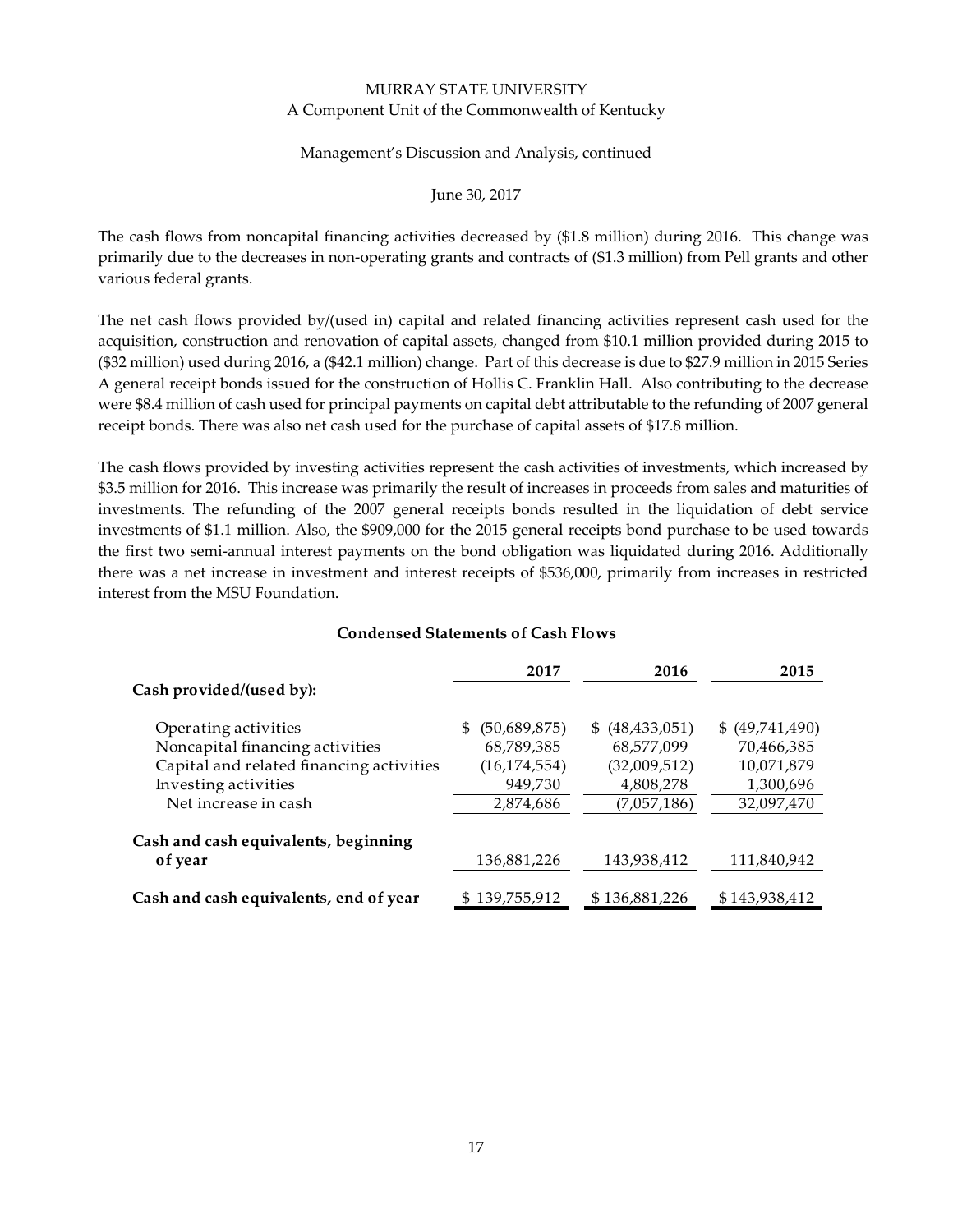#### Management's Discussion and Analysis, continued

June 30, 2017

#### **Capital Assets and Debt Administration**

The University had a \$5.2 million increase in capital assets, before accumulated depreciation, during the fiscal year ended June 30, 2017. This change is primarily due to a \$25 million increase in construction‐in‐progress offset by an (\$18.9 million) adjustment to library inventory. This adjustment was the result of a revaluation of the libraries assets.

Construction‐in‐progress decreased (\$40.6 million) in 2017. This decrease was the result of the completion of the Franklin Hall and Breathitt Veterinary Center projects which were transferred out of construction‐in‐progress and put in service.

Capital assets as of June 30, 2017, and changes during the year are as follows:

| <b>Balance</b><br><b>Balance</b><br>June 30, 2017<br>June 30, 2016 |                 | Net Change<br>2016-17 |                   |
|--------------------------------------------------------------------|-----------------|-----------------------|-------------------|
| Land                                                               | \$<br>9,920,222 | \$<br>9,920,222       | \$                |
| Construction in progress                                           | 36,057,601      | 76,632,426            | (40,574,826)      |
| Museum and collectibles                                            | 692,546         | 677,635               | 14,911            |
| Buildings                                                          | 341,536,804     | 278,366,153           | 63,170,651        |
| Non-building improvements                                          | 16,819,564      | 16,464,827            | 354,737           |
| Equipment                                                          | 32,329,496      | 31,208,716            | 1,120,779         |
| Software                                                           | 1,932,019       | 1,932,019             |                   |
| Library holdings                                                   | 11,221,448      | 30,122,072            | (18,900,624)      |
| Livestock                                                          | 151.749         | 165,750               | (14,001)          |
| Accumulated depreciation                                           | (200, 419, 013) | (209, 207, 287)       | 8,788,275         |
| Total                                                              | 250,242,436     | 236,282,533<br>\$.    | \$.<br>13,959,902 |

Debt as of June 30, 2017, and changes during the year are as follows:

|                        | <b>Balance</b><br><b>Balance</b><br>June 30, 2017<br>June 30, 2016 |              | Net Change<br>2016-17 |
|------------------------|--------------------------------------------------------------------|--------------|-----------------------|
| General receipts bonds | \$72,150,000                                                       | \$75,835,000 | $$$ (3,685,000)       |
| Bond discount          | (55, 463)                                                          | (60,085)     | 4,622                 |
| Bond premium           | 2,068,053                                                          | 2,188,815    | (120,762)             |
| City of Murray         | 7,764,999                                                          | 8,124,999    | (360,000)             |
| Master lease payable   | 346,620                                                            | 1,252,868    | (906, 248)            |
| Total                  | \$ 82,274,209                                                      | \$87,341,597 | (5,067,388)<br>\$     |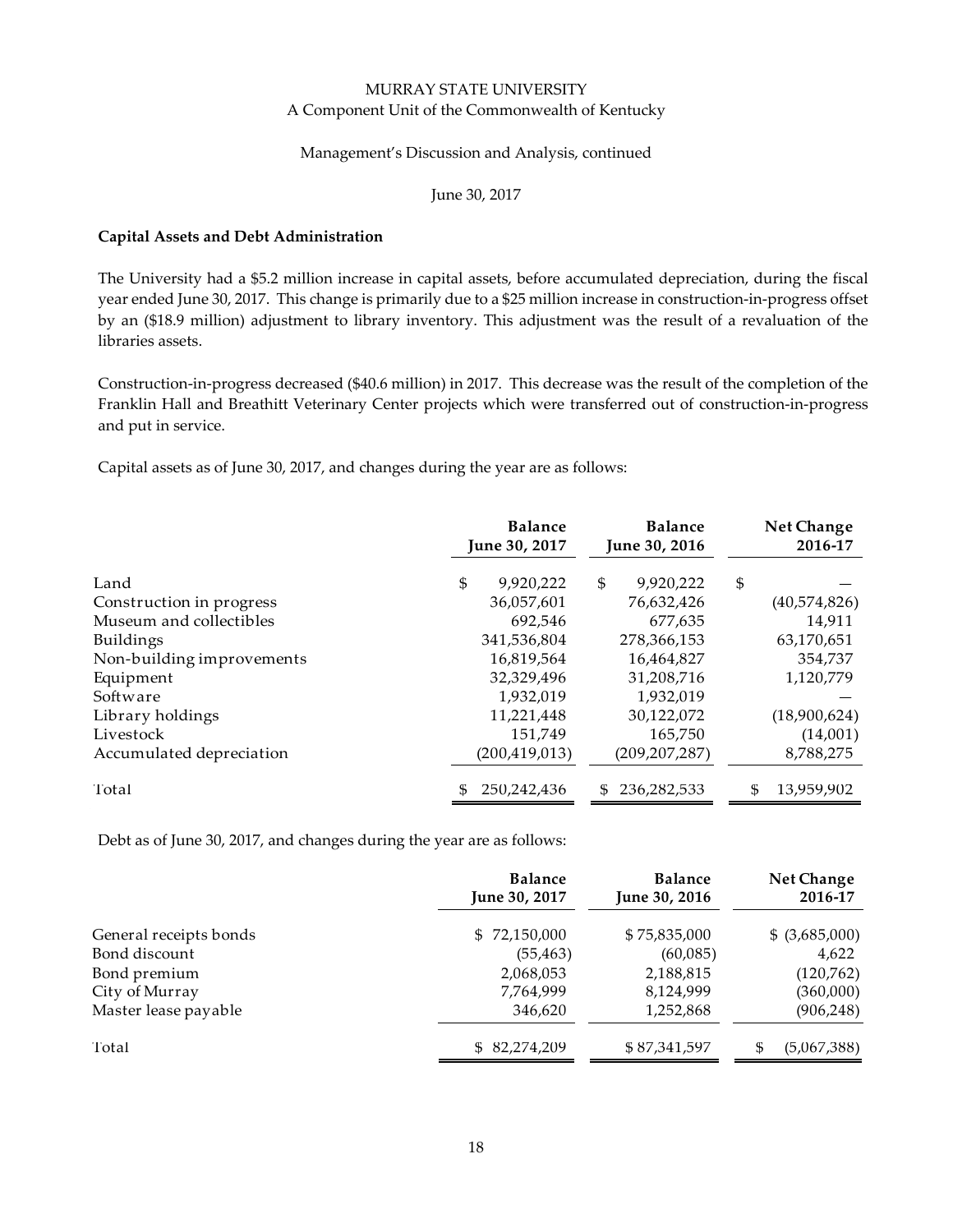#### Management's Discussion and Analysis, continued

June 30, 2017

#### **Infrastructure Assets**

Infrastructure assets are defined by GASB No. 34 as long‐lived assets that are normally stationary in nature and normally can be preserved for a significantly greater number of years than most capital assets. These types of assets will typically be permanent nonbuilding additions that service the entire campus. The University has adopted the modified approach of accounting for its infrastructure assets. This approach requires that an asset management system be established and maintained. Such a system would assess and disclose that all eligible infrastructure assets are being preserved approximately at (or above) a condition level established. To date, the University has not identified any assets that should be classified as infrastructure.

Additional information for Capital Assets and Debt can be found in Notes 7 and 11, respectively, to the financial statements.

#### **Economic Factors Affecting Future Periods**

 In fiscal year 2017, Kentucky's General Fund receipts rose for the seventh consecutive year. Final 2017 General Fund revenues were \$10,477.8 million, or 1.3%, more than 2016 collections. However, General Fund revenues were \$138.5 million or 1.3% less than the official revenue estimate which had projected 2.7% growth.

The national economic outlook for the US economy heading into 2018 continues with a slow economic expansion. Kentucky appears poised to continue its recent run of positive economic growth in the areas of wages and income.

The above was reported in the 2017 annual edition of Commonwealth of Kentucky Quarterly Economic & Revenue Report.

- The University continues to manage ongoing deferred maintenance issues. This backlog is being addressed through a combination of an annual allocation of university funds restricted to deferred maintenance projects, one‐time funding, capital renewal funding from State resources, funding from potential energy savings projects, and the use of reserves as appropriate. With aging buildings and infrastructure, deferred maintenance will continue to be a funding focus for the University.
- The University continues to provide health insurance to employees through a self‐funded program. As reflected in national trends, the costs of health claims continue to be a major expense for the University. The University implemented a stronger step-therapy program with additional management controls on specialty drugs to help manage pharmacy costs.
- Murray State has contracted with The Segal Company (Sibson Consulting) for a comprehensive compensation review for all faculty and staff positions. The first phase of the review will be focused on faculty positions, and will be followed by exempt staff and non‐exempt staff. The faculty portion of the study is expected to be completed for budget consideration for fiscal year 2019.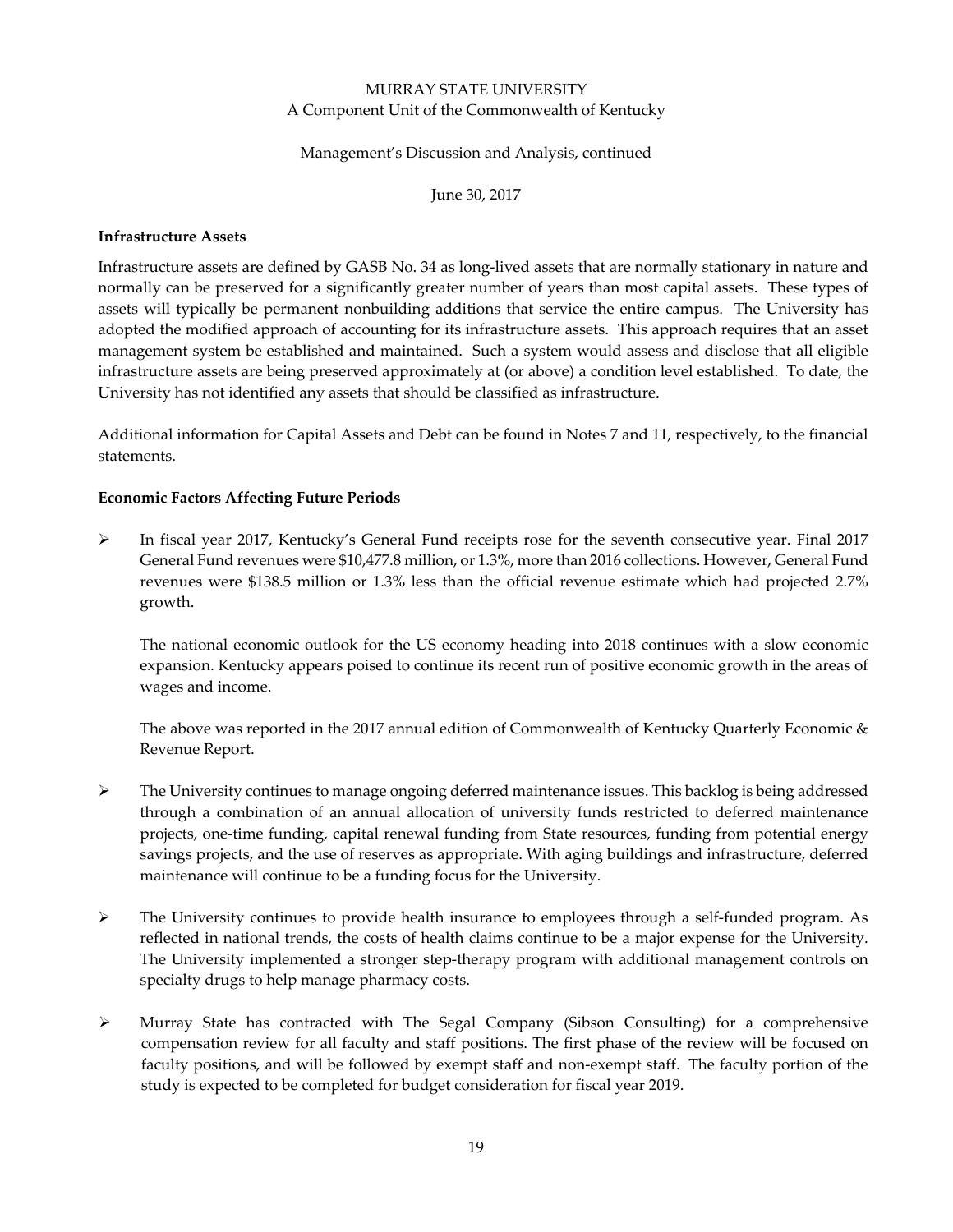#### Management's Discussion and Analysis, continued

June 30, 2017

- Madisonville Community College (MCC) is constructing a new \$20 million Postsecondary Education Center on their campus in Madisonville, Kentucky. MCC has worked closely with Murray State University in regard to the fundraising and development of this building since 50% of this building will be exclusively leased for university education space. MCC will use the remaining 50% for their educational purposes. MCC will receive \$15 million from the state and \$5 million has been raised in private funds. The project is under construction and is estimated to be completed in August 2018.
- $\triangleright$  In June 2017, there was a natural gas explosion in the J. H. Richmond Residence Hall. Outside law enforcement agencies, the Kentucky State Fire Marshall along with several insurance representatives and legal counsels have been investigating the incident. No primal cause has been identified to date, deconstruction of the portion of the building impacted by the incident began in September 2017 to better understand the cause.

Renovation and repair of other buildings and grounds impacted by this event were completed by August 2017. J. H. Richmond Resident Hall was constructed in 2009 and while there are no estimates of repair or perhaps replacement cost known at this time, the University carries full insurance coverage to repair or replace the building back to its original condition.

 $\triangleright$  The University's electrical distribution infrastructure is aging and not adequate to meet the demands of the current campus footprint and its electrical needs. With the exception of two recently rebuilt transformers, the primary electrical infrastructure is 40+ years old. As new and expanded buildings have been built and electrical demand has increased, the electrical infrastructure has not been modified. Electrical systems within older buildings have also not been upgraded to meet current needs; therefore, more stress is placed on each of these systems. Instructional and administrative facilities are more and more dependent upon electrical systems to service necessary technology, HVAC, emergency systems and laboratories within these buildings.

Over the past two years, the campus began experiencing segmented and campus‐wide power interruptions. As a result of extensive internal analysis, the university has contracted with a high voltage electrical contractor and an engineering firm to make emergency repairs and to assist the university with the development of a multi-year plan to address this significant infrastructure problem. The comprehensive project is expected to cost \$15 ‐ \$20 million. The needs of the campus electrical infrastructure are critical and the University is requesting funding from the Commonwealth in the 2018‐2020 Capital Budget.

 $\triangleright$  For the fall 2017 semester, Murray State University is experiencing a decreased enrollment of approximately 4.5%. The international student declines are a result of the political landscape currently taking place throughout the country. Universities across the nation are experiencing very similar issues regarding international student enrollments. This decrease is related to several factors, but primarily a declining population in our 18 county service region, the political landscape for international students, and more relaxed admission standards prior to Fall 2016.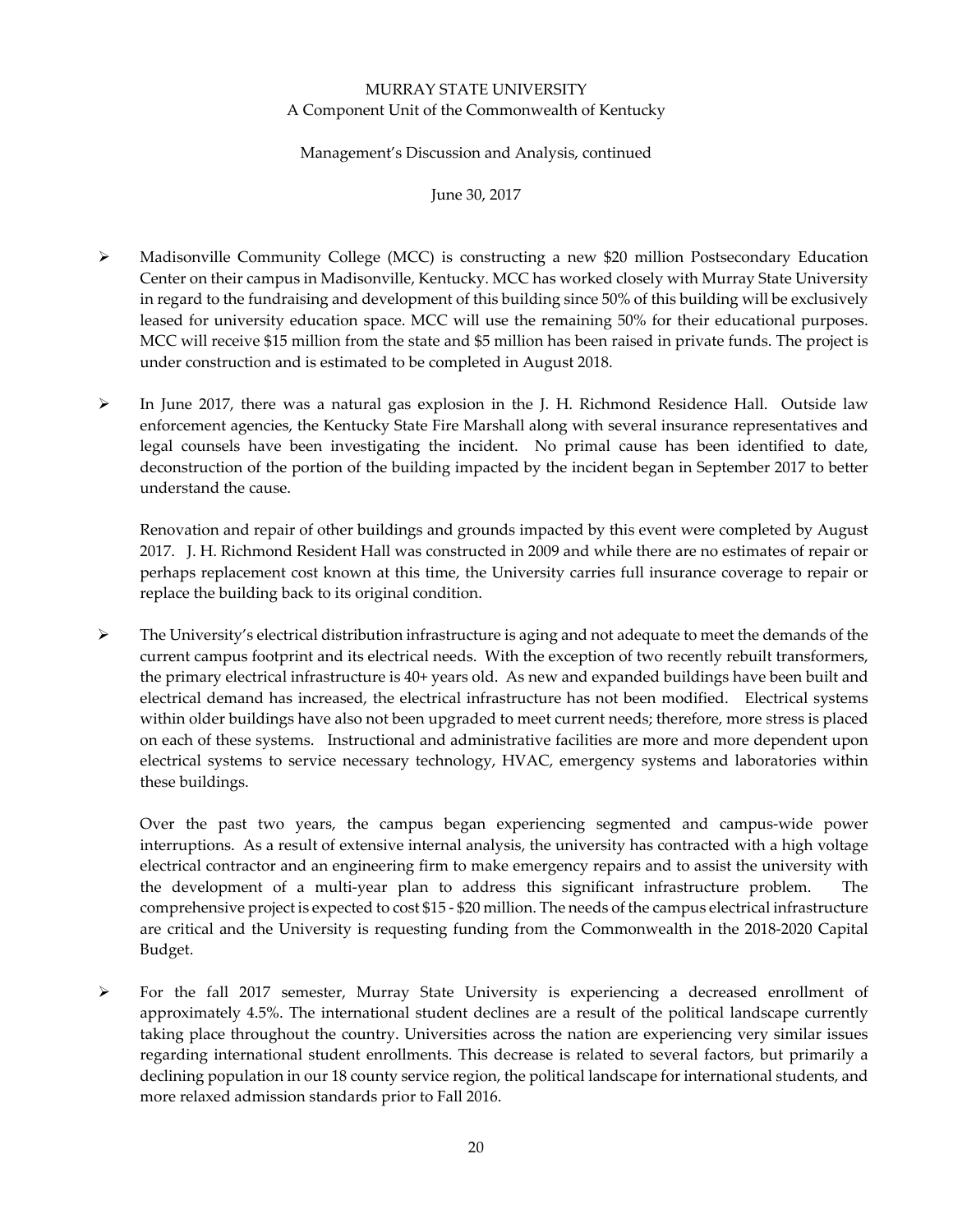## Statements of Net Position

## June 30, 2017 and 2016

|                                                    | 2017             |               | 2016            |
|----------------------------------------------------|------------------|---------------|-----------------|
| <b>Assets</b>                                      |                  |               |                 |
| <b>Current Assets</b>                              |                  |               |                 |
| Cash and cash equivalents                          | \$<br>89,167,632 | <sup>\$</sup> | 78,458,889      |
| Accounts receivable, net                           | 8,666,971        |               | 7,493,005       |
| Inventories                                        | 3,372,508        |               | 3,519,856       |
| Loans to students, net                             | 628,911          |               | 674,245         |
| Prepaid expenses                                   | 1,870,198        |               | 1,462,774       |
| <b>Total Current Assets</b>                        | 103,706,220      |               | 91,608,769      |
|                                                    |                  |               |                 |
| <b>Noncurrent Assets</b>                           |                  |               |                 |
| Restricted cash and cash equivalents               | 50,588,280       |               | 58,422,337      |
| Restricted investments                             | 26,237,364       |               | 23,741,201      |
| Loans to students, net                             | 2,825,833        |               | 3,064,669       |
| Capital assets                                     | 450,661,449      |               | 445,489,820     |
| Accumulated depreciation                           | (200, 419, 013)  |               | (209, 207, 287) |
| <b>Total Noncurrent Assets</b>                     | 329,893,913      |               | 321,510,740     |
| <b>Total Assets</b>                                | 433,600,133      |               | 413,119,509     |
|                                                    |                  |               |                 |
| <b>Deferred Outflows of Resources</b>              |                  |               |                 |
| Bond refunding loss                                | 2,727,334        |               | 2,962,875       |
| Deferred outflows related to pension contributions | 53,780,782       |               | 25,722,422      |
| <b>Total Deferred Outflows of Resources</b>        | 56,508,116       |               | 28,685,297      |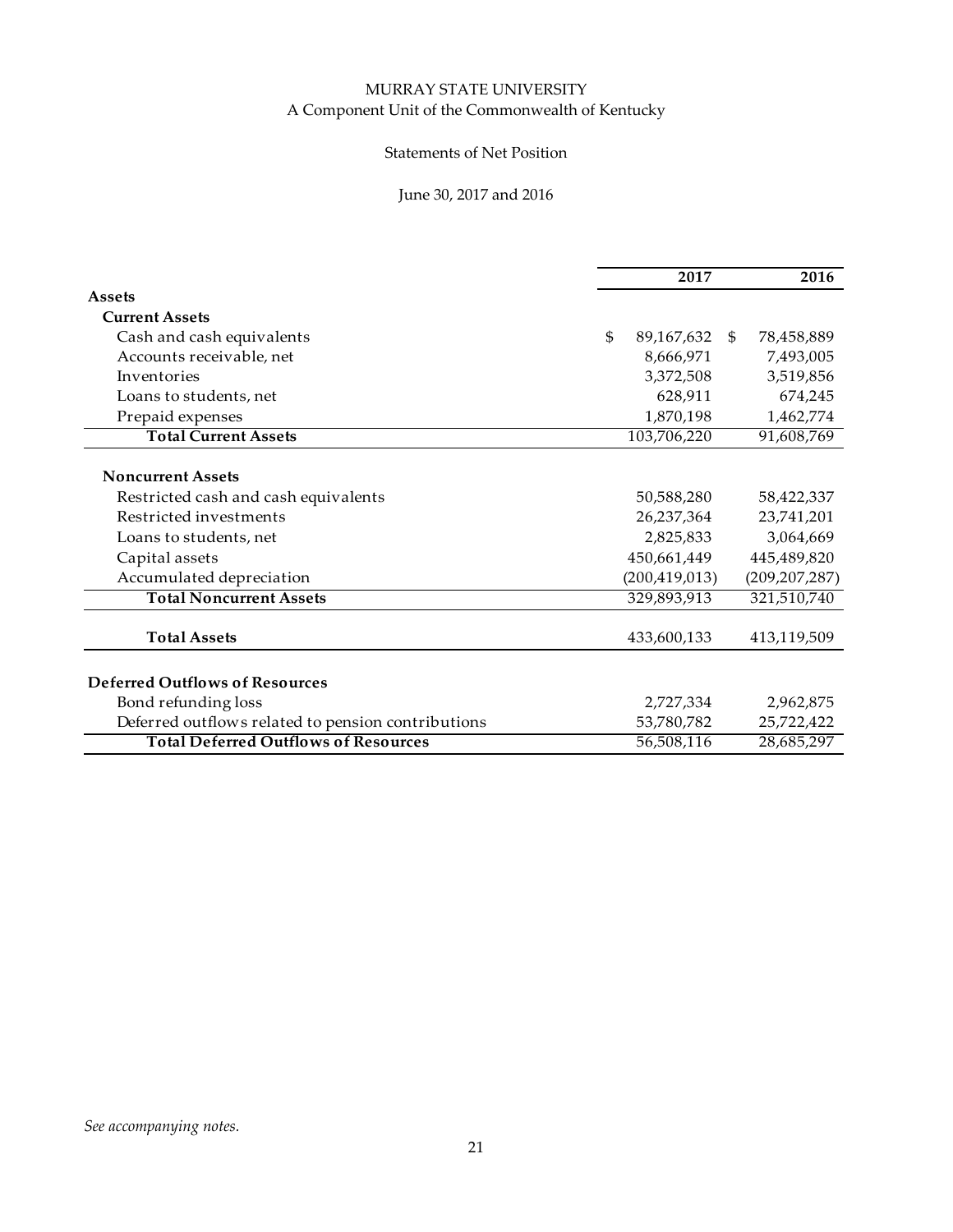## Statements of Net Position

## June 30, 2017 and 2016

|                                                   |                | 2017            | 2016             |
|---------------------------------------------------|----------------|-----------------|------------------|
| <b>Liabilities</b>                                |                |                 |                  |
| <b>Current Liabilities</b>                        |                |                 |                  |
| Accounts payable                                  | $\mathfrak{S}$ | 9,799,016       | \$<br>15,636,985 |
| Accrued payroll                                   |                | 6,721,821       | 6,443,956        |
| Self-insured health liability                     |                | 574,953         | 627,097          |
| Interest payable                                  |                | 859,015         | 902,817          |
| Unearned revenue                                  |                | 3,165,594       | 3,650,875        |
| Deposits - current portion                        |                | 314,399         | 312,807          |
| Long-term debt - current portion                  |                | 4,637,760       | 5,061,049        |
| <b>Total Current Liabilities</b>                  |                | 26,072,558      | 32,635,586       |
| <b>Noncurrent Liabilities</b>                     |                |                 |                  |
| Deposits                                          |                | 366,450         | 365,550          |
| Long-term debt                                    |                | 77,636,449      | 82,280,548       |
| Net pension liability, state pension plans        |                | 312,777,307     | 263,527,741      |
| <b>Total Noncurrent Liabilities</b>               |                | 390,780,206     | 346,173,839      |
|                                                   |                |                 |                  |
| <b>Total Liabilities</b>                          |                | 416,852,764     | 378,809,425      |
| <b>Deferred Inflows of Resources</b>              |                |                 |                  |
| Deferred inflows related to net pension liability |                | 7,034,713       | 6,235,951        |
| <b>Total Deferred Inflows of Resources</b>        |                | 7,034,713       | 6,235,951        |
|                                                   |                |                 |                  |
| <b>Net Position</b>                               |                |                 |                  |
| Net investment in capital assets                  |                | 173,041,810     | 157,389,810      |
| Restricted for:                                   |                |                 |                  |
| Nonexpendable:                                    |                |                 |                  |
| <b>Endowment</b>                                  |                | 21,973,233      | 19,218,207       |
| Expendable:                                       |                |                 |                  |
| Scholarships, research, instruction and other     |                | 6,271,792       | 7,164,586        |
| Loans                                             |                | 4,081,721       | 4,585,441        |
| Capital projects                                  |                | 2,667,171       |                  |
| Debt service                                      |                | 236,717         | 198,988          |
| Unrestricted                                      |                | (142, 051, 672) | (131,797,602)    |
|                                                   |                |                 |                  |
| <b>Total Net Position</b>                         | \$             | 66,220,772      | \$<br>56,759,430 |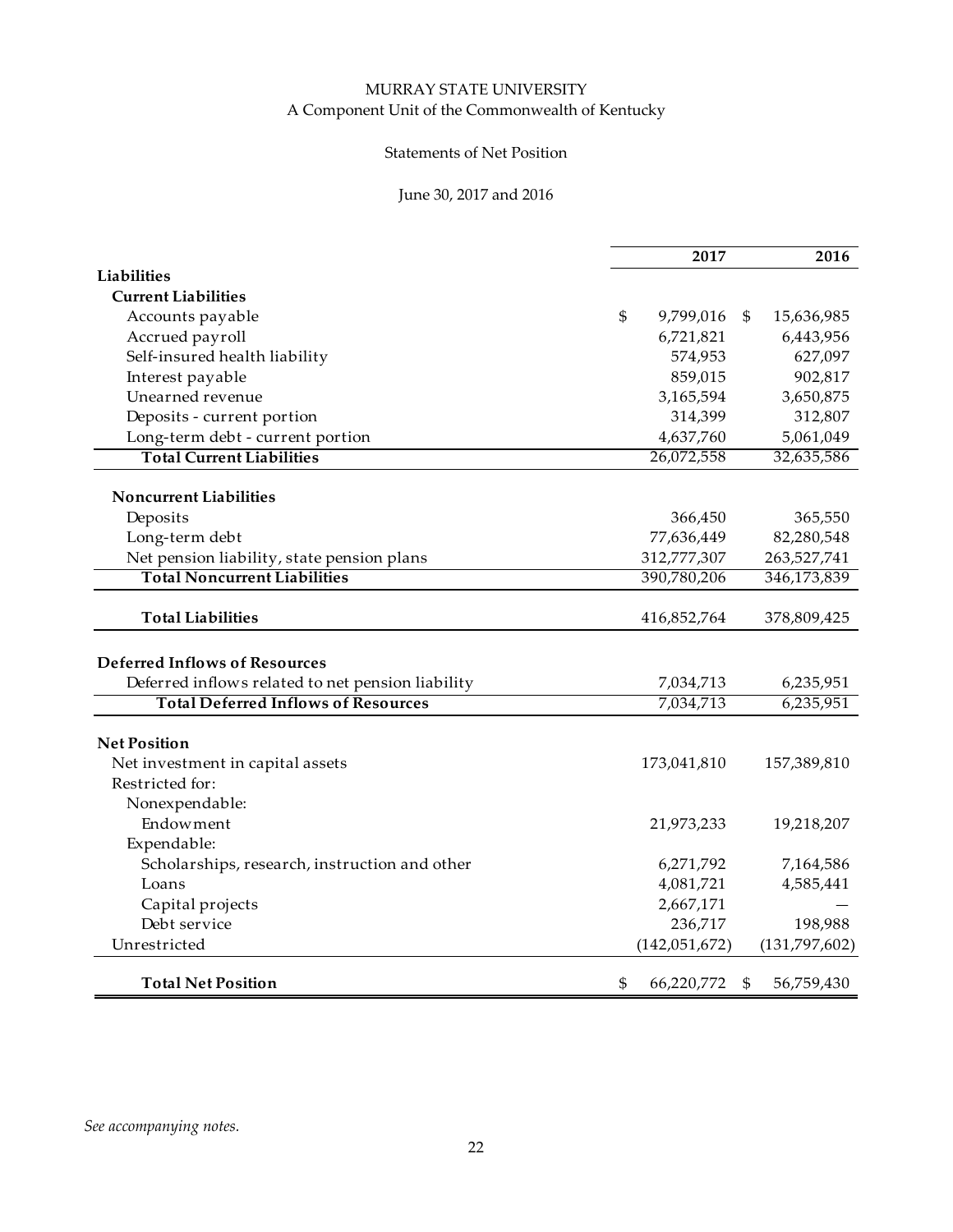## MURRAY STATE UNIVERSITY FOUNDATION, INC.

### Statements of Financial Position

# June 30, 2017 and 2016

#### **Assets**

|                                  | 2017              |    | 2016        |
|----------------------------------|-------------------|----|-------------|
| Cash and cash equivalents        | \$<br>2,772,417   | -S | 2,271,009   |
| Accounts receivable              | 64,049            |    | 59,232      |
| Note receivable from land sale   |                   |    | 241,202     |
| Investments                      | 111,563,622       |    | 98,862,084  |
| Real estate held for investment  | 4,646,309         |    | 1,742,586   |
| Prepaid and other current assets | 74.194            |    | 66,790      |
| Contributions receivable, net    | 847,578           |    | 1,062,323   |
| Property and equipment, net      | 4,260,557         |    | 4,350,945   |
| <b>Total Assets</b>              | \$<br>124.228.726 | \$ | 108.656.171 |

## **Liabilities And Net Assets**

|                                         | 2017              |     | 2016        |
|-----------------------------------------|-------------------|-----|-------------|
| <b>Liabilities</b>                      |                   |     |             |
| Accounts payable                        | \$<br>108,175     | -\$ | 114,128     |
| Due to Murray State University          | 265,114           |     | 298,651     |
| Accrued expenses                        | 61,999            |     | 53,746      |
| Deferred revenue                        | 61,970            |     | 54,517      |
| Assets held for others                  | 27, 167, 297      |     | 24,574,303  |
| Capital lease obligation                | 94,681            |     | 151,935     |
| Annuities and trusts payable            | 5,592,312         |     | 5,624,371   |
| Other liabilities                       | 669,629           |     | 322,454     |
| <b>Total Liabilities</b>                | 34,021,177        |     | 31,194,105  |
| <b>Net Assets</b>                       |                   |     |             |
| Unrestricted                            | 16,641,518        |     | 13,560,243  |
| Temporarily restricted                  | 27,551,255        |     | 22,045,154  |
| Permanently restricted                  | 46,014,776        |     | 41,856,669  |
| <b>Total Net Assets</b>                 | 90,207,549        |     | 77,462,066  |
| <b>Total Liabilities and Net Assets</b> | \$<br>124,228,726 | \$  | 108,656,171 |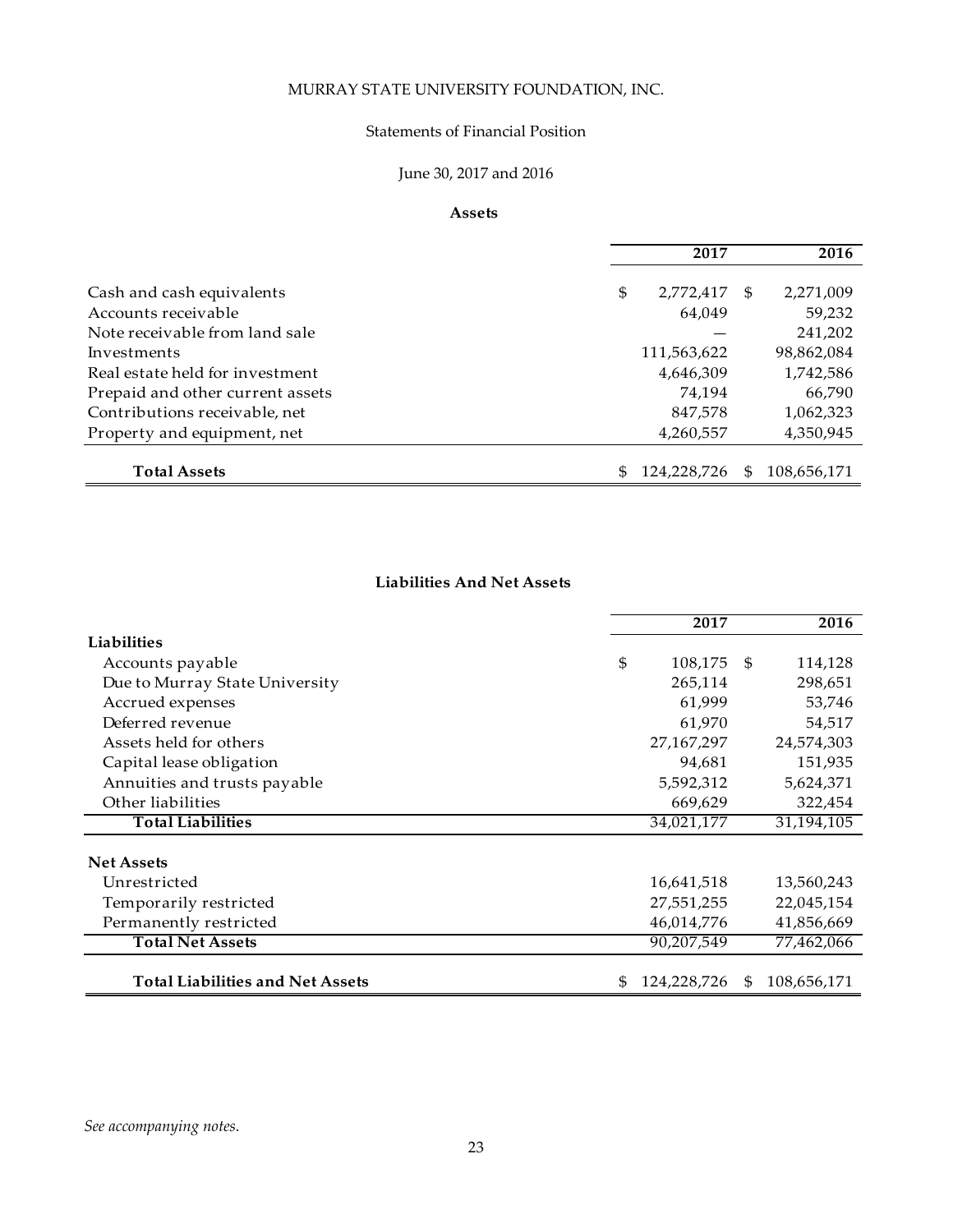## Statements of Revenues, Expenses, and Changes in Net Position

## Years ended June 30, 2017 and 2016

|                                              | 2017              | 2016              |
|----------------------------------------------|-------------------|-------------------|
| <b>Operating Revenues</b>                    |                   |                   |
| Tuition and fees                             | \$<br>115,006,235 | 116,551,683<br>\$ |
| Less: Discounts and allow ances              | (42,952,273)      | (43,007,042)      |
| Net tuition and fees                         | 72,053,962        | 73,544,641        |
|                                              |                   |                   |
| Federal grants and contracts                 | 4,993,405         | 4,343,655         |
| State grants and contracts                   | 1,395,807         | 1,381,932         |
| Private grants and contracts                 | 397,901           | 304,688           |
| Total grants and contracts                   | 6,787,113         | 6,030,275         |
| Sales and services of educational activities | 4,936,631         | 3,513,390         |
| Other operating revenues                     | 2,369,671         | 4,167,299         |
| Total sales, services, and other revenues    | 7,306,302         | 7,680,689         |
|                                              |                   |                   |
| Auxiliary enterprises                        | 32,992,256        | 32,571,656        |
| Less: Discounts and allowances               | (518, 320)        | (707, 761)        |
| Net auxiliary revenue                        | 32,473,936        | 31,863,895        |
| <b>Total Operating Revenues</b>              | 118,621,313       | 119,119,500       |
|                                              |                   |                   |
| <b>Operating Expenses</b>                    |                   |                   |
| Instruction                                  | 74,414,980        | 68,688,820        |
| Research                                     | 2,288,416         | 1,995,122         |
| Public service                               | 8,601,413         | 7,737,975         |
| Libraries                                    | 3,743,775         | 3,833,459         |
| Academic support                             | 7,674,313         | 7,373,974         |
| Student services                             | 16,808,823        | 16,678,323        |
| Institutional support                        | 22,340,304        | 22,369,649        |
| Operation and maintenance of plant           | 18,848,211        | 15,711,777        |
| Student financial aid                        | 12,080,749        | 12,753,421        |
| Depreciation                                 | 8,585,227         | 8,151,607         |
| Auxiliary enterprises                        | 23,602,184        | 23,045,892        |
| Auxiliary depreciation                       | 2,872,348         | 2,035,798         |
| <b>Total Operating Expenses</b>              | 201,860,743       | 190,375,817       |
| <b>Operating Loss</b>                        | (83, 239, 430)    | (71, 256, 317)    |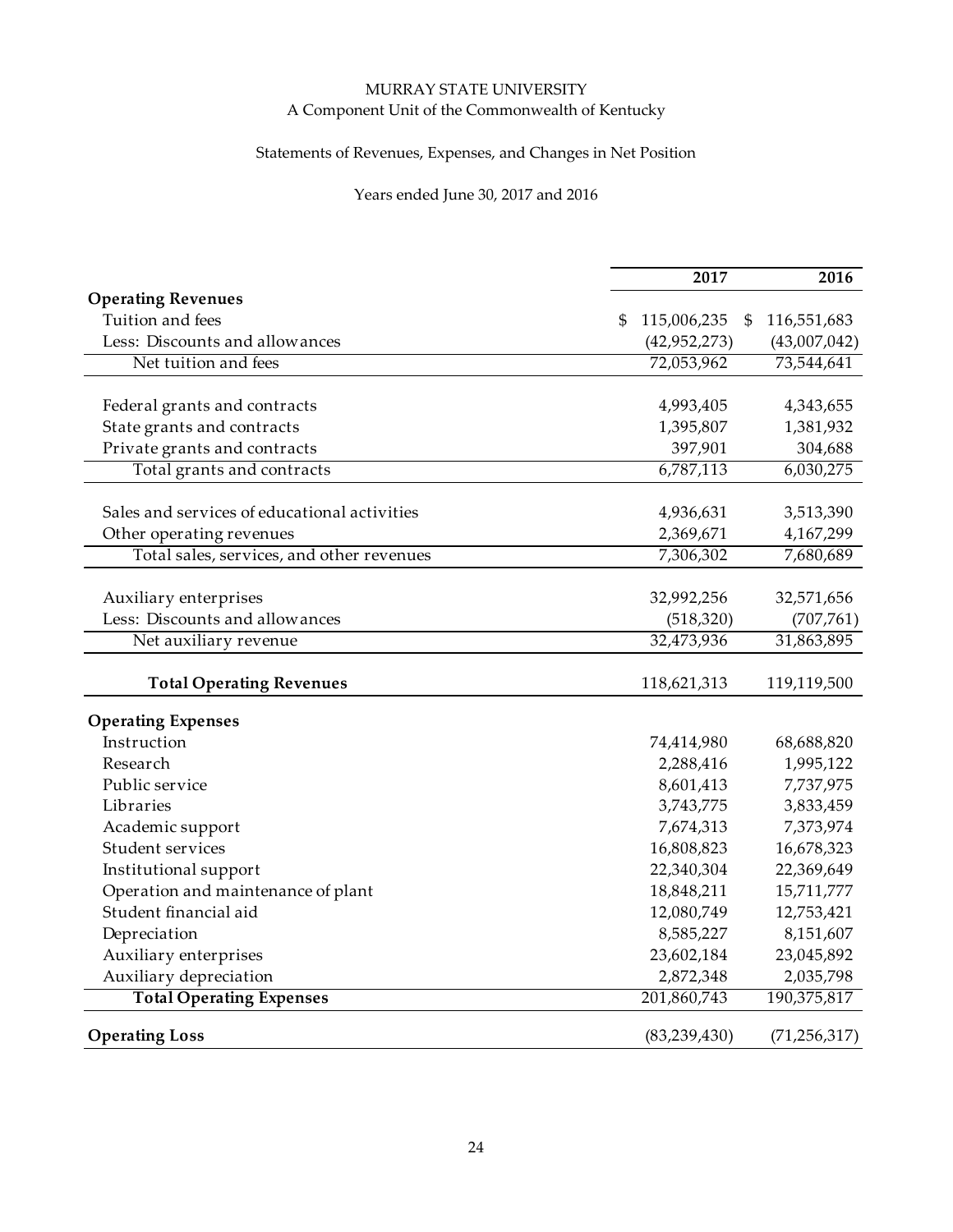## Statements of Revenues, Expenses, and Changes in Net Position, continued

## Years ended June 30, 2017 and 2016

|                                                     | 2017                   | 2016        |
|-----------------------------------------------------|------------------------|-------------|
| <b>Nonoperating Revenues (Expenses)</b>             |                        |             |
| State appropriations                                | 45,864,000             | 47,064,600  |
| State appropriations return of prior year reduction | 960,500                |             |
| Restricted student fees (revenues are pledged as    |                        |             |
| security for the City of Murray debt agreement)     | 658,385                | 688,057     |
| Federal grants and contracts                        | 12,149,103             | 12,684,076  |
| State grants and contracts                          | 8,164,321              | 7,837,173   |
| Local and private grants and contracts              | 445,649                | 475,863     |
| Gifts                                               | 1,220,027              | 1,239,140   |
| Investment income                                   | 3,288,456              | 1,539,489   |
| Interest on capital asset-related debt              | (1,762,317)            | (1,814,708) |
| Loss on deletion and disposal of capital assets     | (127, 441)             | (23, 459)   |
| Bond amortization                                   | (119, 401)             | (236,950)   |
| Nonoperating Revenues (Expenses), Net               | 70,741,282             | 69,453,281  |
|                                                     |                        |             |
| <b>Income Before Other Revenues, Expenses</b>       |                        |             |
| <b>Gains and Losses</b>                             | (12, 498, 148)         | (1,803,036) |
| <b>State Capital Appropriations</b>                 | 21,144,514             | 34,123,728  |
| <b>Insurance Proceeds</b>                           | 155,824                | 301,681     |
| <b>Capital Gifts</b>                                | 69,635                 | 189,160     |
| <b>Additions to Permanent Endowments</b>            | 589,517                | 101,200     |
|                                                     |                        |             |
| <b>Change in Net Position</b>                       | 9,461,342              | 32,912,733  |
| Net Position - Beginning of Year                    | 56,759,430             | 23,846,697  |
| Net Position - End of Year                          | \$<br>66,220,772<br>\$ | 56,759,430  |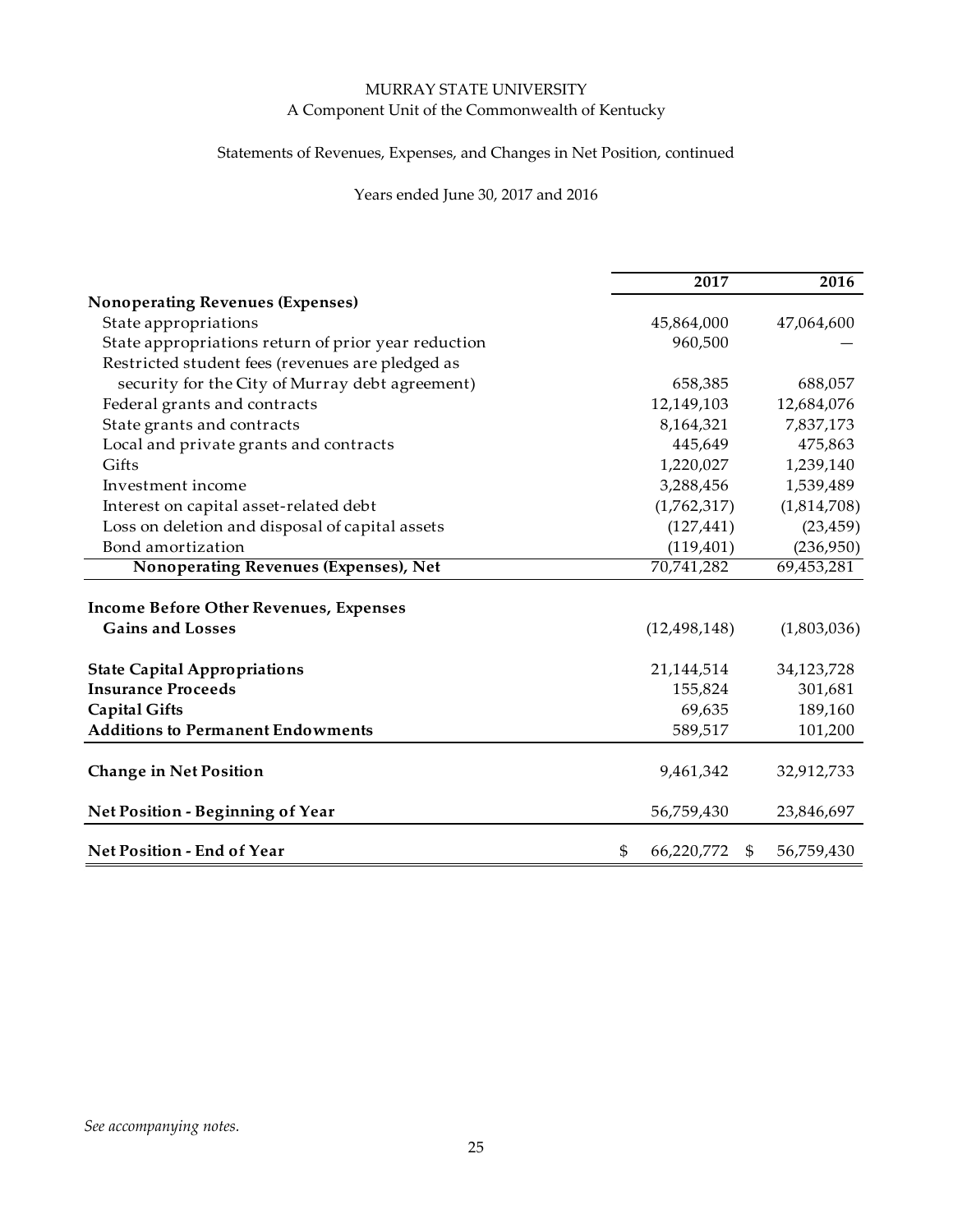## MURRAY STATE UNIVERSITY FOUNDATION, INC.

#### Statements of Activities

## Year ended June 30, 2017

|                                                         |               | Temporarily       | Permanently  |                 |
|---------------------------------------------------------|---------------|-------------------|--------------|-----------------|
|                                                         | Unrestricted  | <b>Restricted</b> | Restricted   | Totals          |
| Revenues, Gains/(Losses) And Other Support              |               |                   |              |                 |
| Contributions                                           | \$<br>302,225 | \$<br>3,957,271   | \$1,545,339  | 5,804,835<br>\$ |
| Revenues from operations of the                         |               |                   |              |                 |
| Frances E. Miller Memorial Golf Course                  | 455,471       |                   |              | 455,471         |
| Fees and rental income                                  | 449,284       | 45,192            |              | 494,476         |
| Investment return, net                                  | 3,991,631     | 6,987,314         | 29,564       | 11,008,509      |
| Other                                                   | 8,757         | 11,634            | 10,814       | 31,205          |
| Change in value of annuities payable                    |               |                   | (131,757)    | (131,757)       |
| Net assets released from restrictions                   | 2,922,732     | (2,922,732)       |              |                 |
| <b>Total Revenues, Gains/(Losses) And Other Support</b> | 8,130,100     | 8,078,679         | 1,453,960    | 17,662,739      |
|                                                         |               |                   |              |                 |
| <b>Expenses And Losses</b>                              |               |                   |              |                 |
| Payments made on behalf of Murray State University      | 2,851,027     |                   |              | 2,851,027       |
| Frances E. Miller Memorial Golf Course                  | 639.856       |                   |              | 639,856         |
| General and administrative                              | 1,426,373     |                   |              | 1,426,373       |
| <b>Total Expenses And Losses</b>                        | 4,917,256     |                   |              | 4,917,256       |
| <b>Transfers between Foundation fund groups</b>         | (131, 569)    | (2,572,578)       | 2,704,147    |                 |
| <b>Change in Net Assets</b>                             | 3,081,275     | 5,506,101         | 4,158,107    | 12,745,483      |
| Net Assets - Beginning of Year                          | 13,560,243    | 22,045,154        | 41,856,669   | 77,462,066      |
| Net Assets - End of Year                                | \$16,641,518  | \$27,551,255      | \$46,014,776 | \$90,207,549    |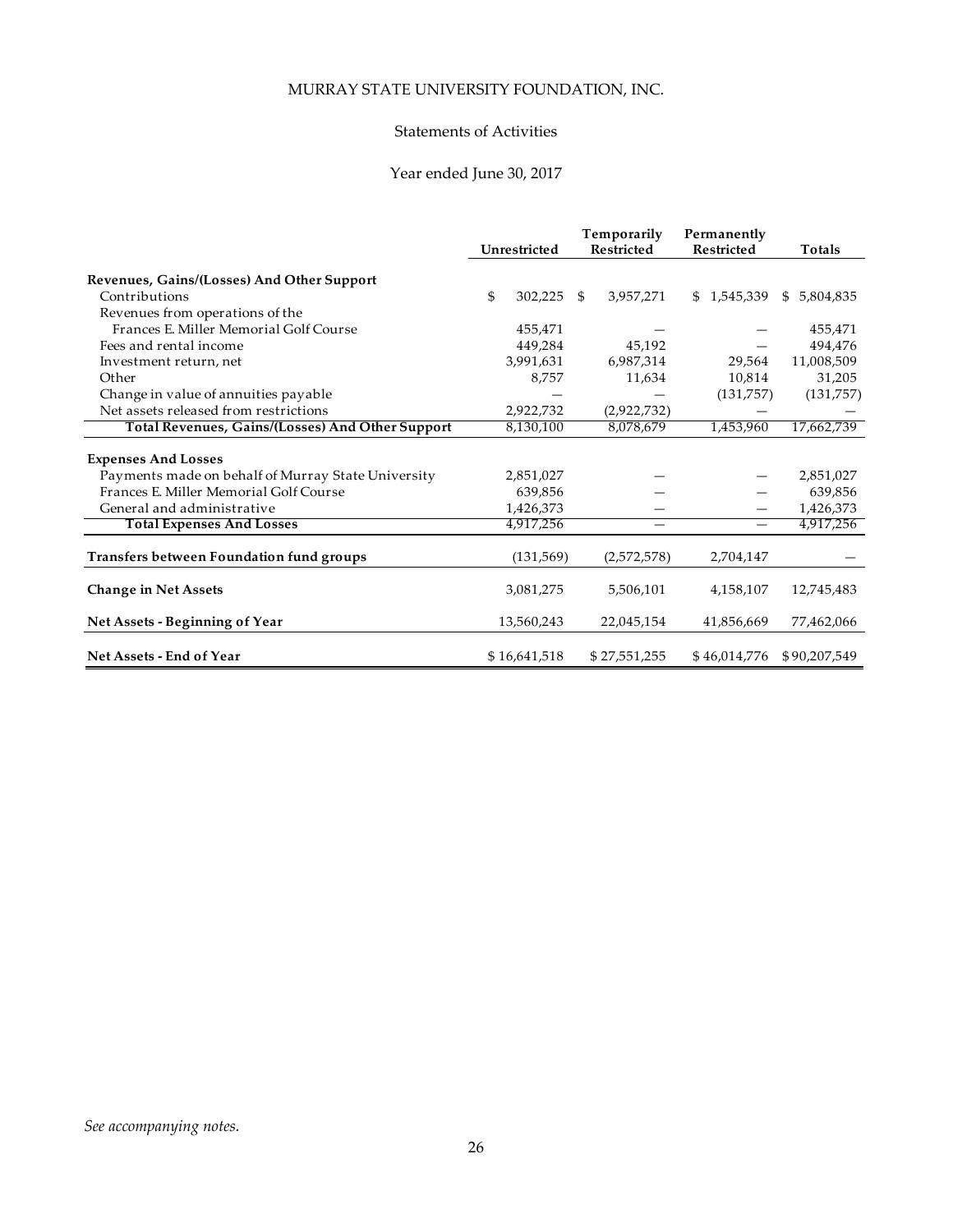# MURRAY STATE UNIVERSITY FOUNDATION, INC.

#### Statements of Activities

## Year ended June 30, 2016

|                                                    |              | Permanently       |                   |                 |  |
|----------------------------------------------------|--------------|-------------------|-------------------|-----------------|--|
|                                                    | Unrestricted | <b>Restricted</b> | <b>Restricted</b> | Totals          |  |
| Revenues, Gains/(Losses) And Other Support         |              |                   |                   |                 |  |
| Contributions                                      | \$<br>825    | 1,249,795<br>\$   | \$2,355,168       | 3,605,788<br>\$ |  |
| Revenues from operations of the                    |              |                   |                   |                 |  |
| Frances E. Miller Memorial Golf Course             | 433,744      |                   |                   | 433,744         |  |
| Fees and rental income                             | 423,242      | 95,363            |                   | 518,605         |  |
| Investment return, net                             | 819,061      | (305,680)         | 24,128            | 537,509         |  |
| Other                                              |              | 7,019             | 11,272            | 18,291          |  |
| Change in value of annuities payable               |              |                   | (53,019)          | (53,019)        |  |
| Net assets released from restrictions              | 3,423,922    | (3,423,922)       |                   |                 |  |
| Total Revenues, Gains/(Losses) And Other Support   | 5,100,794    | (2,377,425)       | 2,337,549         | 5,060,918       |  |
| <b>Expenses And Losses</b>                         |              |                   |                   |                 |  |
| Payments made on behalf of Murray State University | 3,423,922    |                   |                   | 3,423,922       |  |
| Frances E. Miller Memorial Golf Course             | 616,410      |                   |                   | 616,410         |  |
| General and administrative                         | 1,626,117    |                   |                   | 1,626,117       |  |
| <b>Total Expenses And Losses</b>                   | 5,666,449    |                   |                   | 5,666,449       |  |
|                                                    |              |                   |                   |                 |  |
| Transfers between Foundation fund groups           | (200, 806)   | 11,500            | 189,306           |                 |  |
| <b>Change in Net Assets</b>                        | (766, 461)   | (2,365,925)       | 2,526,855         | (605, 531)      |  |
| Net Assets - Beginning of Year                     | 14,326,704   | 24,411,079        | 39,329,814        | 78,067,597      |  |
| Net Assets - End of Year                           | \$13,560,243 | \$22,045,154      | \$41,856,669      | \$77,462,066    |  |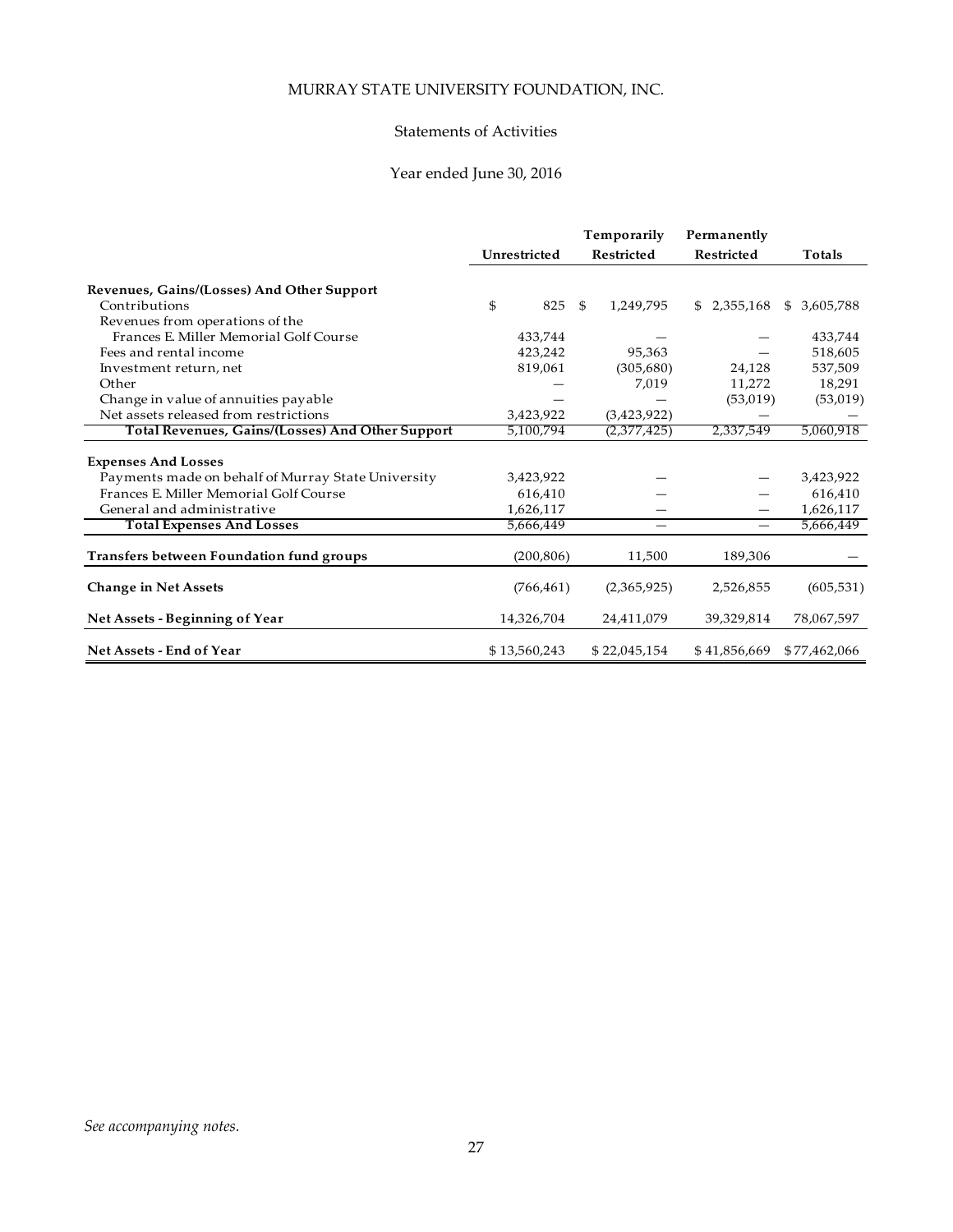## Statements of Cash Flows

## Years ended June 30, 2017 and 2016

| <b>Cash Flows From Operating Activities</b><br>\$<br>Tuition and fees<br>71,644,078<br>\$<br>74,552,225<br>Grants and contracts<br>6,291,911<br>5,868,517<br>(102, 453, 270)<br>(104, 257, 115)<br>Payments for salaries, wages and fringes<br>(30, 280, 063)<br>Payments to suppliers<br>(29, 451, 495)<br>Payments for student financial aid<br>(12,080,749)<br>(12,753,421)<br>Loans issued to employees<br>(15, 921)<br>(14, 837)<br>Collections of loans to employees<br>20,429<br>22,160<br>Loans issued to students<br>(78, 877)<br>(452, 457)<br>Collections of loans to students<br>768,909<br>363,047<br>3,997,503<br>Sales and services of educational activities<br>4,545,668<br>Other operating revenues<br>1,752,904<br>4,055,962<br>Auxiliary revenues:<br>Food service<br>11,993,655<br>12,130,108<br>14,758,807<br>13,791,838<br>Housing<br>Bookstore<br>5,817,995<br>5,569,715<br>Other<br>196,001<br>113,555<br>Auxiliary payments:<br>Payments for salaries, wages and fringes<br>(7,607,957)<br>(8,483,629)<br>Payments to suppliers<br>(14,747,901)<br>(14, 331, 789)<br>Payments for student financial aid<br>(137,958)<br>(230, 474)<br><b>Net Cash Used in Operating Activities</b><br>(50,689,875)<br>(48, 433, 051)<br><b>Cash Flows From Noncapital Financing Activities</b><br>State appropriations<br>45,864,000<br>47,064,600<br>State appropriations-return of prior year reduction<br>960,500<br>Endowment proceeds forwarded to<br>MSU Foundation for investment<br>163,243<br>(452, 148)<br>20,759,073<br>20,997,112<br>Grants and contracts<br>250,273<br>223,350<br>Endowment income<br>783,630<br>744,833<br>Gifts for other than capital purposes<br>Agency transactions<br>8,666<br>(648)<br>Net Cash Provided by Noncapital Financing Activities<br>68,789,385<br>68,577,099<br><b>Cash Flows From Capital and Related Financing Activities</b><br>Restricted student fees pledged for debt service<br>658,385<br>688,057<br>301,681<br>Insurance proceeds<br>155,824<br>34,122,620<br>State capital appropriations<br>21,143,772<br>Purchases of capital assets<br>(30, 341, 383)<br>(51,903,798)<br>Capital gifts<br>17,944<br>71,180<br>(4,951,248)<br>(13, 338, 960)<br>Principal paid on capital debt and leases<br>Interest paid on capital debt and leases<br>(2,857,848)<br>(1,950,292)<br>Net Cash Used in Capital and Related<br><b>Financing Activities</b><br>(32,009,512)<br>(16, 174, 554) |  | 2017 | 2016 |
|---------------------------------------------------------------------------------------------------------------------------------------------------------------------------------------------------------------------------------------------------------------------------------------------------------------------------------------------------------------------------------------------------------------------------------------------------------------------------------------------------------------------------------------------------------------------------------------------------------------------------------------------------------------------------------------------------------------------------------------------------------------------------------------------------------------------------------------------------------------------------------------------------------------------------------------------------------------------------------------------------------------------------------------------------------------------------------------------------------------------------------------------------------------------------------------------------------------------------------------------------------------------------------------------------------------------------------------------------------------------------------------------------------------------------------------------------------------------------------------------------------------------------------------------------------------------------------------------------------------------------------------------------------------------------------------------------------------------------------------------------------------------------------------------------------------------------------------------------------------------------------------------------------------------------------------------------------------------------------------------------------------------------------------------------------------------------------------------------------------------------------------------------------------------------------------------------------------------------------------------------------------------------------------------------------------------------------------------------------------------------------------------------------------------------------------------------|--|------|------|
|                                                                                                                                                                                                                                                                                                                                                                                                                                                                                                                                                                                                                                                                                                                                                                                                                                                                                                                                                                                                                                                                                                                                                                                                                                                                                                                                                                                                                                                                                                                                                                                                                                                                                                                                                                                                                                                                                                                                                                                                                                                                                                                                                                                                                                                                                                                                                                                                                                                   |  |      |      |
|                                                                                                                                                                                                                                                                                                                                                                                                                                                                                                                                                                                                                                                                                                                                                                                                                                                                                                                                                                                                                                                                                                                                                                                                                                                                                                                                                                                                                                                                                                                                                                                                                                                                                                                                                                                                                                                                                                                                                                                                                                                                                                                                                                                                                                                                                                                                                                                                                                                   |  |      |      |
|                                                                                                                                                                                                                                                                                                                                                                                                                                                                                                                                                                                                                                                                                                                                                                                                                                                                                                                                                                                                                                                                                                                                                                                                                                                                                                                                                                                                                                                                                                                                                                                                                                                                                                                                                                                                                                                                                                                                                                                                                                                                                                                                                                                                                                                                                                                                                                                                                                                   |  |      |      |
|                                                                                                                                                                                                                                                                                                                                                                                                                                                                                                                                                                                                                                                                                                                                                                                                                                                                                                                                                                                                                                                                                                                                                                                                                                                                                                                                                                                                                                                                                                                                                                                                                                                                                                                                                                                                                                                                                                                                                                                                                                                                                                                                                                                                                                                                                                                                                                                                                                                   |  |      |      |
|                                                                                                                                                                                                                                                                                                                                                                                                                                                                                                                                                                                                                                                                                                                                                                                                                                                                                                                                                                                                                                                                                                                                                                                                                                                                                                                                                                                                                                                                                                                                                                                                                                                                                                                                                                                                                                                                                                                                                                                                                                                                                                                                                                                                                                                                                                                                                                                                                                                   |  |      |      |
|                                                                                                                                                                                                                                                                                                                                                                                                                                                                                                                                                                                                                                                                                                                                                                                                                                                                                                                                                                                                                                                                                                                                                                                                                                                                                                                                                                                                                                                                                                                                                                                                                                                                                                                                                                                                                                                                                                                                                                                                                                                                                                                                                                                                                                                                                                                                                                                                                                                   |  |      |      |
|                                                                                                                                                                                                                                                                                                                                                                                                                                                                                                                                                                                                                                                                                                                                                                                                                                                                                                                                                                                                                                                                                                                                                                                                                                                                                                                                                                                                                                                                                                                                                                                                                                                                                                                                                                                                                                                                                                                                                                                                                                                                                                                                                                                                                                                                                                                                                                                                                                                   |  |      |      |
|                                                                                                                                                                                                                                                                                                                                                                                                                                                                                                                                                                                                                                                                                                                                                                                                                                                                                                                                                                                                                                                                                                                                                                                                                                                                                                                                                                                                                                                                                                                                                                                                                                                                                                                                                                                                                                                                                                                                                                                                                                                                                                                                                                                                                                                                                                                                                                                                                                                   |  |      |      |
|                                                                                                                                                                                                                                                                                                                                                                                                                                                                                                                                                                                                                                                                                                                                                                                                                                                                                                                                                                                                                                                                                                                                                                                                                                                                                                                                                                                                                                                                                                                                                                                                                                                                                                                                                                                                                                                                                                                                                                                                                                                                                                                                                                                                                                                                                                                                                                                                                                                   |  |      |      |
|                                                                                                                                                                                                                                                                                                                                                                                                                                                                                                                                                                                                                                                                                                                                                                                                                                                                                                                                                                                                                                                                                                                                                                                                                                                                                                                                                                                                                                                                                                                                                                                                                                                                                                                                                                                                                                                                                                                                                                                                                                                                                                                                                                                                                                                                                                                                                                                                                                                   |  |      |      |
|                                                                                                                                                                                                                                                                                                                                                                                                                                                                                                                                                                                                                                                                                                                                                                                                                                                                                                                                                                                                                                                                                                                                                                                                                                                                                                                                                                                                                                                                                                                                                                                                                                                                                                                                                                                                                                                                                                                                                                                                                                                                                                                                                                                                                                                                                                                                                                                                                                                   |  |      |      |
|                                                                                                                                                                                                                                                                                                                                                                                                                                                                                                                                                                                                                                                                                                                                                                                                                                                                                                                                                                                                                                                                                                                                                                                                                                                                                                                                                                                                                                                                                                                                                                                                                                                                                                                                                                                                                                                                                                                                                                                                                                                                                                                                                                                                                                                                                                                                                                                                                                                   |  |      |      |
|                                                                                                                                                                                                                                                                                                                                                                                                                                                                                                                                                                                                                                                                                                                                                                                                                                                                                                                                                                                                                                                                                                                                                                                                                                                                                                                                                                                                                                                                                                                                                                                                                                                                                                                                                                                                                                                                                                                                                                                                                                                                                                                                                                                                                                                                                                                                                                                                                                                   |  |      |      |
|                                                                                                                                                                                                                                                                                                                                                                                                                                                                                                                                                                                                                                                                                                                                                                                                                                                                                                                                                                                                                                                                                                                                                                                                                                                                                                                                                                                                                                                                                                                                                                                                                                                                                                                                                                                                                                                                                                                                                                                                                                                                                                                                                                                                                                                                                                                                                                                                                                                   |  |      |      |
|                                                                                                                                                                                                                                                                                                                                                                                                                                                                                                                                                                                                                                                                                                                                                                                                                                                                                                                                                                                                                                                                                                                                                                                                                                                                                                                                                                                                                                                                                                                                                                                                                                                                                                                                                                                                                                                                                                                                                                                                                                                                                                                                                                                                                                                                                                                                                                                                                                                   |  |      |      |
|                                                                                                                                                                                                                                                                                                                                                                                                                                                                                                                                                                                                                                                                                                                                                                                                                                                                                                                                                                                                                                                                                                                                                                                                                                                                                                                                                                                                                                                                                                                                                                                                                                                                                                                                                                                                                                                                                                                                                                                                                                                                                                                                                                                                                                                                                                                                                                                                                                                   |  |      |      |
|                                                                                                                                                                                                                                                                                                                                                                                                                                                                                                                                                                                                                                                                                                                                                                                                                                                                                                                                                                                                                                                                                                                                                                                                                                                                                                                                                                                                                                                                                                                                                                                                                                                                                                                                                                                                                                                                                                                                                                                                                                                                                                                                                                                                                                                                                                                                                                                                                                                   |  |      |      |
|                                                                                                                                                                                                                                                                                                                                                                                                                                                                                                                                                                                                                                                                                                                                                                                                                                                                                                                                                                                                                                                                                                                                                                                                                                                                                                                                                                                                                                                                                                                                                                                                                                                                                                                                                                                                                                                                                                                                                                                                                                                                                                                                                                                                                                                                                                                                                                                                                                                   |  |      |      |
|                                                                                                                                                                                                                                                                                                                                                                                                                                                                                                                                                                                                                                                                                                                                                                                                                                                                                                                                                                                                                                                                                                                                                                                                                                                                                                                                                                                                                                                                                                                                                                                                                                                                                                                                                                                                                                                                                                                                                                                                                                                                                                                                                                                                                                                                                                                                                                                                                                                   |  |      |      |
|                                                                                                                                                                                                                                                                                                                                                                                                                                                                                                                                                                                                                                                                                                                                                                                                                                                                                                                                                                                                                                                                                                                                                                                                                                                                                                                                                                                                                                                                                                                                                                                                                                                                                                                                                                                                                                                                                                                                                                                                                                                                                                                                                                                                                                                                                                                                                                                                                                                   |  |      |      |
|                                                                                                                                                                                                                                                                                                                                                                                                                                                                                                                                                                                                                                                                                                                                                                                                                                                                                                                                                                                                                                                                                                                                                                                                                                                                                                                                                                                                                                                                                                                                                                                                                                                                                                                                                                                                                                                                                                                                                                                                                                                                                                                                                                                                                                                                                                                                                                                                                                                   |  |      |      |
|                                                                                                                                                                                                                                                                                                                                                                                                                                                                                                                                                                                                                                                                                                                                                                                                                                                                                                                                                                                                                                                                                                                                                                                                                                                                                                                                                                                                                                                                                                                                                                                                                                                                                                                                                                                                                                                                                                                                                                                                                                                                                                                                                                                                                                                                                                                                                                                                                                                   |  |      |      |
|                                                                                                                                                                                                                                                                                                                                                                                                                                                                                                                                                                                                                                                                                                                                                                                                                                                                                                                                                                                                                                                                                                                                                                                                                                                                                                                                                                                                                                                                                                                                                                                                                                                                                                                                                                                                                                                                                                                                                                                                                                                                                                                                                                                                                                                                                                                                                                                                                                                   |  |      |      |
|                                                                                                                                                                                                                                                                                                                                                                                                                                                                                                                                                                                                                                                                                                                                                                                                                                                                                                                                                                                                                                                                                                                                                                                                                                                                                                                                                                                                                                                                                                                                                                                                                                                                                                                                                                                                                                                                                                                                                                                                                                                                                                                                                                                                                                                                                                                                                                                                                                                   |  |      |      |
|                                                                                                                                                                                                                                                                                                                                                                                                                                                                                                                                                                                                                                                                                                                                                                                                                                                                                                                                                                                                                                                                                                                                                                                                                                                                                                                                                                                                                                                                                                                                                                                                                                                                                                                                                                                                                                                                                                                                                                                                                                                                                                                                                                                                                                                                                                                                                                                                                                                   |  |      |      |
|                                                                                                                                                                                                                                                                                                                                                                                                                                                                                                                                                                                                                                                                                                                                                                                                                                                                                                                                                                                                                                                                                                                                                                                                                                                                                                                                                                                                                                                                                                                                                                                                                                                                                                                                                                                                                                                                                                                                                                                                                                                                                                                                                                                                                                                                                                                                                                                                                                                   |  |      |      |
|                                                                                                                                                                                                                                                                                                                                                                                                                                                                                                                                                                                                                                                                                                                                                                                                                                                                                                                                                                                                                                                                                                                                                                                                                                                                                                                                                                                                                                                                                                                                                                                                                                                                                                                                                                                                                                                                                                                                                                                                                                                                                                                                                                                                                                                                                                                                                                                                                                                   |  |      |      |
|                                                                                                                                                                                                                                                                                                                                                                                                                                                                                                                                                                                                                                                                                                                                                                                                                                                                                                                                                                                                                                                                                                                                                                                                                                                                                                                                                                                                                                                                                                                                                                                                                                                                                                                                                                                                                                                                                                                                                                                                                                                                                                                                                                                                                                                                                                                                                                                                                                                   |  |      |      |
|                                                                                                                                                                                                                                                                                                                                                                                                                                                                                                                                                                                                                                                                                                                                                                                                                                                                                                                                                                                                                                                                                                                                                                                                                                                                                                                                                                                                                                                                                                                                                                                                                                                                                                                                                                                                                                                                                                                                                                                                                                                                                                                                                                                                                                                                                                                                                                                                                                                   |  |      |      |
|                                                                                                                                                                                                                                                                                                                                                                                                                                                                                                                                                                                                                                                                                                                                                                                                                                                                                                                                                                                                                                                                                                                                                                                                                                                                                                                                                                                                                                                                                                                                                                                                                                                                                                                                                                                                                                                                                                                                                                                                                                                                                                                                                                                                                                                                                                                                                                                                                                                   |  |      |      |
|                                                                                                                                                                                                                                                                                                                                                                                                                                                                                                                                                                                                                                                                                                                                                                                                                                                                                                                                                                                                                                                                                                                                                                                                                                                                                                                                                                                                                                                                                                                                                                                                                                                                                                                                                                                                                                                                                                                                                                                                                                                                                                                                                                                                                                                                                                                                                                                                                                                   |  |      |      |
|                                                                                                                                                                                                                                                                                                                                                                                                                                                                                                                                                                                                                                                                                                                                                                                                                                                                                                                                                                                                                                                                                                                                                                                                                                                                                                                                                                                                                                                                                                                                                                                                                                                                                                                                                                                                                                                                                                                                                                                                                                                                                                                                                                                                                                                                                                                                                                                                                                                   |  |      |      |
|                                                                                                                                                                                                                                                                                                                                                                                                                                                                                                                                                                                                                                                                                                                                                                                                                                                                                                                                                                                                                                                                                                                                                                                                                                                                                                                                                                                                                                                                                                                                                                                                                                                                                                                                                                                                                                                                                                                                                                                                                                                                                                                                                                                                                                                                                                                                                                                                                                                   |  |      |      |
|                                                                                                                                                                                                                                                                                                                                                                                                                                                                                                                                                                                                                                                                                                                                                                                                                                                                                                                                                                                                                                                                                                                                                                                                                                                                                                                                                                                                                                                                                                                                                                                                                                                                                                                                                                                                                                                                                                                                                                                                                                                                                                                                                                                                                                                                                                                                                                                                                                                   |  |      |      |
|                                                                                                                                                                                                                                                                                                                                                                                                                                                                                                                                                                                                                                                                                                                                                                                                                                                                                                                                                                                                                                                                                                                                                                                                                                                                                                                                                                                                                                                                                                                                                                                                                                                                                                                                                                                                                                                                                                                                                                                                                                                                                                                                                                                                                                                                                                                                                                                                                                                   |  |      |      |
|                                                                                                                                                                                                                                                                                                                                                                                                                                                                                                                                                                                                                                                                                                                                                                                                                                                                                                                                                                                                                                                                                                                                                                                                                                                                                                                                                                                                                                                                                                                                                                                                                                                                                                                                                                                                                                                                                                                                                                                                                                                                                                                                                                                                                                                                                                                                                                                                                                                   |  |      |      |
|                                                                                                                                                                                                                                                                                                                                                                                                                                                                                                                                                                                                                                                                                                                                                                                                                                                                                                                                                                                                                                                                                                                                                                                                                                                                                                                                                                                                                                                                                                                                                                                                                                                                                                                                                                                                                                                                                                                                                                                                                                                                                                                                                                                                                                                                                                                                                                                                                                                   |  |      |      |
|                                                                                                                                                                                                                                                                                                                                                                                                                                                                                                                                                                                                                                                                                                                                                                                                                                                                                                                                                                                                                                                                                                                                                                                                                                                                                                                                                                                                                                                                                                                                                                                                                                                                                                                                                                                                                                                                                                                                                                                                                                                                                                                                                                                                                                                                                                                                                                                                                                                   |  |      |      |
|                                                                                                                                                                                                                                                                                                                                                                                                                                                                                                                                                                                                                                                                                                                                                                                                                                                                                                                                                                                                                                                                                                                                                                                                                                                                                                                                                                                                                                                                                                                                                                                                                                                                                                                                                                                                                                                                                                                                                                                                                                                                                                                                                                                                                                                                                                                                                                                                                                                   |  |      |      |
|                                                                                                                                                                                                                                                                                                                                                                                                                                                                                                                                                                                                                                                                                                                                                                                                                                                                                                                                                                                                                                                                                                                                                                                                                                                                                                                                                                                                                                                                                                                                                                                                                                                                                                                                                                                                                                                                                                                                                                                                                                                                                                                                                                                                                                                                                                                                                                                                                                                   |  |      |      |
|                                                                                                                                                                                                                                                                                                                                                                                                                                                                                                                                                                                                                                                                                                                                                                                                                                                                                                                                                                                                                                                                                                                                                                                                                                                                                                                                                                                                                                                                                                                                                                                                                                                                                                                                                                                                                                                                                                                                                                                                                                                                                                                                                                                                                                                                                                                                                                                                                                                   |  |      |      |
|                                                                                                                                                                                                                                                                                                                                                                                                                                                                                                                                                                                                                                                                                                                                                                                                                                                                                                                                                                                                                                                                                                                                                                                                                                                                                                                                                                                                                                                                                                                                                                                                                                                                                                                                                                                                                                                                                                                                                                                                                                                                                                                                                                                                                                                                                                                                                                                                                                                   |  |      |      |

*See accompanying notes.*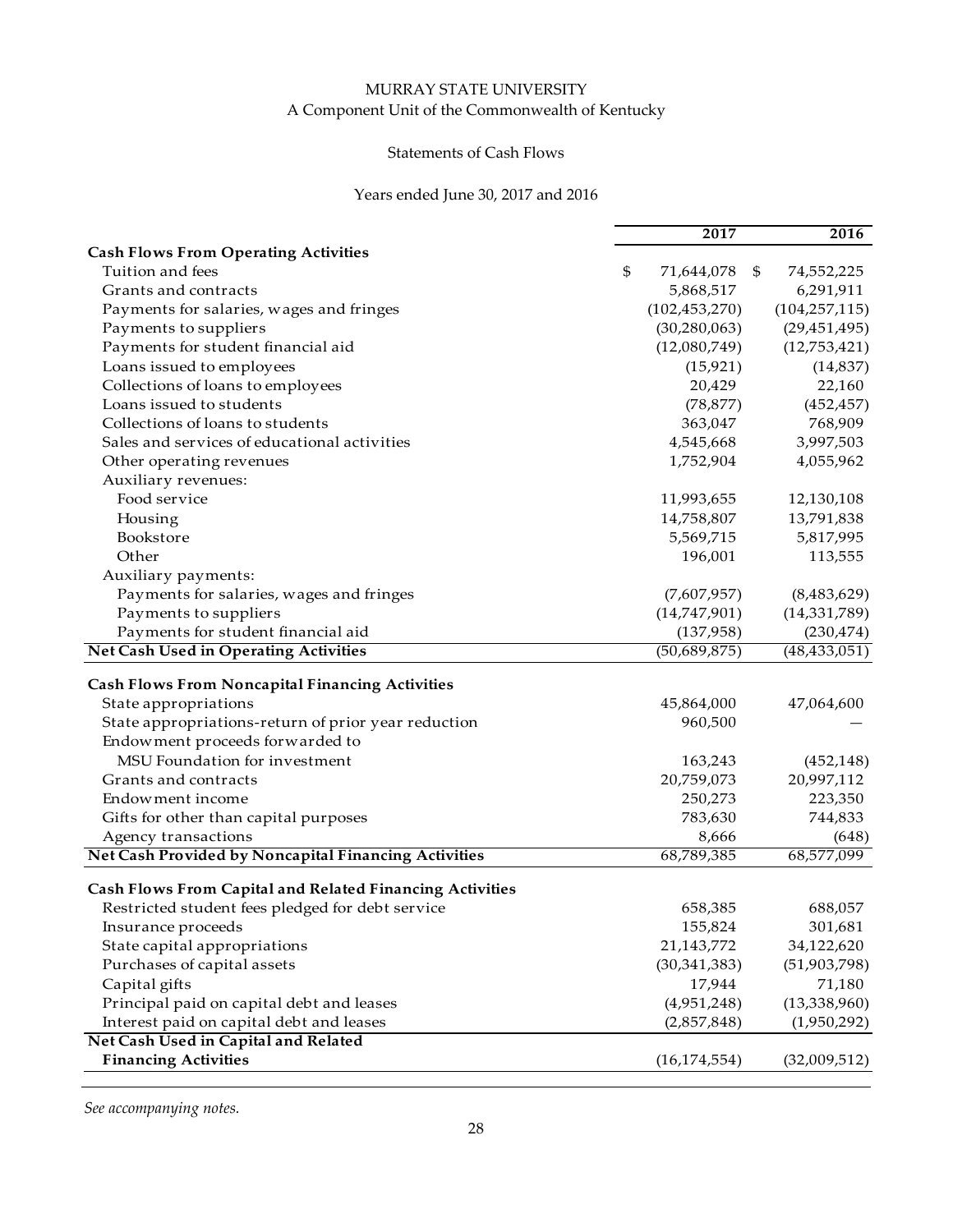## Statements of Cash Flows

## Years ended June 30, 2017 and 2016

|                                                                               | 2017                      | 2016              |
|-------------------------------------------------------------------------------|---------------------------|-------------------|
| <b>Cash Flows From Investing Activities</b>                                   |                           |                   |
| Proceeds from sales and maturities of investments<br>Purchases of investments | (9,282)                   | 2,057,834         |
| Investment receipts                                                           | (464)<br>959,476          | (86)<br>2,750,530 |
| <b>Net Cash Provided by Investing Activities</b>                              | 949,730                   | 4,808,278         |
| Net Increase (Decrease) in Cash and Cash Equivalents                          | 2,874,686                 | (7,057,186)       |
| Cash and Cash Equivalents - Beginning of Year                                 | 136,881,226               | 143,938,412       |
| Cash and Cash Equivalents - End of Year                                       | \$<br>139,755,912         | \$<br>136,881,226 |
|                                                                               |                           |                   |
| <b>Reconciliation of Cash and Cash Equivalents</b>                            |                           |                   |
| to the Statement of Net Position                                              |                           |                   |
| Cash and cash equivalents                                                     | \$<br>89, 167, 632        | \$<br>78,458,889  |
| Restricted cash and cash equivalents                                          | 50,588,280                | 58,422,337        |
| <b>Total Cash and Cash Equivalents</b>                                        | \$<br>139,755,912         | \$<br>136,881,226 |
|                                                                               |                           |                   |
| <b>Reconciliation of Operating Loss to</b>                                    |                           |                   |
| Net Cash Used in Operating Activities                                         |                           |                   |
| Operating loss                                                                | \$<br>$(83, 239, 430)$ \$ | (71, 256, 317)    |
| Adjustments to reconcile operating loss to                                    |                           |                   |
| net cash used in operating activities:                                        |                           |                   |
| Depreciation and amortization expense                                         | 11,457,575                | 10,187,405        |
| Bad debt (recovery) expense                                                   | (366, 623)                | 907,014           |
| Net pension expense, proportionate share                                      | 21,989,968                | 11,349,903        |
| Net in-kind expenses                                                          | 161,296                   |                   |
| Changes in assets and liabilities:                                            |                           |                   |
| Accounts and loans receivable, net                                            | (889,796)                 | 1,735,167         |
| Inventories                                                                   | 147,348                   | (1,350,004)       |
| Prepaid expenses                                                              | (407, 424)                | 451,424           |
| Accounts payable                                                              | 717,870                   | (820, 660)        |
| Self-insured health liability                                                 | (52, 144)                 | 10,097            |
| Accrued payroll                                                               | 277,865                   | 18,927            |
| Deposits                                                                      | (1,841)                   | 12,303            |
| Unearned revenue                                                              | (484, 539)                | 321,690           |
| Net Cash Used in Operating Activities                                         | \$<br>$(50,689,875)$ \$   | (48, 433, 051)    |
| Supplemental Disclosure of Cash Flow Information                              |                           |                   |
| Gifts of capital assets                                                       | \$<br>51,691              | \$<br>117,980     |
| Accounts payable incurred for capital asset purchases                         | 3,609,762                 | 10,357,707        |
|                                                                               |                           |                   |
| Changes in fair value of investments                                          | 2,078,707                 | (1,434,391)       |

*See accompanying notes.*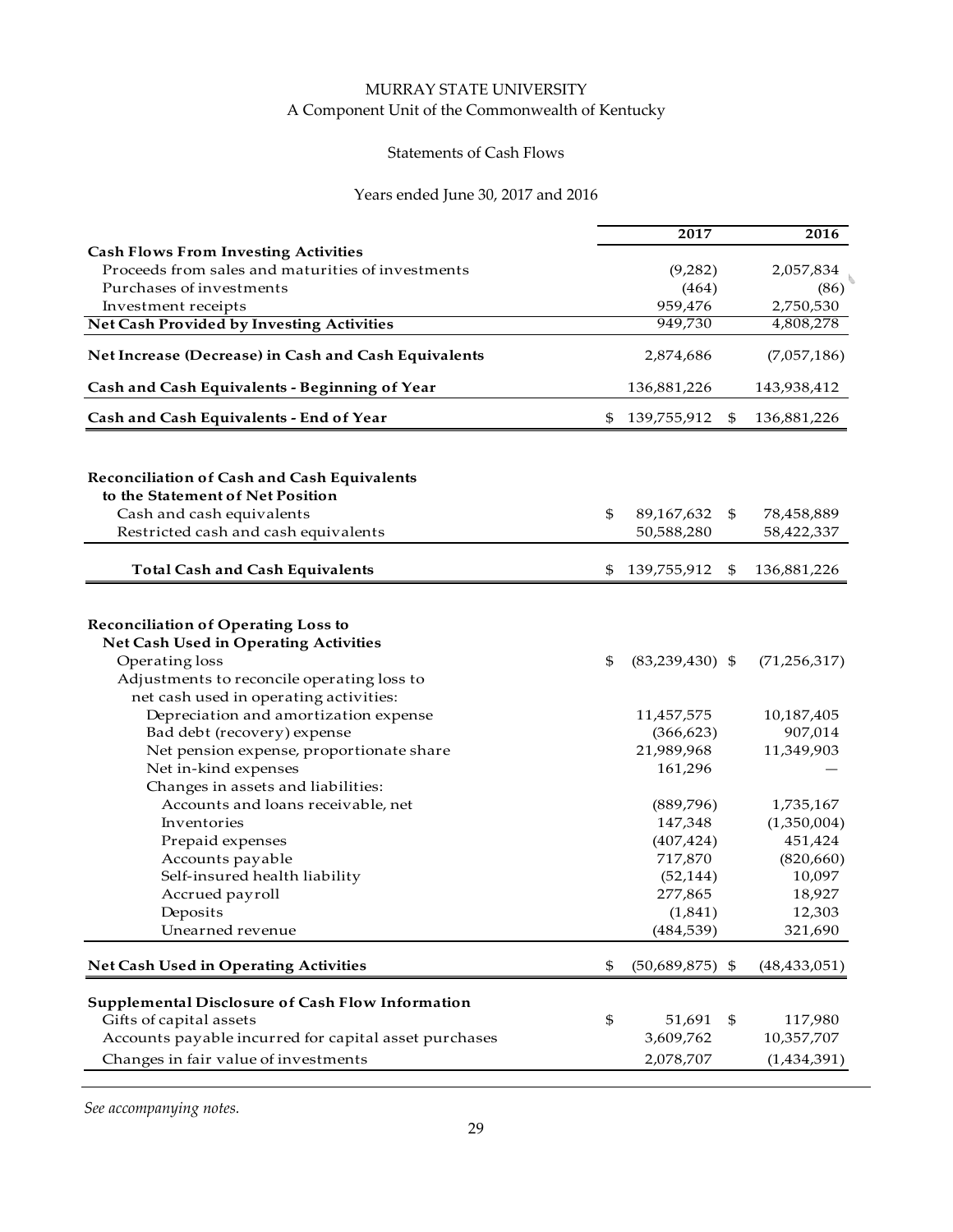#### Notes to the Financial Statements

#### **1. Summary of Significant Accounting Policies**

#### Nature of Operations

Murray State University (University) is a state-supported institution of higher education located in Murray, Kentucky, and is accredited by the Southern Association of Colleges and Schools. The University awards graduate and undergraduate degrees from five colleges and two schools and serves a student population of approximately 11,000. The University is a component unit of the Commonwealth of Kentucky and is included in the general purpose financial statements of the Commonwealth.

#### Reporting Entity

In accordance with the provisions of Governmental Accounting Standards Board (GASB), certain organizations are to be reported as component units of a primary government based on the nature and significance of that organization's relationship to the primary government. Application of this statement results in including Murray State University Foundation, Inc. (the Foundation) as a discretely presented component unit of the University. The Foundation is a private nonprofit organization that reports under generally accepted accounting principles set forth by Financial Accounting Standards Board (FASB) standards. As such, certain revenue recognition criteria and presentation features are different from GASB revenue recognition criteria and presentation features. No modifications have been made to the Foundation's financial information in the University's financial report for these differences.

#### Basis of Accounting and Financial Statement Presentation

The University prepares its financial statements as a business type activity in conformity with applicable pronouncements of the GASB.

For financial reporting purposes, the University is considered a special purpose government engaged only in business type activities. Accordingly, the University's financial statements have been presented using the economic resources measurement focus and the accrual basis of accounting. Under the accrual basis, revenues are recognized when earned, and expenses are recorded when an obligation has been incurred. All significant intra‐agency transactions have been eliminated.

#### Cash and Cash Equivalents

The University considers all highly liquid investments that are immediately available to the University to be cash equivalents. Funds held by the Commonwealth of Kentucky are considered cash equivalents.

#### Restricted Cash, Cash Equivalents and Investments

Cash, cash equivalents and investments that are externally restricted are classified as restricted assets. These assets are used to make debt service payments, maintain sinking or reserve funds, purchase or construct capital or other noncurrent assets or for other restricted purposes.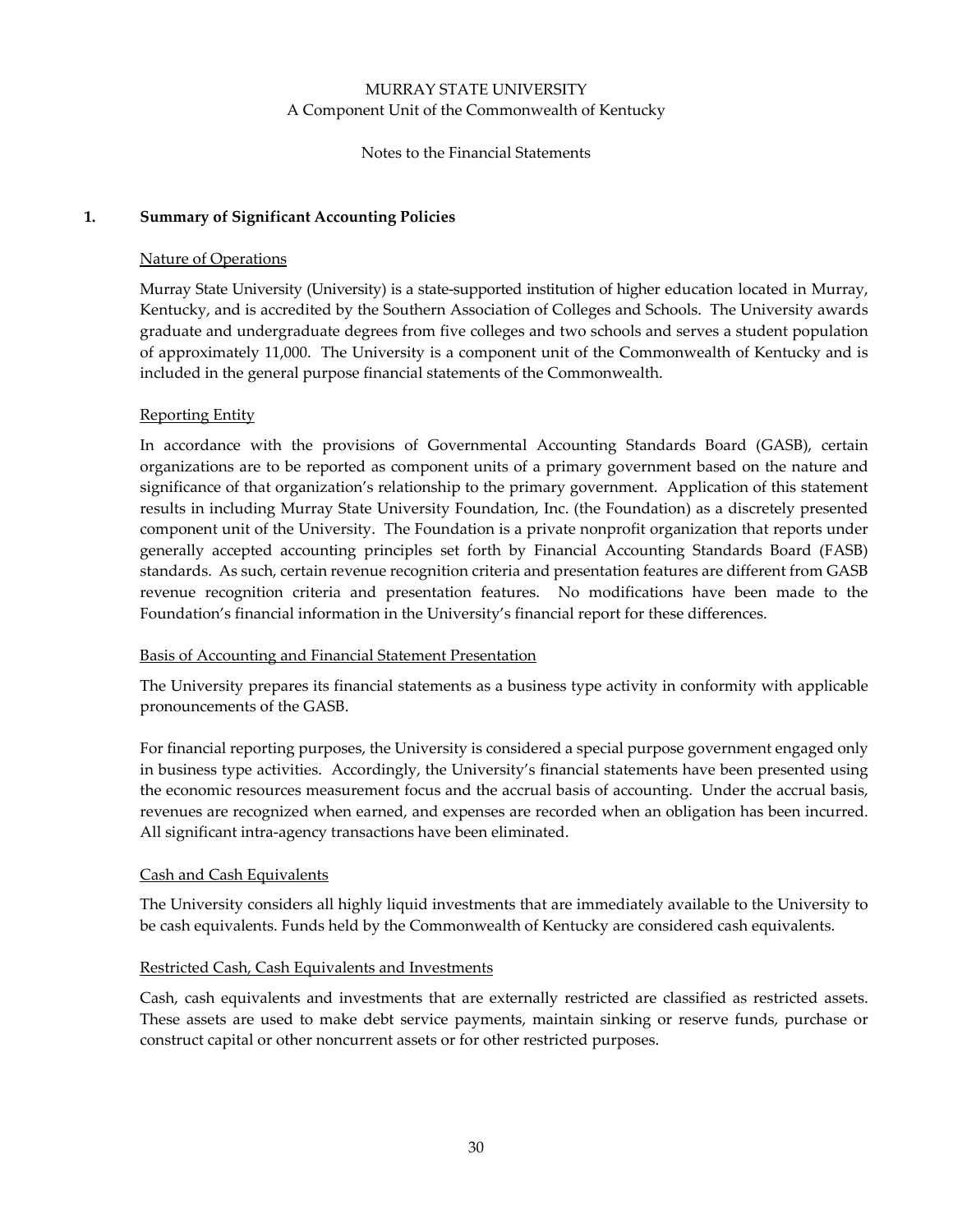#### Notes to the Financial Statements, continued

#### **Investments**

The University accounts for its investments at fair value. Fair value is determined using quoted market prices. Changes in unrealized gain (loss) on the carrying value of investments are reported as a component of investment income in the statements of revenues, expenses, and changes in net position.

Assets held by the Foundation represent those gifts and donations made directly to the University, which are held by the Foundation for investment purposes. The net appreciation and income of donor restricted endowments are available to the University for expenditure to the extent permitted by Kentucky law and the spending policy of the Foundation. The recognition of gifts, donations and endowment pledges are accounted for by the University in accordance with GASB Statement No. 33, *Accounting and Financial Reporting for Non‐exchange Transactions* (GASB No. 33) and are recognized when all applicable eligibility requirements are met.

#### Accounts Receivable

Accounts receivable consists of tuition and fee charges, other operational activities and auxiliary enterprise services and amounts due from component units. Accounts receivable also include amounts due from the federal government, state and local governments or private sources, for nonexchange type agreements defined in accordance with GASB No. 33 or in connection with reimbursement of allowable expenditures made pursuant to the University's grants and contracts. Accounts receivable are recorded net of estimated uncollectible amounts.

#### Inventories

Inventories are stated at the lower of cost (first‐in, first‐out method) or market.

#### Capital Assets

All capital assets, as defined by University policy, are recorded at cost at the date of acquisition or, if donated, at fair value at the date of donation. Depreciation is computed using the straight‐line method over the estimated useful life of the asset and is not allocated to functional expense categories. Assets under capital leases are amortized over the estimated useful life of the asset or the lease term, whichever is shorter. Routine repairs and maintenance are charged to operating expense in the year in which the expense was incurred.

The following estimated useful lives are being used by the University:

|                          | <b>Estimated</b> |
|--------------------------|------------------|
| Asset                    | Life             |
| <b>Buildings</b>         | 40 years         |
| Nonbuilding improvements | 8-20 years       |
| Equipment                | 5-15 years       |
| Library holdings         | 10 years         |
| Livestock                | 12 years         |
| Software                 | 8 years          |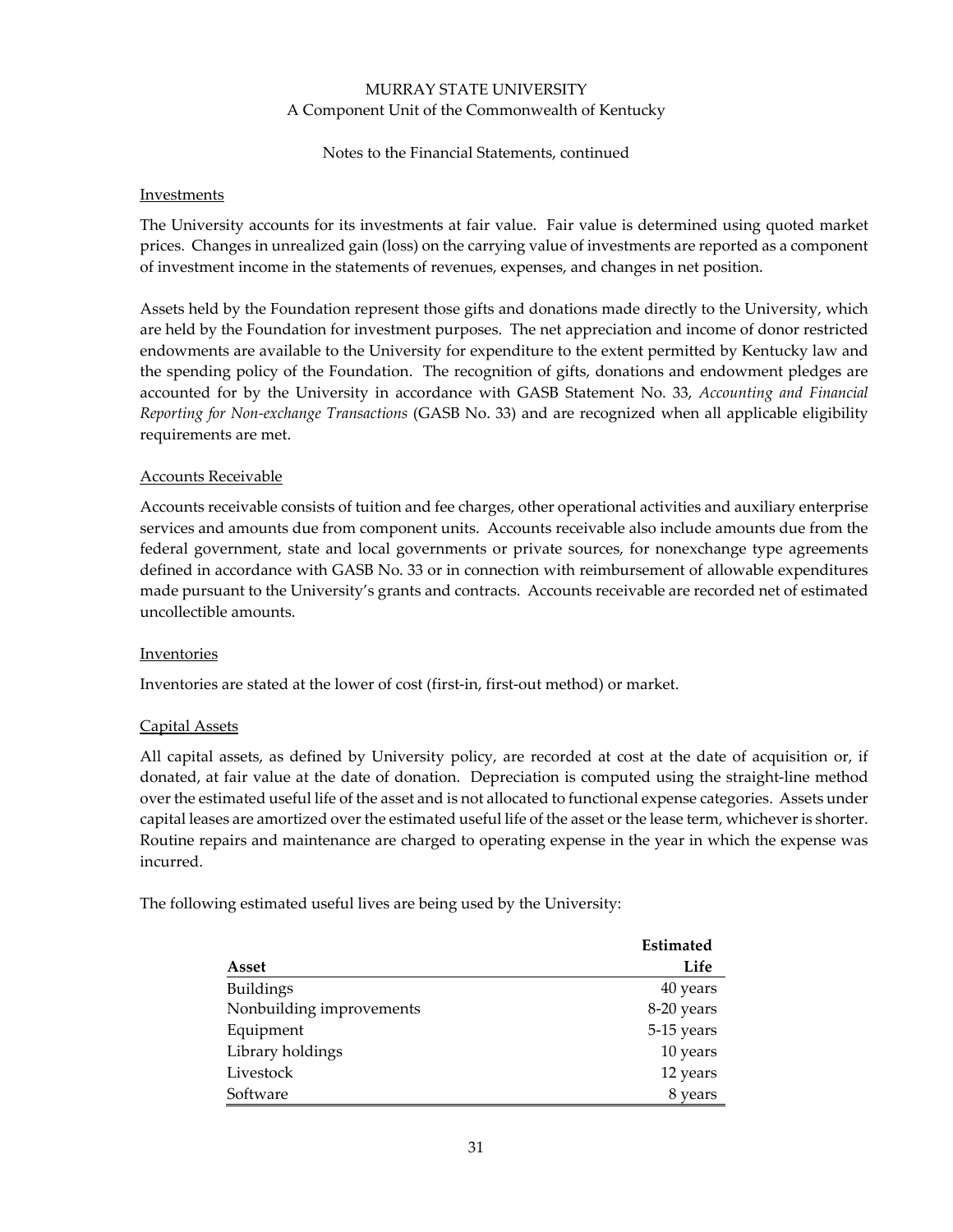#### Notes to the Financial Statements, continued

The University capitalizes interest costs as a component of construction in progress, based on interest costs of borrowing specifically for the project, net of interest earned on investments acquired with the proceeds of borrowing. Total interest capitalized was \$1,051,729 and \$1,084,807 for the years ended June 30, 2017 and 2016, respectively.

The University owns historical collections housed throughout the campus that it does not capitalize, including artifacts in Wrather Museum. These collections adhere to the University's policy to (a) maintain them for public exhibition, education or research; (b) protect, keep unencumbered, care for and preserve them and (c) require proceeds from their sale to be used to acquire other collection items. Generally accepted accounting principles permit collections maintained in this manner to be charged to operations at time of acquisition rather than capitalized.

#### Compensated Absences

For employees participating in the Teachers' Retirement System (TRS), vacation pay is accrued at year end for financial statement purposes. The liability and expense incurred are included at year end with accrued payroll, and as a component of compensation and benefit expense. Sick leave benefits are expected to be realized as paid time off or used to purchase service credits upon retirement. These are recognized as expense when the time off occurs or when service credit payments are incurred. No liability is accrued for such benefits employees have earned while participating in the TRS plan, but not yet realized. For employees participating in optional retirement plans (ORP), sick time is accrued as it is earned.

#### Unearned Revenue

Unearned revenue includes amounts for tuition and fees, international program fees and certain auxiliary activities received prior to the end of the fiscal year but related to the subsequent accounting period. Unearned revenues also include amounts received from state capital appropriations and grant and contract sponsors for which eligibility requirements have not been fully satisfied or that have not yet been earned. Such amounts are recognized in the period to which the service relates or the grant/contract requirements have been met.

#### Deferred Outflow of Resources and Deferred Inflow of Resources

In addition to assets, financial statements may report a separate section for deferred outflows of resources. Deferred outflows of resources consist of the consumption of net position that is applicable to a future reporting period and so will not be recognized as an outflow of resources until then. Deferred outflows of resources related to refunding long‐term debt and certain pension contributions are reported in the statement of net position. The deferred bond refunding amount results from the difference in the carrying value of refunded debt and its reacquisition price, and is amortized over the shorter of the life of the refunded or refunding debt. The pension contributions represent contributions made to the plan between the measurement date of the pension obligations and the end of the fiscal year.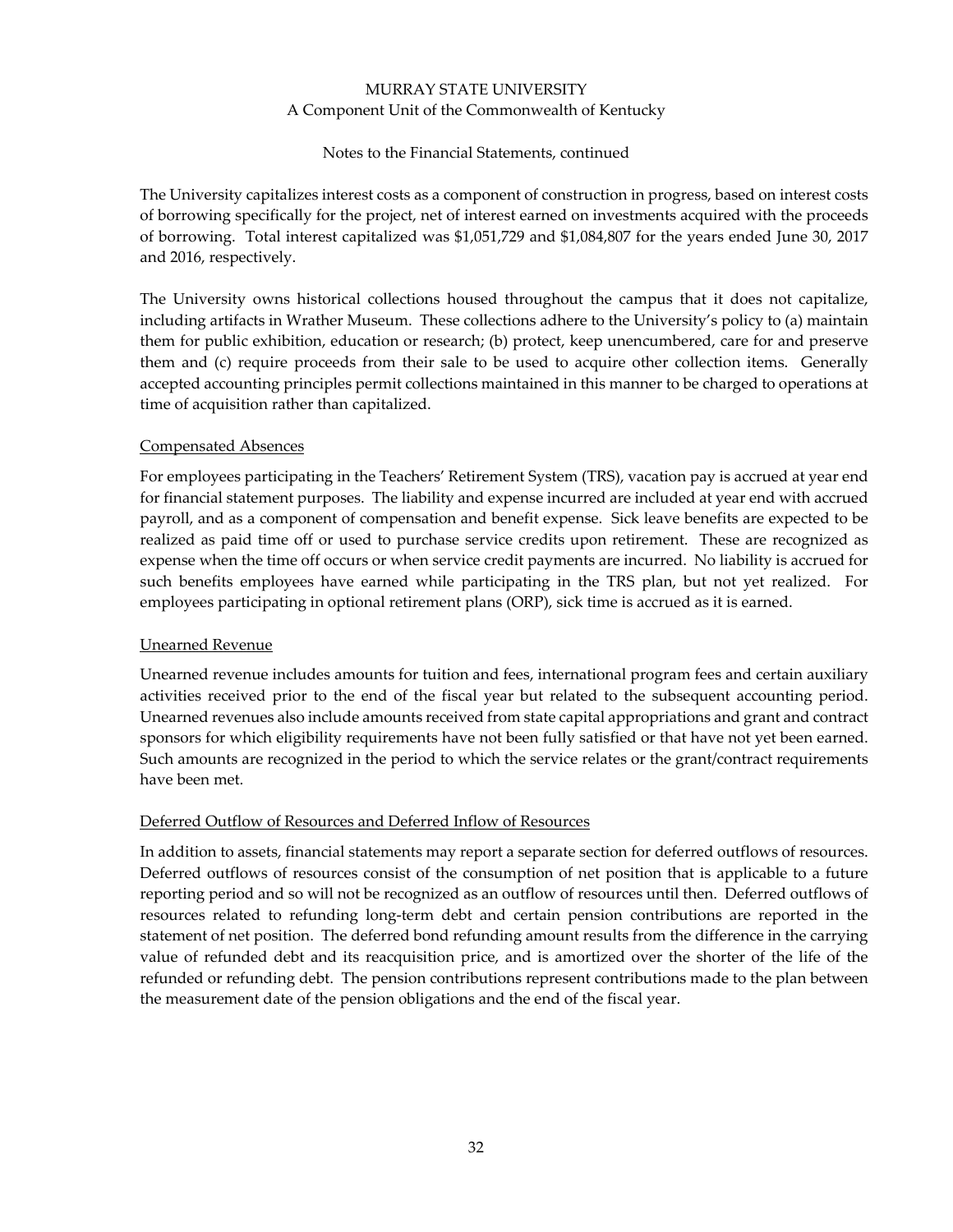Notes to the Financial Statements, continued

In addition to liabilities, financial statements may report a separate section for deferred inflows of resources. Deferred inflows of resources consist of the acquisition of net position that is applicable to a future reporting period and so will not be recognized as inflow of resources until then. Deferred inflows of resources include state reimbursements as well as certain changes in pension obligations that are amortized over future periods.

#### Net Position

The University's net position is classified as follows:

*Net investment in capital assets:* This represents the University's total investment in capital assets, net of outstanding debt obligations related to those capital assets. To the extent debt has been incurred but not yet expended for capital assets, such amounts are not included as a component of net investment in capital assets.

*Restricted net position ‐ nonexpendable:* Nonexpendable restricted net position consists of endowment and similar type funds in which donors or other outside sources have stipulated, as a condition of the gift instrument, that the principal is to be maintained inviolate and in perpetuity and invested for the purpose of producing present and future income, which may either be expended or added to principal.

*Restricted net position ‐ expendable:* Restricted expendable net position includes resources in which the University is legally or contractually obligated to spend in accordance with time or purpose restrictions imposed by external third parties.

*Unrestricted net position:* Unrestricted net position represents resources derived from student tuition and fees, state appropriations, sales and services of educational departments, auxiliary enterprises and other sources. These resources are used for transactions relating to the educational and general operations of the University, and may be used at the discretion of the Board of Regents to meet current expenses or for any purpose. These resources also include auxiliary enterprises, which are substantially self-supporting activities that provide services for students, faculty and staff

#### Release of Restricted Net Position

When an expense is incurred for which both restricted and unrestricted net position are available, the University's policy is to allow each departmental unit the flexibility to determine whether to first apply restricted or unrestricted resources based on the most advantageous application of resources in the particular circumstances.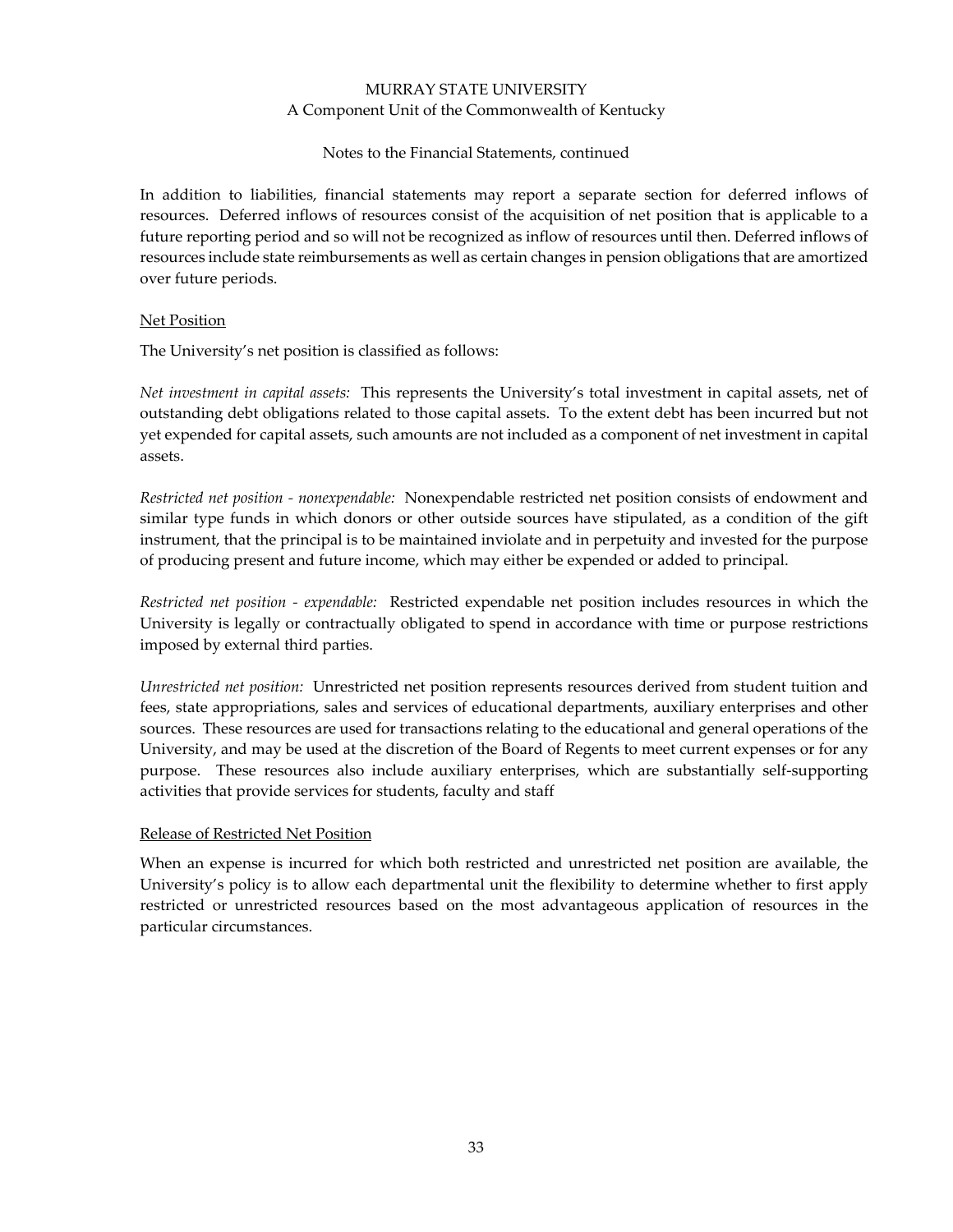#### Notes to the Financial Statements, continued

#### Classification of Revenues

The University has classified its revenues as either operating or nonoperating revenues according to the following criteria:

Operating revenues: Operating revenues include activities that have the characteristics of exchange transactions, such as (1) student tuition and fees, net of discounts and allowances, (2) federal, state and local grants and contracts (excluding Pell and similarly funded federal and state grants for student financial aid) and (3) sales and services of auxiliary enterprises, net of discounts and allowances.

Nonoperating revenues: Nonoperating revenues include activities that have the characteristics of nonexchange transactions. In a nonexchange transaction, the University receives value without directly giving equal value back, such as a gift or grant for which there is no return requirement. Additionally, certain significant revenues relied upon for operations, such as state appropriations, Pell and similarly funding federal and state grants for student financial aid, investment income and endowment income, are recorded as nonoperating revenues, in accordance with GASB No. 35, *Basic Financial Statements and Management's Discussion and Analysis for Public Colleges and Universities – an Amendment of GASB Statement 34*.

#### Tuition Discounts and Allowances

Student tuition and fee revenues, and certain other revenues from students, are reported net of discounts and allowances. Discounts and allowances are the difference between the stated charge for goods and services provided by the University and the amount that is payable by students. Certain grants, including federal, state or nongovernmental programs, are recorded as either operating or nonoperating revenues, while Pell grants are recorded as nonoperating revenues in the University's financial statements. To the extent that revenues from such programs are used to satisfy tuition and fees and other student charges, the University has recorded a discount and allowance. Financial aid expense represents payments made to students.

#### Income Taxes

The University is a component of the Commonwealth of Kentucky and is not subject to federal income tax as described in section 115 of the Internal Revenue Code. However, the University is subject to federal income tax on any unrelated business taxable income.

#### Pensions

For purposes of measuring the net pension liability, deferred outflows of resources and deferred inflows of resources related to pensions, and pension expense, information about the fiduciary net position of the Kentucky Employees' Retirement System (KERS) and Teachers' Retirement System (TRS) plans and additions to/deductions from the plans' fiduciary net position have been determined on the same basis as they are reported by KERS and TRS. For this purpose, benefit payments (including refunds of employee contributions) are recognized when due and payable in accordance with the benefit terms. Investments are reported at fair value.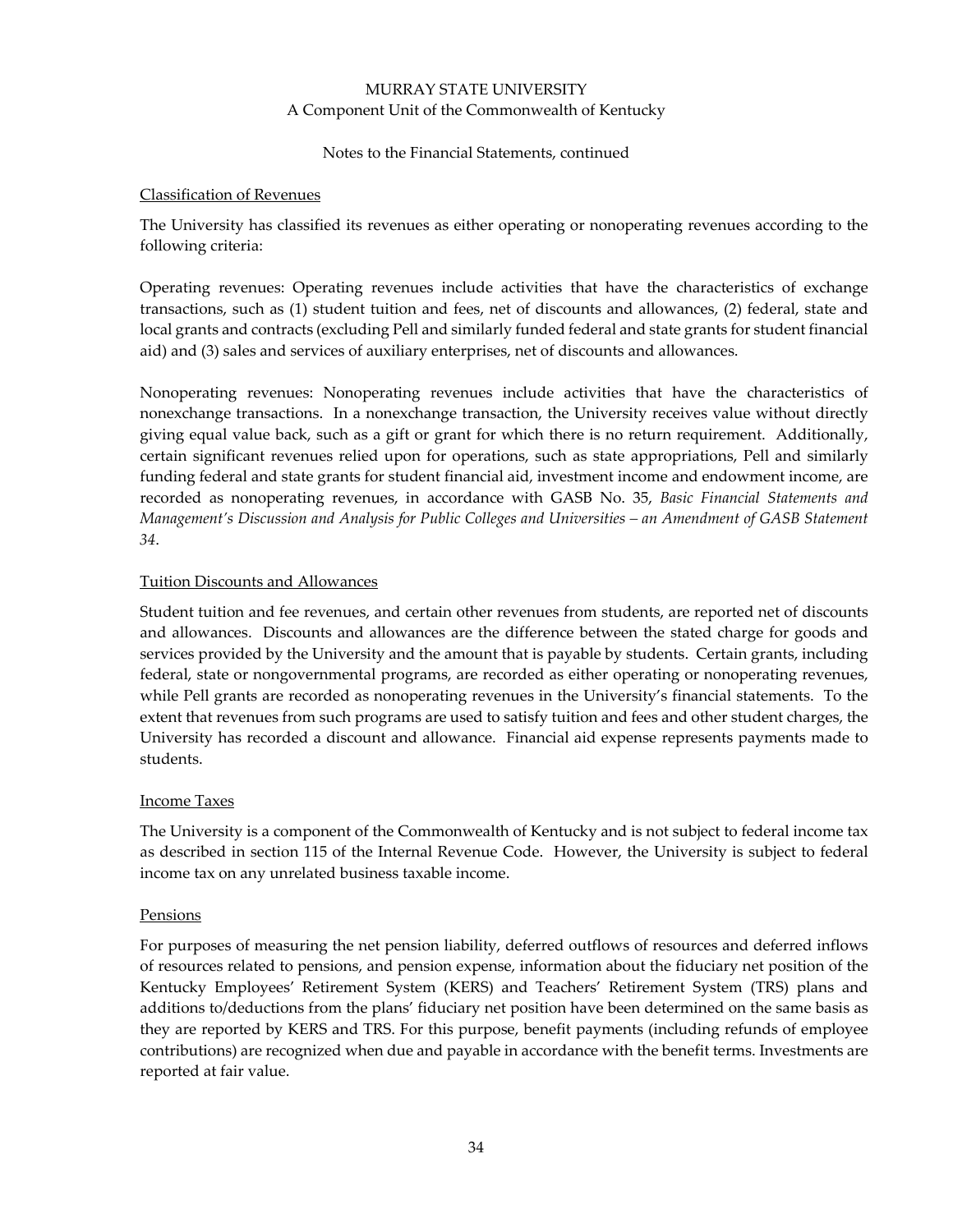#### Notes to the Financial Statements, continued

#### Use of Estimates

The preparation of financial statements in conformity with accounting principles generally accepted in the United States of America requires management to use estimates and assumptions. The accompanying financial statements include estimates for items such as allowances for doubtful accounts and loans receivable, self‐insurance liabilities and other accrued liabilities. Actual results could differ from those estimates.

#### **2. Accounts Receivable**

Accounts receivable as of June 30 consisted of:

|                                           | 2017            | 2016            |
|-------------------------------------------|-----------------|-----------------|
| Current accounts receivable:              |                 |                 |
| Student tuition and fees                  | \$<br>8,438,342 | \$<br>7,820,473 |
| Grants and contracts                      | 1,768,773       | 1,184,628       |
| Auxiliary fees                            | 2,394,656       | 2,590,092       |
| <b>MSU</b> Foundation                     | 265,114         | 298,650         |
| Employee computer and bicycle loans       | 5.205           | 6.694           |
| Outside sales                             | 522,067         | 831,253         |
| Capital construction receivable – vendors | 142             | 42              |
| Allowance for doubtful accounts           | (4,727,328)     | (5,238,827)     |
| Total current accounts receivable         | \$<br>8,666,971 | \$<br>7,493,005 |

#### **3. Inventories**

Inventories as of June 30 consisted of:

|                                     | 2017           | 2016             |
|-------------------------------------|----------------|------------------|
| University bookstore - resale       | 1,602,024<br>S | 1,656,708<br>\$. |
| Physical plant - supplies           | 1,548,146      | 1,611,136        |
| Food services - resale and supplies | 159,038        | 161,551          |
| Art supplies                        | 50,380         | 49,130           |
| <b>CFSB</b> concessions             | 12,920         | 18,880           |
| Central stores - supplies           |                | 22,451           |
|                                     |                |                  |
| Total inventories                   | \$3,372,508    | \$ 3,519,856     |
|                                     |                |                  |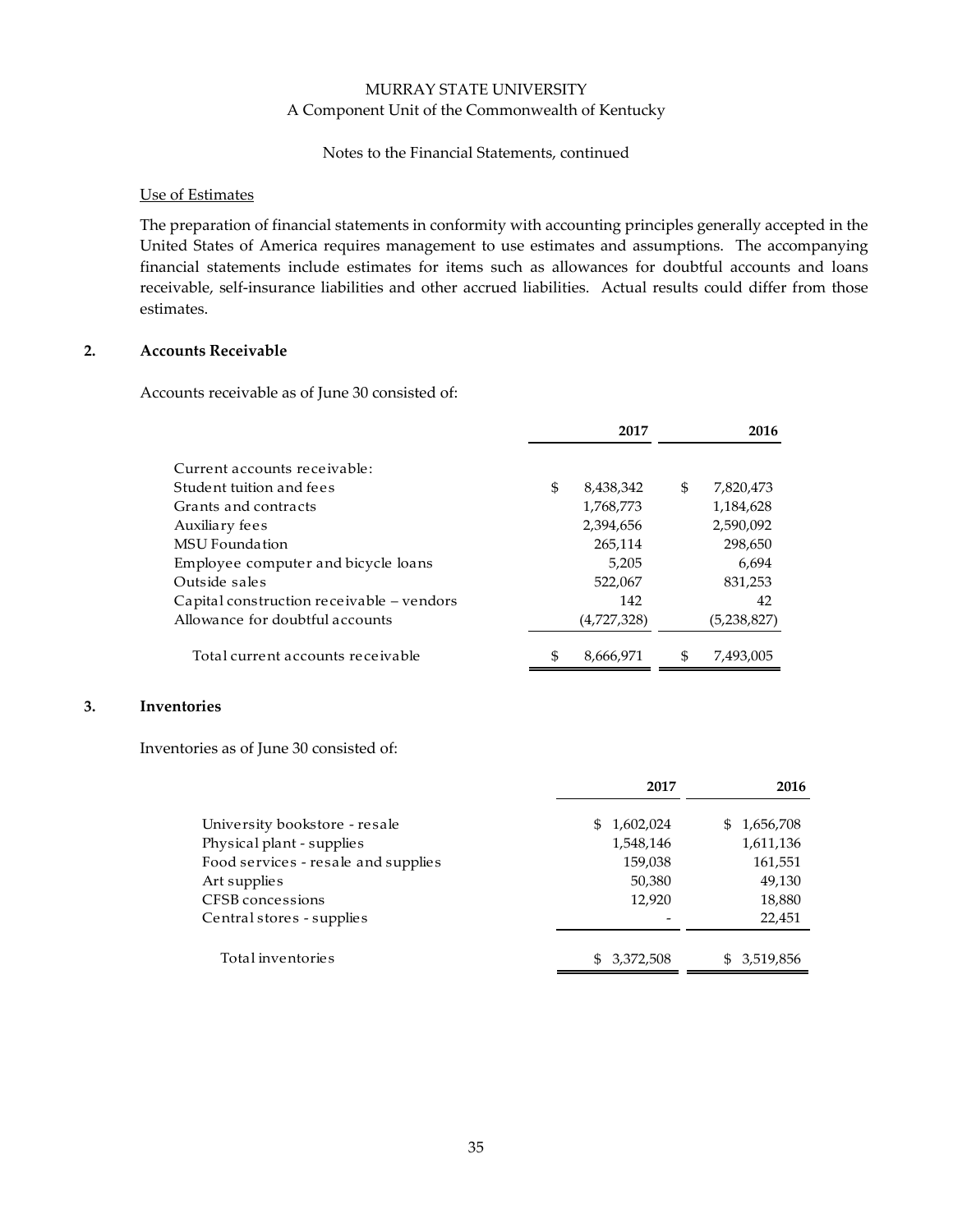#### Notes to the Financial Statements, continued

#### **4. Loans Receivable**

Student loans made through the Federal Perkins Loan Program (Program) comprise substantially all of the loans receivable at June 30, 2017 and 2016. The Program provides for service cancellation of a loan at rates of 12.5% to 30% per year up to a maximum of 100% if the participant complies with certain provisions. The federal government reimburses the University for amounts cancelled under these provisions.

As the University determines that loans are uncollectible and not eligible for reimbursement by the federal government, the loans are written off and assigned to the U.S. Department of Education. The University has provided an allowance for uncollectible loans which, in management's opinion, is sufficient to absorb loans that will ultimately be written off. The allowance for uncollectible loans at June 30, 2017 and 2016 was \$242,170 and \$246,589, respectively.

Loans receivable as of June 30 consisted of:

|                                        | 2017            | 2016             |
|----------------------------------------|-----------------|------------------|
| Current loans receivable:              |                 |                  |
| University loan programs               | \$<br>58,395    | \$<br>58,605     |
| Federal nursing program                | 83,809          | 84,454           |
| Federal Perkins program                | 486,707         | 531,186          |
| Total current loans receivable, net    | 628,911         | 674,245          |
| Noncurrent loans receivable:           |                 |                  |
| University loan programs               | 19,673          | 17,789           |
| Federal nursing program                | 358,204         | 354,258          |
| Federal Perkins program                | 2,447,956       | 2,692,622        |
| Total noncurrent loans receivable, net | 2,825,833       | 3,064,669        |
| Total loans receivable, net            | 3,454,744<br>£. | 3,738,914<br>\$. |

#### **5. Deposits, Investments and Investment Income**

#### **Deposits**

At June 30, 2017 and 2016, the carrying amounts of the University's bank balances and deposits were \$139,755,912 and \$136,881,226, respectively.

Currently the University maintains its deposits, outside of those held by the Commonwealth of Kentucky, in interest‐bearing accounts at FDIC‐insured institutions. All accounts are insured up to \$250,000. The deposits in these interest-bearing accounts are covered by an irrevocable, unconditional, and nontransferable letter of credit issued by Federal Home Loan Bank of Cincinnati maturing July 3, 2017, at which time a new letter of credit was issued maturing August 1, 2017.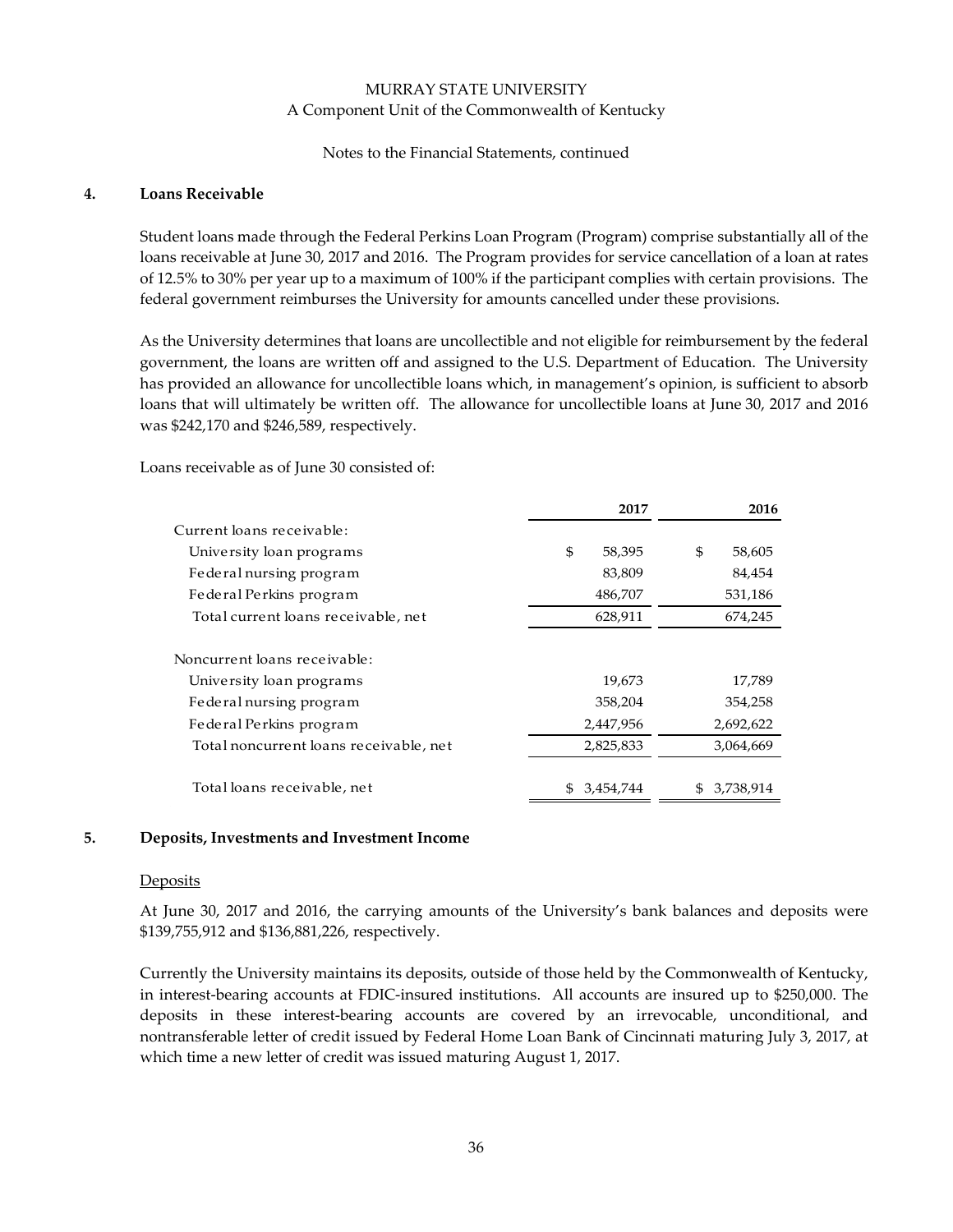#### Notes to the Financial Statements, continued

The University also maintains cash deposits with the Commonwealth of Kentucky, as overseen by the State Investment Commission (Commission). The Commission is charged with the oversight of the Commonwealth's investment programs pursuant to KRS 42.500. The Commonwealth's investments are categorized into two distinct classifications or "pools." The Short‐Term Pool consists primarily of General Fund cash balances. The Intermediate-Term Pool and the Limited Term Pool represent Agency fund investments, state held component unit and fiduciary fund accounts held for the benefit of others by the state. Shares of each pool represent a divisible interest in the underlying securities and are not federally insured or guaranteed by the U.S. Government, Federal Deposit Insurance Corporation or any federal agency. The pools have not been approved by the Securities and Exchange Commission. The University's shares within the pools may indirectly expose it to risks associated with fixed income investments; however, specific information about any such transactions is not available to the University.

Custodial credit risk for deposits is the risk that, in the event of a bank failure, the University's deposits may not be returned to the University. The University does not have a formal deposit policy for custodial credit risk other than compliance with the provisions of state law.

|                                             | 2017            | 2016            |
|---------------------------------------------|-----------------|-----------------|
| De pository accounts:                       |                 |                 |
| Local bank deposits, letter of credit       |                 |                 |
| in the University's name                    | \$<br>6,942,857 | \$<br>6,433,122 |
| Cash on hand                                | 40,301          | 49,983          |
| Foreign currency deposits                   | 39,671          | 67,740          |
| State Investment Pool - collateral required |                 |                 |
| by KRS 41.240                               | 132,733,083     | 130,330,381     |
|                                             |                 |                 |
| Total deposits                              | 139,755,912     | 136,881,226     |

Cash and cash equivalents as of June 30 consisted of:

Cash and cash equivalents as presented in the statements of net position captions as of June 30 include:

|                                                                            | 2017                     |     | 2016                     |
|----------------------------------------------------------------------------|--------------------------|-----|--------------------------|
| Cash and cash equivalents, current<br>Restricted cash and cash equivalents | 89,167,632<br>50,588,280 | \$  | 78,458,889<br>58,422,337 |
| Total de posits                                                            | 139,755,912              | \$. | 136,881,226              |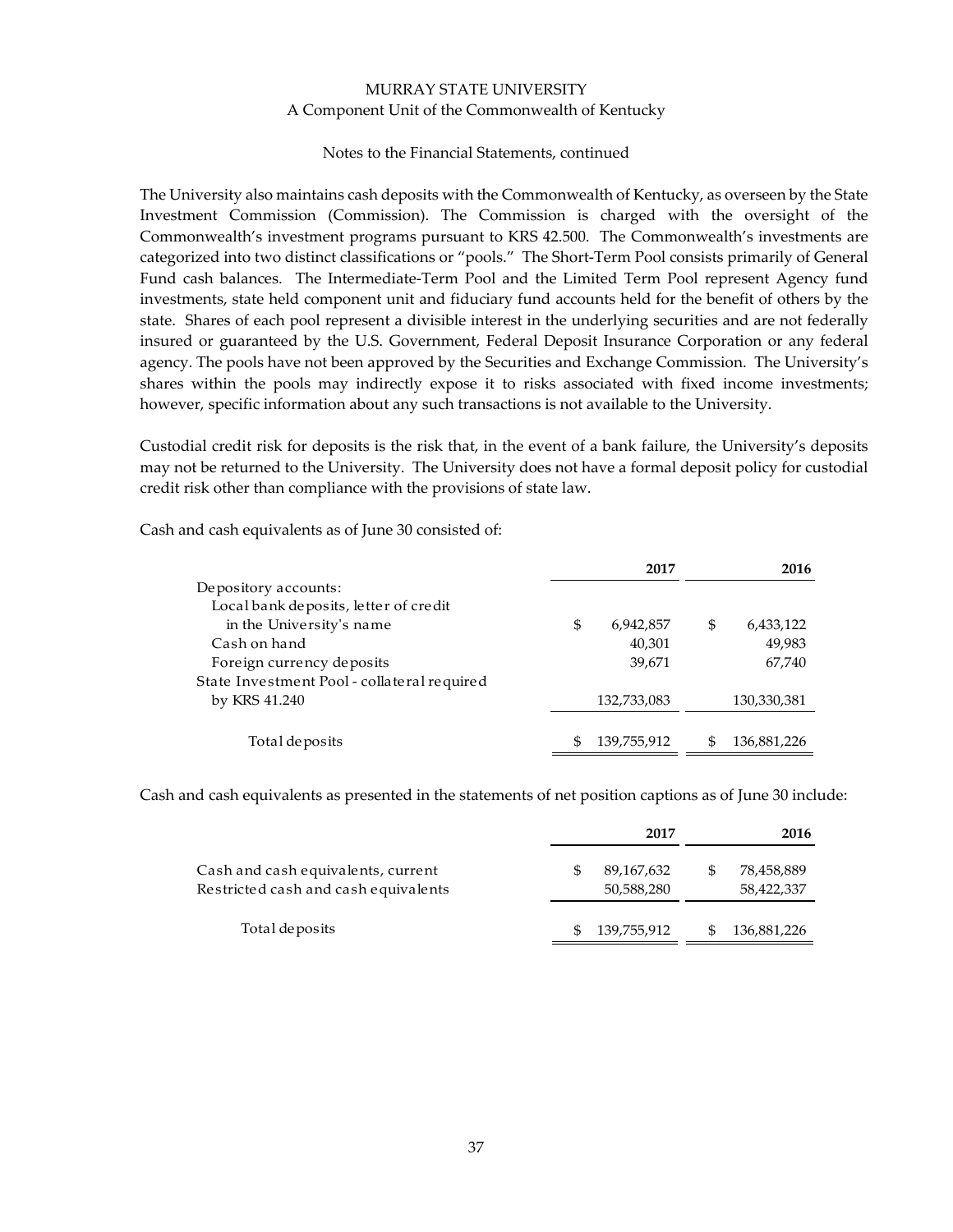#### Notes to the Financial Statements, continued

#### **Investments**

Investments carried at fair value as of June 30 consisted of:

|                                          |   | 2017       | 2016             |
|------------------------------------------|---|------------|------------------|
| Money market funds restricted for        |   |            |                  |
| debt service purposes                    | S | 310,430    | \$<br>319,245    |
| Restricted assets held by the Foundation |   | 25,926,934 | 23,421,956       |
|                                          |   |            |                  |
| Total investments                        |   | 26,237,364 | \$<br>23,741,201 |

Restricted investments for debt service purposes are comprised of amounts invested for sinking fund and debt service reserves. Investments in U.S. Government securities and the collateral for repurchase agreements are registered in the name of Murray State University or held in the University's name by its agents and trustees. The University may legally invest in direct obligations of and other obligations guaranteed as to principal by the U.S. Treasury and U.S. agencies and instrumentalities and in bank repurchase agreements. It may also invest to a limited extent in equity securities.

University investments held by the Foundation are comprised of private donations received directly by the University and state endowment matching funds. These consist of endowment funds, as well as expendable restricted funds. Assets held by the Foundation are invested primarily in an investment pool managed by the Foundation and are carried at fair value.

The assets in the Foundation investment pool are invested as of June 30 as follows:

|                                 | 2017  | 2016  |
|---------------------------------|-------|-------|
| Percentage of pool invested in: |       |       |
| Certificates of deposit and     |       |       |
| money market mutual funds       | 2%    | 5%    |
| Mutual funds                    | 62%   | .59%  |
| Equity securities               | 4%    | 4%    |
| Fixed income securities         | 31%   | 31%   |
| Other                           | $1\%$ | $1\%$ |
| Total investments               | 100%  | 100%  |

*Interest Rate Risk*. Interest rate risk is the risk that changes in interest rates will adversely affect the fair value of an investment. The University does not, within its investment policy, formally limit investment maturities as a means of managing its exposure to fair value losses arising from increasing interest rates. The money market mutual funds are investments with a maturity of less than one year because they are redeemable in full immediately. In addition, the funds held in the State Investment Pool have a maturity of less than one year because they are redeemable in full immediately.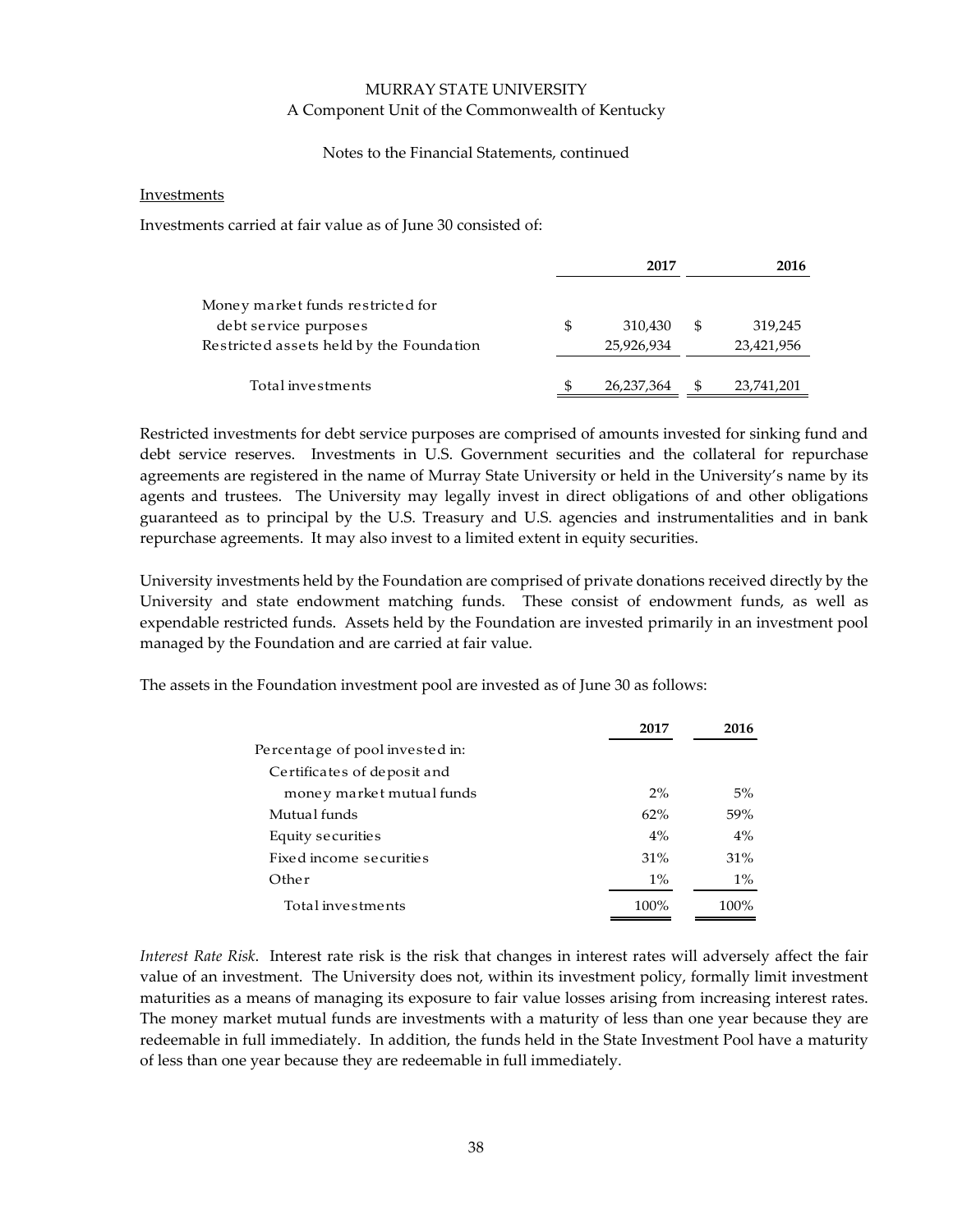#### Notes to the Financial Statements, continued

*Credit Risk*. Credit risk is the risk that the issuer or other counterparty to an investment will not fulfill its obligations. The University's investment policy requires investments to be in compliance with state statute. The University has no further policy that would limit its investment choices. Credit ratings for the money market mutual funds and State Investment Pool are not available and are therefore, considered unrated.

*Concentration of Credit Risk*. Concentration of credit risk is the risk of loss attributed to the magnitude of a government's investment in a single user. The University places no limit on the amount that may be invested in any one issuer. The University does not hold more than 5% of its investments with a single issuer.

#### Investment Income

Investment income for the years ended June 30 consisted of:

|                                       |    | 2017      |    | 2016        |
|---------------------------------------|----|-----------|----|-------------|
| Assets held by the University:        |    |           |    |             |
| Interest income                       | \$ | 833,447   | S  | 1,666,800   |
| Assets held by MSU Foundation:        |    |           |    |             |
| Investment income endowment funds     |    | 376,302   |    | 1,307,080   |
| Net increase/(decrease) in fair value |    |           |    |             |
| of endowment investments              |    | 2,078,707 |    | (1,434,391) |
| Total investment income               | S  | 3,288,456 | £. | 1,539,489   |

#### **6. Endowments**

Changes in endowment assets for the years ended June 30 are as follows:

|                                                          | 2017 |            |   | 2016        |  |  |
|----------------------------------------------------------|------|------------|---|-------------|--|--|
| Endowment assets, beginning of year<br>Investment return |      | 19,218,207 | S | 20,453,677  |  |  |
| Net appreciation/(depreciation)                          |      | 2,080,381  |   | (1,432,838) |  |  |
| Contributions                                            |      | 674,645    |   | 197,368     |  |  |
| Endowment assets, end of year                            | \$.  | 21,973,233 |   | 19,218,207  |  |  |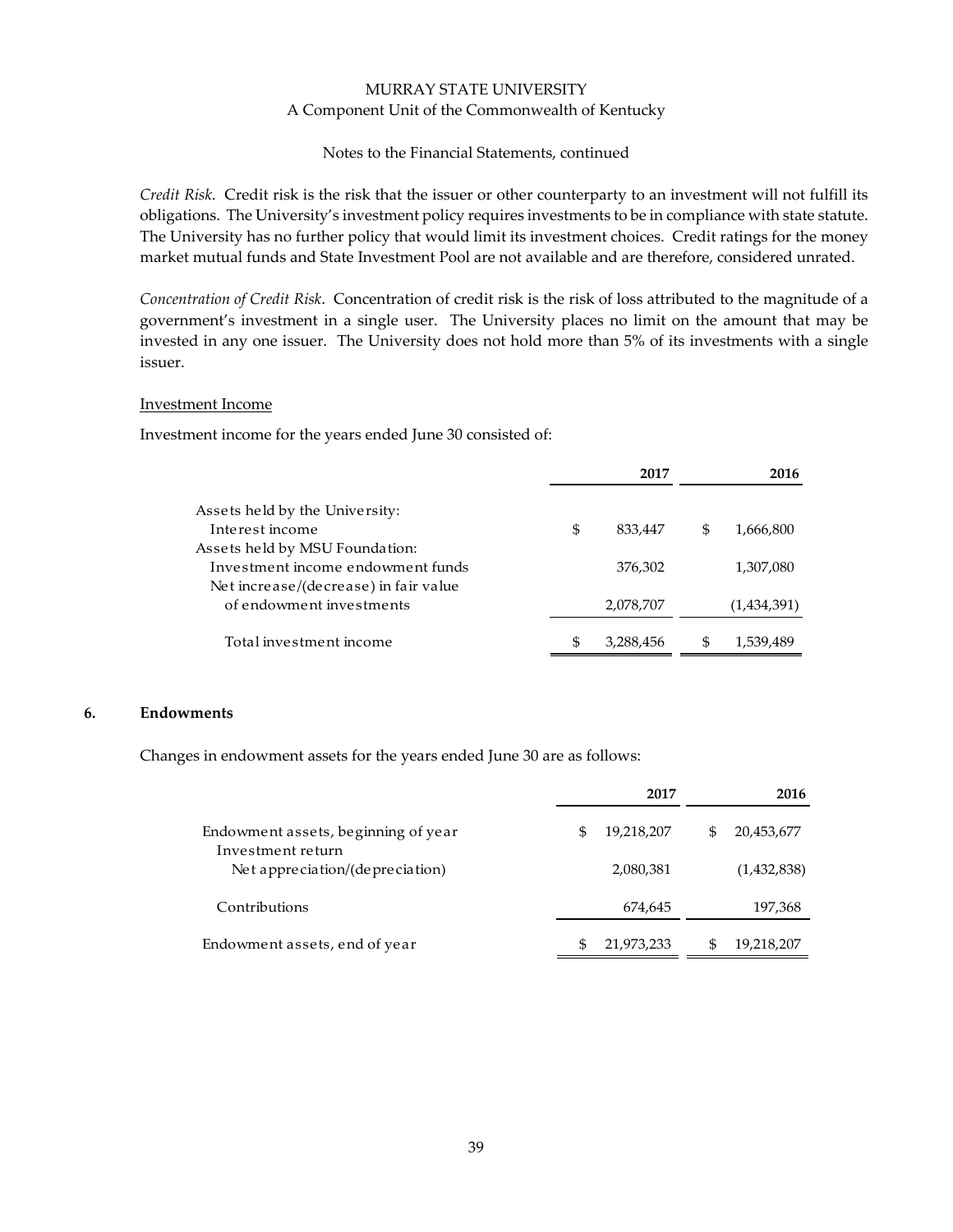# Notes to the Financial Statements, continued

# **7. Capital Assets**

Capital asset activity for the year ended June 30, 2017 was as follows:

|                                  | <b>Balance</b><br>June 30, 2016 | <b>Additions</b> | <b>Transfers</b>     | Deletions/<br>Retirements | <b>Balance</b><br>June 30, 2017 |
|----------------------------------|---------------------------------|------------------|----------------------|---------------------------|---------------------------------|
| Land<br>Construction in progress | 9,920,222<br>\$<br>76,632,426   | \$<br>24,957,519 | \$<br>(64, 344, 225) | \$<br>(1, 188, 119)       | \$<br>9,920,222<br>36,057,601   |
| Museum and collectibles          | 677,635                         | 14,911           |                      |                           | 692,546                         |
| Total capital assets not being   |                                 |                  |                      |                           |                                 |
| depreciated                      | 87,230,283                      | 24,972,430       | (64, 344, 225)       | (1, 188, 119)             | 46,670,369                      |
| <b>Buildings</b>                 | 278,366,153                     | 555,432          | 62,615,219           |                           | 341,536,804                     |
| Nonbuilding improvements         | 16,464,827                      |                  | 910,169              | (555, 432)                | 16,819,564                      |
| Equipment                        | 31,208,716                      | 1,911,550        | 818,837              | (1,609,607)               | 32,329,496                      |
| Library holdings                 | 30,122,072                      | 63,465           |                      | (18,964,089)              | 11,221,448                      |
| Livestock                        | 165,750                         | 18,499           |                      | (32,500)                  | 151,749                         |
| Software                         | 1,932,019                       |                  |                      |                           | 1,932,019                       |
| To tal o ther capital assets     | 358,259,537                     | 2,548,946        | 64,344,225           | (21, 161, 628)            | 403,991,080                     |
| Total capital assets before      |                                 |                  |                      |                           |                                 |
| depreciation                     | 445,489,820                     | 27,521,376       |                      | (22, 349, 747)            | 450,661,449                     |
| Less accumulated depreciation:   |                                 |                  |                      |                           |                                 |
| <b>Buildings</b>                 | 146,626,036                     | 8,539,436        |                      |                           | 155,165,472                     |
| Improvements other than          |                                 |                  |                      |                           |                                 |
| building <sub>s</sub>            | 10,584,191                      | 622,372          |                      |                           | 11,206,563                      |
| Equipment                        | 23,416,353                      | 1,777,902        |                      | (1,271,296)               | 23,922,959                      |
| Library holdings                 | 26,576,276                      | 490,320          |                      | (18,958,303)              | 8,108,293                       |
| Livestock                        | 88,500                          | 11,458           |                      | (16, 250)                 | 83,708                          |
| Software                         | 1,915,931                       | 16,087           |                      |                           | 1,932,018                       |
| To tal accumulated depreciation  | 209, 207, 287                   | 11,457,575       |                      | (20, 245, 849)            | 200,419,013                     |
| Capital assets, net              | \$236,282,533                   |                  |                      |                           | \$250,242,436                   |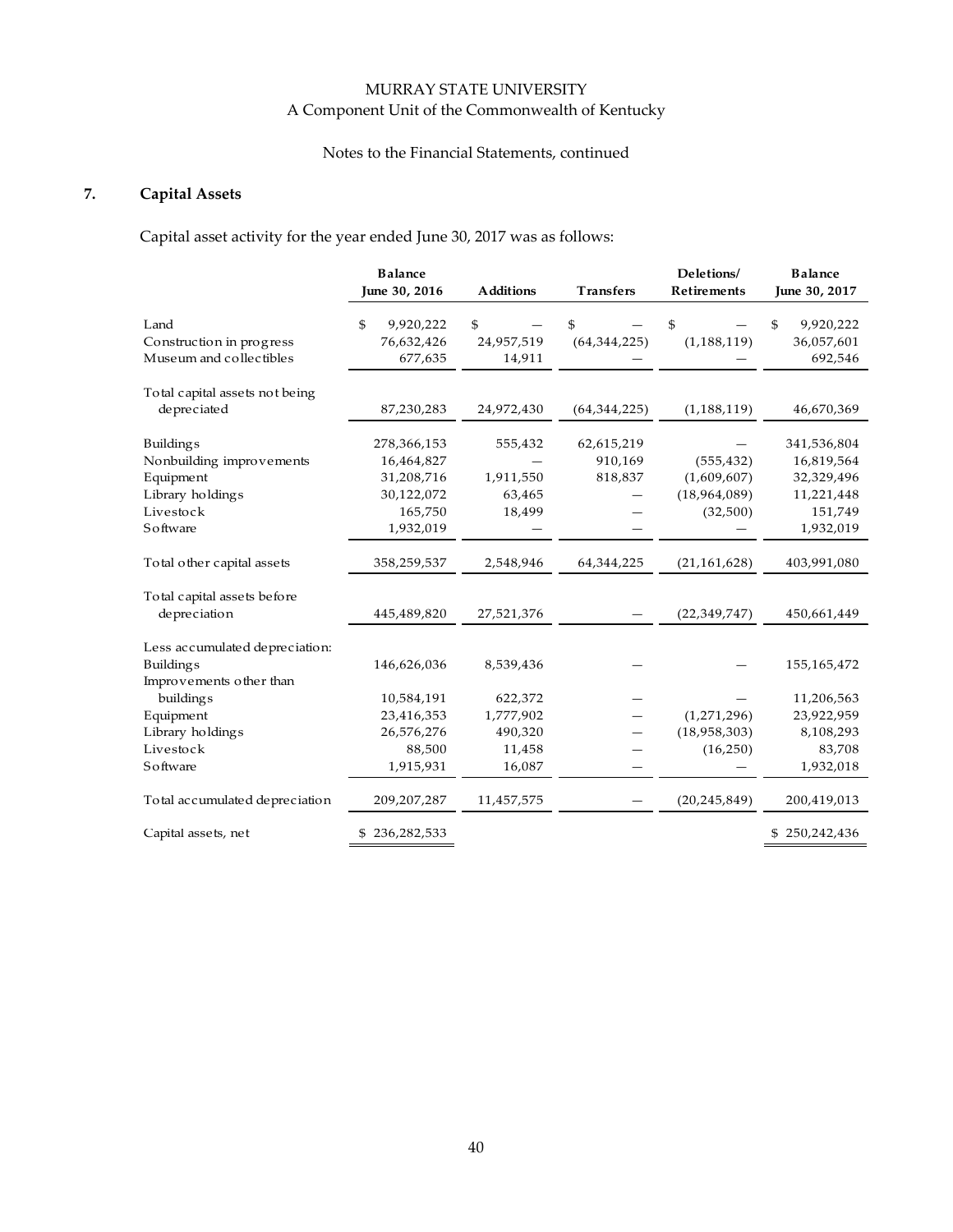# Notes to the Financial Statements, continued

# Capital asset activity for the year ended June 30, 2016 was as follows:

|                                                             | <b>Balance</b><br>June 30, 2015          | <b>Additions</b>          | <b>Transfers</b>               | Deletions/<br><b>Retirements</b> | <b>Balance</b><br>June 30, 2016          |
|-------------------------------------------------------------|------------------------------------------|---------------------------|--------------------------------|----------------------------------|------------------------------------------|
| Land<br>Construction in progress<br>Museum and collectibles | \$<br>9,728,586<br>17,845,247<br>676,085 | \$<br>61,456,927<br>1,550 | \$<br>191,855<br>(2, 159, 402) | \$<br>(219)<br>(510, 346)        | \$<br>9,920,222<br>76,632,426<br>677,635 |
| Total capital assets not being                              |                                          |                           |                                |                                  |                                          |
| depreciated                                                 | 28,249,918                               | 61,458,477                | (1,967,547)                    | (510, 565)                       | 87,230,283                               |
| <b>Buildings</b><br>Nonbuilding improvements                | 277,508,611<br>15,372,571                |                           | 857,561<br>1,092,256           | (19)                             | 278,366,153<br>16,464,827                |
| Equipment                                                   | 30,024,868                               | 1,809,720                 | 17,730                         | (643, 602)                       | 31,208,716                               |
| Library holdings                                            | 30,338,614                               | 144,881                   |                                | (361, 423)                       | 30,122,072                               |
| Livestock                                                   | 165,750                                  |                           |                                |                                  | 165,750                                  |
| Software                                                    | 1,932,019                                |                           |                                |                                  | 1,932,019                                |
| To tal o ther capital assets                                | 355,342,433                              | 1,954,601                 | 1,967,547                      | (1,005,044)                      | 358,259,537                              |
| Total capital assets before                                 |                                          |                           |                                |                                  |                                          |
| depreciation                                                | 383,592,351                              | 63,413,078                |                                | (1,515,609)                      | 445,489,820                              |
| Less accumulated depreciation:                              |                                          |                           |                                |                                  |                                          |
| <b>Buildings</b>                                            | 139,649,655                              | 6,976,381                 |                                |                                  | 146,626,036                              |
| Improvements other than<br>building <sub>s</sub>            | 9,945,533                                | 638,658                   |                                |                                  | 10,584,191                               |
| Equipment                                                   | 22,328,964                               | 1,716,679                 |                                | (629, 290)                       | 23,416,353                               |
| Library holdings                                            | 26,274,781                               | 602,393                   |                                | (300, 898)                       | 26,576,276                               |
| Livestock                                                   | 76,708                                   | 11,792                    |                                |                                  | 88,500                                   |
| Software                                                    | 1,674,429                                | 241,502                   |                                |                                  | 1,915,931                                |
| To tal accumulated depreciation                             | 199,950,070                              | 10,187,405                |                                | (930, 188)                       | 209, 207, 287                            |
| Capital assets, net                                         | \$183,642,281                            |                           |                                |                                  | \$236,282,533                            |

# **8. Accounts Payable**

Accounts payable at June 30 consisted of:

|                                   | 2017            | 2016       |
|-----------------------------------|-----------------|------------|
| Current accounts payable:         |                 |            |
| Vendors                           | \$<br>7,182,082 | 13,261,067 |
| Payroll benefits and withholdings | 2,546,539       | 2,293,731  |
| <b>MSU</b> Foundation             | 63,608          | 57,144     |
| Loans                             | 6,787           | 25,043     |
|                                   |                 |            |
| Total accounts payable            | \$<br>9,799,016 | 15,636,985 |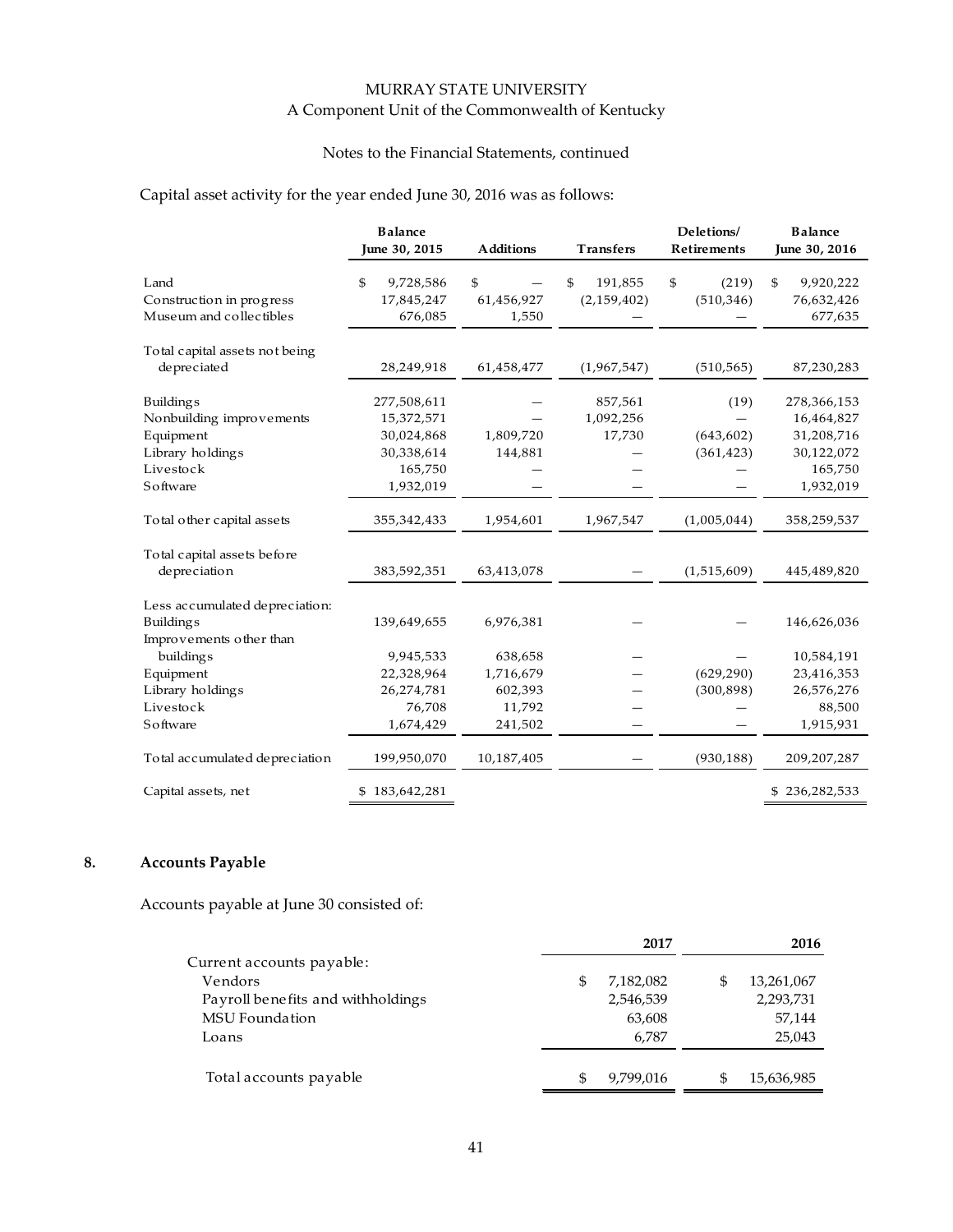Notes to the Financial Statements, continued

# **9. University Health Self‐Insurance Program**

The University maintains a self-insurance program for employees' health insurance. For the fiscal year ended June 30, 2017, the University paid approximately 78% of total plan expenses for permanent full‐time employees and their families. The University's contribution to cover claims paid under the plan for years ended June 30, 2017 and 2016, totaled \$9,410,030 and \$10,042,235, respectively. Stop loss and administrative fees are disclosed in the chart below. The University's stop-loss insurance limits its exposure for claims to \$200,000 per individual for the first half of the fiscal year increasing to \$225,000 per individual at January 1, 2017 thru June 30, 2017.

The University self-insured program operates on a calendar year (January – December) basis and a true picture of the total plan year is not presented in this note.

|                                              | 2017           | 2016          |
|----------------------------------------------|----------------|---------------|
| Liability, beginning of year                 | \$<br>627,097  | \$<br>617,000 |
| Accruals for current year claims and changes |                |               |
| in estimate (includes employee and           |                |               |
| employer contributions)                      | 11,570,617     | 12,133,583    |
| Administrative and stop-loss fees            | (1,127,790)    | (1,343,744)   |
| Claims paid                                  | (10, 494, 971) | (10,779,742)  |
| Liability, end of year                       | \$<br>574,953  | \$<br>627,097 |

Changes in the liability for self‐insurance for the years ended June 30 are as follows:

### **10. Unearned Revenue**

Unearned revenue as of June 30 consisted of:

|                                | 2017        | 2016        |
|--------------------------------|-------------|-------------|
| Current unearned revenue:      |             |             |
| Prepaid tuition and fees       | \$2,583,129 | \$2,726,634 |
| Grants and contracts           | 554.046     | 891,217     |
| Auxiliary enterprises          | 28.419      | 33,024      |
| Total current unearned revenue | \$3,165,594 | 3,650,875   |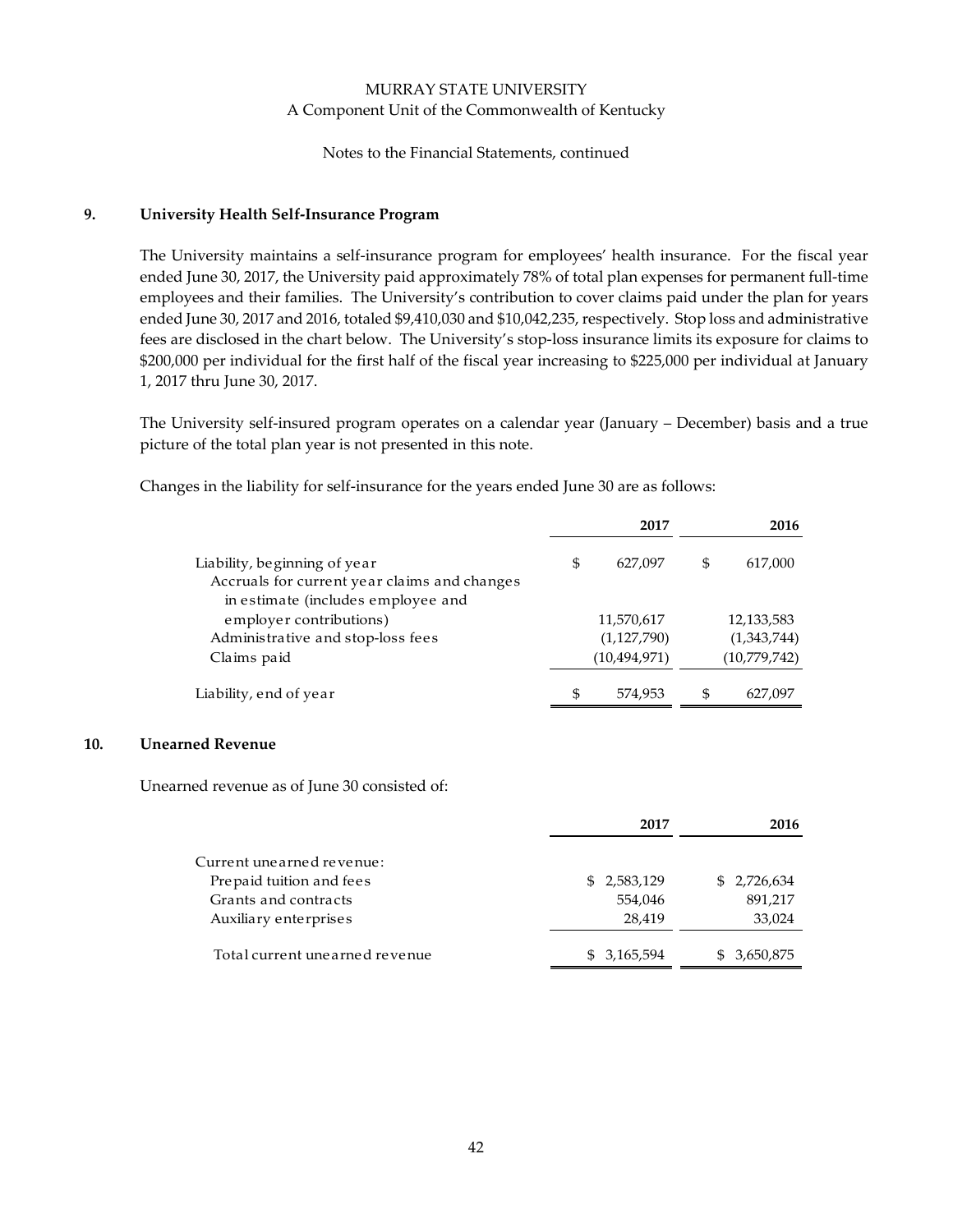# MURRAY STATE UNIVERSITY

# A Component Unit of the Commonwealth of Kentucky

#### Notes to the Financial Statements, continued

#### **11. Revenue Bonds, Notes Payable and Capital Leases**

The following is a summary of long-term obligation transactions for the University for the year ended June 30, 2017:

|                                             |                |                  |                   |                | Amounts     |                 |
|---------------------------------------------|----------------|------------------|-------------------|----------------|-------------|-----------------|
|                                             | Beginning      |                  |                   | Ending         | Due Within  | Long-Term       |
|                                             | <b>Balance</b> | <b>Additions</b> | <b>Deductions</b> | <b>Balance</b> | One Year    | <b>P</b> ortion |
| Bonds payable                               | \$75,835,000   | \$               | (3,685,000)<br>S  | \$72,150,000   | \$3,800,000 | \$68,350,000    |
| Less bond discounts                         | (60,085)       |                  | 4,622             | (55, 463)      | (4,622)     | (50, 841)       |
| Plus bond premiums                          | 2,188,815      |                  | (120, 762)        | 2,068,053      | 120,762     | 1,947,291       |
| Bonds payable, net of discounts<br>premiums | 77,963,730     |                  | (3,801,140)       | 74,162,590     | 3,916,140   | 70,246,450      |
| City of Murray<br>pay able                  | 8,124,999      |                  | (360,000)         | 7,764,999      | 375,000     | 7,389,999       |
| Master lease notes<br>payable               | 1,252,868      |                  | (906, 248)        | 346,620        | 346,620     |                 |
| Total bonds, notes<br>and capital leases    | \$87,341,597   | \$               | (5,067,388)<br>S  | \$82,274,209   | \$4,637,760 | \$77,636,449    |

The following is a summary of long-term obligation transactions for the University for the year ended June 30, 2016:

|                                                            |                                         |                        |                                         |                                       | Amounts                           |                                        |
|------------------------------------------------------------|-----------------------------------------|------------------------|-----------------------------------------|---------------------------------------|-----------------------------------|----------------------------------------|
|                                                            | <b>Beginning</b>                        |                        |                                         | Ending                                | Due Within                        | Long-Term                              |
|                                                            | <b>Balance</b>                          | <b>Additions</b>       | <b>Deductions</b>                       | <b>Balance</b>                        | One Year                          | <b>P</b> ortion                        |
| Bonds payable<br>Less bond discounts<br>Plus bond premiums | \$79,650,000<br>(213, 387)<br>2,113,114 | \$8,310,000<br>190,125 | \$(12,125,000)<br>153,302<br>(114, 424) | \$75,835,000<br>(60,085)<br>2,188,815 | \$3,685,000<br>(4,622)<br>114,424 | \$72,150,000<br>(55, 463)<br>2,074,391 |
| Bonds payable, net of discounts<br>premiums                | 81,549,727                              | 8,500,125              | (12,086,122)                            | 77,963,730                            | 3,794,802                         | 74,168,928                             |
| City of Murray<br>pay able                                 | 8,464,999                               |                        | (340,000)                               | 8,124,999                             | 360,000                           | 7,764,999                              |
| Master lease notes<br>pay able                             | 2,126,828                               |                        | (873,960)                               | 1,252,868                             | 906,247                           | 346,621                                |
| Total bonds, notes<br>and capital leases                   | \$92,141,554                            | 8,500,125<br>\$        | \$(13,300,082)                          | \$87,341,597                          | \$5,061,049                       | \$82,280,548                           |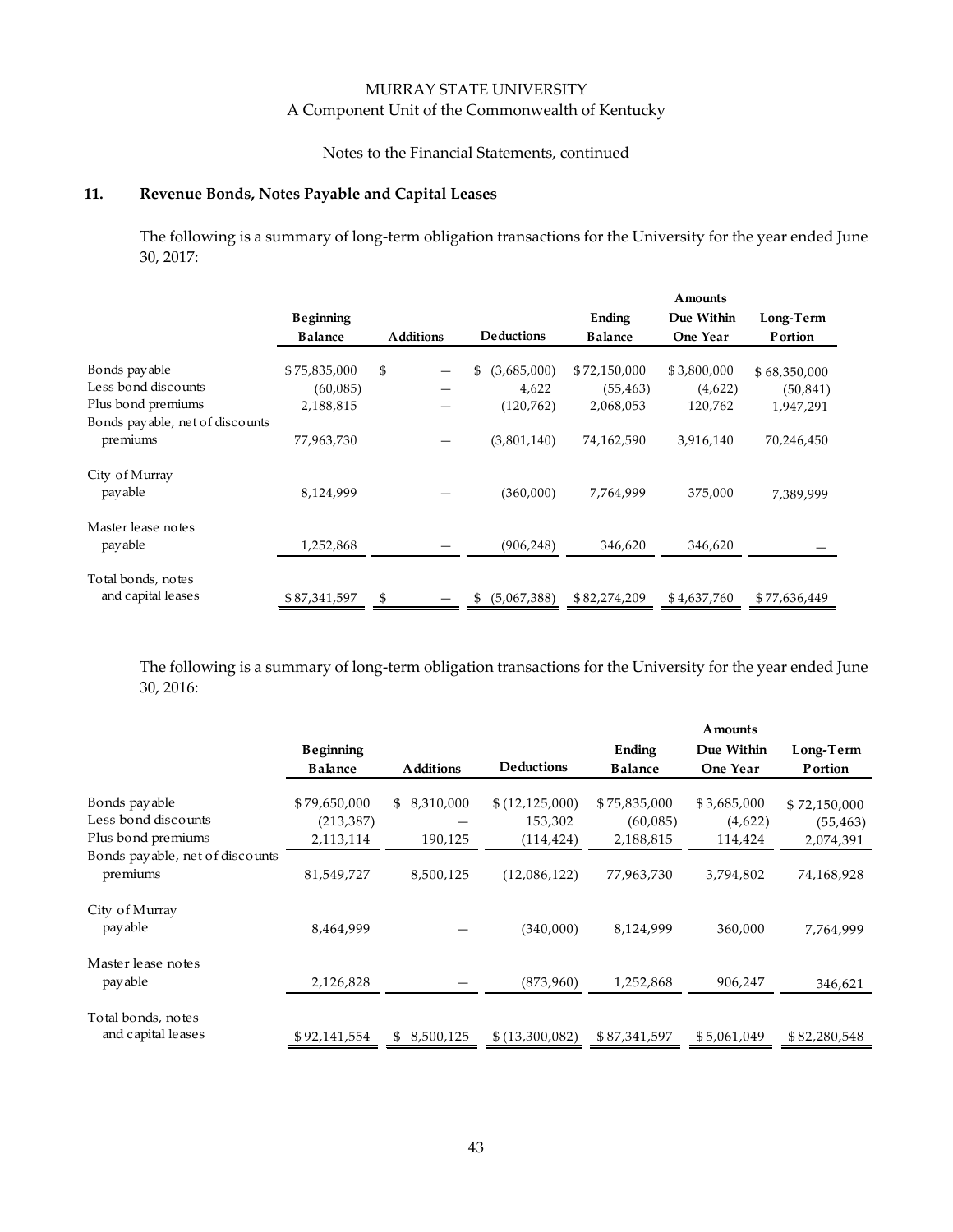# Notes to the Financial Statements, continued

#### **Maturity Information**

A schedule of the mandatory principal and interest payments (excluding bond discounts) is presented below:

| <b>Years Ending</b> |                  |                 |                        |                 |            |    |                       |  |
|---------------------|------------------|-----------------|------------------------|-----------------|------------|----|-----------------------|--|
| <b>June 30</b>      | <b>Bonds</b>     | <b>Notes</b>    | <b>Total Principal</b> | <b>Interest</b> |            |    | <b>Total Payments</b> |  |
|                     |                  |                 |                        |                 |            |    |                       |  |
| 2018                | \$<br>3,800,000  | \$<br>721,620   | \$<br>4,521,620        | \$              | 2,712,387  | \$ | 7,234,007             |  |
| 2019                | 3,950,000        | 395,000         | 4,345,000              |                 | 2,586,138  |    | 6,931,138             |  |
| 2020                | 4,130,000        | 415,000         | 4,545,000              |                 | 2,464,706  |    | 7,009,706             |  |
| 2021                | 3,905,000        | 435,000         | 4,340,000              |                 | 2,338,784  |    | 6,678,784             |  |
| 2022                | 4,105,000        | 440.000         | 4,545,000              |                 | 2,206,984  |    | 6,751,984             |  |
| 2023-2027           | 22,875,000       | 2,375,000       | 25,250,000             |                 | 8,630,700  |    | 33,880,700            |  |
| 2028-2032           | 19,345,000       | 2,725,000       | 22,070,000             |                 | 4,243,644  |    | 26,313,644            |  |
| 2033-2035           | 10,040,000       | 604,999         | 10,644,999             |                 | 716,400    |    | 11,361,399            |  |
|                     |                  |                 |                        |                 |            |    |                       |  |
| Total               | \$<br>72,150,000 | \$<br>8,111,619 | \$<br>80,261,619       | \$              | 25,899,743 | \$ | 106,161,362           |  |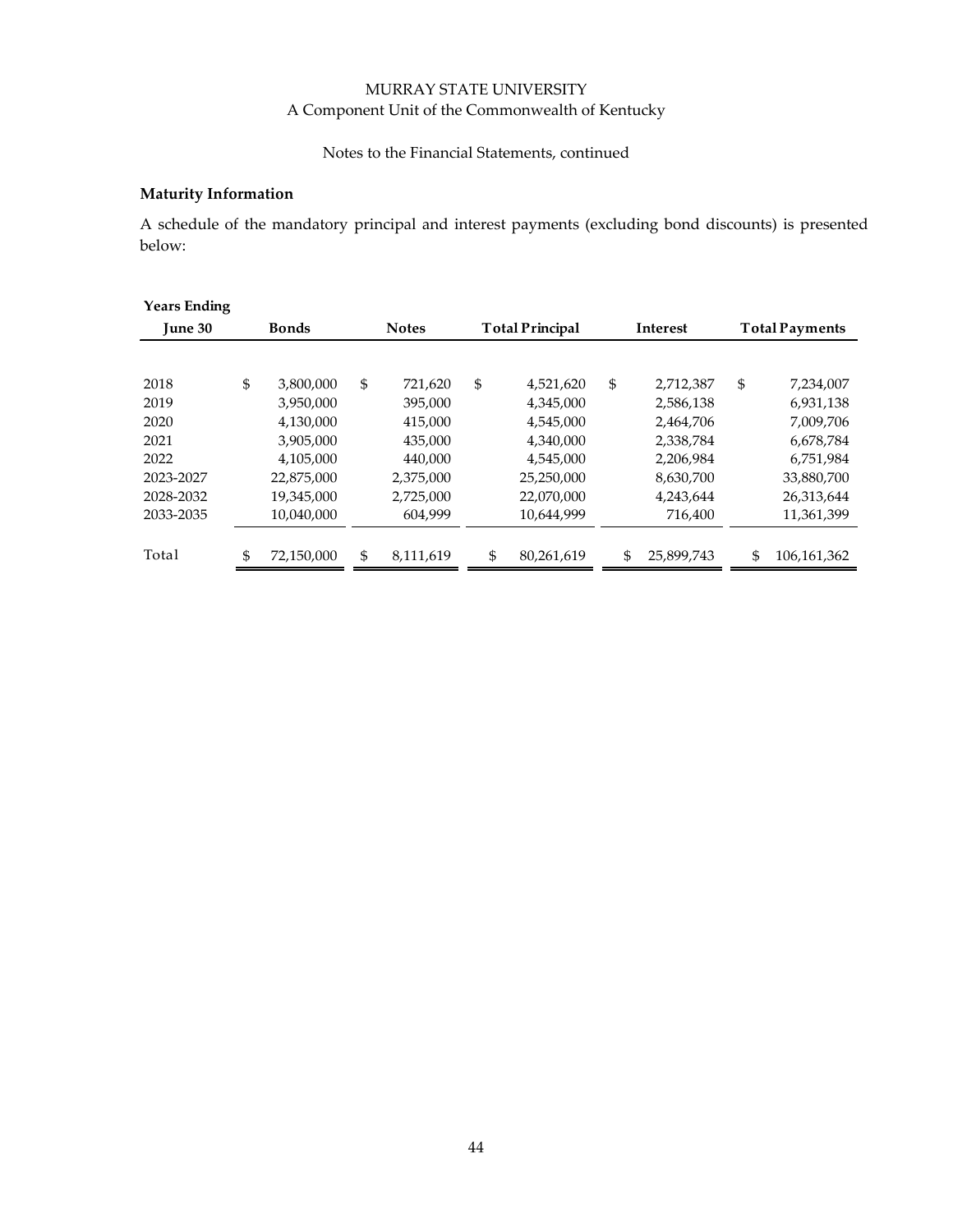# Notes to the Financial Statements, continued

# Long-term liability activity for the year ended June 30, 2017 was as follows:

|                                                                                                                                                                                                                                               | Original<br>Issue | <b>Balance Due</b><br>June 30, 2017  | Interest<br>Expense,<br><b>Current Year</b> | <b>Bonds/Notes/</b><br><b>Leases Maturing</b><br>2017-2018 |
|-----------------------------------------------------------------------------------------------------------------------------------------------------------------------------------------------------------------------------------------------|-------------------|--------------------------------------|---------------------------------------------|------------------------------------------------------------|
| General Receipts Bonds Payable<br>Series A 2007 bonds dated July 31,<br>2007, with an interest rate of<br>$4.00\%$ to $4.50\%$ ; final principal<br>payment date September 1, 2027;<br>Richmond Hall                                          | \$<br>14,550,000  | \$<br>685,000                        | \$<br>43,138                                | \$<br>685,000                                              |
| Series A 2009 bonds dated April 22,<br>2009, with an interest rate of<br>$2.50\%$ to $4.20\%$ ; final principal<br>payment date September 1, 2028;<br>completion of Richmond Hall and<br>various projects under \$600,000                     | 7,665,000         | 5,410,000                            | 217,514                                     | 365,000                                                    |
| Series A 2011 bonds dated July 12,<br>2011, with an interest rate of<br>$2.00\%$ to $4.50\%$ ; final principal<br>payment date September 1, 2031;<br>renovation of Elizabeth Hall                                                             | 7,645,000         | 6,165,000                            | 243,439                                     | 315,000                                                    |
| Series B 2011 refunding bonds dated<br>July 26, 2011, with an interest rate<br>of $2.00\%$ to $3.75\%$ ; final principal<br>payment date September 1, 2021;<br>refunding of Housing and Dining<br>bonds series M, N, & O                      | 4,670,000         | 1,680,000                            | 57,026                                      | 495,000                                                    |
| Series C 2011 refunding bonds dated<br>July 12, 2011, with an interest rate<br>of $2.00\%$ to $4.00\%$ ; final principal<br>payment date September 1, 2027;<br>refunding of Housing and Dining<br>bonds series P & Q                          | 15,620,000        | 10,595,000                           | 395,750                                     | 865,000                                                    |
| Series A 2013 bonds dated<br>May 29, 2013, with an interest rate<br>of 2.00% to 4.00%; final principal<br>payment date September 1, 2033;<br>renovation of Hester Hall, College<br>Courts sprinklers, and various<br>projects under \$600,000 | 15,635,000        | 13,745,000                           | 408,038                                     | 655,000                                                    |
| Series A 2015 bonds dated<br>March 31, 2015, with an interest rate<br>of 3.00% to 5.00%; final principal<br>payment date March 31, 2035;<br>Franklin Hall                                                                                     | 26,000,000        | 25,680,000                           | 1,055,950                                   | 385,000                                                    |
| Series A 2016 bonds dated<br>March 31, 2016, with an interest rate<br>of 1.00% to 3.00%; final principal<br>payment date September 1, 2027;<br>Refunding of Series A 2007 bonds                                                               | 8,310,000         | 8,190,000                            | 181,325                                     | 35,000                                                     |
| Total general receipts bonds payable                                                                                                                                                                                                          | 100,095,000       | 72,150,000                           | 2,602,180                                   | 3,800,000                                                  |
| Bonds payable before discount<br>Less bond discount<br>Plus bond premium                                                                                                                                                                      | 100,095,000       | 72,150,000<br>(55, 463)<br>2,068,053 | 2,602,180                                   | 3,800,000<br>(4,622)<br>120,762                            |
| To tal bonds pay able                                                                                                                                                                                                                         | \$100,095,000     | \$ 74,162,590                        | \$2,602,180                                 | \$3,916,140                                                |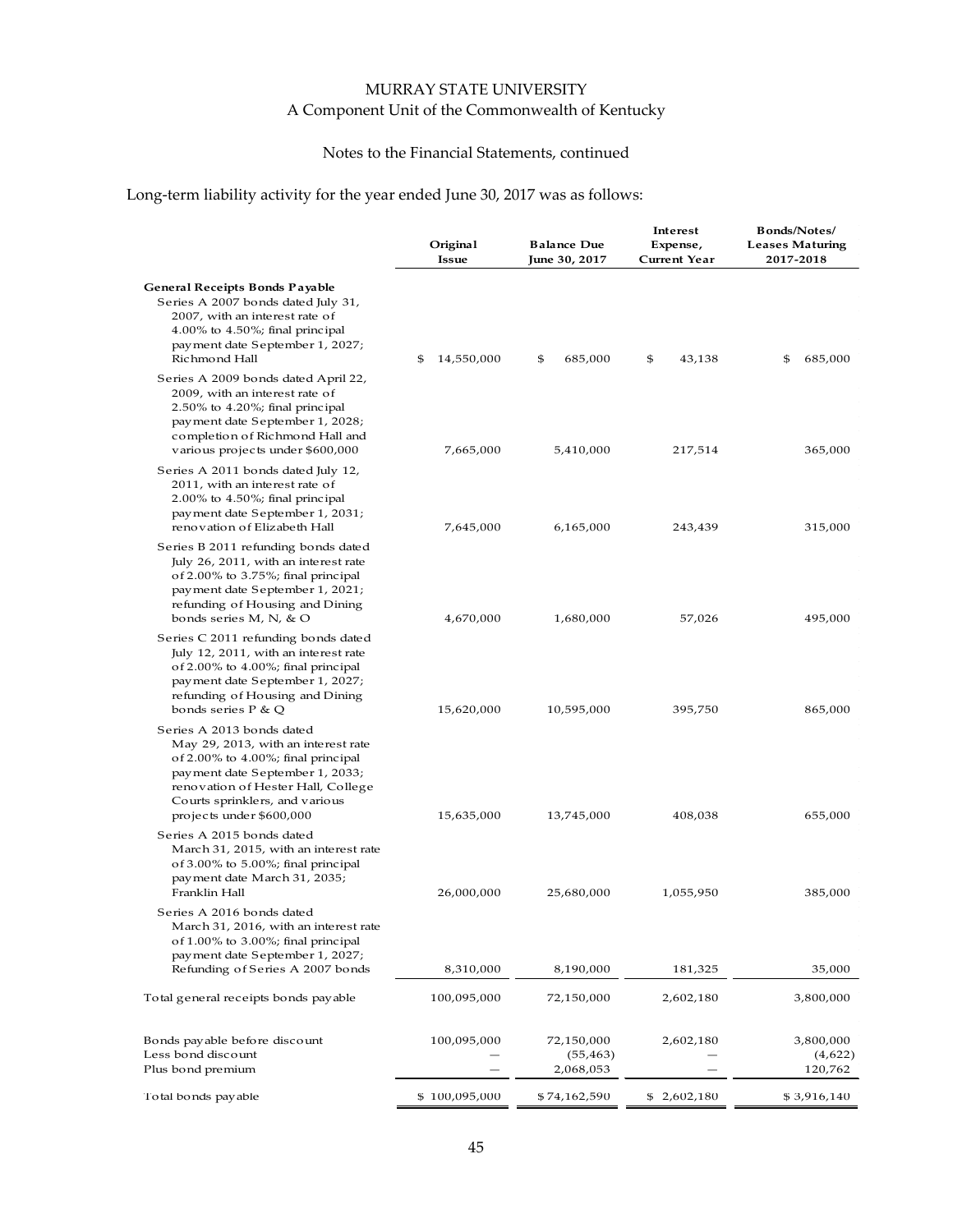#### Notes to the Financial Statements, continued

|                                                                                                                                                                                   | Original<br><b>Issue</b> | <b>Balance Due</b><br>June 30, 2017 |    | Interest<br>Expense,<br><b>Current Year</b> | <b>Bonds/Notes/</b><br><b>Leases Maturing</b><br>2017-2018 |
|-----------------------------------------------------------------------------------------------------------------------------------------------------------------------------------|--------------------------|-------------------------------------|----|---------------------------------------------|------------------------------------------------------------|
| City of Murray Payable<br>Agreement dated April 17, 2012,<br>with interest of 1.00% to 3.50%; final<br>principal payment due June 1, 2033;<br>Wellness Center refunding of the    |                          |                                     |    |                                             |                                                            |
| December 30, 2002 issue.                                                                                                                                                          | 9,250,000                | 7,764,999                           |    | 217,888                                     | 375,000                                                    |
| To tal City of Murray payable                                                                                                                                                     | \$<br>9,250,000          | \$<br>7,764,999                     | \$ | 217,888                                     | \$<br>375,000                                              |
| Master Lease Payable<br>Campus energy performance<br>upgrade - Master lease dated<br>February 10, 2005, with interest of<br>3.94%; final principal payment<br>due August 10, 2017 | 6,707,876                | 346,620                             |    | 33,617                                      | 346,620                                                    |
| Energy savings projects - Master<br>lease dated June 29, 2010, with<br>interest of 2.85%; final principal<br>payment due June 29, 2017                                            | 1,500,000                |                                     |    | 4,164                                       |                                                            |
| To tal master lease pay able                                                                                                                                                      | \$<br>8,207,876          | \$<br>346,620                       | \$ | 37,781                                      | \$<br>346,620                                              |
| Less: Capitalized Interest                                                                                                                                                        | \$                       | \$                                  | \$ | (1,051,729)                                 | \$                                                         |
| Total All Bond Issues, Notes Payable<br>and Capital Leases                                                                                                                        | 117,552,876              | \$ 82,274,209                       | S  | 1,806,120                                   | \$<br>4,637,760                                            |

The revenue bond indentures require the University to maintain a reserve balance as a percentage of outstanding balances. As of June 30, 2017 and 2016, the sinking fund and reserve fund requirements have been funded as required.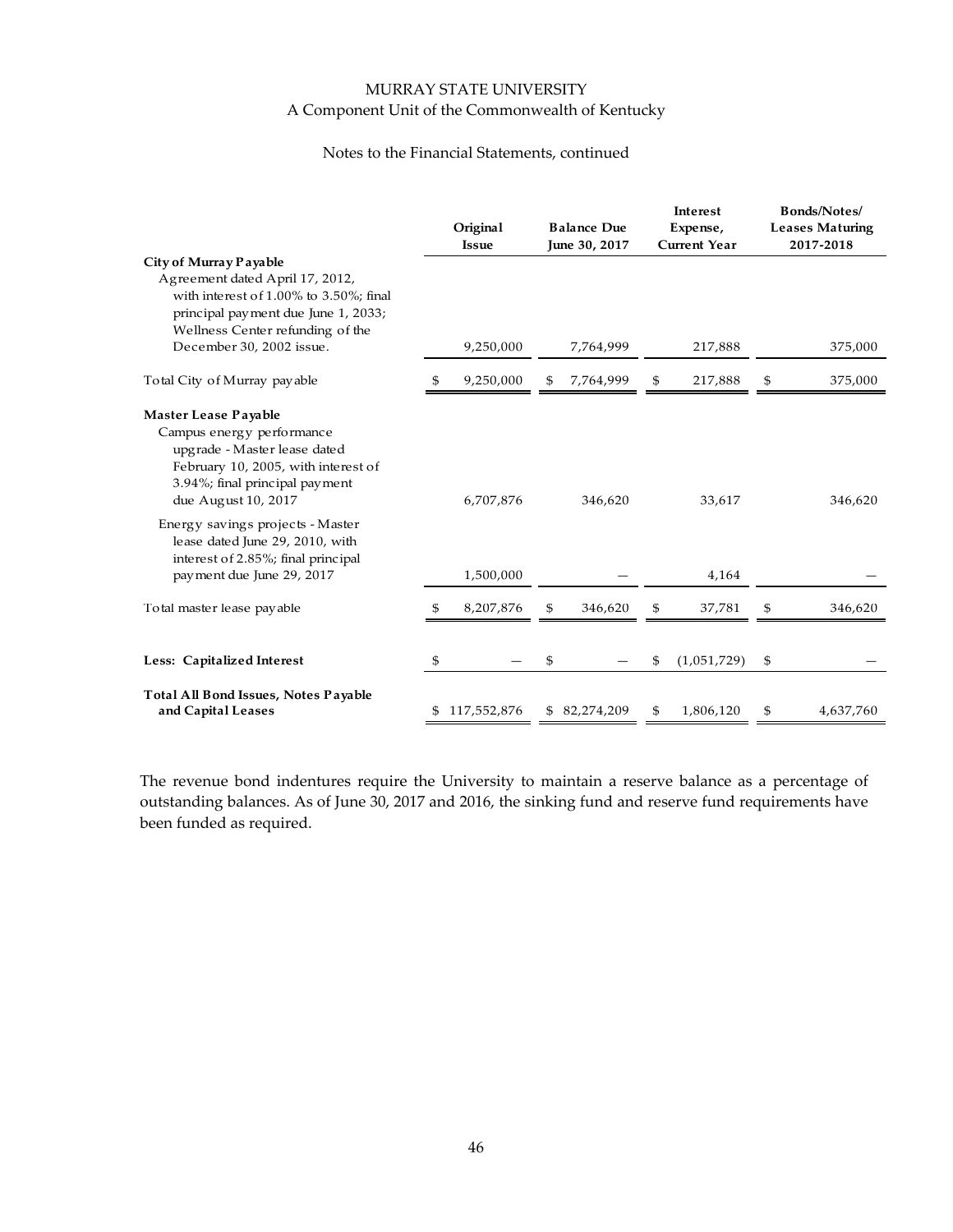#### Notes to the Financial Statements, continued

#### **12. Deposits**

The deposits held as of June 30 consisted of:

|                               | 2017          | 2016          |
|-------------------------------|---------------|---------------|
| Current:                      |               |               |
| Horse stall rentals           | \$<br>21,185  | 20,510<br>\$  |
| Racer card declining balances | 32,929        | 35,249        |
| Housing deposits              | 165,085       | 166,181       |
| Agency account balances       | 95,200        | 90,867        |
| Total current deposits        | 314.399       | 312,807       |
| Noncurrent:                   |               |               |
| Housing deposits              | 366,450       | 365,550       |
| Total de posits               | \$<br>680,849 | \$<br>678,357 |

Noncurrent housing deposit additions were \$136,800 and \$151,200 for the years ended June 30, 2017 and 2016, respectively. Noncurrent housing deposit deductions were \$135,900 and \$133,950 for the years ended June 30, 2017 and 2016, respectively.

#### **13. Unrestricted Net Position**

The University's designations of unrestricted net position at June 30 consisted of:

|                                                            | 2017                  | 2016                |
|------------------------------------------------------------|-----------------------|---------------------|
| Unrestricted net position                                  |                       |                     |
| Allocated for:                                             |                       |                     |
| Departmental operations                                    | \$<br>27,911,057      | \$<br>24,480,460    |
| Encumbrances                                               | 439,871               | 150,109             |
| Board designated projects                                  | 10,899,378            | 12,354,871          |
| Capital projects                                           | 5,246,316             | 5,369,936           |
| Renovation and maintenance                                 | 10,008,866            | 8,725,584           |
| Plant reserves                                             | 11,074,264            | 9,970,785           |
| Working capital                                            | 11,418,803            | 9,825,242           |
| Revenue contingency                                        | 2,293,200             | 2,401,255           |
| General contingency                                        | 44,112,858            | 38,338,328          |
| Self-insurance                                             | 574,953               | 627,097             |
| Total unrestricted net position before pension adjustments | 123,979,566           | 112,243,667         |
| Pension adjustments, KERS non-hazardous                    | (84,685,305)          | (80, 157, 742)      |
| Pension adjustments, KERS hazardous                        | (1,219,935)           | (1,190,901)         |
| Pension adjustments, TRS                                   | (180, 125, 998)       | (162, 692, 626)     |
| Total unrestricted net position                            | \$<br>(142, 051, 672) | \$<br>(131,797,602) |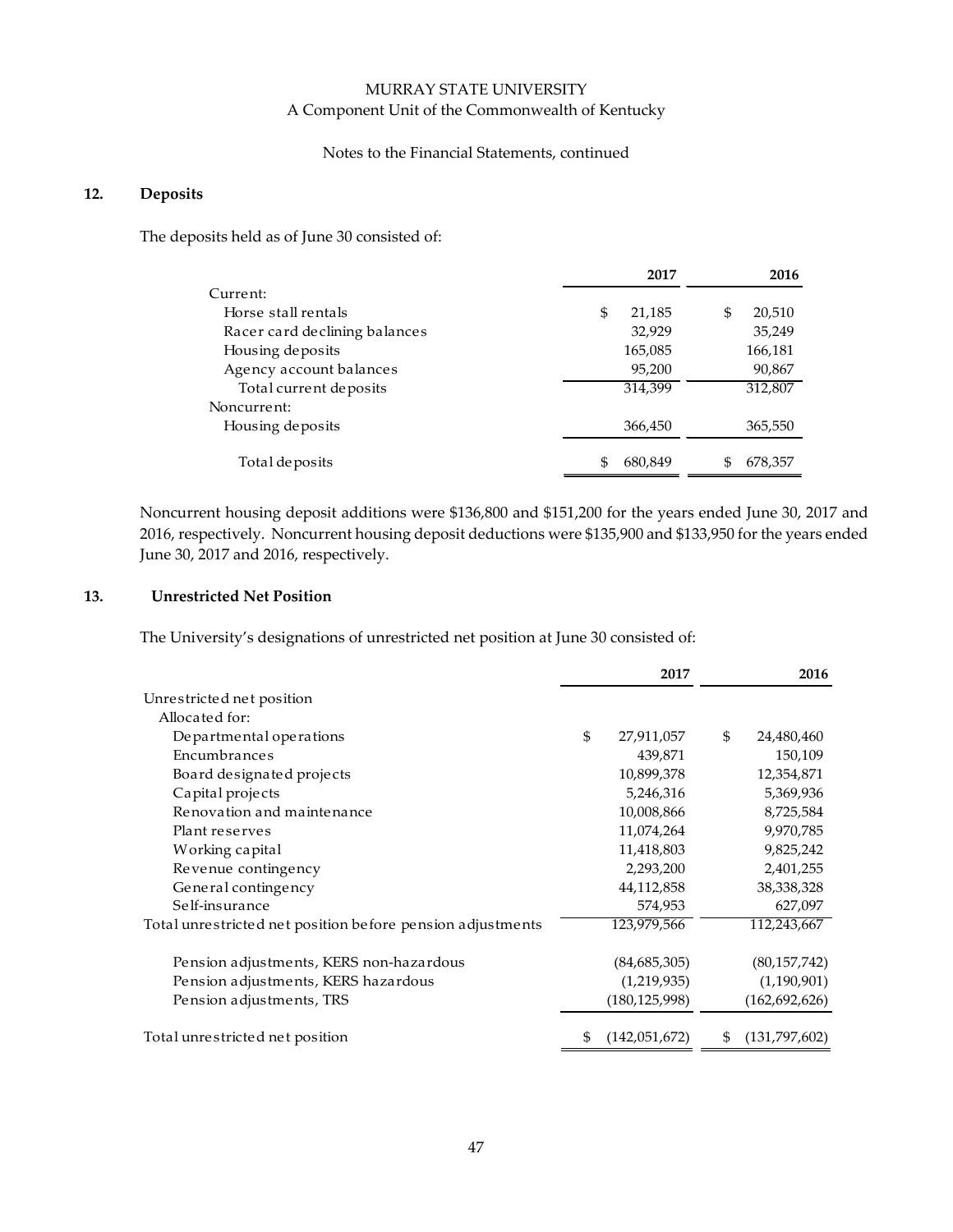Notes to the Financial Statements, continued

#### **14. Pension Plans**

### **a) General Information about the Pension Plans**

### **Plan Descriptions**

*Kentucky Retirement Systems.* Under the provisions of Kentucky Revised Statute Section 61.645, the Board of Trustees (the Board) of Kentucky Retirement Systems (KRS) administers the Kentucky Employees Retirement System (KERS, listed herein as KERS‐nh for "non‐hazardous and KERS‐h for "hazardous"), County Employees Retirement System (CERS), and State Police Retirement System (SPRS). Although the assets of the systems are invested as a whole, each system's assets are used only for the payment of benefits to the members of that plan, and a pro rata share of administrative costs, in accordance with the provisions of Kentucky Revised Statute Sections 16.555, 61.570, and 78.630. KERS‐nh and KERS‐h are cost‐sharing multiple‐employer defined benefit pension plans that cover all regular full‐time members employed in non‐hazardous and hazardous duty positions of any state department, board, agency, county, city, school board, and any additional eligible local agencies electing to participate. KRS issues a publicly available financial report that can be obtained at:

https://kyret.ky.gov/about/Publications/Pages/default.aspx

*Teachers' Retirement System.* Under the provisions of Kentucky Revised Statute Section 161.250, the Board of Trustees (the Board) of Teachers' Retirement Systems (TRS) administers the Teachers' Retirement System (TRS). All employees required to hold a degree and occupying full‐time positions, defined as seven‐tenths (7/10) of normal full‐time service on a daily or weekly basis, are required by state law to participate in the Teachers' Retirement System (TRS) or an optional retirement plan, as allowed by KRS 161.567. TRS, is a cost sharing, multiple‐employer, public employee retirement system. TRS issues a publicly available financial report that can be obtained at https://TRS.ky.gov/financial-reports-information/

# **Benefits Provided**

*KERS‐nh , members before 9/1/2008.* Benefits are available with completion of 27 years of service or attainment of age 65 and four years of service. Reduced benefits are available at 6.5% per year for the first five years, and 4.5% for the next five years before age 65 or 27 years of service with the attainment of age 55 and five years of service or any age with 25 years of service.

The annual retirement allowance is equal to 1.97% of the average of the five highest years of compensation multiplied by service for members that do not have 13 months credit for 1/1/1998‐1/1/1999. The allowance is equal to 2.00% of final compensation multiplied by service for members that have 13 months credit from 1/1/1998‐1/1/1999. The allowance is equal to 2.20% of final compensation multiplied by service for members that have 20 or more years of service, including 13 months from 1/1/1998‐1/1/1999 and retired by 1/1/2009.

*KERS‐nh , members on and after 9/1/2008.* Benefits are available with attainment of age 65 and five years of service, or attainment of age 57 and age plus years of service are greater than or equal to 87. Reduced benefits are available at 6.5% per year for the first five years, and 4.5% for the next five years before age 65 or age plus years of service are greater than or equal to 87 with the attainment of age 60 and 10 years of service.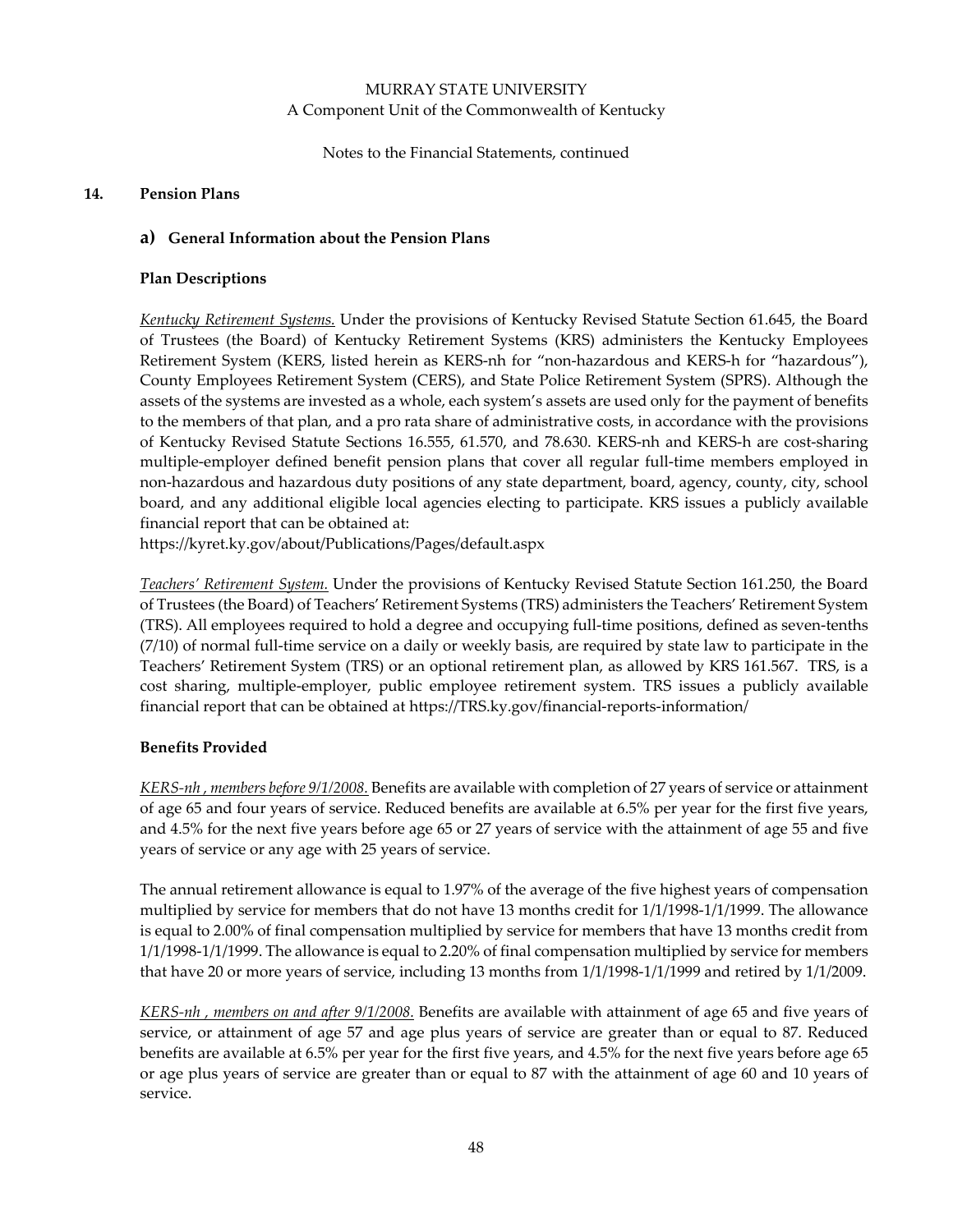Notes to the Financial Statements, continued

The annual retirement allowance is equal to the average of the last complete five years of service multiplied by an increasing percent based on service at retirement plus 2.00% for each year of service over 30. The increasing percent based on service at retirement is 1.10% for 10 years of service or less, 1.30% for 10 to 20 years of service, 1.50% for 20 to 26 years of service, and 1.75% for 26 to 30 years of service.

*KERS‐nh, Other benefits.* If the member is receiving a monthly benefit based on at least four (4) years of creditable service, the retirement system will pay a \$5,000 death benefit payment to the beneficiary named by the member specifically for this benefit. Disability benefits are also provided at various levels depending on participation dates and circumstances.

Insurance benefits are available for members participating prior to July 1, 2003, KRS pays a percentage of the monthly premium for single coverage based upon the service credit accrued at retirement. Members participating on or after July 1, 2003 and before September 1, 2008 are required to earn at least 10 years of service credit in order to be eligible for insurance benefits at retirement. Members participating on or after September 1, 2008 are required to earn at least 15 years of service credit in order to be eligible for insurance benefits at retirement. The monthly health insurance contribution will be \$10 for each year of earned service increased by the CPI prior to July 1, 2009, and by 1.5% annually from July 1, 2009.

Upon termination of employment, a refund of member contributions and accumulated interest is available to the member.

Active member accounts have been credited with interest on July 1 of each year at 3% compounded annually through June 30, 1981; 6% thereafter through June 30, 1986; 4% thereafter through June 30, 2003, and 2.5% thereafter. For employees participating prior to September 1, 2008, the interest paid is set by the Board of Trustees and will not be less than 2.0%, for employees participating on or after September 1, 2008 but before January 1, 2014, interest will be credited at a rate of 2.5%. For employees participating on or after January 1, 2014, interest will be credited at a minimum rate of 4.0%.

*KERS‐h , members before 9/1/2008.* Benefits are available with completion of 20 years of service or attainment of age 55 and five years of service. Reduced benefits are available at 6.5% per year for the first five years, and 4.5% for the next five years before age 55 or 20 years of service with the attainment of age 50 and 15 years of service.

The annual retirement allowance is equal to 2.49% of the average of the three highest years of compensation multiplied by years of service.

*KERS‐h, members on and after 9/1/2008.* Benefits are available with completion of 25 years of service or attainment of age 60 and 5 years of service. Reduced benefits are available at 6.5% per year for the first five years, and 4.5% for the next five years before age 60 or 25 years of service with the attainment of age 50 and 15 years of service.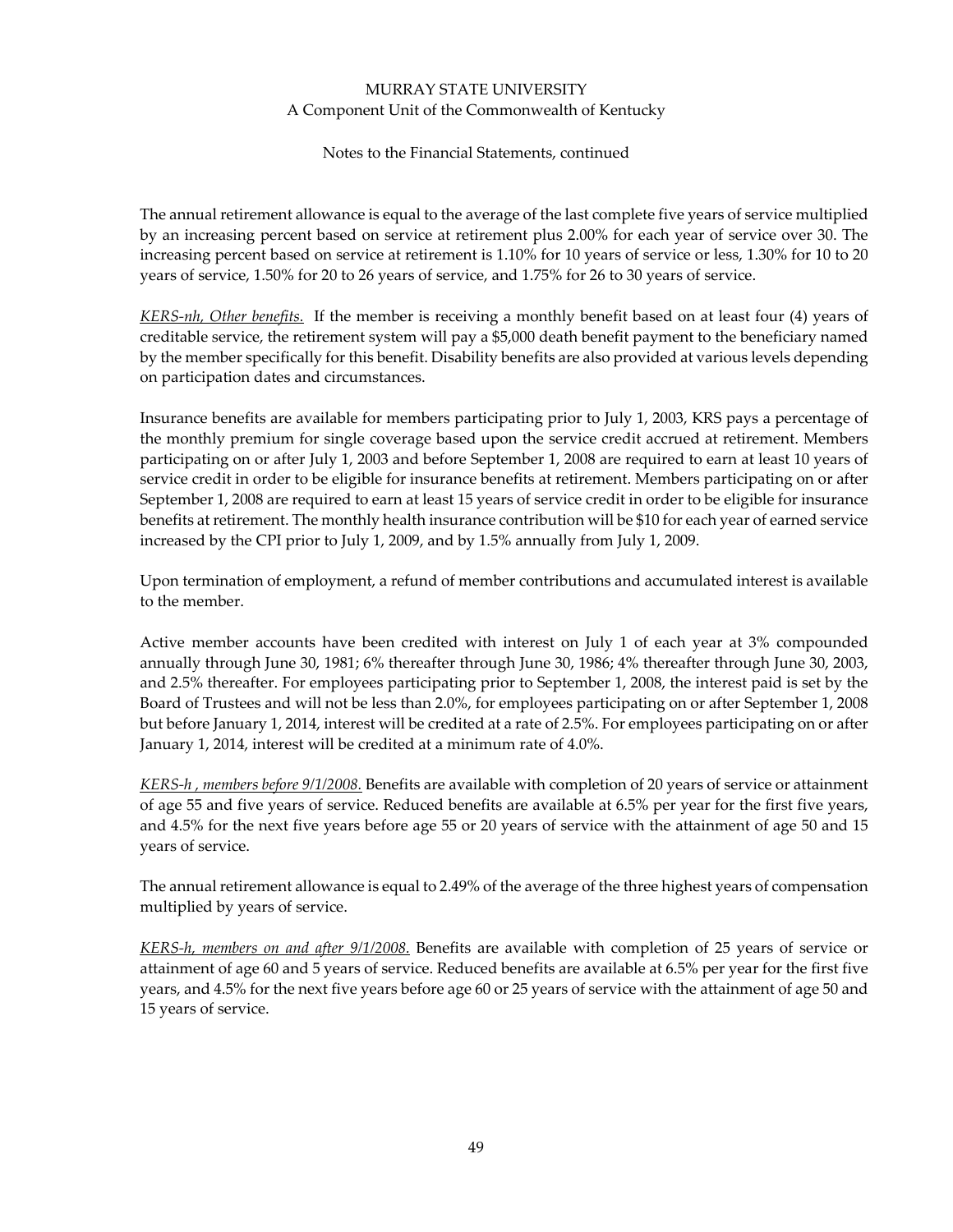#### Notes to the Financial Statements, continued

The annual retirement allowance is equal to an increasing percent, based on service at retirement, of the average of the three highest years of compensation multiplied by years of service for members participating prior to 1/1/2014. The increasing percent is as follows: 1.30% for 10 years or less, 1.50% for 10 to 20 years, 2.25% for 20 to 25 years, and 2.50% for 25 years or more.

For members participating on or after 1/1/2014: Each year that a member is an active contributing member to the System, the member and the member's employer will contribute 8.00% and 7.50% of creditable compensation respectively into an account. This account will earn interest annually on both the member's and employer's contribution at a minimum rate of 4%. If the System's geometric average net investment return for the previous five years exceeds 4%, then the account will be credited with an additional amount of interest equal to 75% of the amount of the return which exceeds 4%. All interest credits will be applied to the account balance on June 30 based on the account balance as of June 30 of the previous year. Upon retirement the hypothetical account which includes member contributions, employer contributions and interest credits can be withdrawn from the System as a lump sum or annuitized into a single life annuity option.

*KERS‐h, Other benefits.* If the member is receiving a monthly benefit based on at least four (4) years of creditable service, the retirement system will pay a \$5,000 death benefit payment to the beneficiary named by the member specifically for this benefit. Disability benefits are also provided at various levels depending on participation dates and circumstances.

For both KERS‐nh and KERS‐h, monthly retirement allowances are increased July 1 each year by one and one‐half percent (1.5%). The Kentucky General Assembly has the authority to increase, suspend or reduce Cost of Living Adjustments (COLA). HB 265 of 2012 eliminated the July 1, 2012 and July 1, 2013 COLAs for all retirees. SB2 of 2013 eliminated all future COLAs unless the State Legislature so authorizes on a biennial basis and either (i) the system is over 100% funded or (ii) the Legislature appropriates sufficient funds to pay the increased liability for the COLA.

For members participating prior to July 1, 2003, KRS pays a percentage of the monthly premium for single coverage based upon the service credit accrued at retirement. Hazardous duty members are also eligible for an additional contribution for dependents based upon hazardous service only. Members participating on or after July 1, 2003 and before September 1, 2008 are required to earn at least 10 years of service credit in order to be eligible for insurance benefits at retirement. Members participating on or after September 1, 2008 are required to earn at least 15 years of service credit in order to be eligible for insurance benefits at retirement. The monthly health insurance contribution will be \$15 for each year of earned service increased by the CPI prior to July 1, 2009, and by 1.5% annually from July 1, 2009.

Upon termination of employment, a refund of member contributions and accumulated interest is available to the member.

Active member accounts have been credited with interest on July 1 of each year at 3% compounded annually through June 30, 1981; 6% thereafter through June 30, 1986; 4% thereafter through June 30, 2003, and 2.5% thereafter. For employees hired prior to September 1, 2008, the interest paid is set by the Board of Trustees and will not be less than 2.0%, for employees hired on or after September 1, 2008, interest will be credited at a rate of 2.5%.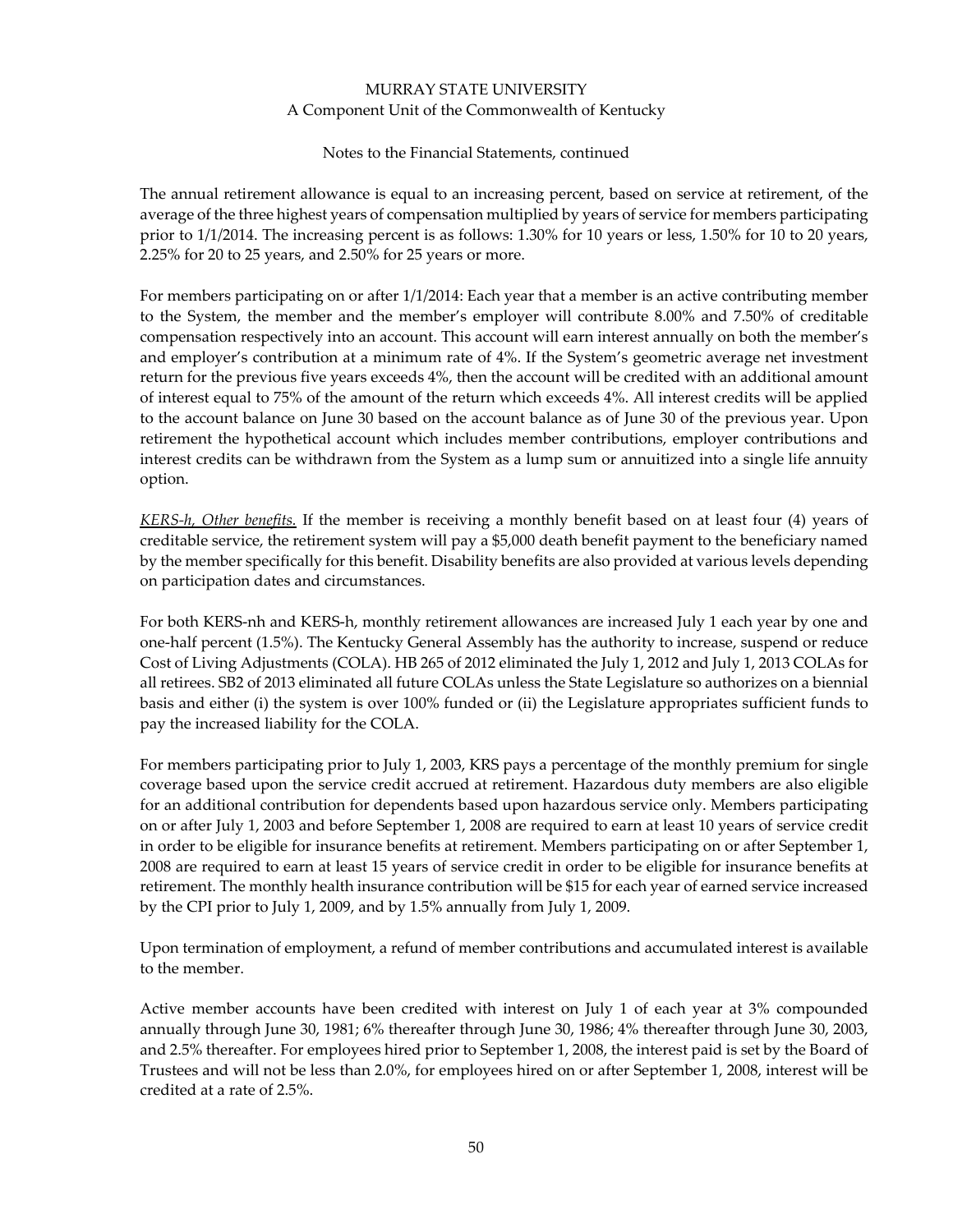#### Notes to the Financial Statements, continued

*TRS, members before 7/1/2008.* Benefits are available with completion of 27 years of service or attainment of age 55 and five years of service. The annual retirement allowance for non-university members is equal to 2.0% of final average salary multiplied by service before July 1, 1983, plus 2.5% of final average salary multiplied by service after July 1, 1983. For individuals who become members of the Retirement System on or after July 1, 2002 and have less than 10 years of service at retirement, the retirement allowance is 2.0% of final average salary multiplied by service. If, however, they have 10 or more years, they receive a benefit percentage of 2.5% for all years of service up to 30 years. For members retiring on or after July 1, 2004, the retirement allowance formula is 3.0% of final average salary for each year of service credit earned in excess of 30 years.

The annual retirement allowance for university members is equal to 2.0% of final average salary multiplied by all years of service. For all members, the annual allowance is reduced by 5% per year from the earlier of age 60 or the date the member would have completed 27 years of service. The minimum annual service allowance for all members is \$440 multiplied by credited service.

*TRS, members on and after 7/1/2008.* Benefits are available with completion of 27 years of service, attainment of age 60 and five years of service or attainment of age 55 and 10 years of service. The annual retirement allowance for non‐university members is equal to 1.7% of final average salary if service is 10 years or less. 2.0% of final average salary if service is greater than 10 years and no more than 20 years. 2.3% of final average salary if service is greater than 20 years but no more than 26 years. 2.5% of final average salary if service is greater than 26 years but no more than 30 years. 3.0% of final average salary for years of service greater than 30 years.

The annual retirement allowance for university members is equal to 1.5% of final average salary if service is 10 years or less. 1.7% of final average salary if service is greater than 10 years and no more than 20 years. 1.85% of final average salary if service is greater than 20 years but less than 27 years. 2.0% of final average salary if service is greater than or equal to 27 years.

For all members, the annual allowance is reduced by 6% per year from the earlier of age 60 or the date the member would have completed 27 years of service.

*TRS, Other benefits.* Disability benefits are provided for employees totally and permanently incapable of being employed as a teacher and under age 60 but after completing 5 years of service. The disability allowance is equal to the greater of the service retirement allowance or 60% of the member's final average salary. The disability allowance is payable over an entitlement period equal to 25% of the service credited to the member at the date of disability or five years, whichever is longer. After the disability entitlement period has expired and if the member remains disabled, he will be retired under service retirement. The service retirement allowance will be computed with service credit given for the period of disability retirement. The allowance will not be less than \$6,000 per year. The service retirement allowance will not be reduced for commencement of the allowance before age 60 or the completion of 27 years of service.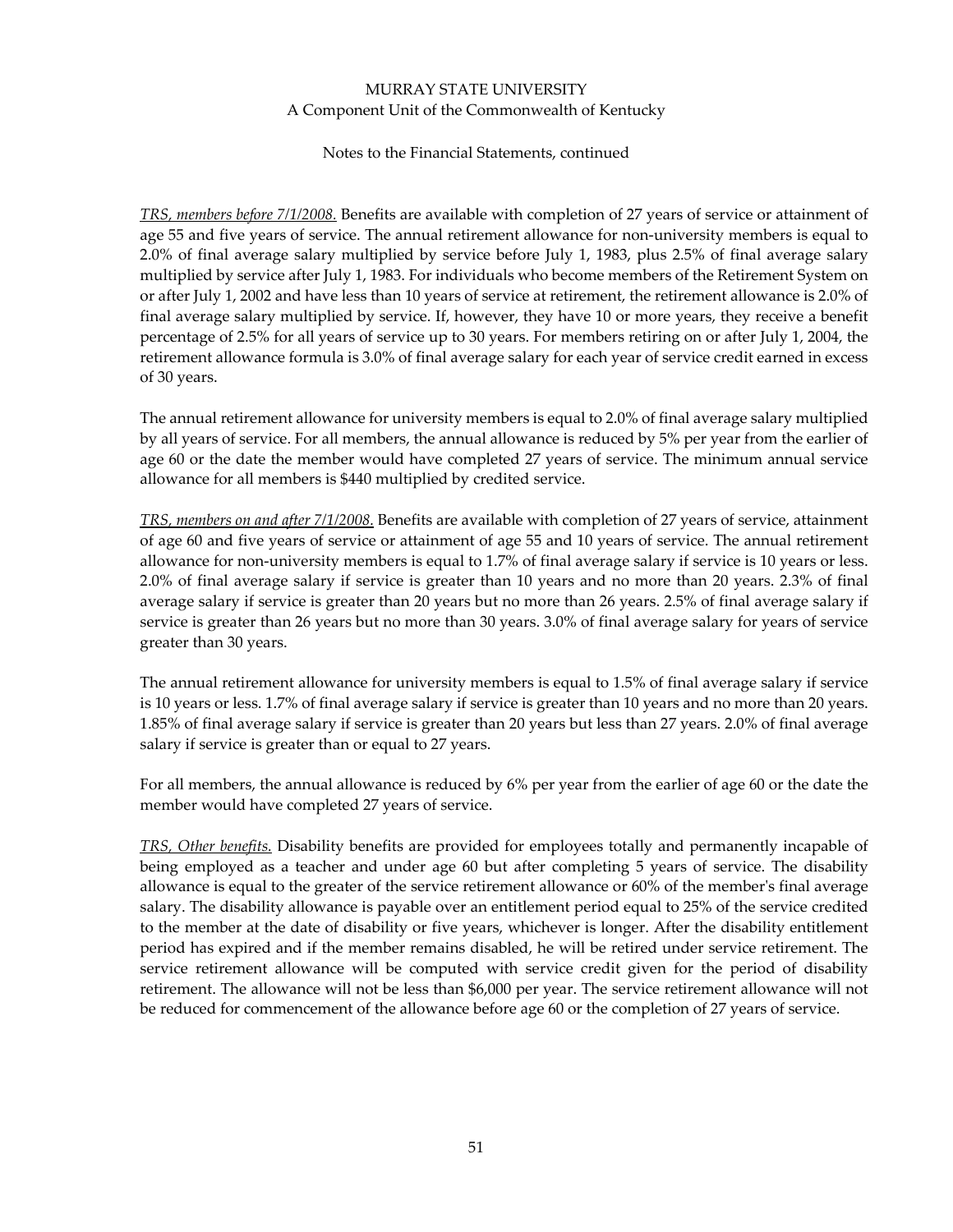Notes to the Financial Statements, continued

Any member who ceases to be in service is entitled to receive his contributions with allowable interest. A member who has completed five years of creditable service and leaves his contributions with the System may be continued in the membership of the System after separation from service, and file application for service retirement after the attainment of age 60.

A separate Life Insurance fund has been created as of June 30, 2000 to pay benefits on behalf of deceased TRS active and retired members.

A surviving spouse of an active member with less than 10 years of service may elect to receive an annual allowance of \$2,880 except that if income from other sources exceeds \$6,600 per year the annual allowance will be \$2,160. A surviving spouse of an active member with 10 or more years of service may elect to receive an allowance which is the actuarial equivalent of the allowance the deceased member would have received upon retirement. The allowance will commence on the date the deceased member would have been eligible for service retirement and will be payable during the life of the spouse. If the deceased member is survived by unmarried children under age 18 the following schedule of annual allowances applies:

| Number of Children | Annual Allowance |
|--------------------|------------------|
|                    | \$2,400          |
|                    | 4,080            |
| з                  | 4,800            |
| 4+                 | 5,280            |

The allowances are payable until a child attains age 18, or age 23 if a full-time student. If the member has no eligible survivor, a refund of his accumulated contributions is payable to his estate.

The retirement allowance of each retired member and of each beneficiary shall be increased by 1.50% each July 1.

### **Contributions**

*KERS‐nh.* Per KRS 61.565 and KRS 61.752, contribution requirements of the active employees and the participating employers are established and may be amended by the KRS Board. Employees are required to contribute 5% of their annual pay. The participating employers' contractually required contribution rate for the year ended June 30, 2017, was 48.59% of annual payroll, actuarially determined as an amount that, when combined with employee contributions, is expected to finance the costs of benefits earned by employees during the year, with an additional amount to finance any unfunded accrued liability. Contributions to the pension plan from the University were \$5,464,262 and \$4,257,068 for the years ended June 30, 2017 and 2016, respectively.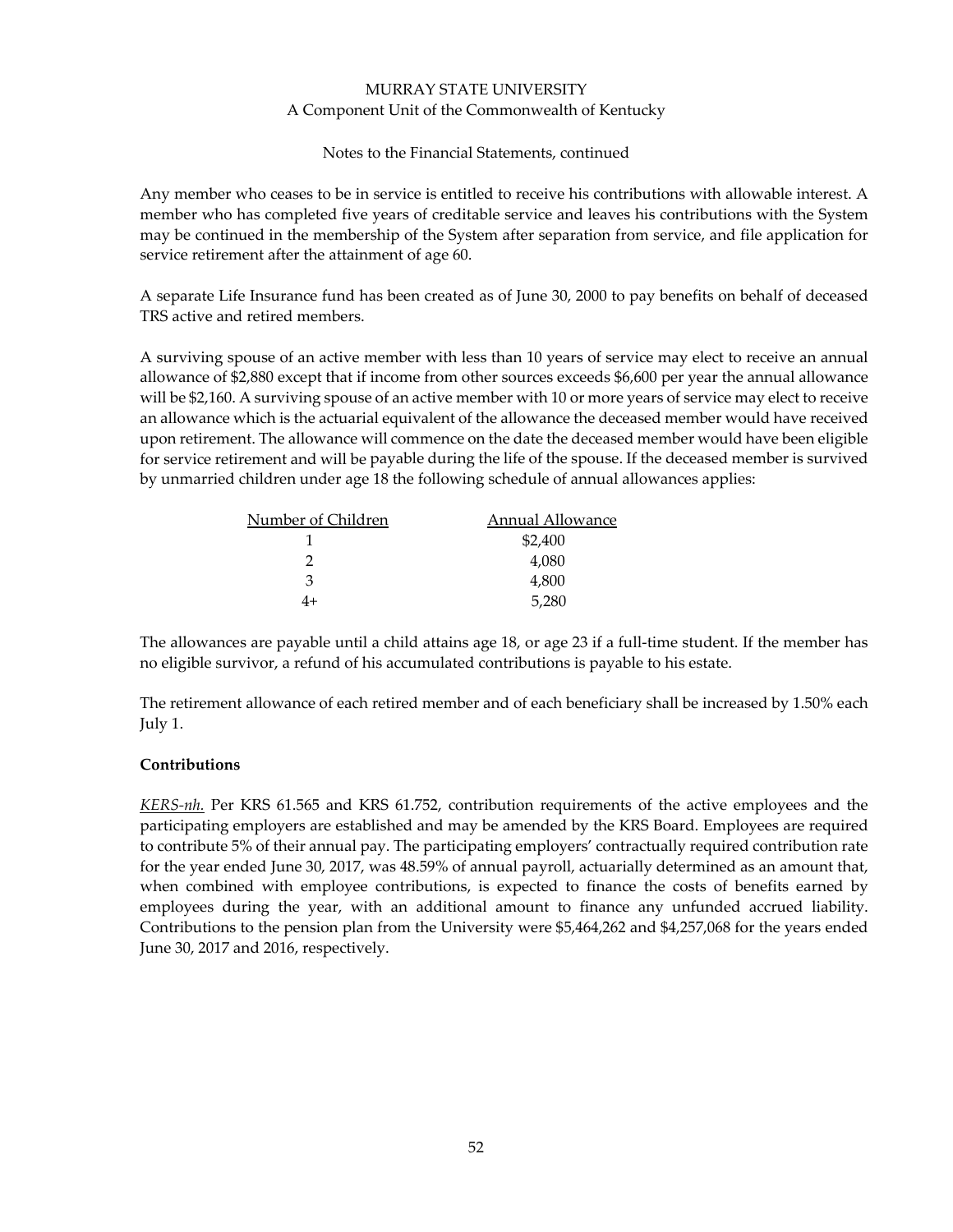#### Notes to the Financial Statements, continued

*KERS‐h.* Per KRS 61.565 and KRS 61.752, contribution requirements of the active employees and the participating employers are established and may be amended by the KRS Board. Employees are required to contribute 8% of their annual pay. The participating employers' contractually required contribution rate for the year ended June 30, 2017, was 23.82% of annual payroll, actuarially determined as an amount that, when combined with employee contributions, is expected to finance the costs of benefits earned by employees during the year, with an additional amount to finance any unfunded accrued liability. Contributions to the pension plan from the University were \$166,621 and \$135,295 for the years ended June 30, 2017 and 2016, respectively.

The University's overall contributions, which include pension, medical, and life insurance contributions, to KERS for the years ended June 30, 2017 and 2016 were \$6,782,307 and \$5,569,128, respectively, and were equal to the required contributions.

*TRS.* Per KRS 161.250, contribution requirements of the active employees and the participating employers are established and may be amended by the TRS Board. Employees are required to contribute 8.185% of their annual pay. The participating employers' contractually required contribution rate for the year ended June 30, 2017, was 15.865% of annual payroll, actuarially determined as an amount that, when combined with employee contributions, is expected to finance the costs of benefits earned by employees during the year, with an additional amount to finance any unfunded accrued liability. Contributions to the pension plan from the University were \$5,473,315 and \$5,549,698 for the years ended June 30, 2017 and 2016, respectively.

The University's overall contributions, which include pension, medical, and life insurance contributions, to TRS for the fiscal years ended June 30, 2017 and 2016 were \$6,435,422 and \$6,536,447, respectively.

# **b) Pension Liabilities, Pension Expense, and Deferred Outflows of Resources and Deferred Inflows of Resources Related to Pensions**

The University reported a liability of \$312,777,307 and \$263,527,741 for the years ended June 30, 2017 and 2016, respectively, for its proportionate shares of the net pension liability in the plans. The net pension liability for TRS and KERS plans were measured as of June 30, 2016 and June 30, 2015 and the total pension liability used to calculate the net pension liability was determined by an actuarial valuation as of that date for all plans. The University's proportions of the net pension liabilities were based on projections of the University's long‐term share of contributions to the pension plan relative to the projected contributions of all participating school districts, actuarially determined. At June 30, 2016, the University's proportion was 0.698165% for TRS, 0.836194% for KERS‐nh, and 0.396922% for KERS‐h, and at June 30, 2015 the University's proportion was 0.722622% for TRS, 0.854037% for KERS‐nh, and 0.388584 for KERS‐h.

For the years ended June 30, 2017 and 2016, the University recognized pension expense of \$22,513,537 and \$11,349,903. At June 30, 2017 and 2016, the University reported deferred outflows of resources and deferred inflows of resources related to pensions from the following sources: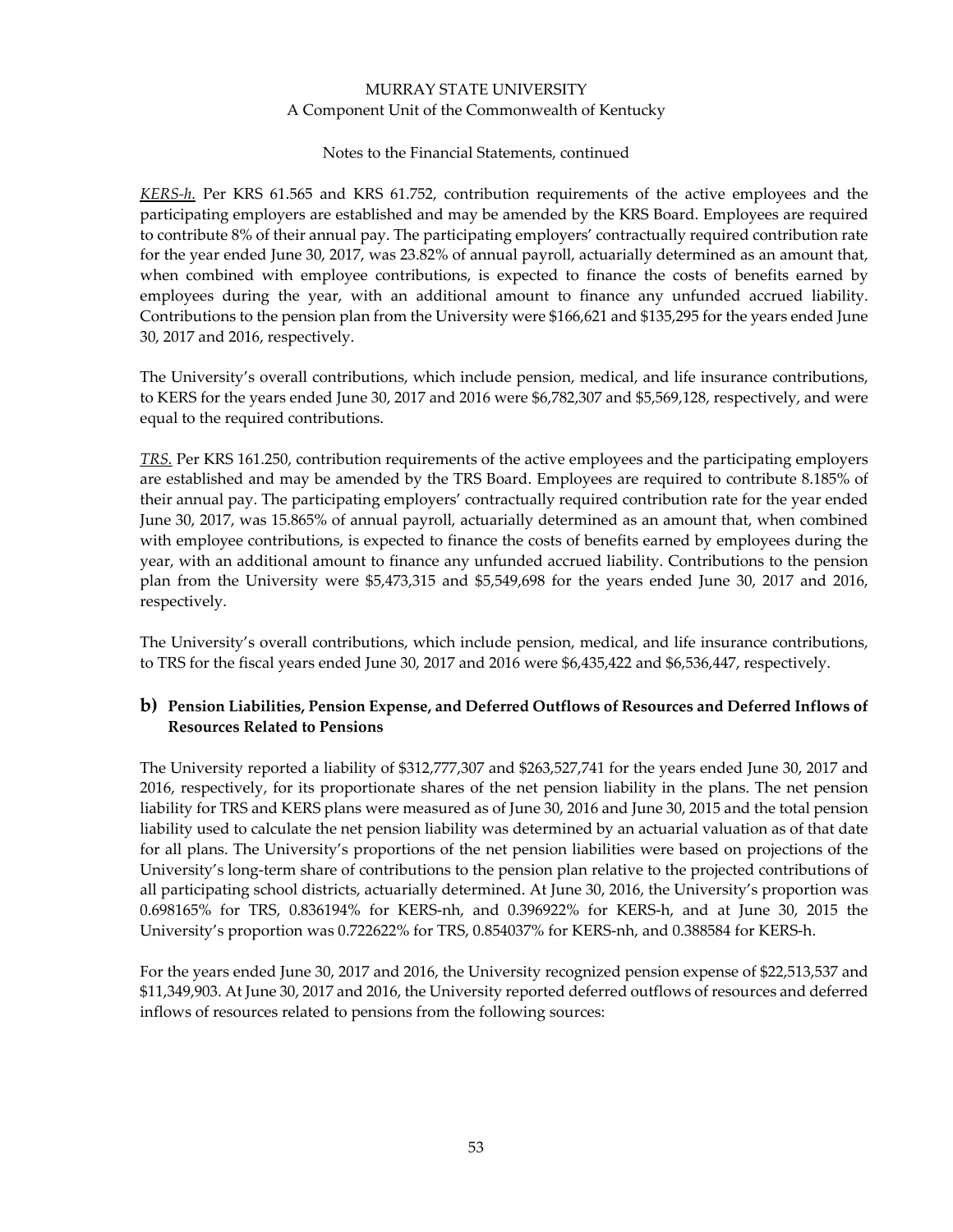| <b>June 30, 2017</b> |                                          |    | June 30, 2016                    |    |                                          |    |                                  |  |
|----------------------|------------------------------------------|----|----------------------------------|----|------------------------------------------|----|----------------------------------|--|
|                      | <b>Deferred Outflows</b><br>of Resources |    | Deferred Inflows<br>of Resources |    | <b>Deferred Outflows</b><br>of Resources |    | Deferred Inflows<br>of Resources |  |
|                      |                                          |    |                                  |    |                                          |    |                                  |  |
| \$                   | 139.116                                  | \$ | 4,076,765                        | \$ | 132,951                                  | \$ | 1,541,756                        |  |
|                      | 30.220.688                               |    | 434,937                          |    | 11,500,367                               |    | 1,086,515                        |  |
|                      |                                          |    |                                  |    |                                          |    |                                  |  |
|                      | 10.336.161                               |    | 461.600                          |    | 201,463                                  |    | 2,401,613                        |  |
|                      | 1.980.619                                |    | 2,061,411                        |    | 3,945,579                                |    | 1,206,067                        |  |
|                      |                                          |    |                                  |    |                                          |    |                                  |  |
|                      | 11,104,198                               |    |                                  |    | 9,942,062                                |    |                                  |  |
|                      | 53,780,782                               |    | 7,034,713                        | \$ | 25,722,422                               | \$ | 6,235,951                        |  |
|                      |                                          |    |                                  |    |                                          |    |                                  |  |

#### Notes to the Financial Statements, continued

In the years ended June 30, 2017 and 2016 deferred outflows of resources of \$11,104,198 and \$9,942,062, respectively, related to pensions resulting from the University contributions subsequent to the measurement date will be recognized as a reduction of the net pension liability in the years ended June 30, 2018 and 2017, respectively. Other amounts reported as deferred outflows of resources and deferred inflows of resources related to pensions at June 30, 2017 will be recognized in pension expense as follows:

|                     | <b>Deferred Outflows</b> | <b>Deferred Inflows</b> |
|---------------------|--------------------------|-------------------------|
| Year ended June 30: | of Resources             | of Resources            |
| 2018                | \$<br>12,994,079         | \$<br>2,728,190         |
| 2019                | 11,511,697               | 2,125,156               |
| 2020                | 9,041,624                | 1,165,167               |
| 2021                | 5,837,725                | 508,100                 |
| 2022                | 3,291,459                | 508,100                 |
|                     |                          |                         |
|                     | \$<br>42,676,584         | \$<br>7,034,713         |

*Actuarial assumptions.* The total pension liability in the June 30, 2016 and 2015 actuarial valuation was determined using the following actuarial assumptions, applied to all periods included in the measurement:

|                           | June 30, 2016                     |                                      | June 30, 2015                     |                                      |  |  |
|---------------------------|-----------------------------------|--------------------------------------|-----------------------------------|--------------------------------------|--|--|
|                           | <b>KERS</b>                       | <b>TRS</b>                           | <b>KERS</b>                       | <b>TRS</b>                           |  |  |
| Inflation                 | 3.25%                             | 3.5%                                 | 3.25%                             | 3.5%                                 |  |  |
| Salary increases          | $4.00\%$ , including<br>inflation | 4.0% to 8.2%,<br>including inflation | $4.00\%$ , including<br>inflation | 4.0% to 8.2%,<br>including inflation |  |  |
| Investment rate of return | 7.50%                             | 7.50%                                | 7.50%                             | 7.50%                                |  |  |

As of June 30, 2016 and 2015, mortality rates for KERS were based on the RP‐2000 Combined Mortality Table projected with scale BB to 2013 for all active and healthy retired members and the RP‐2000 Combined Disabled Mortality Table projected with Scale BB to 2013 for disabled members.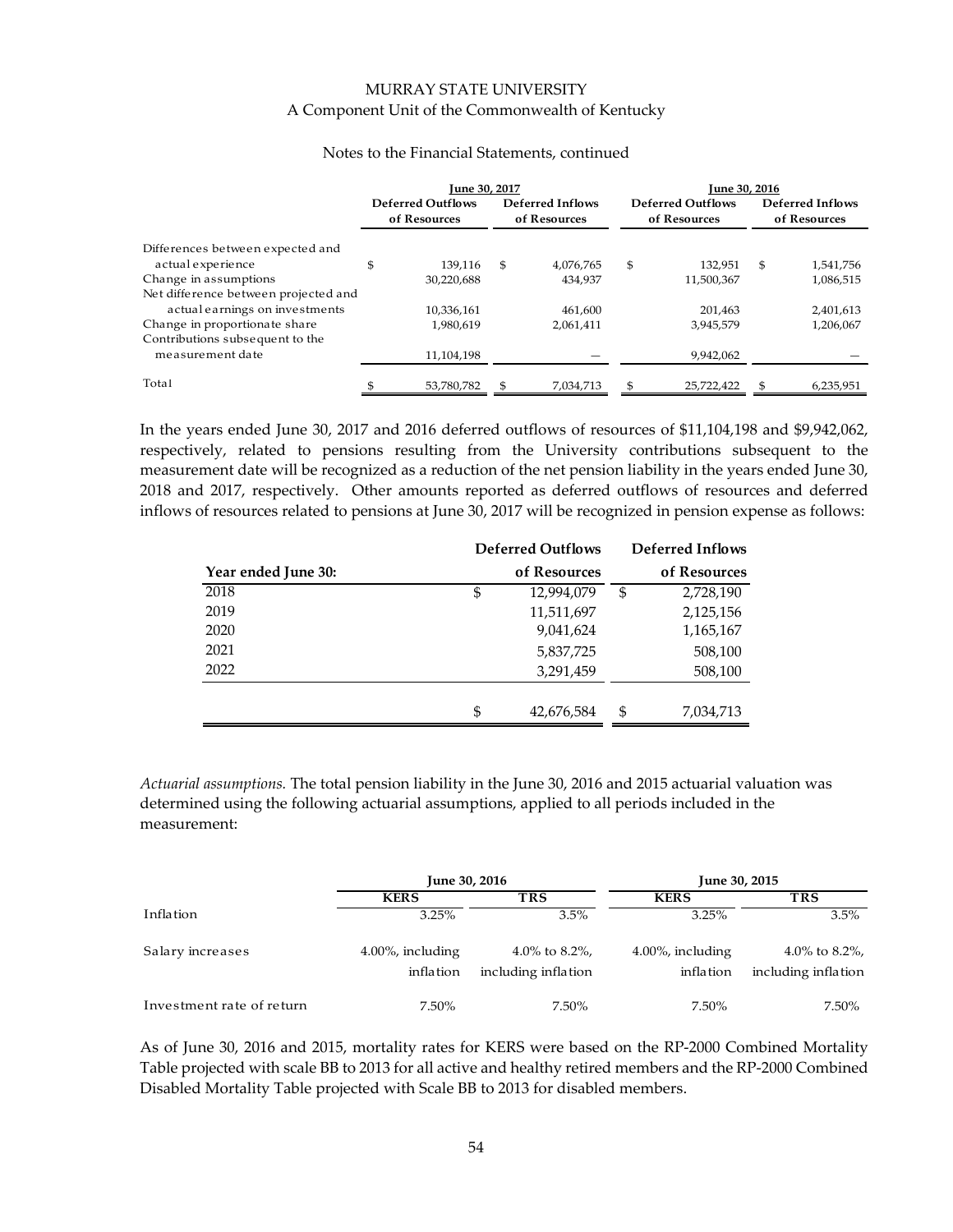Notes to the Financial Statements, continued

As of June 30, 2016 and 2015, mortality rates for TRS were based on the RP‐2000 Combined Mortality Table for Males or Females, as appropriate, with adjustments for mortality improvements based on a projection of Scale AA to 2020 with a setback of 1 year for females.

The actuarial assumptions used in the June 30, 2016 and 2015 valuations were based on the results of actuarial experience study for the period July 1, 2008 – June 30, 2013 for KERS and July 1, 2005 – June 30, 2010 for TRS. As a result of the actuarial experience studies, the expectation of life after disability was adjusted in the July 30, 2015 actuarial valuations to more closely reflect actual experience.

For KERS the long‐term expected return on plan assets is reviewed as part of the regular experience studies prepared every five years for KRS. The most recent analysis, performed for the period covering fiscal years 2008 through 2013, is outlined in a report dated April 30, 2014. Several factors are considered in evaluating the long‐term rate of return assumption including long term historical data, estimates inherent in current market data, and a log-normal distribution analysis in which best-estimate ranges of expected future real rates of return (expected return, net of investment expense, and inflation) were developed by the investment consultant for each major asset class. These ranges were combined to produce the long-term expected rate of return by weighting the expected future real rates of return by the target asset allocation percentage and then adding expected inflation. The capital market assumptions developed by the investment consultant are intended for use over a 10‐year horizon and may not be useful in setting the long-term rate of return for funding pension plans which covers a longer timeframe. The assumption is intended to be a long term assumption and is not expected to change absent a significant change in the asset allocation, a change in the inflation assumption, or a fundamental change in the market that alters expected returns in future years. The target asset allocation and best estimates of arithmetic real rates of return for each major asset class, as provided by KERS's investment consultant, are summarized in the following tables:

| <b>KERS:</b>                       | <b>June 30, 2016</b> |                     |  |  |  |  |
|------------------------------------|----------------------|---------------------|--|--|--|--|
|                                    |                      | Long-Term Expected  |  |  |  |  |
| Asset Class                        | Target Allocation    | Real Rate of Return |  |  |  |  |
| Combined Equity                    | 50%                  | 5.30%               |  |  |  |  |
| Intermediate Duration Fixed Income | 11%                  | 1.00%               |  |  |  |  |
| Custom KRS Fixed Income            | $11\%$               | 3.33%               |  |  |  |  |
| Real Estate                        | 5%                   | 4.25%               |  |  |  |  |
| Diversified Hedge Funds            | 10%                  | 4.00%               |  |  |  |  |
| Private Equity                     | $2\%$                | 8.00%               |  |  |  |  |
| Diversified Inflation Strategy     | 8%                   | 3.15%               |  |  |  |  |
| Cash Equivalent                    | 3%                   | $-0.25%$            |  |  |  |  |
| Total                              | 100%                 |                     |  |  |  |  |
|                                    |                      |                     |  |  |  |  |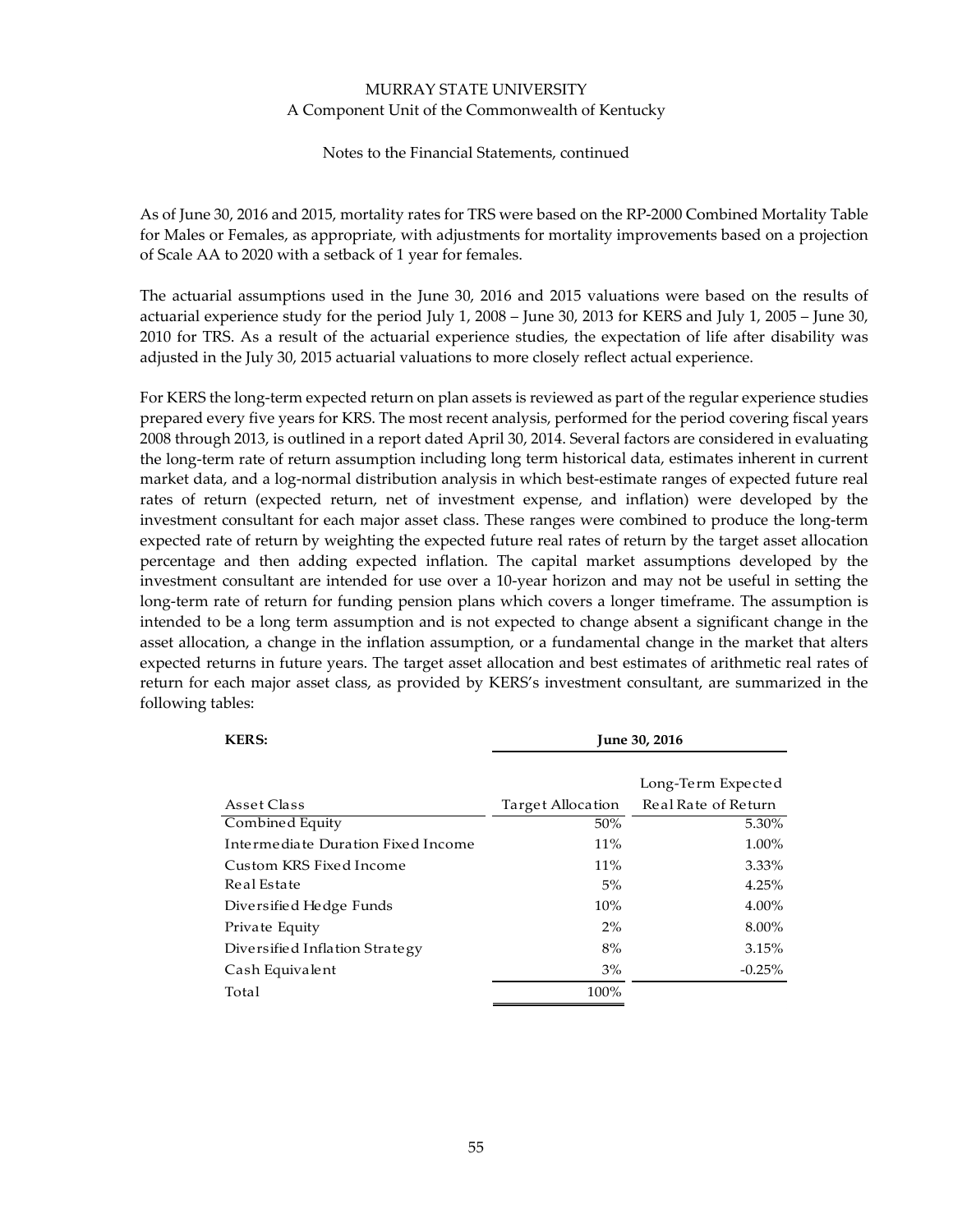#### Notes to the Financial Statements, continued

| <b>KERS:</b>                       | June 30, 2015     |                     |  |  |  |  |
|------------------------------------|-------------------|---------------------|--|--|--|--|
|                                    |                   | Long-Term Expected  |  |  |  |  |
| Asset Class                        | Target Allocation | Real Rate of Return |  |  |  |  |
| Combined Equity                    | 44%               | 5.40%               |  |  |  |  |
| Combined Fixed Income              | 19%               | 1.50%               |  |  |  |  |
| Real Return (Diversified Inflation |                   |                     |  |  |  |  |
| Strategies)                        | 10%               | 3.50%               |  |  |  |  |
| Real Estate                        | 5%                | 4.50%               |  |  |  |  |
| Absolute Return (Diversified Hedge |                   |                     |  |  |  |  |
| Funds)                             | 10%               | 4.25%               |  |  |  |  |
| Private Equity                     | 10%               | 8.50%               |  |  |  |  |
| Cash Equivalent                    | $2\%$             | $-0.25%$            |  |  |  |  |
| Total                              | 100%              |                     |  |  |  |  |

For TRS the long-term expected rate of return on pension plan investments was determined using a lognormal distribution analysis in which best‐estimate ranges of expected future real rates of return (expected returns, net of pension plan investment expense and inflation) are developed for each major asset class. These ranges are combined to produce the long‐term expected rate of return by weighting the expected future real rates of return by the target asset allocation percentage and by adding expected inflation.

| TRS:             | June 30, 2016 and 2015 |                     |  |  |  |  |
|------------------|------------------------|---------------------|--|--|--|--|
|                  |                        |                     |  |  |  |  |
|                  |                        | Long-Term Expected  |  |  |  |  |
| Asset Class      | Target Allocation      | Real Rate of Return |  |  |  |  |
| U.S. Equity      | 45%                    | 6.40%               |  |  |  |  |
| Non U.S. Equity  | 17%                    | 6.50%               |  |  |  |  |
| Fixed Income     | 24%                    | 1.60%               |  |  |  |  |
| High Yield Bonds | 4%                     | 3.10%               |  |  |  |  |
| Real Estate      | $4\%$                  | 5.80%               |  |  |  |  |
| Alternatives     | 4%                     | 6.80%               |  |  |  |  |
| Cash             | $2\%$                  | 1.50%               |  |  |  |  |
| Total            | 100%                   |                     |  |  |  |  |

*Discount rate.* For KERS the discount rates used to measure the total pension liability as of the Measurement Date (June 30, 2016) and Prior Measurement Date (June 30, 2015) were 6.75% and 7.50%, respectively, for nonhazardous and 7.50% for both years for hazardous. The projection of cash flows used to determine the discount rate assumed that contributions from plan members and employers will be made at statutory contribution rates. Projected inflows from investment earnings were calculated using the long-term assumed investment return of 7.50% for both years. The long‐term assumed investment rate of return was applied to all periods of projected benefit payments to determine the total pension liability.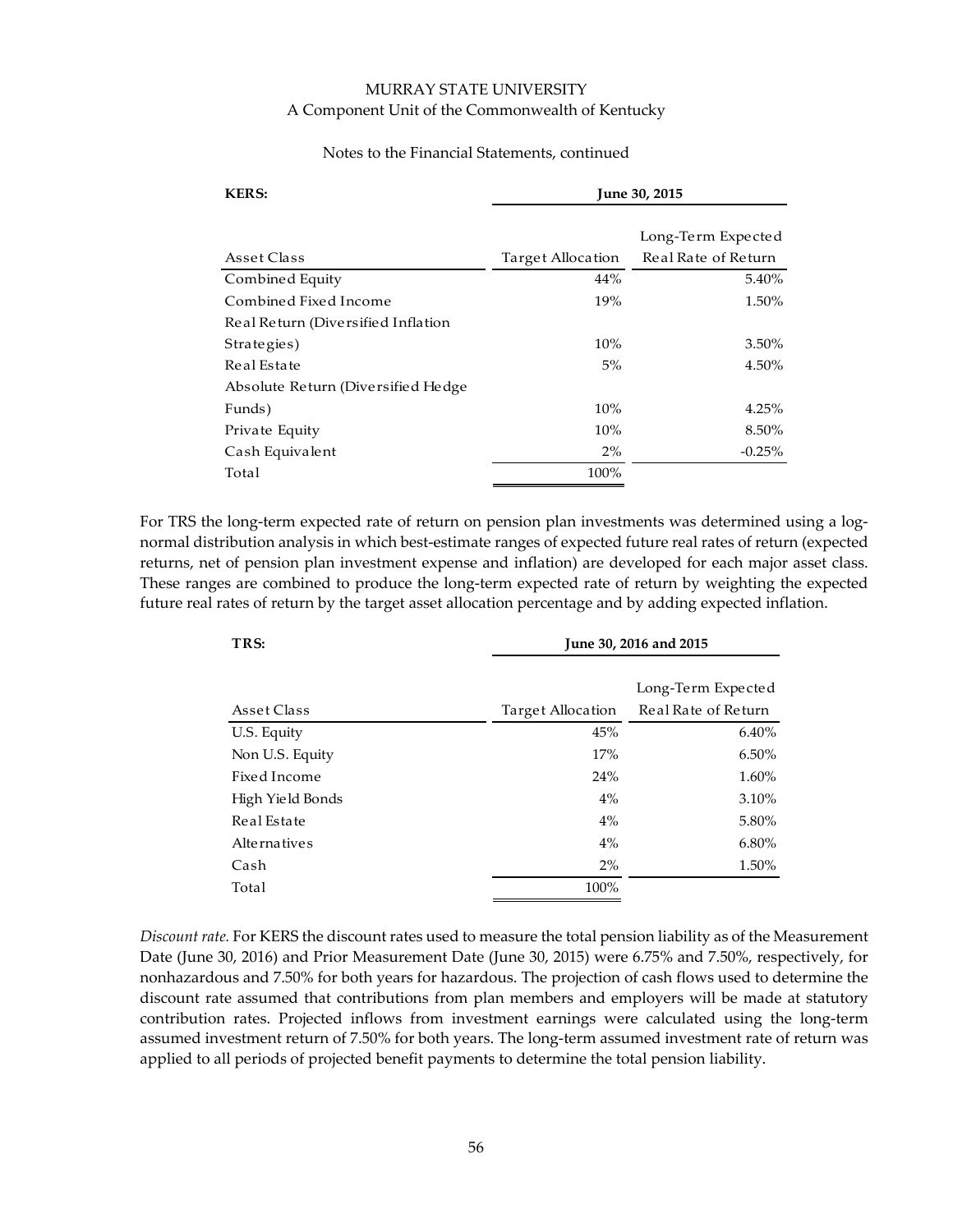#### Notes to the Financial Statements, continued

For TRS the discount rates used to measure the TPL as of the Measurement Date and Prior Measurement Date were 4.20% and 4.88%, respectively. The projection of cash flows used to determine the discount rate was performed in accordance with GASB 67. It was assumed that Plan member contributions will be made at the current contribution rates and that Employer contributions will be made at statutorily required rates. Based on those assumptions, the pension plan's fiduciary net position was projected to be available to make all projected future benefit payments of current plan members until the 2040 plan year and, as a result, the Municipal Bond Index Rate was used in the determination of the SEIR. There was a change in the Municipal Bond Index Rate from the Prior Measurement Date to the Measurement Date, so as required under GASB 68, the SEIR at the Measurement Date of 4.20% was calculated using the Municipal Bond Index Rate as of the Measurement Date (3.01%). This change in the discount rate is considered a change in actuarial assumptions or other inputs under GASB 68.

Sensitivity of Murray State University's proportionate share of the net pension liability to changes in the discount *rate.* The following presents the University's proportionate share of the net pension liability calculated using the discount rates as of the Measurement Date and the Prior Measurement Date:

|                                            | June 30, 2016                |             |    |               |                |             |  |
|--------------------------------------------|------------------------------|-------------|----|---------------|----------------|-------------|--|
|                                            | 1% Decrease                  |             |    | Discount Rate | 1% Increase    |             |  |
| University's proportionate share - KERS-nh | $\mathfrak{S}$               | 107,389,598 | \$ | 95,321,852    | $\mathfrak{S}$ | 85,179,607  |  |
|                                            |                              | 5.75%       |    | 6.75%         |                | 7.75%       |  |
| University's proportionate share - KERS-h  |                              | 1,953,070   |    | 1,554,497     |                | 1,219,969   |  |
|                                            |                              | 6.50%       |    | 7.50%         |                | 8.50%       |  |
| University's proportionate share - TRS     |                              | 264,867,295 |    | 215,900,958   |                | 175,721,790 |  |
|                                            |                              | 3.20%       |    | 4.20%         |                | 5.20%       |  |
|                                            |                              |             |    | June 30, 2015 |                |             |  |
|                                            | Discount Rate<br>1% Decrease |             |    |               |                | 1% Increase |  |
| University's proportionate share - KERS-nh | \$                           | 96,505,515  | \$ | 85,676,061    | $\mathfrak{s}$ | 76,517,290  |  |
|                                            |                              | 6.50%       |    | 7.50%         |                | 8.50%       |  |
| University's proportionate share - KERS-h  |                              | 1,714,394   |    | 1,332,707     |                | 1,012,458   |  |
|                                            |                              | 6.50%       |    | 7.50%         |                | 8.50%       |  |
| University's proportionate share - TRS     |                              | 219,695,514 |    | 176,518,973   |                | 140,791,533 |  |
|                                            |                              | 3.88%       |    | 4.88%         |                | 5.88%       |  |

*Pension plan fiduciary net position.* Detailed information about the pension plans' fiduciary net position is available in the separately issued KERS and TRS financial reports.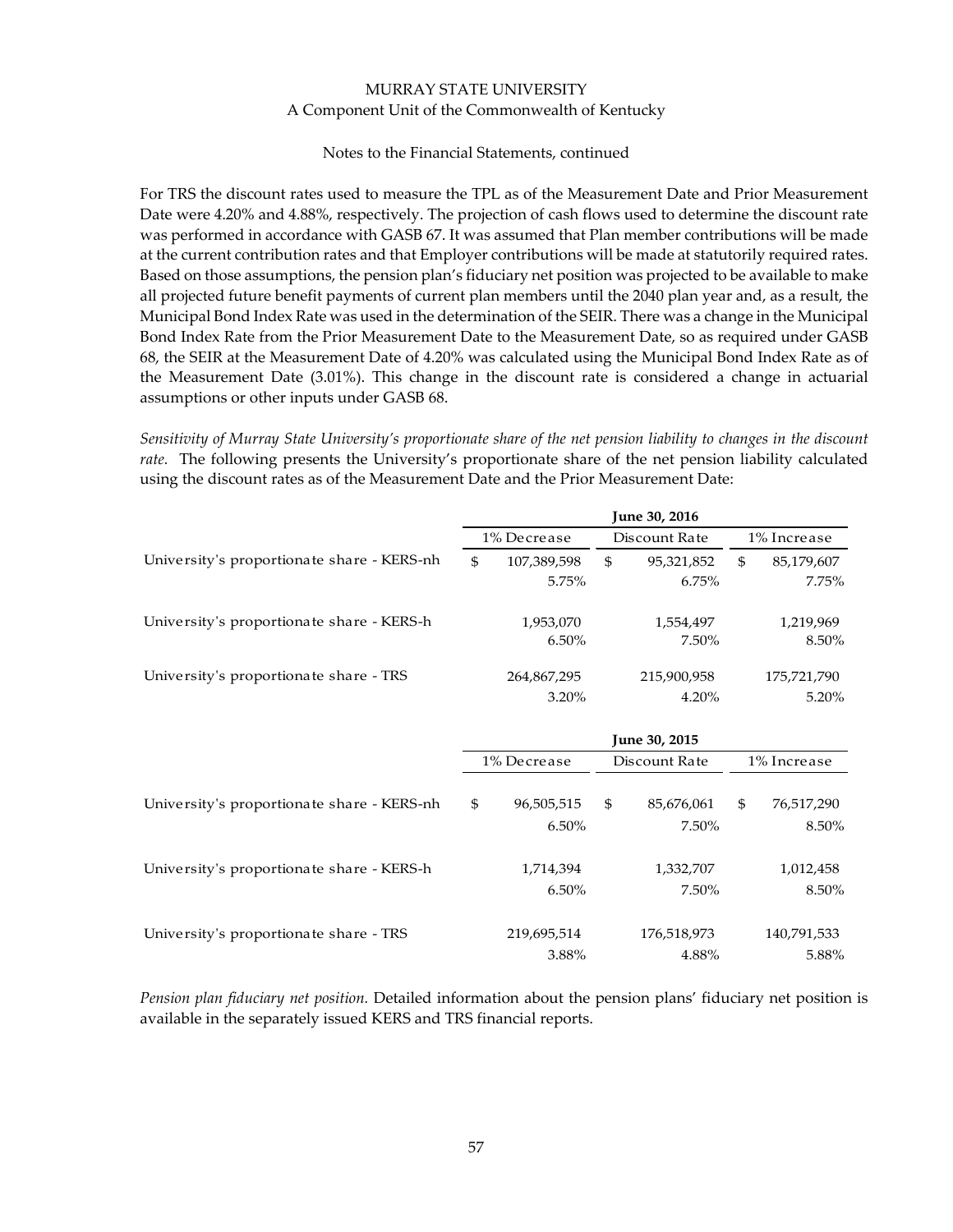#### Notes to the Financial Statements, continued

#### **15. Component Units**

### *Murray State University Foundation, Inc.*

Murray State University Foundation, Inc. (Foundation) is a Kentucky nonprofit corporation formed to receive, invest and expend funds for the enhancement and improvement of the University. It is a legally separate, tax-exempt component unit of the University that manages certain endowments and investments on behalf of the University. The Foundation has a Board of Trustees separate from that of the University. Although the University does not control the timing or amount of receipts from the Foundation, the majority of resources or income thereon that the Foundation holds and invests is restricted to the activities of the University by the donors. Because these restricted resources held by the Foundation can only be used by, or for the benefit of, the University, the Foundation is considered a component unit of the University and is discretely presented in the University's financial statement package.

During the years ended June 30, 2017 and 2016, the Foundation made payments of \$2,851,027 and \$3,423,922, respectively, on behalf of the University from restricted sources. Accounts receivable at June 30, 2017 and 2016, from the Foundation were \$265,114 and \$298,651, respectively. Accounts payable to the Foundation as of June 30, 2017 and 2016 were not significant. Complete financial statements for the Foundation can be obtained from the MSU Foundation Office, 100 Nash House, Murray, Kentucky 42071.

Significant notes to the Foundation's financial statements are as follows:

#### *a) Investments and Investment Return*

Investments at June 30 consisted of:

|                                       |    | 2017        | 2016             |
|---------------------------------------|----|-------------|------------------|
| Money market mutual funds             | \$ | 1,869,345   | \$<br>860,058    |
| Certificates of deposit               |    | 743,958     | 4,034,340        |
| Equity securities                     |    | 4,444,073   | 3,951,459        |
| Cash value of life insurance policies |    | 236,926     | 227,301          |
| Mutual funds                          |    | 69,488,357  | 58,610,736       |
| Asset-backed bonds                    |    | 482,081     | 1,346,942        |
| Mortgage-backed bonds                 |    | 1,866,166   | 2,544,632        |
| Government bonds                      |    | 25,531,291  | 20,129,879       |
| Municipal bonds                       |    | 408,055     | 495,984          |
| Corporate bonds                       |    | 6,154,925   | 6,294,332        |
| Annuities                             |    | 338,445     | 366,421          |
|                                       |    |             |                  |
|                                       | S  | 111,563,622 | \$<br>98,862,084 |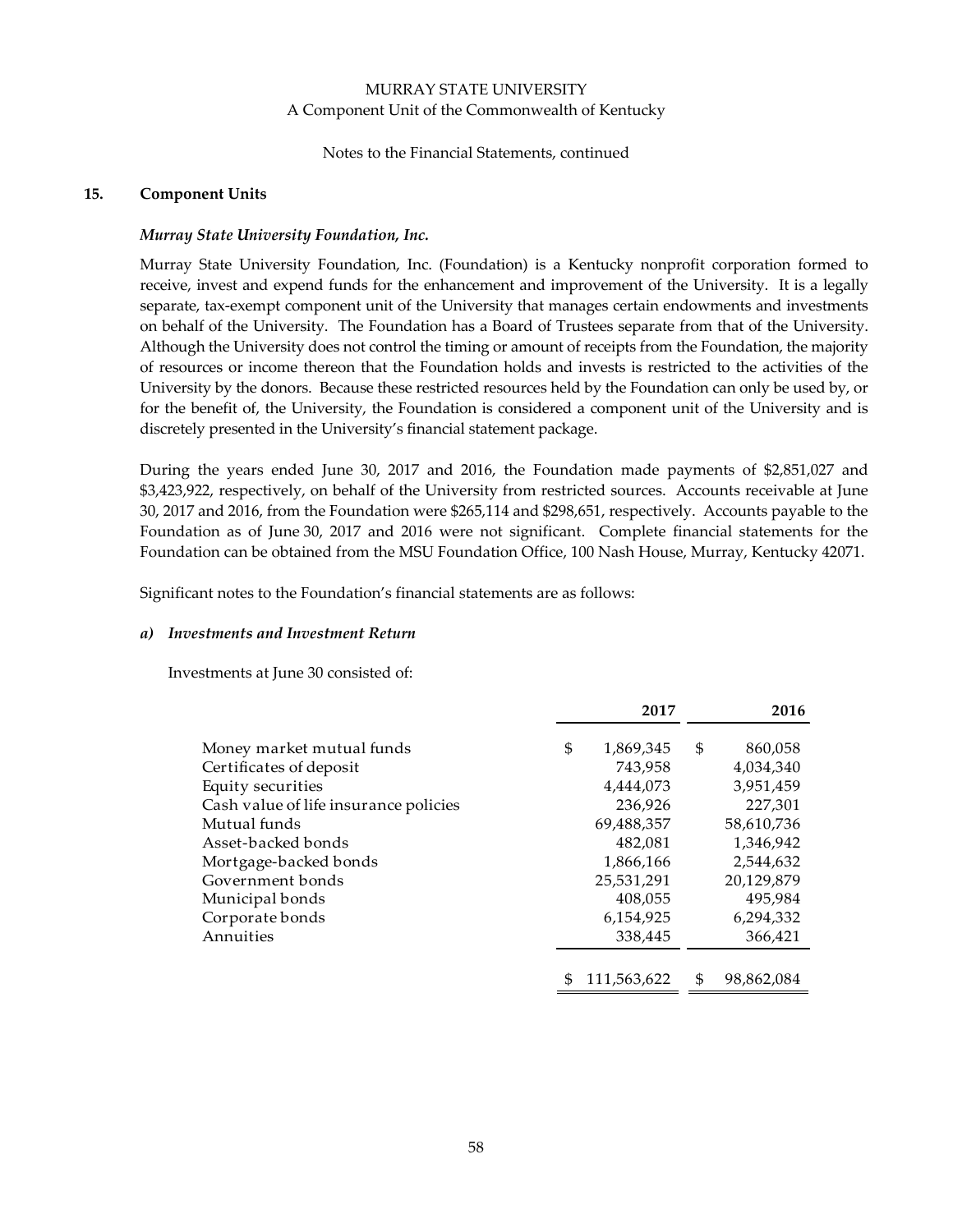#### Notes to the Financial Statements, continued

Total investment return is comprised of the following:

|                                                            | 2017             | 2016        |
|------------------------------------------------------------|------------------|-------------|
| Interest and dividend income                               | 1,810,745<br>SS. | \$1,738,296 |
| Realized gains on investments<br>reported at fair value    | 581,548          | 4,091,599   |
| Unrealized losses on investments<br>reported at fair value | 8,616,216        | (5,292,386) |
|                                                            | \$11,008,509     | 537,509     |

# *b) Assets Held for Others*

Assets held for others represent resources in the possession of, but not under the control of, the Foundation. Assets held for others as of June 30 were as follows:

|                                                                                 |  | 2017                              |      | 2016                              |
|---------------------------------------------------------------------------------|--|-----------------------------------|------|-----------------------------------|
| Murray State University<br>Murray State University Alumni Association<br>Others |  | 25,926,934<br>1,200,638<br>39.725 | - \$ | 23,421,956<br>1,110,308<br>42,039 |
|                                                                                 |  | 27,167,297                        |      | \$24,574,303                      |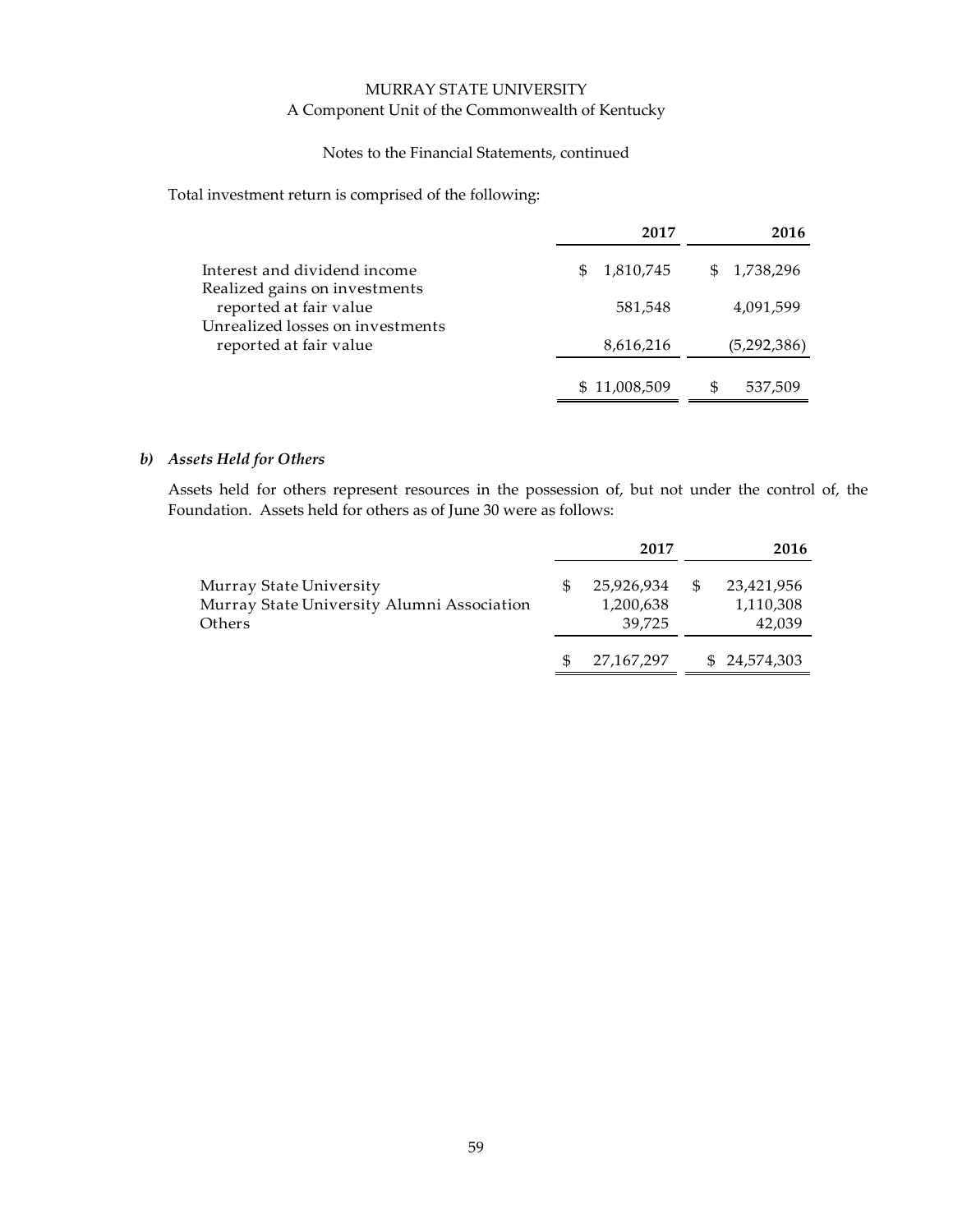Notes to the Financial Statements, continued

#### *c) Annuities and Trusts Payable*

The Foundation has been the recipient of several gift annuities which require future payments to the donor or their named beneficiaries. The assets received from donors are recorded at fair value on the date of the gift. The Foundation has recorded a liability as of June 30, 2017 and 2016, \$1,184,832 and \$1,238,031, respectively, which represents the present value of the future gift annuity obligations. The liability has been determined using discount rates ranging from 1.2% to 7.0%. As of June 30, 2017 and 2016, cash, cash equivalents, and investments relative to charitable gift annuities and other liabilities discussed in Note 11 total \$10,273,416 and \$7,440,654, respectively.

The Foundation administers several charitable remainder unitrusts and annuity trusts. A charitable remainder trust provides for the payment of distributions to the grantor or other designated beneficiaries over the trustʹs term (usually the designated beneficiaryʹs lifetime), either in the form of a percentage of the fair value of the trustʹs assets (unitrust) or in the form of a specified dollar amount (annuity trust). At the end of the trust's term, the remaining assets are available for the Foundation's use. The portion of the trust attributable to the future interest of the Foundation is recorded in the statements of activities as temporarily restricted or permanently restricted contributions in the period the trust is established. Assets (investments) held in the charitable remainder trusts are recorded at fair value in the Foundationʹs statements of financial position. The present value of the estimated future payments are \$4,407,480 and \$4,386,340 as of June 30, 2017 and 2016, respectively, which was calculated using discount rates ranging from 1.8% to 8.0%, and applicable mortality tables.

#### *d) Net Position*

Temporarily restricted net position at June 30 is available for the following purposes:

|                                       | 2017       | 2016            |
|---------------------------------------|------------|-----------------|
| Scholarships                          | 14,800,943 | \$<br>9,902,981 |
| Instruction and institutional support | 12,068,298 | 11,359,084      |
| Chairs and professorships             | 682,014    | 783,089         |
|                                       | 27,551,255 | 22,045,154      |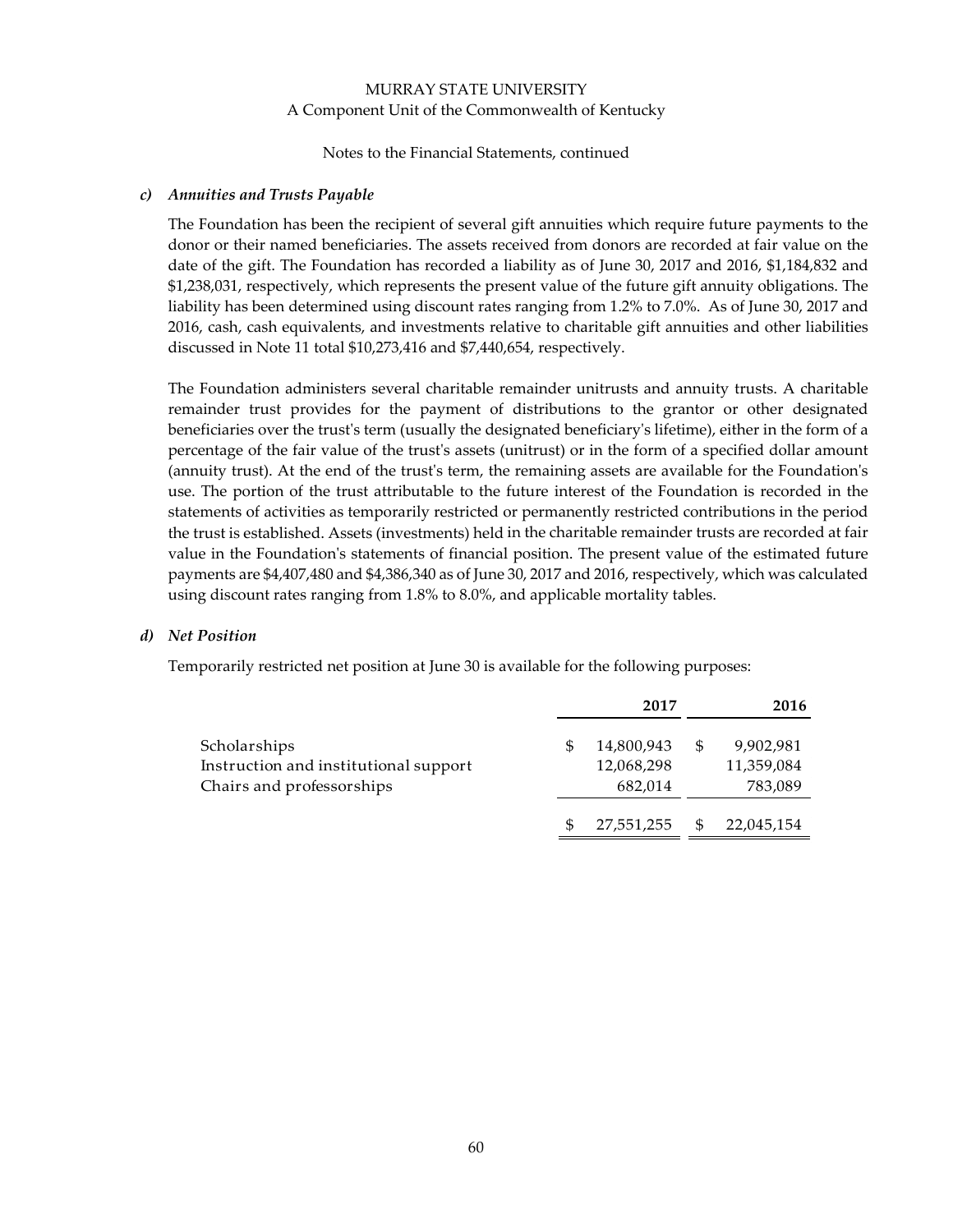#### Notes to the Financial Statements, continued

Permanently restricted net position at June 30 are restricted to:

|                                         |    | 2017       | 2016             |
|-----------------------------------------|----|------------|------------------|
| Investment in perpetuity, the income of |    |            |                  |
| which is expendable to support:         |    |            |                  |
| Scholarships                            | S  | 31,194,546 | \$<br>29,749,369 |
| Instruction and institutional support   |    | 10,439,390 | 7,935,121        |
| Chairs and professorships               |    | 2,565,385  | 2,388,601        |
| Operations of the Golf Course           |    | 1,342,202  | 1,316,241        |
| Operating activities of the Foundation  |    | 473,253    | 467,337          |
|                                         | \$ | 46.014.776 | 41,856,669       |

Net position were released from donor restrictions by incurring expenses satisfying the restricted purposes or by occurrence of other events specified by donors.

|                                                       | 2017                   | 2016                   |
|-------------------------------------------------------|------------------------|------------------------|
| Scholarships<br>Instruction and institutional support | 1,497,125<br>1,425,607 | 1,863,068<br>1,560,854 |
|                                                       | 2,922,732              | 3,423,922              |

#### **16. Risk Management**

The University is exposed to various risks of loss related to torts; theft of, damage to and destruction of assets; error and omission; employee injuries and illnesses; natural disasters and employee health and accident benefits. Commercial insurance coverage is purchased for claims arising from such matters other than those related to workers' compensation, natural disasters and employee health benefits. Settled claims have not exceeded this commercial coverage in any of the three preceding years. The Commonwealth of Kentucky self-insures workers' compensation benefits for all state employees, including University employees. Claims are administered by the Risk Management Services Corporation.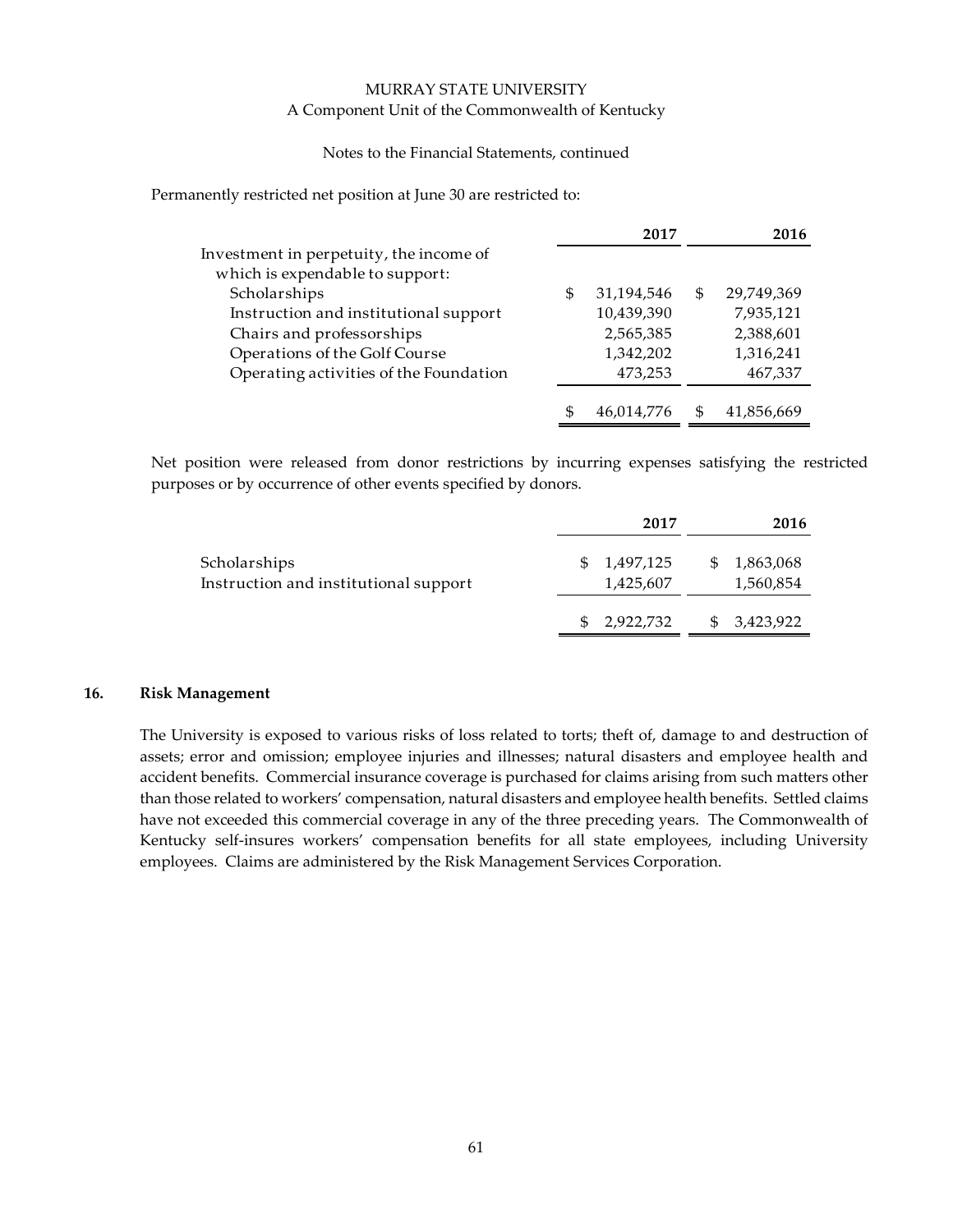#### Notes to the Financial Statements, continued

#### Claims and Litigation

The University is a defendant in various lawsuits. It is the opinion of management and its legal counsel, based in part on the doctrine of sovereign immunity and other statutory provisions, that the ultimate outcome of litigation will not have a material effect on the future operations or financial position of the University.

### **Commitments**

The University has outstanding commitments under construction contracts of \$7,362,457 and \$24,866,260 as of June 30, 2017 and 2016, respectively.

#### Government Grants

The University is currently participating in numerous grants from various departments and agencies of the federal and state governments. The expenditures of grant proceeds must be for allowable and eligible purposes. Single Audits and audits by the granting department or agency may result in requests for reimbursement of unused grant proceeds or disallowed expenditures. Upon notification of final approval by the granting department or agency, the grants are considered closed.

#### **17. Fair Value Measurement**

The University categorizes its fair value measurements within the fair value hierarchy established by generally accepted accounting principles (GAAP). The hierarchy is based on the valuation inputs (sources of information for calculating fair value) used to measure the fair value of the asset. Level 1 inputs are quoted prices in active markets for identical assets; Level 2 inputs are significant other observable inputs; Level 3 inputs are significant unobservable inputs.

The University has the following recurring fair value measurements as of June 30, 2017:

- Cash equivalents with a value of \$132,733,083 held by the Commonwealth of Kentucky in an intermediate investment pool; fair value hierarchy level 2.
- Restricted investments for debt reserves with a value of \$310,428 held by US Bank in money market accounts; fair value hierarchy level 1.
- Restricted quasi-endowment and endowment investments with a value of \$25,926,934 held by the MSU Foundation in an investment pool; fair value hierarchy levels 1, 2, or 3.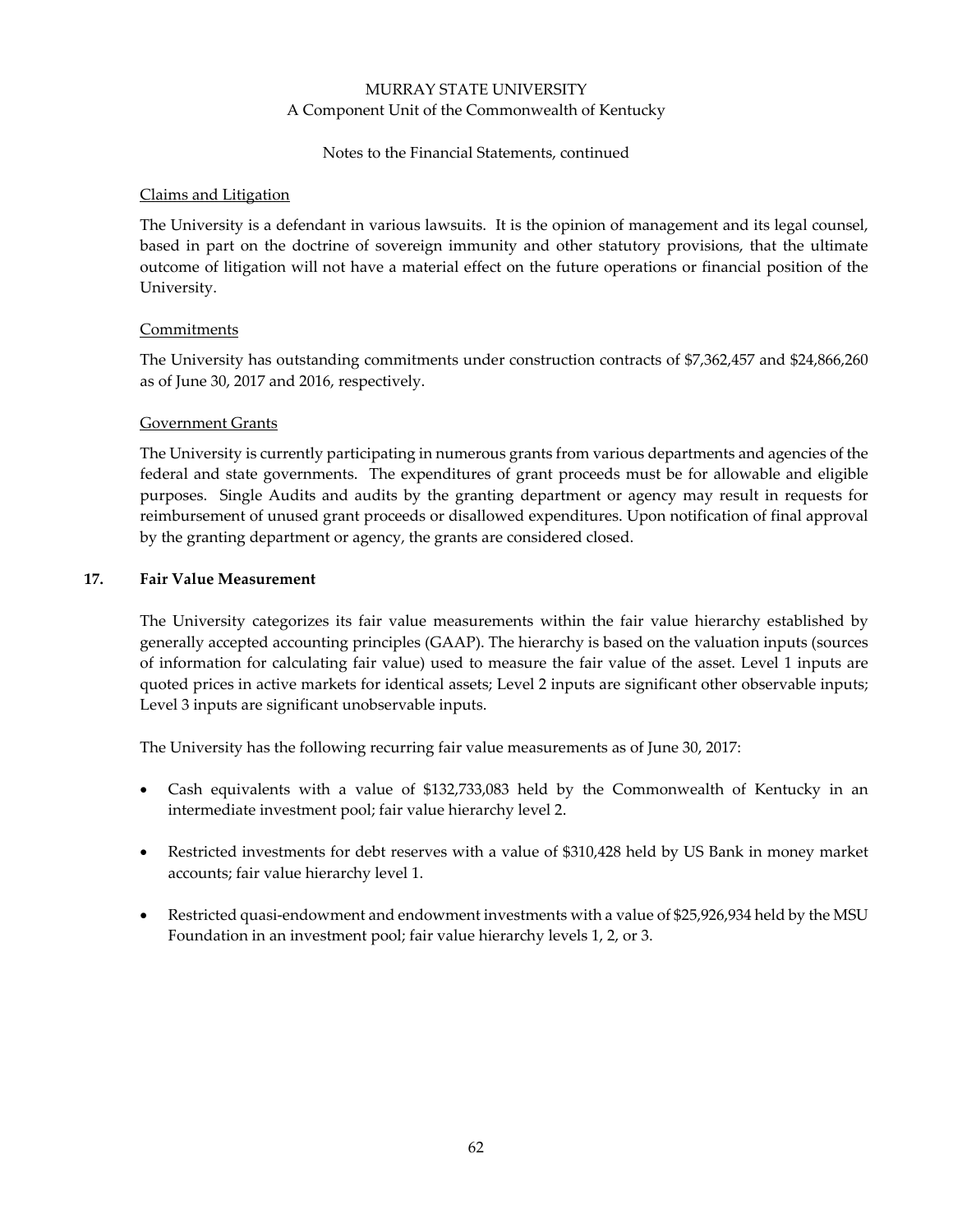# Notes to the Financial Statements, continued

# **18. Natural Expense Classifications with Functional Classifications**

The University's operating expenses by functional classification for the years ended June 30 were as follows:

|                           | Year Ended June 30, 2017      |              |    |            |    |                  |    |                |              |            |    |             |
|---------------------------|-------------------------------|--------------|----|------------|----|------------------|----|----------------|--------------|------------|----|-------------|
|                           | <b>Natural Classification</b> |              |    |            |    |                  |    |                |              |            |    |             |
| Fund                      |                               | Compensation |    |            |    |                  |    | Noncapitalized |              |            |    |             |
| Classification            |                               | and Benefits |    | Operations |    | <b>Utilities</b> |    | Equipment      | Scholarships |            |    | Total       |
| Instruction               | \$                            | 66,782,489   | \$ | 6,725,589  | \$ | 138,249          | \$ | 768,653        | \$           |            | \$ | 74,414,980  |
| Research                  |                               | 1,385,385    |    | 853,239    |    | 215              |    | 49,577         |              |            |    | 2,288,416   |
| Public service            |                               | 6,599,667    |    | 1,645,162  |    | 265,899          |    | 90,685         |              |            |    | 8,601,413   |
| Libraries                 |                               | 2,252,368    |    | 1,464,767  |    | 84               |    | 26,556         |              |            |    | 3,743,775   |
| Academic                  |                               |              |    |            |    |                  |    |                |              |            |    |             |
| support                   |                               | 5,463,499    |    | 2,040,426  |    | 56,139           |    | 114,249        |              |            |    | 7,674,313   |
| Student                   |                               |              |    |            |    |                  |    |                |              |            |    |             |
| services                  |                               | 11,032,332   |    | 5,487,991  |    | 83,827           |    | 203,863        |              | 810        |    | 16,808,823  |
| Institutional             |                               |              |    |            |    |                  |    |                |              |            |    |             |
| support                   |                               | 22,759,705   |    | (583, 893) |    | 84,112           |    | 80,380         |              |            |    | 22,340,304  |
| Operations and            |                               |              |    |            |    |                  |    |                |              |            |    |             |
| maintenance               |                               | 8,061,523    |    | 4,694,004  |    | 6,041,511        |    | 51,173         |              |            |    | 18,848,211  |
| Financial aid             |                               |              |    |            |    |                  |    |                |              | 12,080,749 |    | 12,080,749  |
| Depreciation              |                               |              |    | 8,585,227  |    |                  |    |                |              |            |    | 8,585,227   |
| Auxiliary                 |                               | 8,716,325    |    | 11,687,613 |    | 2,957,361        |    | 102,927        |              | 137,958    |    | 23,602,184  |
| Auxiliary<br>depreciation |                               |              |    | 2,872,348  |    |                  |    |                |              |            |    | 2,872,348   |
| Total expenses            | SS.                           | 133,053,293  | \$ | 45,472,473 | \$ | 9,627,397        | \$ | 1,488,063      | \$           | 12,219,517 | \$ | 201,860,743 |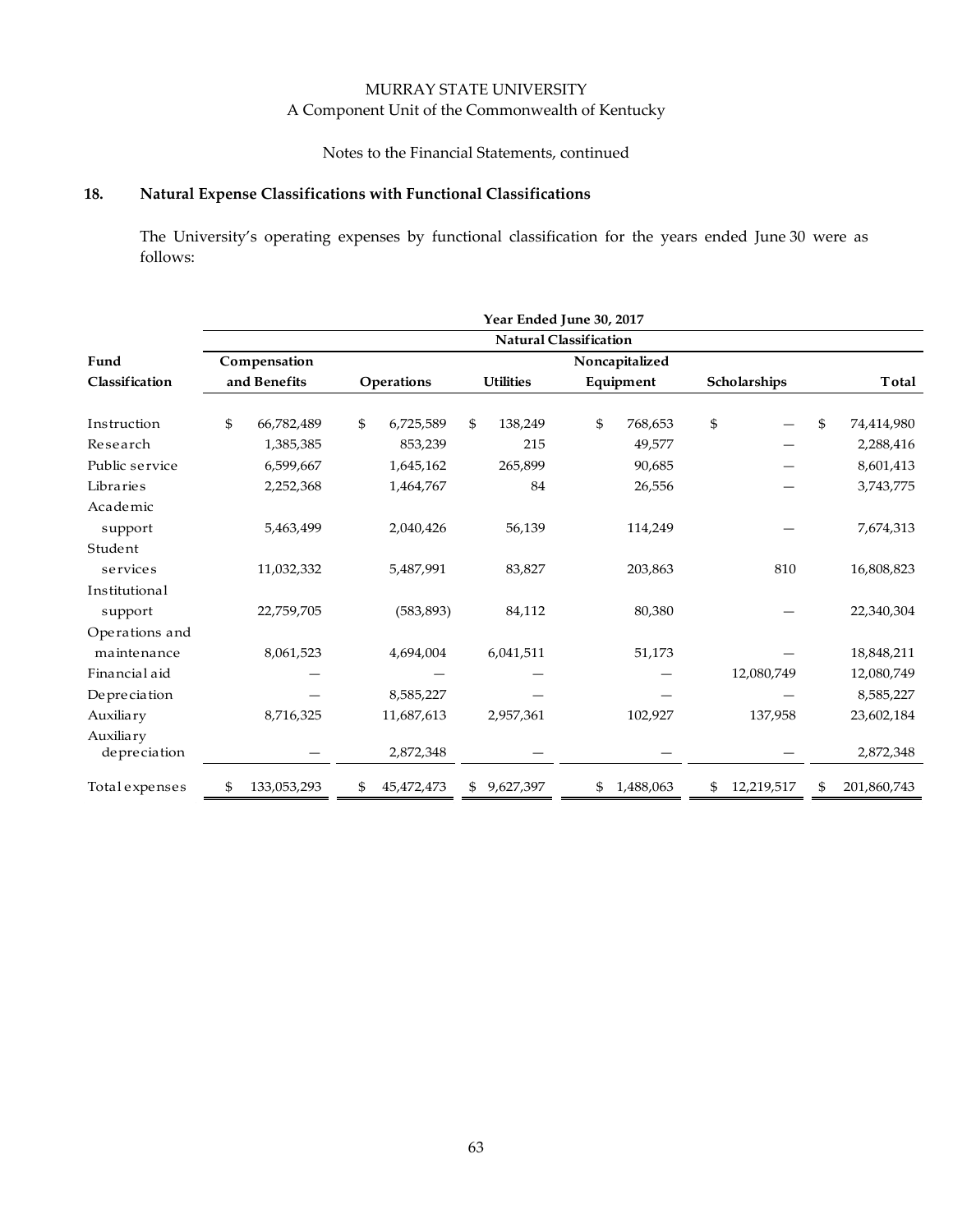#### Notes to the Financial Statements, continued

|                             | Year Ended June 30, 2016<br><b>Natural Classification</b> |             |            |                |                  |           |    |           |    |              |    |             |  |
|-----------------------------|-----------------------------------------------------------|-------------|------------|----------------|------------------|-----------|----|-----------|----|--------------|----|-------------|--|
|                             |                                                           |             |            |                |                  |           |    |           |    |              |    |             |  |
| Fund                        | Compensation<br>and Benefits                              |             |            | Noncapitalized |                  |           |    |           |    |              |    |             |  |
| Classification              |                                                           |             | Operations |                | <b>Utilities</b> |           |    | Equipment |    | Scholarships |    | Total       |  |
| Instruction                 | \$                                                        | 61,659,974  | \$         | 6,311,850      | \$               | 155,044   | \$ | 561,952   | \$ |              | \$ | 68,688,820  |  |
| Research                    |                                                           | 1,437,294   |            | 530,488        |                  | 170       |    | 27,170    |    |              |    | 1,995,122   |  |
| Public service              |                                                           | 5,994,141   |            | 1,514,258      |                  | 164,233   |    | 65,343    |    |              |    | 7,737,975   |  |
| Libraries                   |                                                           | 2,196,276   |            | 1,583,093      |                  | 79        |    | 54,011    |    |              |    | 3,833,459   |  |
| Academic                    |                                                           |             |            |                |                  |           |    |           |    |              |    |             |  |
| support                     |                                                           | 4,893,172   |            | 2,330,370      |                  | 74,375    |    | 76,057    |    |              |    | 7,373,974   |  |
| Student                     |                                                           |             |            |                |                  |           |    |           |    |              |    |             |  |
| services                    |                                                           | 10,852,144  |            | 5,519,273      |                  | 79,887    |    | 210,497   |    | 16,522       |    | 16,678,323  |  |
| Institutional               |                                                           |             |            |                |                  |           |    |           |    |              |    |             |  |
| support                     |                                                           | 21,085,927  |            | 983,786        |                  | 78,726    |    | 221,210   |    |              |    | 22,369,649  |  |
| Operations and              |                                                           |             |            |                |                  |           |    |           |    |              |    |             |  |
| maintenance                 |                                                           | 7,640,388   |            | 2,264,419      |                  | 5,741,656 |    | 65,314    |    |              |    | 15,711,777  |  |
| Financial aid               |                                                           |             |            |                |                  |           |    |           |    | 12,753,421   |    | 12,753,421  |  |
| Depreciation                |                                                           |             |            | 8,151,607      |                  |           |    |           |    |              |    | 8,151,607   |  |
| Auxiliary                   |                                                           | 8,483,629   |            | 11,469,018     |                  | 2,834,333 |    | 28,438    |    | 230,474      |    | 23,045,892  |  |
| Auxiliary<br>de pre ciation |                                                           |             |            | 2,035,798      |                  |           |    |           |    |              |    | 2,035,798   |  |
| Total expenses              | \$                                                        | 124,242,945 | \$         | 42,693,960     | \$               | 9,128,503 | \$ | 1,309,992 | \$ | 13,000,417   | \$ | 190,375,817 |  |

#### **19. Segment Information**

A segment is an identifiable activity reported as a stand‐alone entity for which one or more revenue bonds are outstanding. A segment has a specifically identifiable revenue stream pledged in support of revenue bonds and has related expenses, gains and losses and assets and liabilities that are required by an external party to be accounted for separately. The Susan E. Bauernfeind Student Recreation and Wellness Center is the University's only reportable segment.

#### Susan E. Bauernfeind Student Recreation and Wellness Center

The University entered into an agreement with the City of Murray, Kentucky on December 30, 2002, to finance the construction of a student recreation/wellness center. The University established a \$3.00 per credit hour student fee, effective for the Fall 2002 semester, to be designated as the Wellness Center Fee. A portion of the revenues from this fee will be used to fund all debt and debt related expenses according to the terms and provisions of the Memorandum of Agreement between the University and the City of Murray.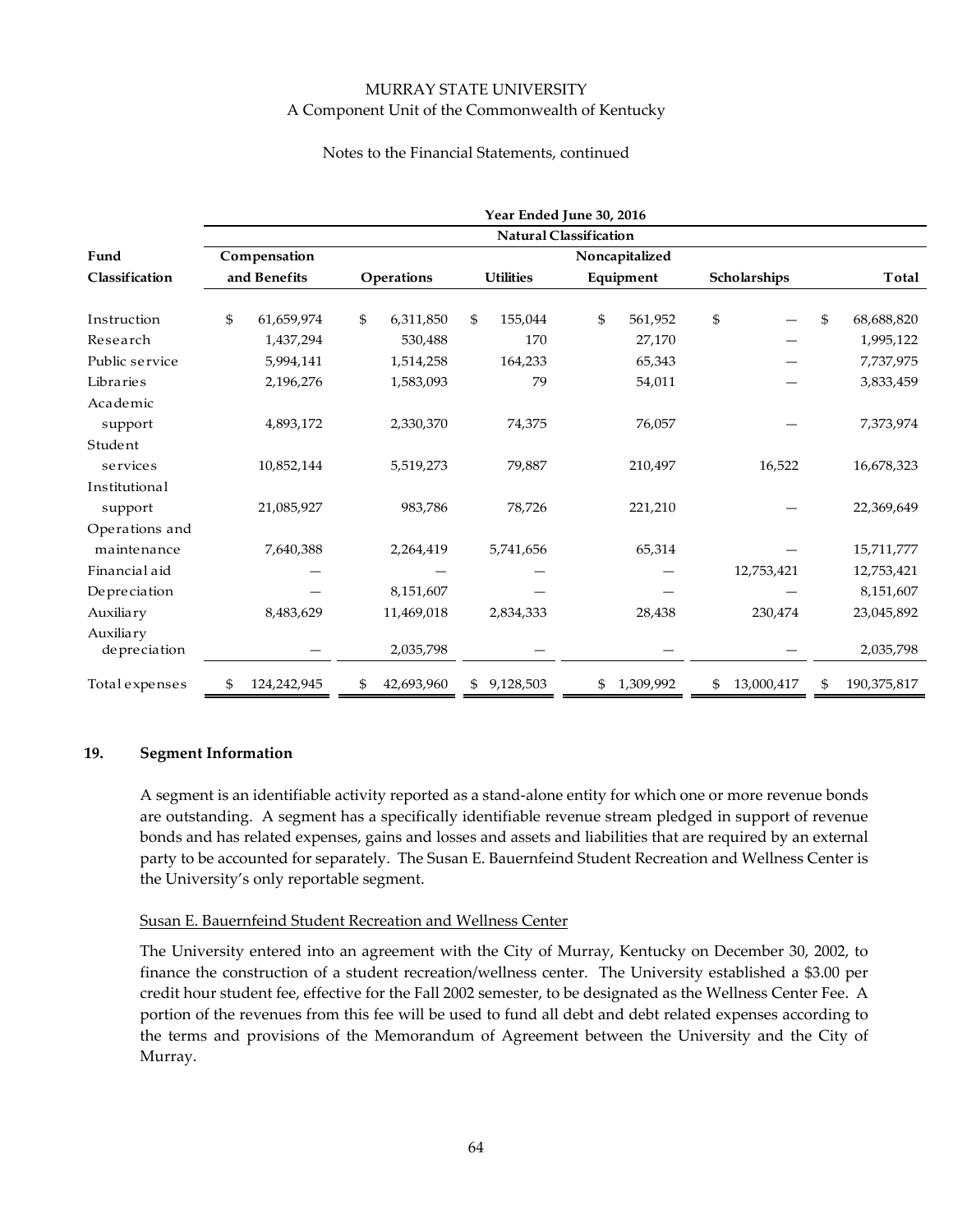#### Notes to the Financial Statements, continued

The City of Murray refinanced the original bonds in the spring of 2012 to take advantage of an overall decrease in net interest costs. The terms of original agreement between the University and the City of Murray remained unchanged, with the exception of changes in the amount of debt and interest payments.

Condensed financial information as of and for the years ended June 30 of the University's Wellness Center segment is as follows:

|                                      | 2017            | 2016            |
|--------------------------------------|-----------------|-----------------|
| Assets                               |                 |                 |
| Current assets                       | \$<br>826,078   | \$<br>726,815   |
| Noncurrent assets                    | 1,846,489       | 1,849,155       |
| Capital assets, net of accumulated   |                 |                 |
| depreciation                         | 7,243,937       | 7,512,652       |
| <b>Total</b> assets                  | 9,916,504       | 10,088,622      |
| Deferred outflows of resources       |                 |                 |
| Bond refunding loss                  | 304,554         | 323,839         |
| Total deferred outflows of resources | 304,554         | 323,839         |
| Liabilitie s                         |                 |                 |
| Current liabilities                  | 32,146          | 33,459          |
| Noncurrent liabilities               | 7,764,999       | 8,124,999       |
| Total liabilities                    | 7,797,145       | 8,158,458       |
| Net position                         |                 |                 |
| Invested in capital assets, net of   |                 |                 |
| related debt                         | (216,509)       | (288,508)       |
| Restricted                           |                 |                 |
| Expendable capital                   | 1,060,290       | 1,063,474       |
| Expendable debt service              | 754,046         | 749,729         |
| Unrestricted                         | 826,086         | 729,308         |
| Total net position                   | 2,423,913<br>\$ | 2,254,003<br>\$ |
|                                      |                 |                 |

# *Wellness Center ‐ Condensed Statements of Net Position*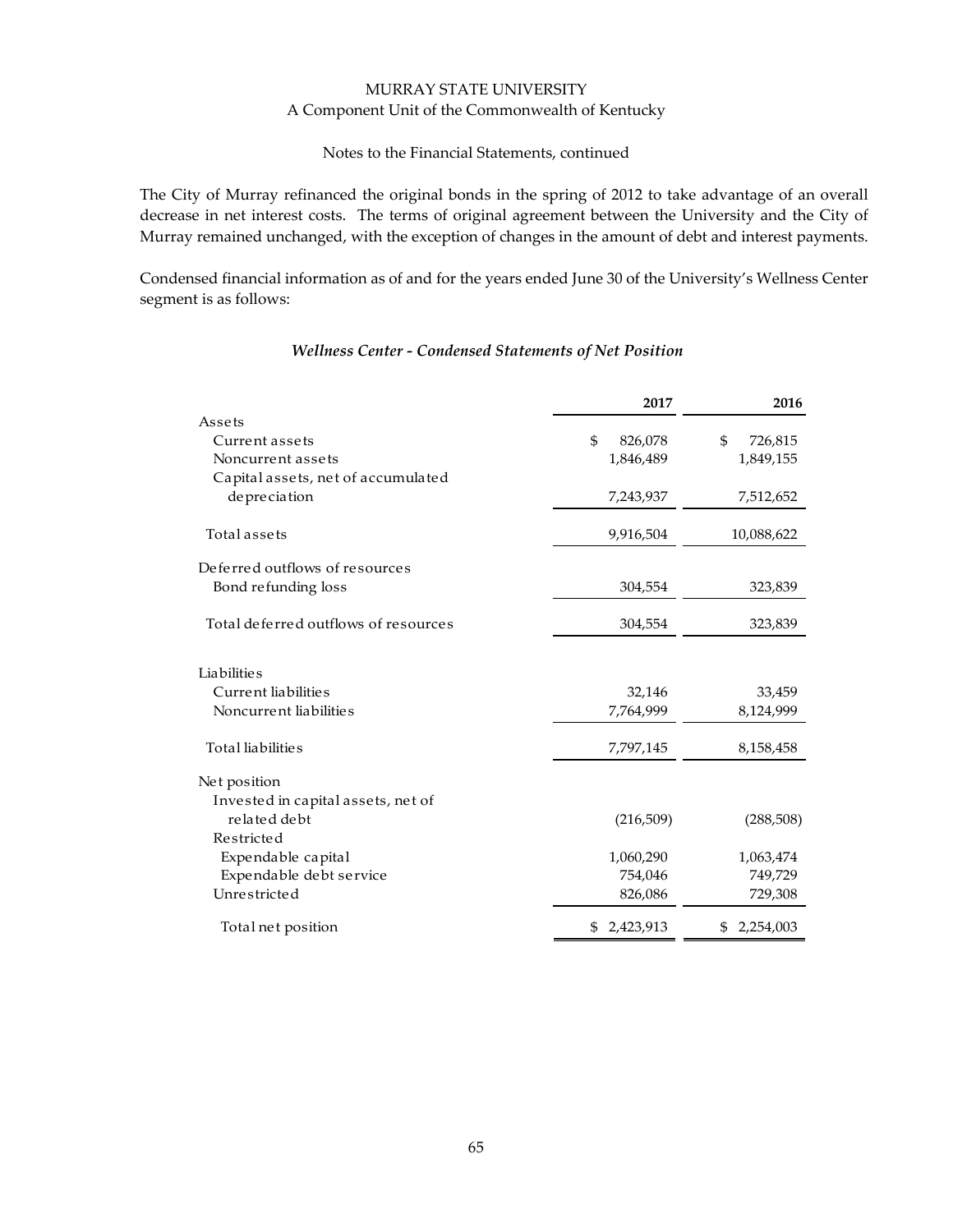#### Notes to the Financial Statements, continued

#### *Wellness Center ‐ Condensed Statements of Revenues, Expenses and Changes in Net Position*

|                                 | 2017             | 2016          |
|---------------------------------|------------------|---------------|
| Operating revenues              | \$<br>100,865    | 102,814<br>\$ |
| Operating expenses              | (536,891)        | (456, 245)    |
| De pre ciation expense          | (268, 715)       | (268, 715)    |
| Operating loss                  | (704, 741)       | (622, 146)    |
| Nonoperating revenues           | 874,651          | 799,271       |
| Change in net position          | 169,910          | 177,125       |
| Net position, beginning of year | 2,254,003        | 2,076,878     |
| Net position, end of year       | 2,423,913<br>\$. | 2,254,003     |

#### *Wellness Center ‐ Condensed Statements of Cash Flows*

|                                          |     | 2017       | 2016             |
|------------------------------------------|-----|------------|------------------|
| Cash flows from                          |     |            |                  |
| Operating activities                     | \$  | (510, 283) | \$<br>(453, 430) |
| Noncapital financing activities          |     | 490,115    | 481,569          |
| Capital and related financing activities |     | 113,069    | 88,783           |
| Investing activities                     |     | 3,747      | 7,666            |
| Net increase in cash                     |     | 96,648     | 124,588          |
| Cash, beginning of year                  |     | 2,576,819  | 2,452,231        |
| Cash, end of year                        | \$. | 2,673,467  | \$<br>2,576,819  |

# **20. Risk and Uncertainties**

The University invests in various investment securities. Investment securities are exposed to various risks such as interest rate, market and credit risks. Due to the level of risk associated with certain investment securities, it is at least reasonably possible that changes in values of investment securities will occur in the near term and that such change could materially affect the investment amounts reported in the statements of net position.

#### **21. Contingency**

On June 28, 2017 there was a natural gas explosion in the J. H. Richmond Residence Hall. The hall was constructed in 2010 at a cost of \$13,991,313. This building, and surrounding buildings which also suffered some damage, are fully insured by the Commonwealth of Kentucky. As of this date, June 30, 2017, the extent of damages has not been estimated.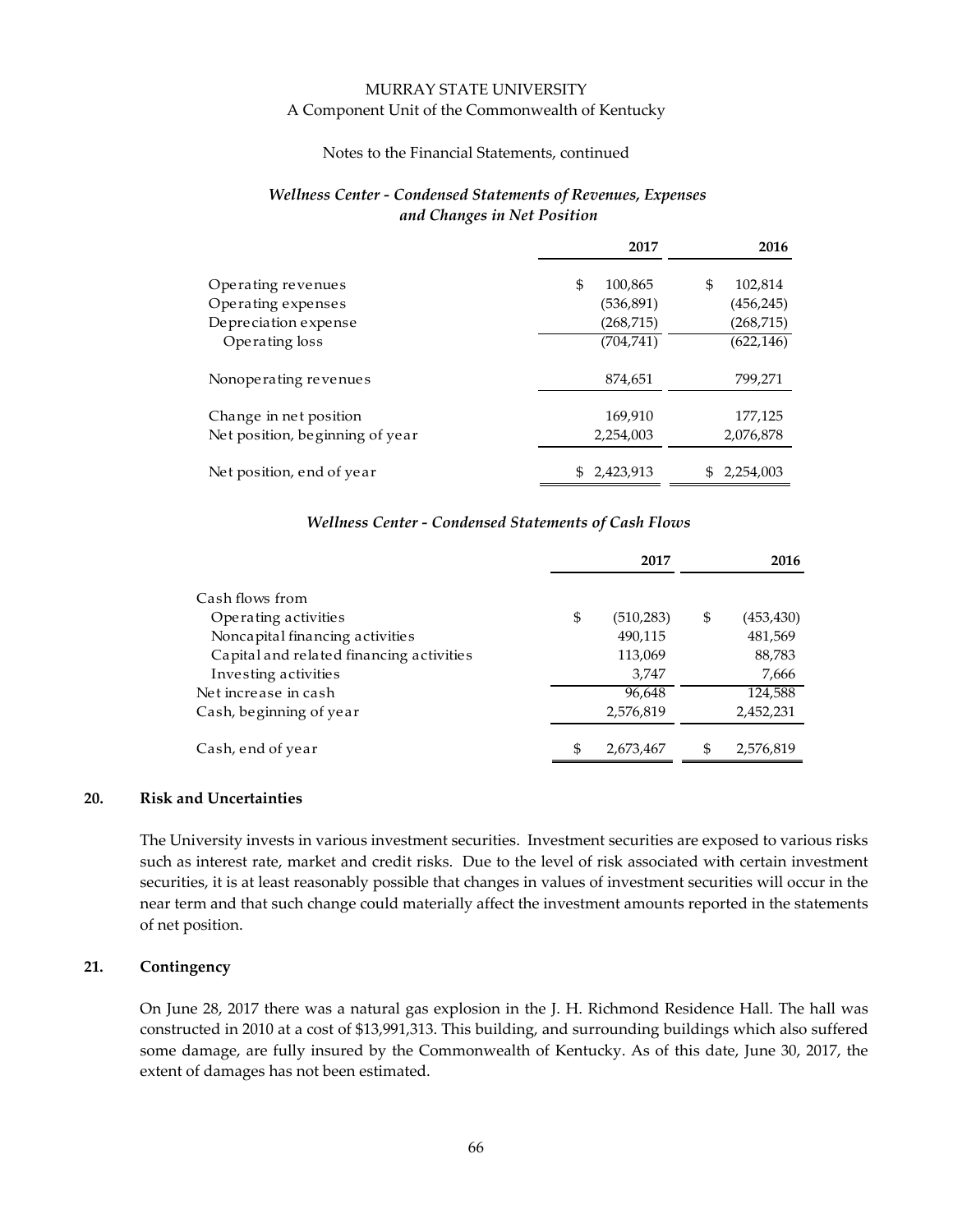Notes to the Financial Statements, continued

# **22. Current Economic Conditions (unaudited)**

The current economic environment presents the University with unprecedented circumstances and challenges which, in some cases, have resulted in declines in contributions, governmental support and grant revenue. The financial statements have been prepared using values and information currently available to the University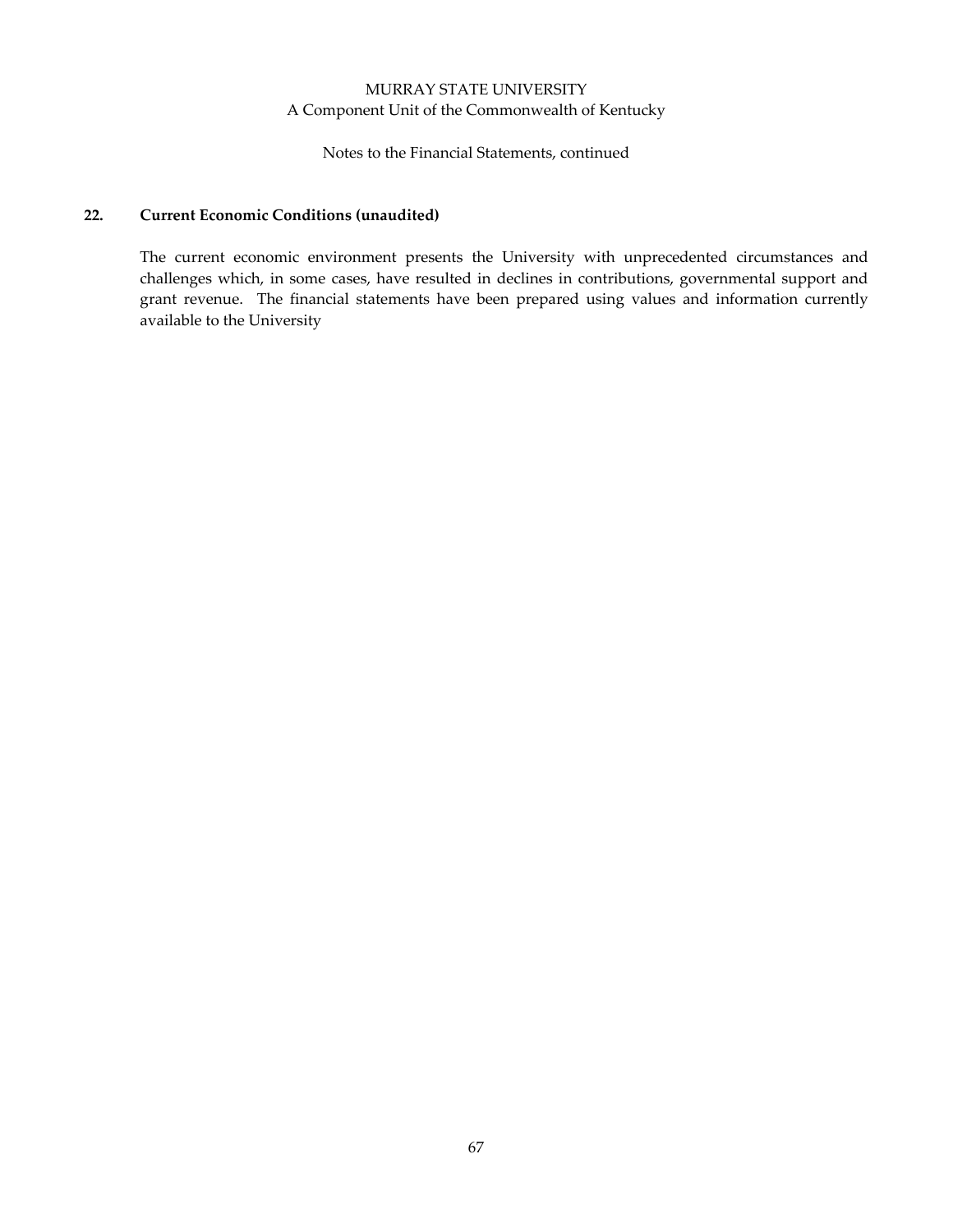Schedules of Required Supplementary Information

Years ended June 30, 2017, 2016, and 2015

# **Proportionate Share Of The Net Pension Liability**

KERS‐Non‐Hazardous Pension Plan

| University's proportion of the net pension liability                                                             |    | 2017             | 2016             | 2015<br>0.882259% |  |
|------------------------------------------------------------------------------------------------------------------|----|------------------|------------------|-------------------|--|
|                                                                                                                  |    | 0.836194%        | 0.854037%        |                   |  |
| University's proportionate share of the net pension<br>liability                                                 | \$ | 95,321,852<br>-S | 85,676,061<br>\$ | 79,154,689        |  |
| University's covered-employee payroll                                                                            | \$ | 12,787,487<br>\$ | 13,188,333<br>\$ | 13,917,604        |  |
| University's proportionate share of the net pension<br>liability as a percentage of its covered-employee payroll |    | 745.43%          | 649.64%          | 568.74%           |  |
| Plan fiduciary net position as a percentage of the total<br>pension liability                                    |    | 14.80%           | 18.83%           | 22.32%            |  |

KERS‐Hazardous Pension Plan

|                                                                                                                  | 2017             | 2016            |     | 2015      |
|------------------------------------------------------------------------------------------------------------------|------------------|-----------------|-----|-----------|
| University's proportion of the net pension liability                                                             | 0.396922%        | 0.388584%       |     | 0.405301% |
| University's proportionate share of the net pension<br>liability                                                 | \$<br>1,554,497  | \$<br>1,332,707 | \$. | 1,035,001 |
| University's covered-employee payroll                                                                            | \$<br>585,712 \$ | 492.259         | -\$ | 523,146   |
| University's proportionate share of the net pension<br>liability as a percentage of its covered-employee payroll | 265.40%          | 270.73%         |     | 197.84%   |
| Plan fiduciary net position as a percentage of the total<br>pension liability                                    | 57.41%           | 61.70%          |     | 68.74%    |

#### *See Report of Independent Auditors*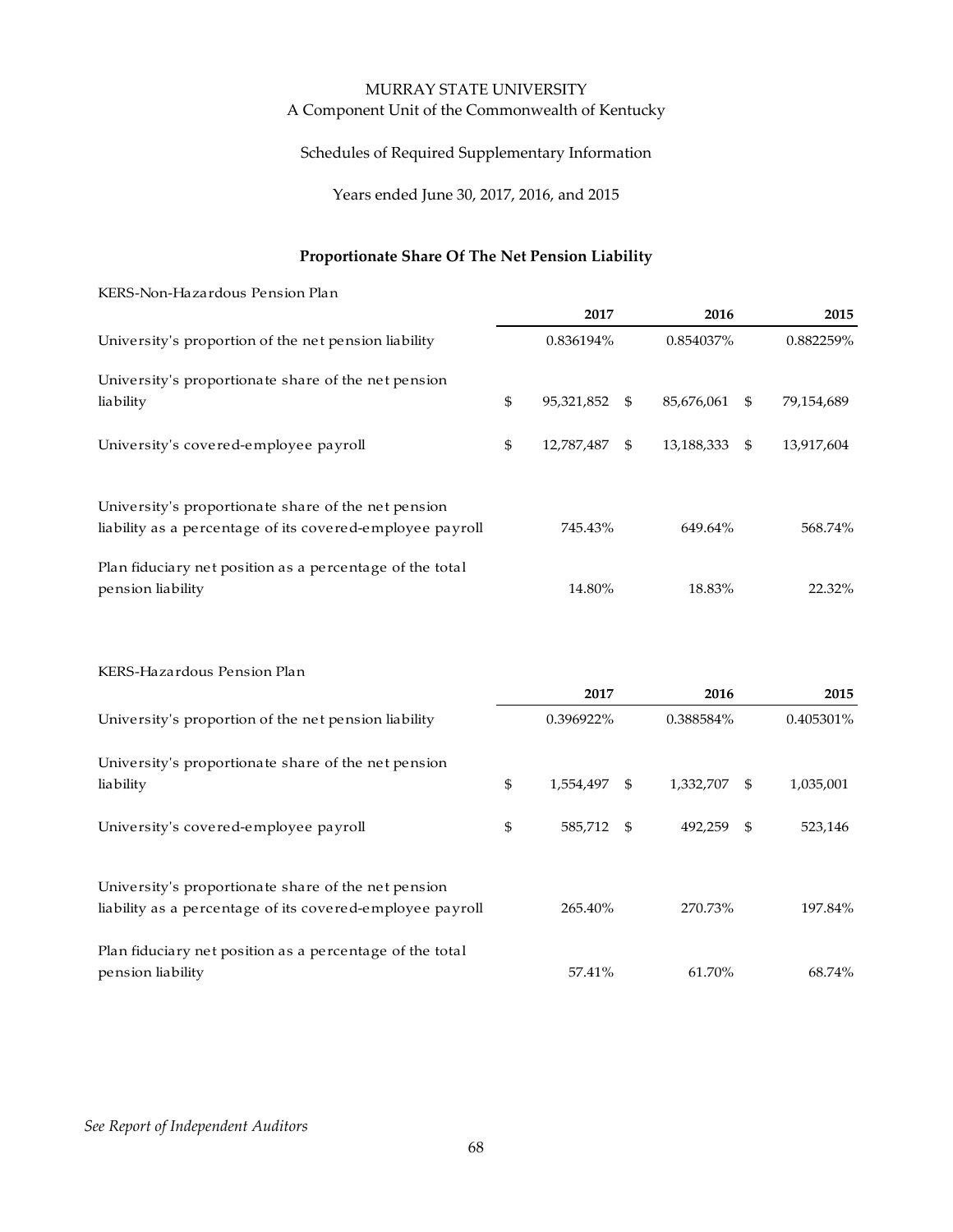Schedules of Required Supplementary Information

Years ended June 30, 2017, 2016, and 2015

#### **Proportionate Share Of The Net Pension Liability** *(Continued)*

TRS Pension Plan **2017 2016 2015** University's proportion of the net pension liability 0.698165% 0.722622% 0.710400% University's proportionate share of the net pension liability 12.15.900,958 \$ 176,518,973 \$ 153,391,029 University's covered-employee payroll  $$ 23,671,557 $ 24,966,648 $ 24,460,052$ University's proportionate share of the net pension liability as a percentage of its covered-employee payroll 912.07% 707.02% 627.11% Plan fiduciary net position as a percentage of the total pension liability 35.22% 42.49% 45.59%

These schedules will ultimately present ten years of data when available.

#### **Schedules of Murray State University Contributions**

| KERS-Non-Hazardous Pension Plan     |    |             |             |             |     |            |
|-------------------------------------|----|-------------|-------------|-------------|-----|------------|
|                                     |    | 2017        | 2016        | 2015        |     |            |
| Contractually required contribution | \$ | 4,290,378   | -\$         | 4,420,027   | -\$ | 3,912,372  |
| Contributions in relation to the    |    |             |             |             |     |            |
| contractually required contribution |    | (4,290,378) | (4,420,027) | (3,912,372) |     |            |
|                                     |    |             |             |             |     |            |
| Contribution deficiency             | \$ |             | \$          |             | \$  |            |
|                                     |    |             |             |             |     |            |
| University's covered-employee       |    |             |             |             |     |            |
| payroll                             | \$ | 12,787,487  | \$          | 13,188,333  | -S  | 13,917,604 |
|                                     |    |             |             |             |     |            |
| Contributions as a percentage of    |    |             |             |             |     |            |
| convered-employee payroll           |    | 33.55%      |             | 33.51%      |     | 28.11%     |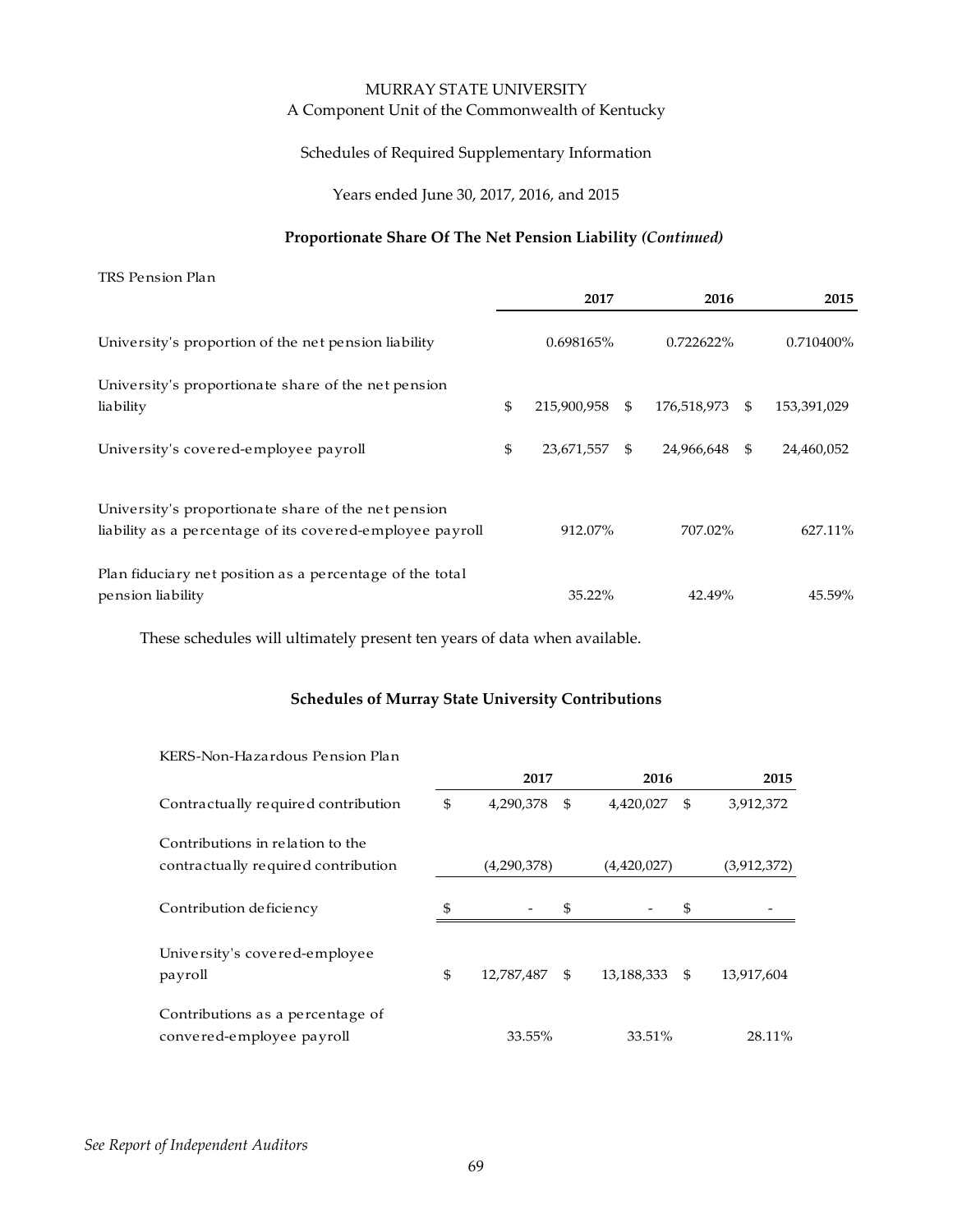#### Schedules of Required Supplementary Information

Years ended June 30, 2017, 2016, and 2015

#### **Schedules of Murray State University Contributions** *(Continued)*

| KERS-Hazardous Pension Plan                                   |                  |                  |                  |
|---------------------------------------------------------------|------------------|------------------|------------------|
|                                                               | 2017             | 2016             | 2015             |
| Contractually required contribution                           | \$<br>94,306     | \$<br>115,000    | \$<br>183,317    |
| Contributions in relation to the                              |                  |                  |                  |
| contractually required contribution                           | (94, 306)        | (115,000)        | (183, 317)       |
| Contribution deficiency                                       | \$               | \$               | \$               |
| University's covered-employee<br>payroll                      | \$<br>585,712    | \$<br>492,259    | \$<br>523,146    |
| Contributions as a percentage of<br>convered-employee payroll | 16.10%           | 23.36%           | 35.04%           |
| TRS Pension Plan                                              | 2017             | 2016             | 2015             |
| Contractually required contribution                           | \$<br>5,555,229  | \$<br>5,684,344  | \$<br>5,519,075  |
| Contributions in relation to the                              |                  |                  |                  |
| contractually required contribution                           | (5,555,229)      | (5,684,344)      | (5,519,075)      |
| Contribution deficiency                                       | \$               | \$               | \$               |
| University's covered-employee<br>payroll                      | \$<br>23,671,557 | \$<br>24,966,648 | \$<br>24,460,052 |
| Contributions as a percentage of<br>convered-employee payroll | 23.47%           | 22.77%           | 22.56%           |

There were no changes to benefit terms for the plans year ended June 30, 2016. Changes in assumptions did occur for the KERS and TRS plans as the result of a change in the discount rates, which decreased from 7.50% and 4.88%, respectively, in plan year 2015 to 6.75% and 4.20%, respectively, in plan year 2016.

These schedules will ultimately present ten years of data when available.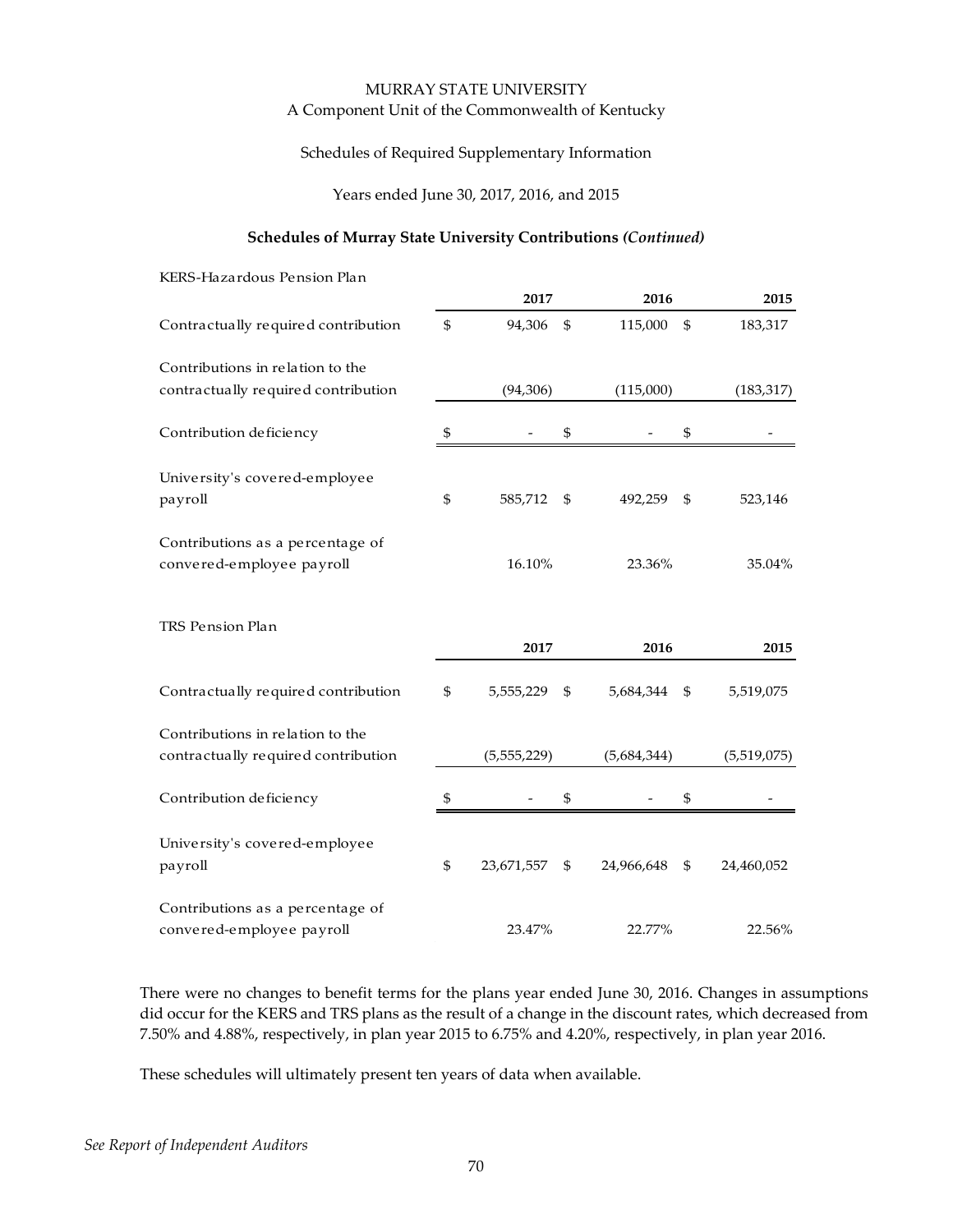

## **Report on Internal Control over Financial Reporting and on Compliance and Other Matters Based on an Audit of Financial Statements Performed in Accordance with** *Government Auditing Standards*

**Report of Independent Auditors**

Board of Regents Murray State University Murray, Kentucky

We have audited, in accordance with the auditing standards generally accepted in the United States of America and the standards applicable to financial audits contained in *Government Auditing Standards* issued by the Comptroller General of the United States, the financial statements of Murray State University (the University), as of and for the year ended June 30, 2017, and the related notes to the financial statements which collectively comprise the Universityʹs basic financial statements, and have issued our report thereon dated October 2, 2017.

## **Internal Control Over Financial Reporting**

In planning and performing our audit of the financial statements, we considered the Universityʹs internal control over financial reporting (internal control) to determine the audit procedures that are appropriate in the circumstances for the purpose of expressing our opinion on the financial statements, but not for the purpose of expressing an opinion on the effectiveness of the University's internal control. Accordingly, we do not express an opinion on the effectiveness of the University's internal control.

A deficiency in internal control exists when the design or operation of a control does not allow management or employees, in the normal course of performing their assigned functions, to prevent, or detect and correct, misstatements on a timely basis. A material weakness is a deficiency, or a combination of deficiencies, in internal control, such that there is a reasonable possibility that a material misstatement of the entity's financial statements will not be prevented, or detected and corrected on a timely basis. A significant deficiency is a deficiency, or a combination of deficiencies, in internal control that is less severe than a material weakness, yet important enough to merit attention by those charged with governance.

Our consideration of internal control was for the limited purpose described in the first paragraph of this section and was not designed to identify all deficiencies in internal control that might be material weaknesses or significant deficiencies. Given these limitations, during our audit we did not identify any deficiencies in internal control that we consider to be material weaknesses. However, material weaknesses may exist that have not been identified.